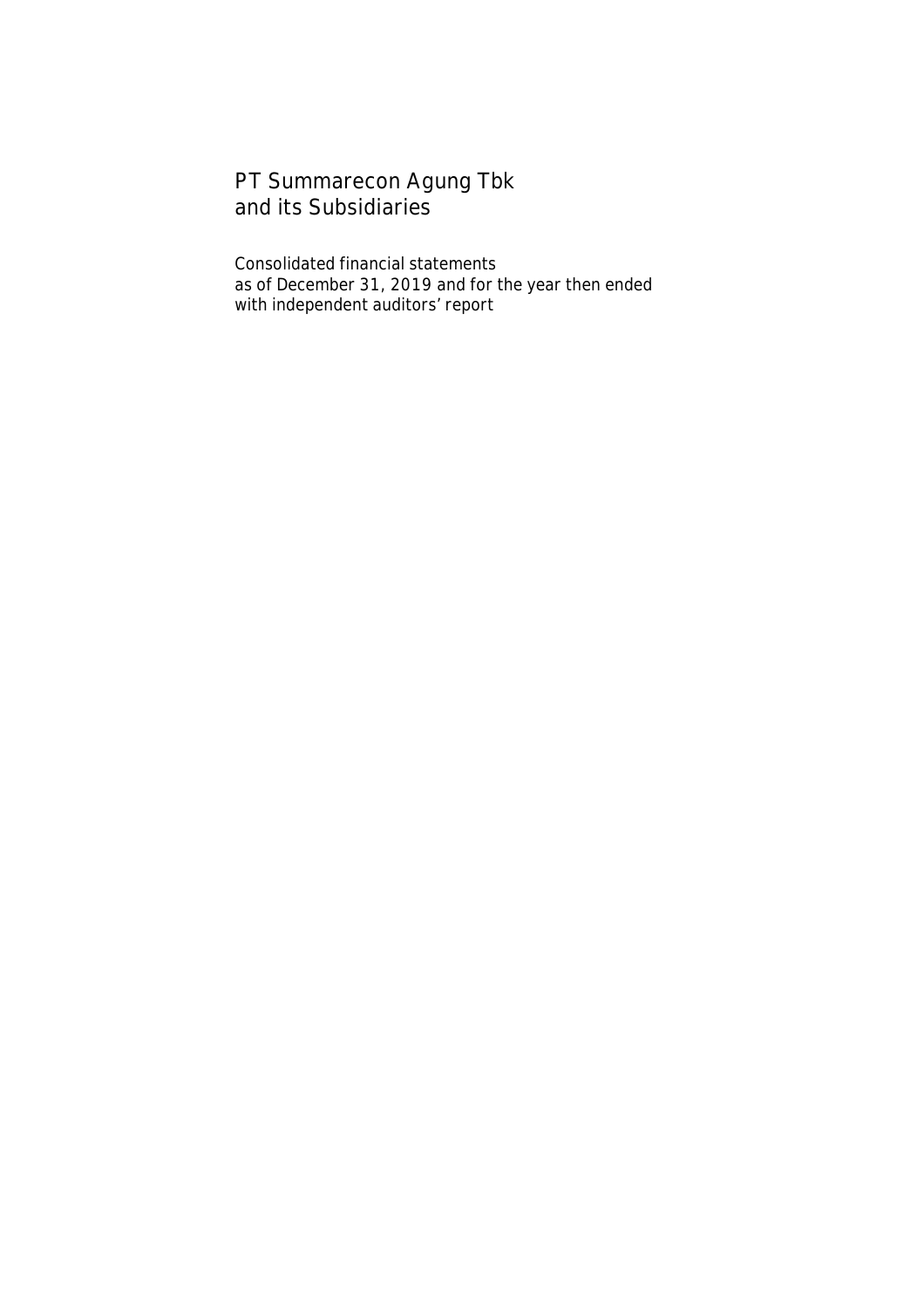## **PT SUMMARECON AGUNG Tbk AND ITS SUBSIDIARIES CONSOLIDATED FINANCIAL STATEMENTS AS OF DECEMBER 31, 2019 AND FOR THE YEAR THEN ENDED WITH INDEPENDENT AUDITORS' REPORT**

## **Table of Contents**

|                                   | Page    |
|-----------------------------------|---------|
| The Board of Directors' Statement |         |
| Independent Auditors' Report      |         |
|                                   | $1 - 3$ |
|                                   | $4 - 5$ |
|                                   | $6 - 7$ |
|                                   | $8-9$   |
|                                   |         |

\*\*\*\*\*\*\*\*\*\*\*\*\*\*\*\*\*\*\*\*\*\*\*\*\*\*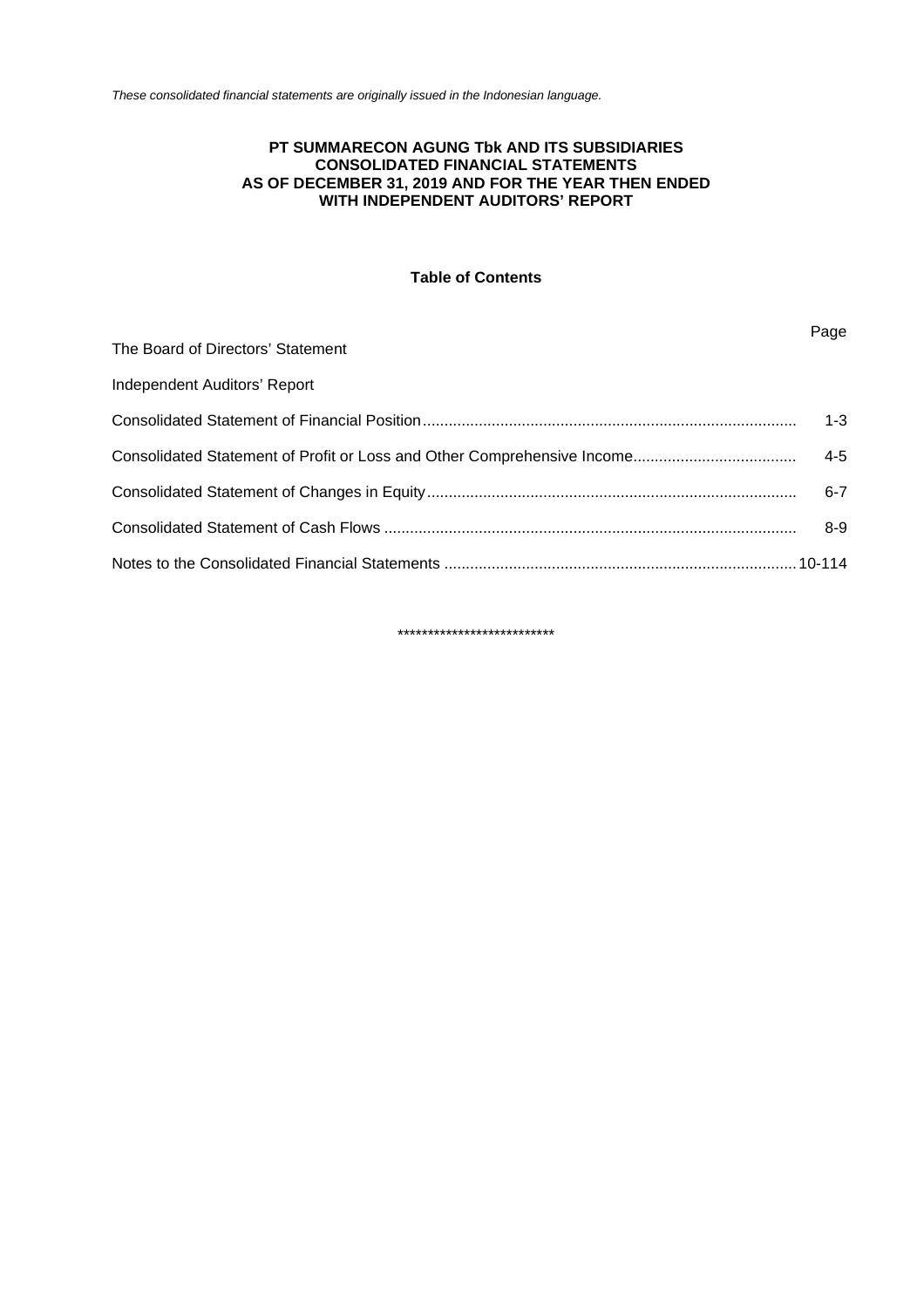

**LAMPIRAN**  $:1$ Peraturan Nomor : VIII.G.11 Formulir Nomor  $: VIII.G.I1-1$ 

## STATEMENT OF DIRECTORS' RESPONSIBILITY ON THE FINANCIAL STATEMENTS OF FOR THE FINANCIAL PERIOD ENDED 31 DECEMBER 2019 PT SUMMARECON AGUNG Thic

We, the undersigned :

| 1. | Name             | ř. | Adrianto P.Achi                                                           |
|----|------------------|----|---------------------------------------------------------------------------|
|    | Office Address   | ŗ  | Plaza Summarecon, Jl. Perintis Kemerdekaan No.42.<br>Jakarta Timur 13210- |
|    | Resident Address | ÷  | BSD Blok K 3/2 Sektor XII                                                 |
|    |                  |    | Kel. Rawabuntu, Kec. Serpong, Tangerang Selatan                           |
|    | Telephone Number |    | 021-4892107                                                               |
|    | Designation      | ř. | President Director                                                        |
| 2  | Name             | ÷  | Lydia Tjio                                                                |
|    | Office Address   | ÷  | Plaza Summarecon. JL Perintis Kemerdekaan No.42.<br>Jakarta Timur 13210   |
|    | Resident Address | ÷  | Kp. Cincau No.3 RT.002 RW.009 Kel Gudang Kec. Bogor Tengah<br>Kota Bəgər  |
|    | Telephone Number |    | 021-4892107                                                               |
|    | Designation      | Î. | Director                                                                  |

Hereby state that:

- 1. We are Responsible for the preparation and presentation of the financial statements. of the Company:
- 2. The Financial statements have been prepared in accordance with generally accepted accounting principles in Indonesia:
- 3. a. The information in the financial statements have been fully accurately disclosed; b. The Financial statement do not contain information or material facts that are not true and do not omit information and material facts:
- 4. We are responsible for the internal control system of the company; Subscribed and solemnly declared by the above named

Subscribed and solemnly declared by the above named

Jakarta, 26 March 2020

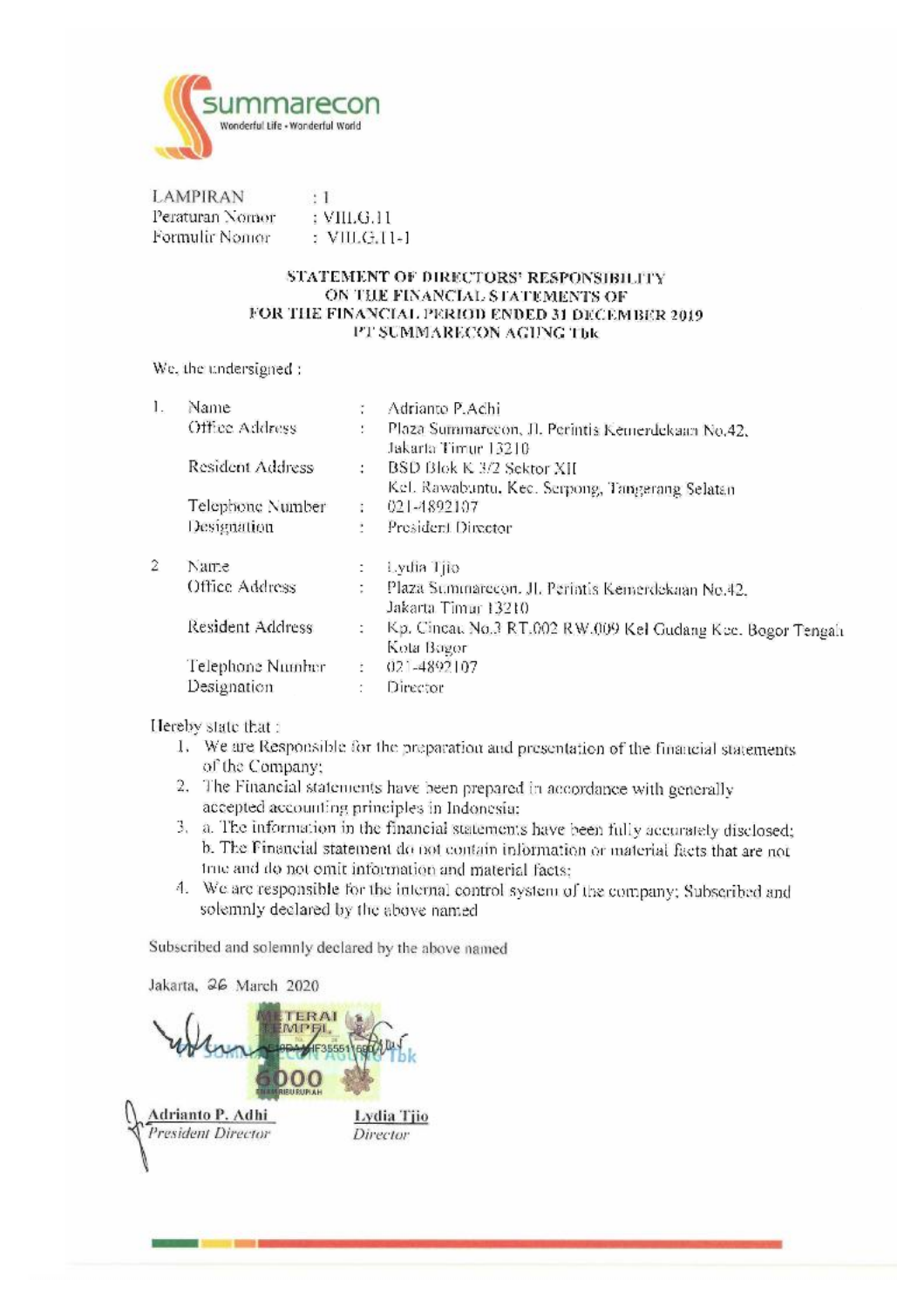

Purwantono, Sungkoro & Surja

Indonesia Stock Exchange Building Tower 2, 7th Floor Jl. Jend. Sudirman Kav. 52-53 Jakarta 12190, Indonesia

Tel: +62 21 5289 5000 Fax: +62 21 5289 4100 ey.com/id

This report is originally issued in the indonesian language.

## Independent Auditors' Report

Report No. 00293/2.1032/AU.1/03/0685-1/1/III/2020

## The Shareholders and the Boards of Commissioners and Directors PT Summarecon Agung Tbk

We have audited the accompanying consolidated financial statements of PT Summarecon Agung Tbk and its subsidiaries, which comprise the consolidated statement of financial position as of December 31, 2019, and the consolidated statements of profit or loss and other comprehensive income, changes in equity, and cash flows for the year then ended, and a summary of significant accounting policies and other explanatory information.

## Management's responsibility for the financial statements

Management is responsible for the preparation and fair presentation of such consolidated financial statements in accordance with Indonesian Financial Accounting Standards, and for such internal control as management determines is necessary to enable the preparation of consolidated financial statements that are free from material misstatement, whether due to fraud or error.

## Auditors' responsibility

Our responsibility is to express an opinion on such consolidated financial statements based on our audit. We conducted our audit in accordance with Standards on Auditing established by the Indonesian Institute of Certified Public Accountants. Those standards require that we comply with ethical requirements and plan and perform the audit to obtain reasonable assurance about whether such consolidated linancial statements are free from material misstatement.

An audit involves performing procedures to obtain audit evidence about the amounts and disclosures in the financial statements. The procedures selected depend on the auditors' judgment, including the assessment of the risks of material misstatement of the financial statements, whether doe to fraud or error. In making those risk assessments, the auditors consider internal control relevant to the entity's preparation and fair presentation of the financial statements in order to design audit procedures that are appropriate in the circumstances, but not for the purpose of expressing an opinion on the effectiveness of the entity's internal control. An audit also includes evaluating the appropriateness of accounting policies used and the reasonableness of accounting estimates made by management, as well as evaluating the overall presentation of the financial statements.

We believe that the audit evidence we have obtained is sufficient and appropriate to provide a basis for our audit opinion.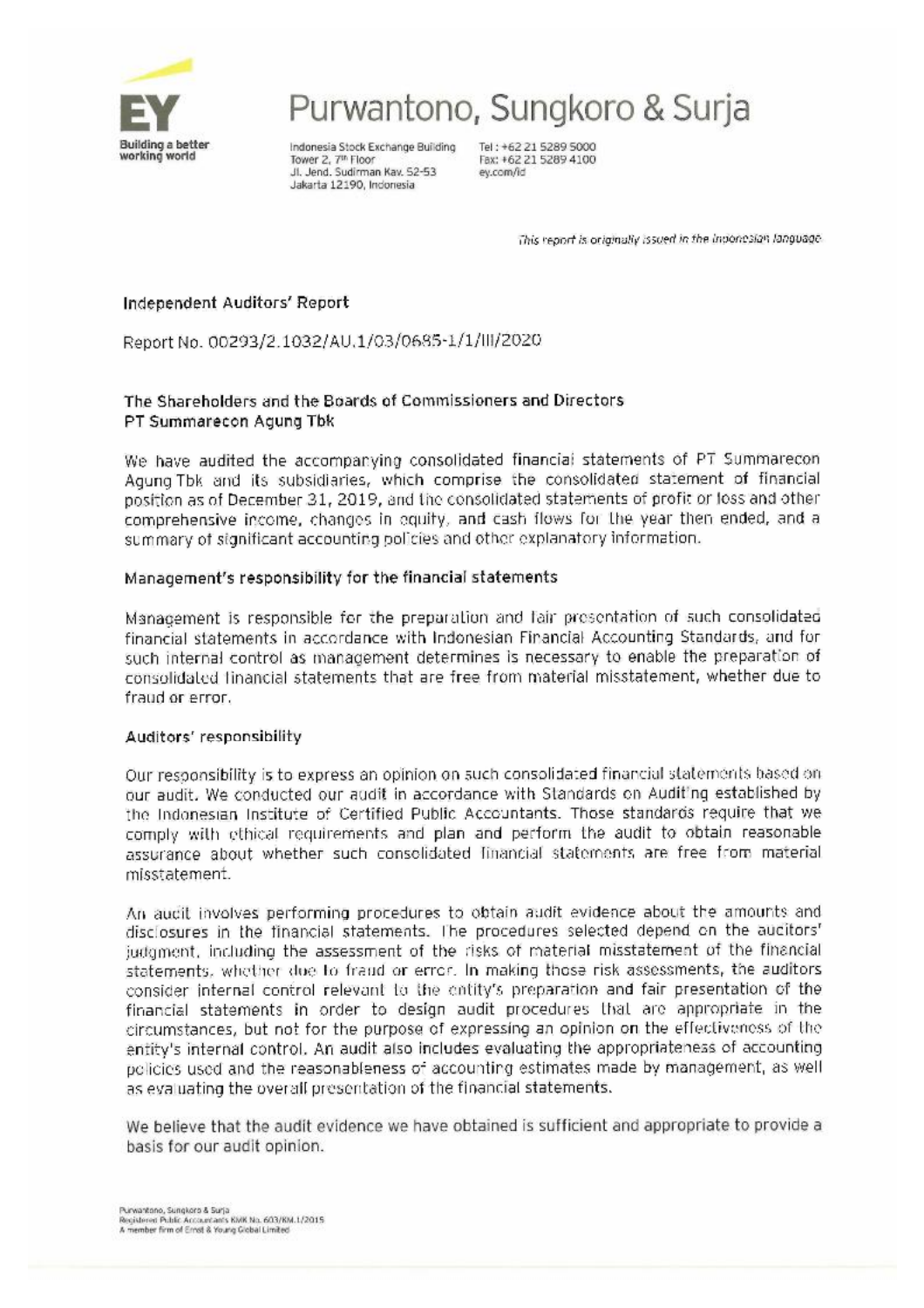

This report is originally issued in the Indonesian language.

## Independent Auditors' Report (continued)

Report No. 00293/2.1032/AU.1/03/0685-1/1/III/2020 (continued)

## Opinion

In our opinion, the accompanying consolidated financial statements present fairly, in all material respects, the consolidated financial position of PT Summarecon Agung Tbk and its subsidiaries as of December 31, 2019, and their consolidated financial performance and cash flows for the year then ended, in accordance with Indonesian Financial Accounting Standards.

Purwantono, Sungkoro & Surja

Benyanto Suherman Public Acqountant Registration No. AP.0685 March 26, 2020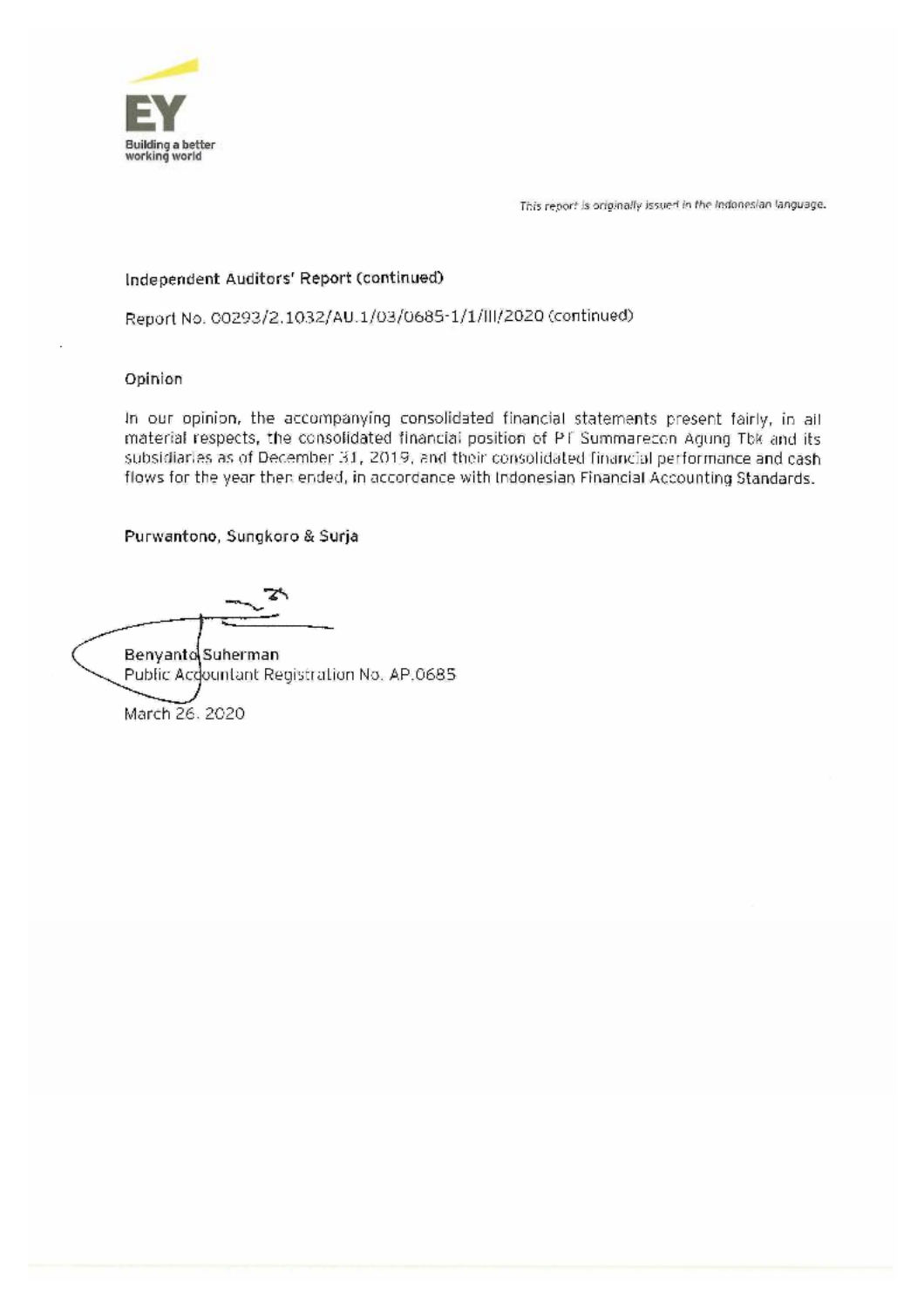### **PT SUMMARECON AGUNG Tbk AND ITS SUBSIDIARIES CONSOLIDATED STATEMENT OF FINANCIAL POSITION As of December 31, 2019 (Expressed in thousands of Indonesian Rupiah, unless otherwise stated)**

| <b>ASSETS</b><br><b>CURRENT ASSETS</b><br>2d, 2r, 2u, 4,<br>31,32<br>1,664,424,147<br>1,523,848,275<br>Cash and cash equivalents<br>2I, 2u, 5,<br>Trade receivables-net<br>32<br><b>Related parties</b><br>2f,30<br>8,209,472<br>Third parties<br>212,703,598<br>Other receivables<br>22,191,078<br>2u,32<br>Due from related parties<br>2f,2u,30,32<br>48,093,195<br>2g,2m,2n<br>Inventories<br>6,12<br>8,514,331,945<br>Prepaid taxes<br>2t, 17a<br>305,838,398<br>2h<br>Prepaid expenses<br>29,592,011<br>Advance payments<br>8<br>340, 197, 458<br>Other current financial assets<br>2u, 11, 32<br>5,163,451<br>Other current assets<br>11,150,744,753<br><b>Total current assets</b><br><b>NON-CURRENT ASSETS</b><br>2I, 2U, 5<br>32<br>Trade receivables - net<br>2f,30<br><b>Related parties</b><br>Third parties<br>44,107,985<br>Due from related parties<br>66,900,902<br>2f, 2u, 30, 32<br>Undeveloped land<br>6,536,035,736<br>2i, 7, 12, 13<br>Investment in associates<br>1f, 2z, 11<br>59,716,226<br>716,621,243<br>8<br>Advance payments<br>2j,2m,2n,<br><b>Fixed assets</b><br>9,12<br>338,338,677<br>2k, 2l, 2m, 2n,<br>10,12,13<br>Investment properties<br>4,356,718,748<br>Deferred tax assets<br>2t, 17f<br>151,448 | <b>Notes</b> | December 31, 2019 | December 31, 2018 |
|-------------------------------------------------------------------------------------------------------------------------------------------------------------------------------------------------------------------------------------------------------------------------------------------------------------------------------------------------------------------------------------------------------------------------------------------------------------------------------------------------------------------------------------------------------------------------------------------------------------------------------------------------------------------------------------------------------------------------------------------------------------------------------------------------------------------------------------------------------------------------------------------------------------------------------------------------------------------------------------------------------------------------------------------------------------------------------------------------------------------------------------------------------------------------------------------------------------------------------------------|--------------|-------------------|-------------------|
|                                                                                                                                                                                                                                                                                                                                                                                                                                                                                                                                                                                                                                                                                                                                                                                                                                                                                                                                                                                                                                                                                                                                                                                                                                           |              |                   |                   |
|                                                                                                                                                                                                                                                                                                                                                                                                                                                                                                                                                                                                                                                                                                                                                                                                                                                                                                                                                                                                                                                                                                                                                                                                                                           |              |                   |                   |
|                                                                                                                                                                                                                                                                                                                                                                                                                                                                                                                                                                                                                                                                                                                                                                                                                                                                                                                                                                                                                                                                                                                                                                                                                                           |              |                   |                   |
|                                                                                                                                                                                                                                                                                                                                                                                                                                                                                                                                                                                                                                                                                                                                                                                                                                                                                                                                                                                                                                                                                                                                                                                                                                           |              |                   |                   |
|                                                                                                                                                                                                                                                                                                                                                                                                                                                                                                                                                                                                                                                                                                                                                                                                                                                                                                                                                                                                                                                                                                                                                                                                                                           |              |                   |                   |
|                                                                                                                                                                                                                                                                                                                                                                                                                                                                                                                                                                                                                                                                                                                                                                                                                                                                                                                                                                                                                                                                                                                                                                                                                                           |              |                   | 51,232,423        |
|                                                                                                                                                                                                                                                                                                                                                                                                                                                                                                                                                                                                                                                                                                                                                                                                                                                                                                                                                                                                                                                                                                                                                                                                                                           |              |                   | 342,635,716       |
|                                                                                                                                                                                                                                                                                                                                                                                                                                                                                                                                                                                                                                                                                                                                                                                                                                                                                                                                                                                                                                                                                                                                                                                                                                           |              |                   | 17,837,038        |
|                                                                                                                                                                                                                                                                                                                                                                                                                                                                                                                                                                                                                                                                                                                                                                                                                                                                                                                                                                                                                                                                                                                                                                                                                                           |              |                   | 43,169,875        |
|                                                                                                                                                                                                                                                                                                                                                                                                                                                                                                                                                                                                                                                                                                                                                                                                                                                                                                                                                                                                                                                                                                                                                                                                                                           |              |                   |                   |
|                                                                                                                                                                                                                                                                                                                                                                                                                                                                                                                                                                                                                                                                                                                                                                                                                                                                                                                                                                                                                                                                                                                                                                                                                                           |              |                   | 7,890,253,215     |
|                                                                                                                                                                                                                                                                                                                                                                                                                                                                                                                                                                                                                                                                                                                                                                                                                                                                                                                                                                                                                                                                                                                                                                                                                                           |              |                   | 252,831,843       |
|                                                                                                                                                                                                                                                                                                                                                                                                                                                                                                                                                                                                                                                                                                                                                                                                                                                                                                                                                                                                                                                                                                                                                                                                                                           |              |                   | 29,083,035        |
|                                                                                                                                                                                                                                                                                                                                                                                                                                                                                                                                                                                                                                                                                                                                                                                                                                                                                                                                                                                                                                                                                                                                                                                                                                           |              |                   | 347,100,725       |
|                                                                                                                                                                                                                                                                                                                                                                                                                                                                                                                                                                                                                                                                                                                                                                                                                                                                                                                                                                                                                                                                                                                                                                                                                                           |              |                   | 60,013            |
|                                                                                                                                                                                                                                                                                                                                                                                                                                                                                                                                                                                                                                                                                                                                                                                                                                                                                                                                                                                                                                                                                                                                                                                                                                           |              |                   | 43,164            |
|                                                                                                                                                                                                                                                                                                                                                                                                                                                                                                                                                                                                                                                                                                                                                                                                                                                                                                                                                                                                                                                                                                                                                                                                                                           |              |                   | 10,498,095,322    |
|                                                                                                                                                                                                                                                                                                                                                                                                                                                                                                                                                                                                                                                                                                                                                                                                                                                                                                                                                                                                                                                                                                                                                                                                                                           |              |                   |                   |
|                                                                                                                                                                                                                                                                                                                                                                                                                                                                                                                                                                                                                                                                                                                                                                                                                                                                                                                                                                                                                                                                                                                                                                                                                                           |              |                   |                   |
|                                                                                                                                                                                                                                                                                                                                                                                                                                                                                                                                                                                                                                                                                                                                                                                                                                                                                                                                                                                                                                                                                                                                                                                                                                           |              |                   |                   |
|                                                                                                                                                                                                                                                                                                                                                                                                                                                                                                                                                                                                                                                                                                                                                                                                                                                                                                                                                                                                                                                                                                                                                                                                                                           |              |                   | 4,268,941         |
|                                                                                                                                                                                                                                                                                                                                                                                                                                                                                                                                                                                                                                                                                                                                                                                                                                                                                                                                                                                                                                                                                                                                                                                                                                           |              |                   | 46,844,718        |
|                                                                                                                                                                                                                                                                                                                                                                                                                                                                                                                                                                                                                                                                                                                                                                                                                                                                                                                                                                                                                                                                                                                                                                                                                                           |              |                   | 30,988,752        |
|                                                                                                                                                                                                                                                                                                                                                                                                                                                                                                                                                                                                                                                                                                                                                                                                                                                                                                                                                                                                                                                                                                                                                                                                                                           |              |                   | 6,435,862,052     |
|                                                                                                                                                                                                                                                                                                                                                                                                                                                                                                                                                                                                                                                                                                                                                                                                                                                                                                                                                                                                                                                                                                                                                                                                                                           |              |                   | 5,754,948         |
|                                                                                                                                                                                                                                                                                                                                                                                                                                                                                                                                                                                                                                                                                                                                                                                                                                                                                                                                                                                                                                                                                                                                                                                                                                           |              |                   | 627,225,107       |
|                                                                                                                                                                                                                                                                                                                                                                                                                                                                                                                                                                                                                                                                                                                                                                                                                                                                                                                                                                                                                                                                                                                                                                                                                                           |              |                   |                   |
|                                                                                                                                                                                                                                                                                                                                                                                                                                                                                                                                                                                                                                                                                                                                                                                                                                                                                                                                                                                                                                                                                                                                                                                                                                           |              |                   | 376,728,691       |
|                                                                                                                                                                                                                                                                                                                                                                                                                                                                                                                                                                                                                                                                                                                                                                                                                                                                                                                                                                                                                                                                                                                                                                                                                                           |              |                   |                   |
|                                                                                                                                                                                                                                                                                                                                                                                                                                                                                                                                                                                                                                                                                                                                                                                                                                                                                                                                                                                                                                                                                                                                                                                                                                           |              |                   | 4,385,918,890     |
|                                                                                                                                                                                                                                                                                                                                                                                                                                                                                                                                                                                                                                                                                                                                                                                                                                                                                                                                                                                                                                                                                                                                                                                                                                           |              |                   | 605,798           |
| 2d, 2e, 2u,                                                                                                                                                                                                                                                                                                                                                                                                                                                                                                                                                                                                                                                                                                                                                                                                                                                                                                                                                                                                                                                                                                                                                                                                                               |              |                   |                   |
| 11,12,32<br>Other non-current financial assets<br>1,024,559,786                                                                                                                                                                                                                                                                                                                                                                                                                                                                                                                                                                                                                                                                                                                                                                                                                                                                                                                                                                                                                                                                                                                                                                           |              |                   | 711,211,154       |
| Other non-current assets<br>147,761,772<br>2j                                                                                                                                                                                                                                                                                                                                                                                                                                                                                                                                                                                                                                                                                                                                                                                                                                                                                                                                                                                                                                                                                                                                                                                             |              |                   | 175,737,695       |
| 13,290,912,523<br><b>Total non-current assets</b>                                                                                                                                                                                                                                                                                                                                                                                                                                                                                                                                                                                                                                                                                                                                                                                                                                                                                                                                                                                                                                                                                                                                                                                         |              |                   | 12,801,146,746    |
| <b>TOTAL ASSETS</b><br>24,441,657,276                                                                                                                                                                                                                                                                                                                                                                                                                                                                                                                                                                                                                                                                                                                                                                                                                                                                                                                                                                                                                                                                                                                                                                                                     |              |                   | 23,299,242,068    |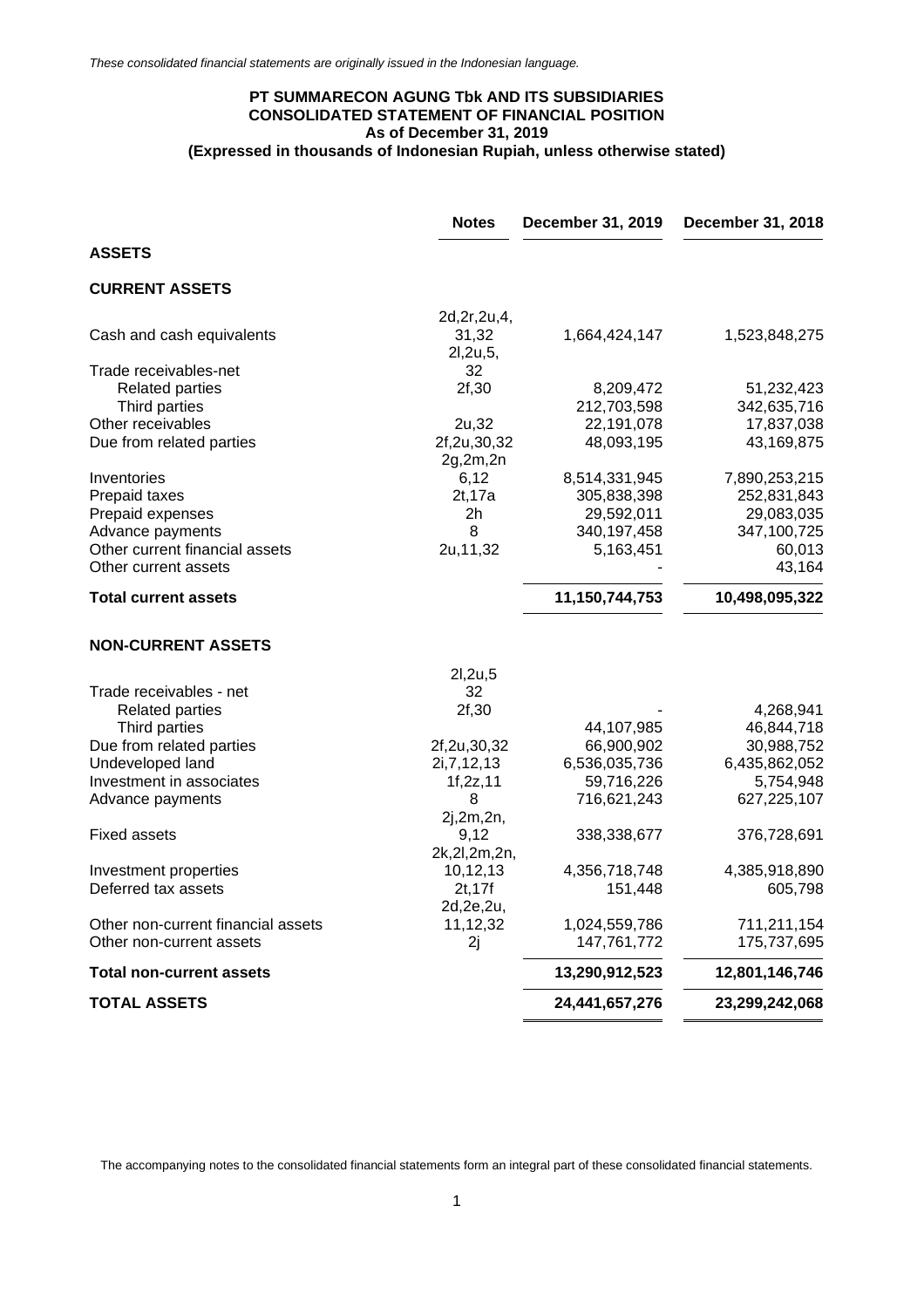### **PT SUMMARECON AGUNG Tbk AND ITS SUBSIDIARIES CONSOLIDATED STATEMENT OF FINANCIAL POSITION (continued) As of December 31, 2019 (Expressed in thousands of Indonesian Rupiah, unless otherwise stated)**

|                                                                                                                    | <b>Notes</b>                            | December 31, 2019                         | December 31, 2018                         |
|--------------------------------------------------------------------------------------------------------------------|-----------------------------------------|-------------------------------------------|-------------------------------------------|
| <b>LIABILITIES AND EQUITY</b>                                                                                      |                                         |                                           |                                           |
| <b>CURRENT LIABILITIES</b>                                                                                         |                                         |                                           |                                           |
| Short-term bank loans                                                                                              | 2r, 2u, 12,<br>31,32<br>2r, 2u, 14,     | 2,139,382,311                             | 1,782,154,804                             |
| Trade payables to third parties                                                                                    | 31,32<br>2u, 15,                        | 86,133,850                                | 76,740,768                                |
| Other payables<br>Due to related parties                                                                           | 31,32<br>2f,2u,30,32<br>2r, 2u          | 359,441,982<br>66,995,184                 | 261,345,102<br>143,754                    |
| Accrued expenses<br>Taxes payable<br>Liability for short-term employee benefits<br>Downpayments received and       | 16,31,32<br>2t, 17b<br>2q, 2u, 18, 32   | 1,174,971,742<br>65,974,000<br>20,208,944 | 1,026,275,642<br>61,282,470<br>17,480,794 |
| security deposits<br><b>Related parties</b><br>Third parties<br>Unearned revenues                                  | 2I, 2u, 19, 32<br>2f,30<br>2l, 2p, 20   | 5,220,318<br>2,155,102,949<br>431,278,493 | 4,512,936<br>1,632,545,643<br>435,221,014 |
| Current maturities of long-term<br>debts:<br>Loans from banks and<br>financial institutions                        | 2u, 12, 32<br>2r,31                     | 1,216,411,396                             | 833,070,713                               |
| Bonds payable and sukuk ijarah                                                                                     | 2u, 2y, 13, 32                          | 1,296,211,016                             | 1,098,443,190                             |
| <b>Total current liabilities</b>                                                                                   |                                         | 9,017,332,185                             | 7,229,216,830                             |
| <b>NON-CURRENT LIABILITIES</b><br>Long-term debts - net of current                                                 |                                         |                                           |                                           |
| maturities:<br>Loans from banks and                                                                                | 2u, 12, 32                              |                                           |                                           |
| financial institutions<br>Bonds payable and sukuk ijarah                                                           | 2r,31<br>2u, 2y, 13, 32                 | 3,209,876,713<br>1,107,125,135            | 3,191,392,773<br>1,701,539,899            |
| Other payables<br>Due to related parties<br>Liability for long-term employee benefits<br>Downpayments received and | 2u, 15, 31, 32<br>2f,2u,30,32<br>2q, 18 | 14,718,076<br>29,183,000<br>120,678,351   | 11,033,504<br>1,396,600<br>128,017,375    |
| security deposits<br><b>Related parties</b><br>Third parties                                                       | 2l, 2u, 19, 32<br>2f,30                 | 6,652,551<br>1,340,673,535                | 7,796,159<br>1,904,111,709                |
| Unearned revenues<br>Other non-current financial liabilities<br>Deferred tax liabilities                           | 21,2p,20<br>2u,32<br>2t, 17f            | 111,843,388<br>3,111<br>32,211,309        | 53,034,649<br>7,842,450<br>3,155,555      |
| <b>Total non-current liabilities</b>                                                                               |                                         | 5,972,965,169                             | 7,009,320,673                             |
| <b>TOTAL LIABILITIES</b>                                                                                           |                                         | 14,990,297,354                            | 14,238,537,503                            |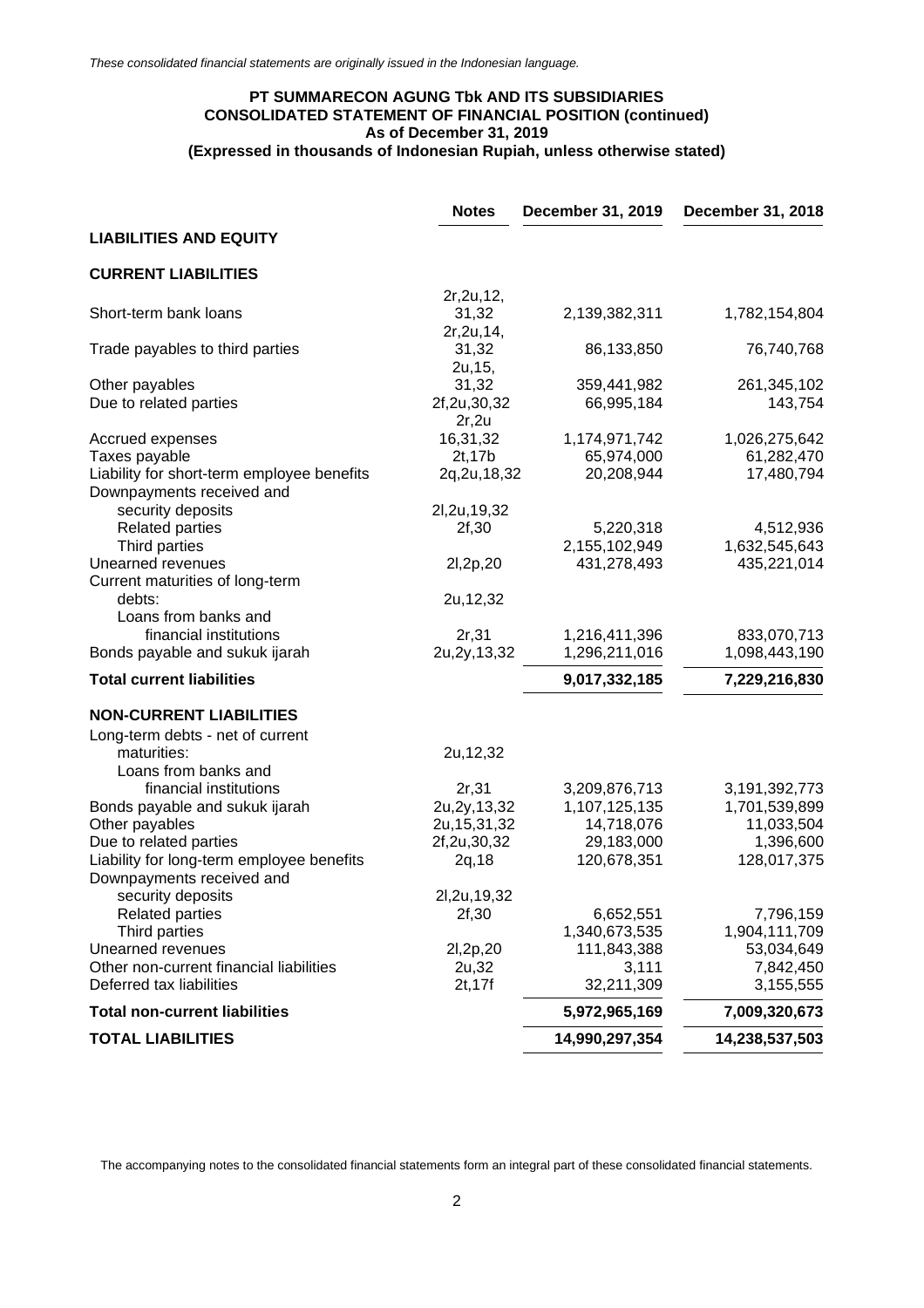## **PT SUMMARECON AGUNG Tbk AND ITS SUBSIDIARIES CONSOLIDATED STATEMENT OF FINANCIAL POSITION (continued) As of December 31, 2019**

**(Expressed in thousands of Indonesian Rupiah, unless otherwise stated)** 

|                                                                                                                                                                                                     | <b>Notes</b> | December 31, 2019 | December 31, 2018 |
|-----------------------------------------------------------------------------------------------------------------------------------------------------------------------------------------------------|--------------|-------------------|-------------------|
| <b>EQUITY</b>                                                                                                                                                                                       |              |                   |                   |
| Equity attributable to the owners of the Parent<br><b>Entity Capital stock</b><br>Authorized - 25,000,000,000<br>shares at par value of<br>Rp100 (full amount) per share<br>Issued and fully paid - |              |                   |                   |
| 14,426,781,680 shares                                                                                                                                                                               | 1b,22        | 1,442,678,168     | 1,442,678,168     |
| Additional paid-in capital                                                                                                                                                                          | 1b,2o,2x,23  | 22,996,315        | 22,996,315        |
| Differences in value of equity transactions                                                                                                                                                         |              |                   |                   |
| with non-controlling interests                                                                                                                                                                      | $1f$ , $2c$  | 1,557,398         | 1,557,398         |
| Retained earnings                                                                                                                                                                                   |              |                   |                   |
| Appropriated - general reserve                                                                                                                                                                      | 24           | 111,529,848       | 104,451,832       |
| Unappropriated                                                                                                                                                                                      |              | 5,788,884,251     | 5,331,907,420     |
| Total equity attributable to the owners of the                                                                                                                                                      |              |                   |                   |
| <b>Parent Entity</b>                                                                                                                                                                                |              | 7,367,645,980     | 6,903,591,133     |
| Non-controlling interests                                                                                                                                                                           | 2c,21        | 2,083,713,942     | 2,157,113,432     |
| <b>TOTAL EQUITY</b>                                                                                                                                                                                 |              | 9,451,359,922     | 9,060,704,565     |
| <b>TOTAL LIABILITIES AND EQUITY</b>                                                                                                                                                                 |              | 24,441,657,276    | 23,299,242,068    |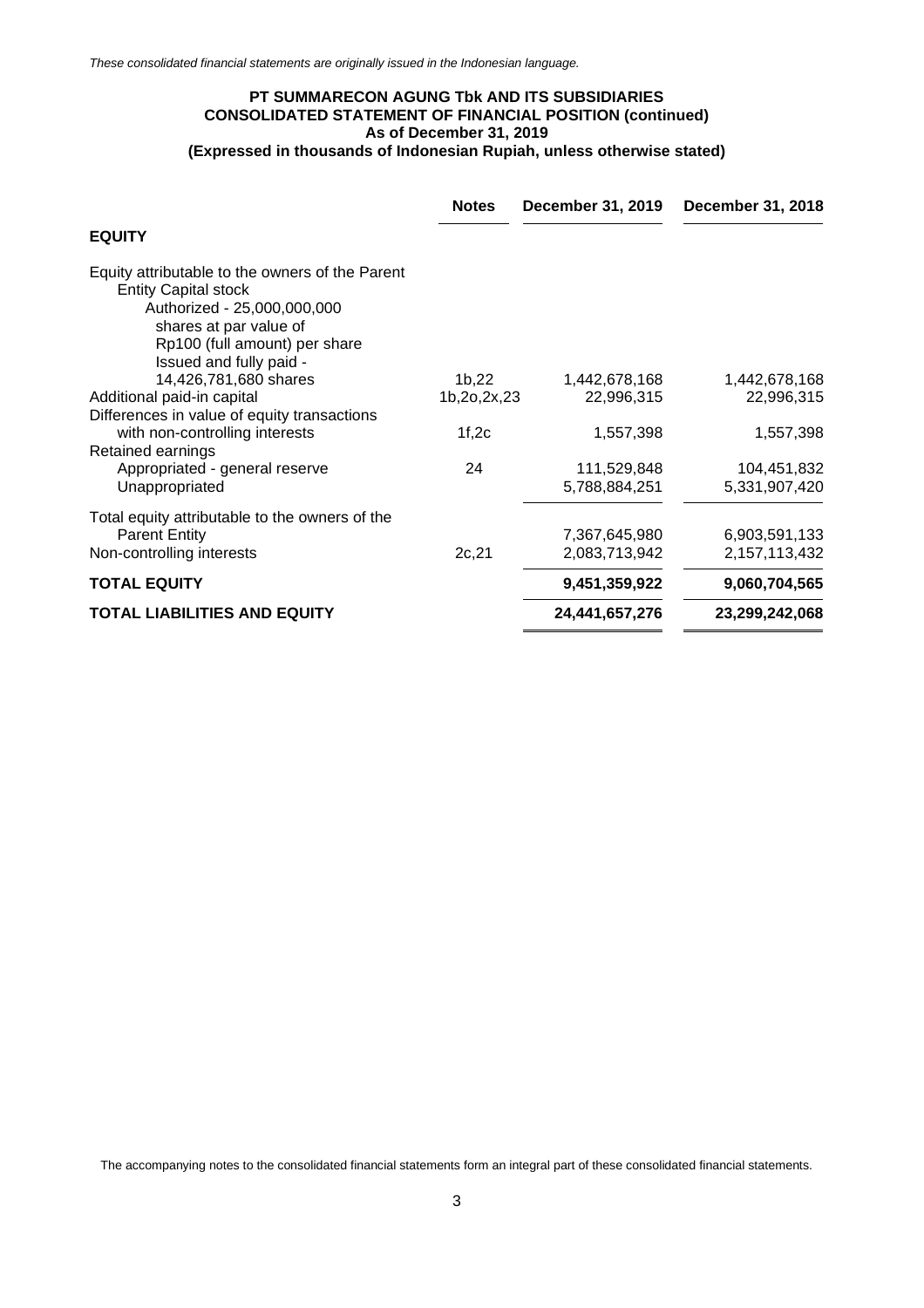### **PT SUMMARECON AGUNG Tbk AND ITS SUBSIDIARIES CONSOLIDATED STATEMENT OF PROFIT OR LOSS AND OTHER COMPREHENSIVE INCOME For the Year Ended December 31, 2019 (Expressed in thousands of Indonesian Rupiah, unless otherwise stated)**

|                                                                                                                                                                   |                      | Year ended December 31,                                         |                                                                              |  |  |
|-------------------------------------------------------------------------------------------------------------------------------------------------------------------|----------------------|-----------------------------------------------------------------|------------------------------------------------------------------------------|--|--|
|                                                                                                                                                                   | <b>Notes</b>         | 2019                                                            | 2018                                                                         |  |  |
| <b>NET REVENUES</b>                                                                                                                                               | 2f,2p,26,30          | 5,941,625,762                                                   | 5,661,360,114                                                                |  |  |
| <b>COST OF SALES AND DIRECT COSTS</b>                                                                                                                             | 2p,27                | (3,091,570,022)                                                 | (2,922,477,422)                                                              |  |  |
| <b>GROSS PROFIT</b>                                                                                                                                               |                      | 2,850,055,740                                                   | 2,738,882,692                                                                |  |  |
| Selling expenses<br>General and administrative expenses<br>Gain (loss) on sales of investment in subsidiary<br>Other operating income<br>Other operating expenses | 2p,28<br>2p,28<br>1f | (354, 465, 636)<br>(915, 771, 074)<br>14,248,031<br>(5,202,305) | (343, 490, 605)<br>(855, 248, 235)<br>10,327,604<br>9,138,794<br>(1,559,816) |  |  |
| <b>INCOME FROM OPERATIONS</b>                                                                                                                                     |                      | 1,588,864,756                                                   | 1,558,050,434                                                                |  |  |
| Finance income<br>Finance costs<br>Equity in net loss of associates                                                                                               | 29<br>2z,11          | 125,331,813<br>(795, 238, 012)<br>3,961,278                     | 96,385,499<br>(685, 198, 797)<br>(210,001)                                   |  |  |
| <b>PROFIT BEFORE FINAL TAX</b><br><b>AND INCOME TAX EXPENSE</b>                                                                                                   |                      | 922,919,835                                                     | 969,027,135                                                                  |  |  |
| <b>FINAL TAX EXPENSE</b>                                                                                                                                          | 2t, 17d, 17h         | (269, 885, 120)                                                 | (267, 946, 675)                                                              |  |  |
| PROFIT BEFORE INCOME TAX EXPENSE                                                                                                                                  |                      | 653,034,715                                                     | 701,080,460                                                                  |  |  |
| <b>INCOME TAX EXPENSE - NET</b>                                                                                                                                   | 2t, 17d              | (40,014,289)                                                    | (10, 456, 830)                                                               |  |  |
| <b>PROFIT FOR THE YEAR</b>                                                                                                                                        |                      | 613,020,426                                                     | 690,623,630                                                                  |  |  |
| <b>OTHER COMPREHENSIVE LOSS</b>                                                                                                                                   |                      |                                                                 |                                                                              |  |  |
| Item that will not be reclassified to<br>profit or loss in subsequent periods:<br>Actuarial gain on employee<br>benefits liability<br>Deferred income tax         | 2q, 18<br>2t, 17     | 21,585,334<br>(381,008)                                         | 17,215,876<br>(37, 869)                                                      |  |  |
| <b>NET COMPREHENSIVE INCOME</b><br><b>FOR THE YEAR</b>                                                                                                            |                      | 634,224,752                                                     | 707,801,637                                                                  |  |  |
| PROFIT FOR THE YEAR ATTRIBUTABLE TO:<br>Owners of the Parent Entity<br>Non-controlling Interests                                                                  | 2c,21                | 514,984,429<br>98,035,997                                       | 448,709,527<br>241,914,103                                                   |  |  |
| <b>TOTAL</b>                                                                                                                                                      |                      | 613,020,426                                                     | 690,623,630                                                                  |  |  |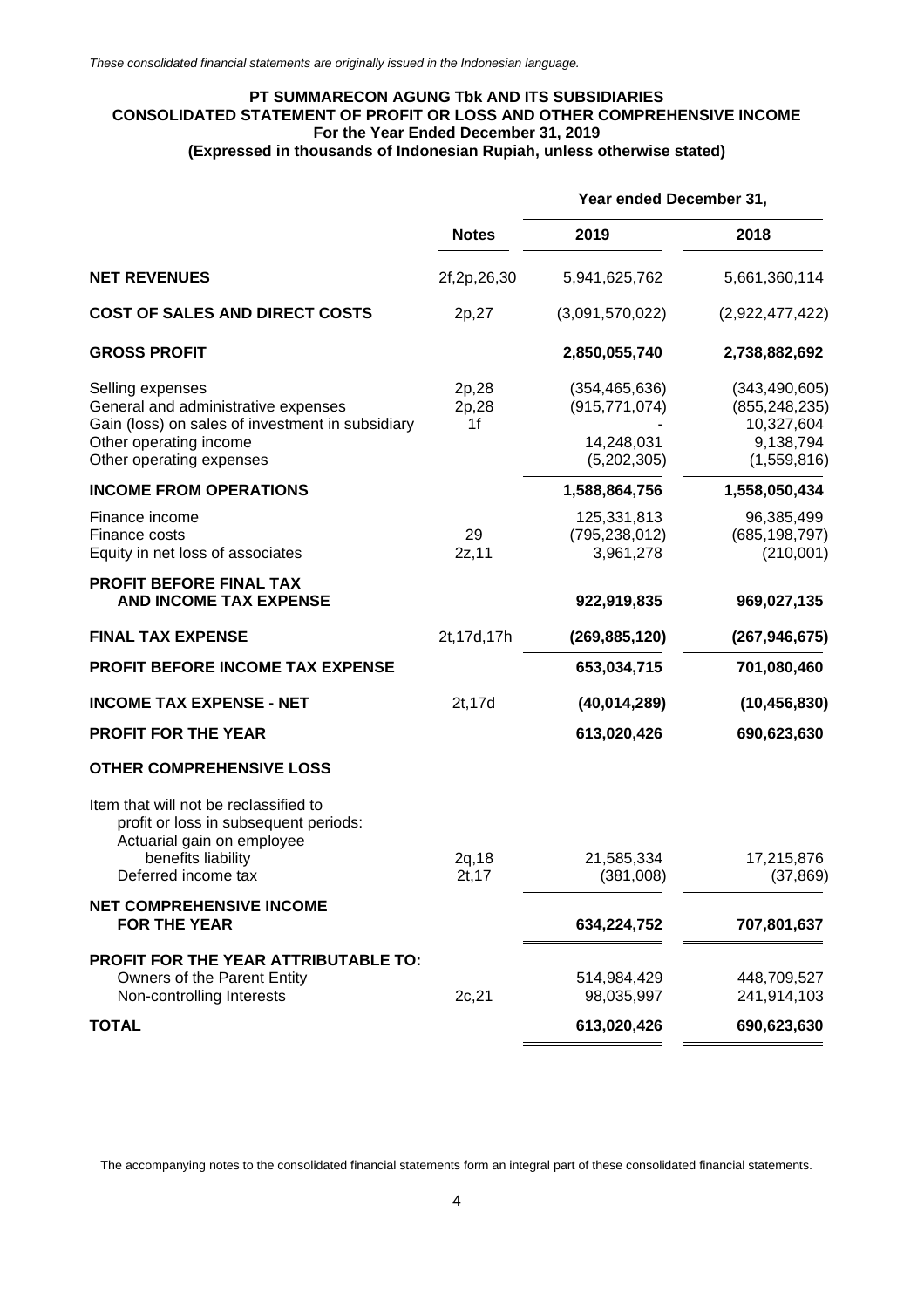#### **PT SUMMARECON AGUNG Tbk AND ITS SUBSIDIARIES CONSOLIDATED STATEMENT OF PROFIT OR LOSS AND OTHER COMPREHENSIVE INCOME (continued) For the Year Ended December 31, 2019 (Expressed in thousands of Indonesian Rupiah, unless otherwise stated)**

|                                                                                                                              |              | Year ended December 31,     |                            |
|------------------------------------------------------------------------------------------------------------------------------|--------------|-----------------------------|----------------------------|
|                                                                                                                              | <b>Notes</b> | 2019                        | 2018                       |
| <b>NET COMPREHENSIVE INCOME</b><br>FOR THE YEAR ATTRIBUTABLE TO:<br>Owners of the Parent Entity<br>Non-controlling interests | 2c.21        | 536, 188, 755<br>98,035,997 | 465.887.534<br>241,914,103 |
| <b>TOTAL</b>                                                                                                                 |              | 634,224,752                 | 707,801,637                |
| <b>EARNINGS PER SHARE (full amount)</b>                                                                                      | 2v, 22, 37   | 35.70                       | 31.10                      |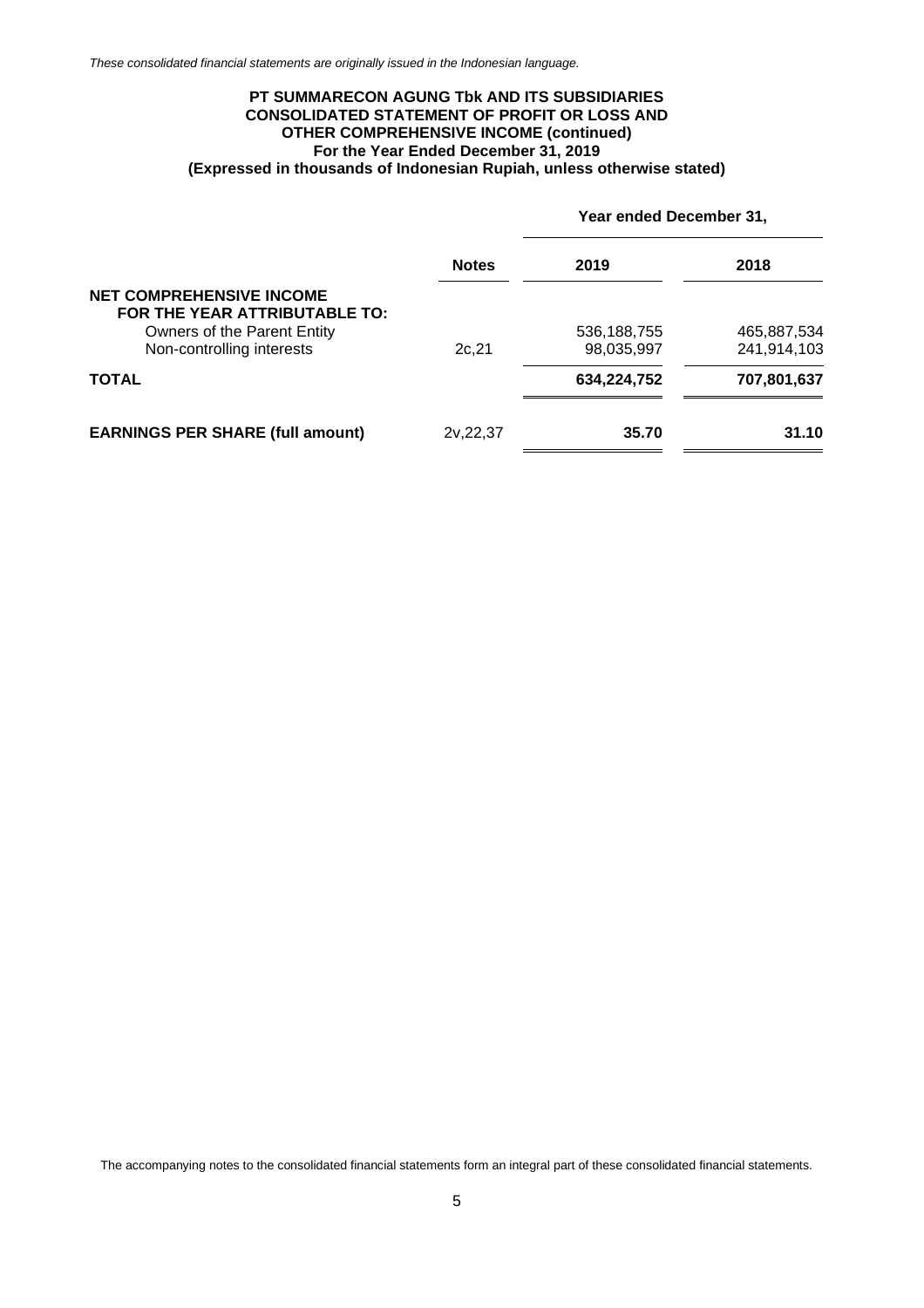#### **PT SUMMARECON AGUNG Tbk AND ITS SUBSIDIARIES CONSOLIDATED STATEMENT OF CHANGES IN EQUITY For the Year Ended December 31, 2019 (Expressed in thousands of Indonesian Rupiah, unless otherwise stated)**

l **Differences in value of equity Retained earnings Issued and Additional transactions with**   $\overline{a}$ **fully paid paid-in non-controlling Appropriated - Non-controlling Total Notes capital stock capital interests reserve fund Unappropriated Total interests equity**   $\overline{a}$ Balance as of December 31, 2017 **1.442,678,168** 22,996,315 1.557,398 99,357,313 4,943,312,285 6,509,901,479 1,843,840,584 8,353,742,063 Appropriation for general reserve and the contract of the contract of the contract of the contract of the contract of the contract of the contract of the contract of the contract of the contract of the contract of the cont Cash dividend 25 - - - - (72,133,908) (72,133,908) - (72,133,908) Net comprehensive income for the year  $707,801,637$ Payments to non-controlling interests<br>in subsidiaries in subsidiaries 21 - - - - - - (79,450,000) (79,450,000) Sold its ownership in indirect subsidiary<br>with loss of control effect with loss of control effect 1f - - - - (63,972) (63,972) (6,481,255) (6,545,227) Capital contributions paid by non-controlling interests in subsidiaries 21 - - - - - - 169,050,000 169,050,000 Capital reduction in indirect subsidiaries 21 - - - - - - (11,760,000) (11,760,000) **Balance as of December 31, 2018 1,442,678,168 22,996,315 1,557,398 104,451,832 5,331,907,420 6,903,591,133 2,157,113,432 9,060,704,565**

**Equity attributable to the owners of the Parent Entity**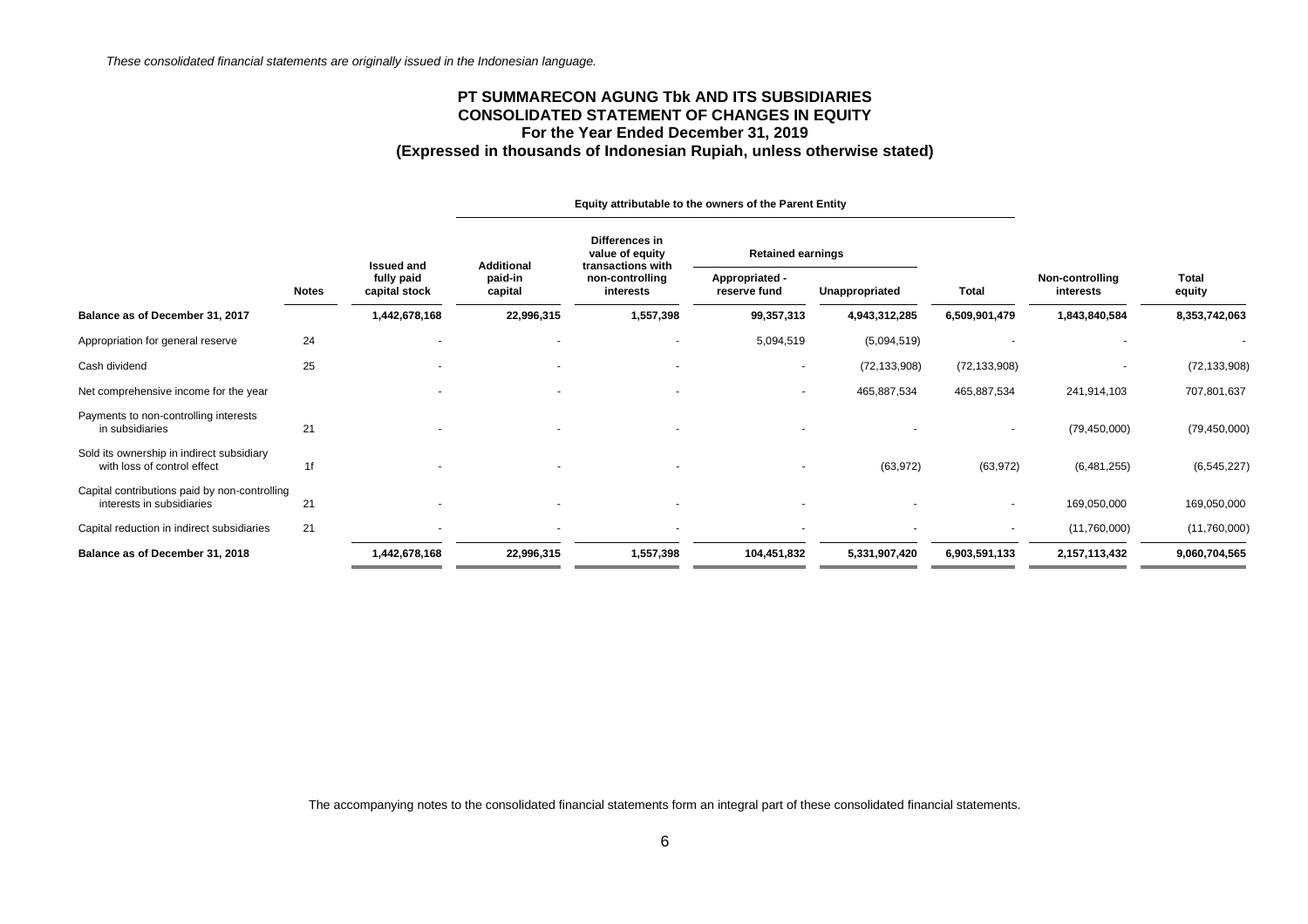#### **PT SUMMARECON AGUNG Tbk AND ITS SUBSIDIARIES CONSOLIDATED STATEMENT OF CHANGES IN EQUITY (continued) For the Year Ended December 31, 2019 (Expressed in thousands of Indonesian Rupiah, unless otherwise stated)**

l

**Equity attributable to the owners of the Parent Entity** 

|                                                                            |              | <b>Issued and</b>           | Differences in<br><b>Retained earnings</b><br>value of equity<br><b>Additional</b> |                                                   |                                |                |                |                              |                        |
|----------------------------------------------------------------------------|--------------|-----------------------------|------------------------------------------------------------------------------------|---------------------------------------------------|--------------------------------|----------------|----------------|------------------------------|------------------------|
|                                                                            | <b>Notes</b> | fully paid<br>capital stock | paid-in<br>capital                                                                 | transactions with<br>non-controlling<br>interests | Appropriated -<br>reserve fund | Unappropriated | <b>Total</b>   | Non-controlling<br>interests | <b>Total</b><br>equity |
| Balance as of December 31, 2018                                            |              | 1,442,678,168               | 22,996,315                                                                         | 1,557,398                                         | 104,451,832                    | 5,331,907,420  | 6,903,591,133  | 2,157,113,432                | 9,060,704,565          |
| Appropriation for general reserve                                          | 24           |                             |                                                                                    | $\overline{\phantom{a}}$                          | 7,078,016                      | (7,078,016)    |                |                              |                        |
| Cash dividend                                                              | 25           |                             | $\overline{a}$                                                                     | $\sim$                                            | $\overline{\phantom{a}}$       | (72, 133, 908) | (72, 133, 908) |                              | (72, 133, 908)         |
| Net comprehensive income for the year                                      |              |                             |                                                                                    | $\overline{\phantom{a}}$                          | $\sim$                         | 536,188,755    | 536,188,755    | 98,035,997                   | 634,224,752            |
| Payments to non-controlling interests<br>in subsidiaries                   | 21           |                             |                                                                                    | $\overline{\phantom{a}}$                          |                                |                | $\sim$         | (262, 437, 370)              | (262, 437, 370)        |
| Capital contributions paid by non-controlling<br>interests in subsidiaries | 21           |                             |                                                                                    |                                                   |                                |                |                | 91,001,883                   | 91,001,883             |
| Saldo tanggal 31 Desember 2019                                             |              | 1,442,678,168               | 22,996,315                                                                         | 1,557,398                                         | 111,529,848                    | 5,788,884,251  | 7,367,645,980  | 2,083,713,942                | 9,451,359,922          |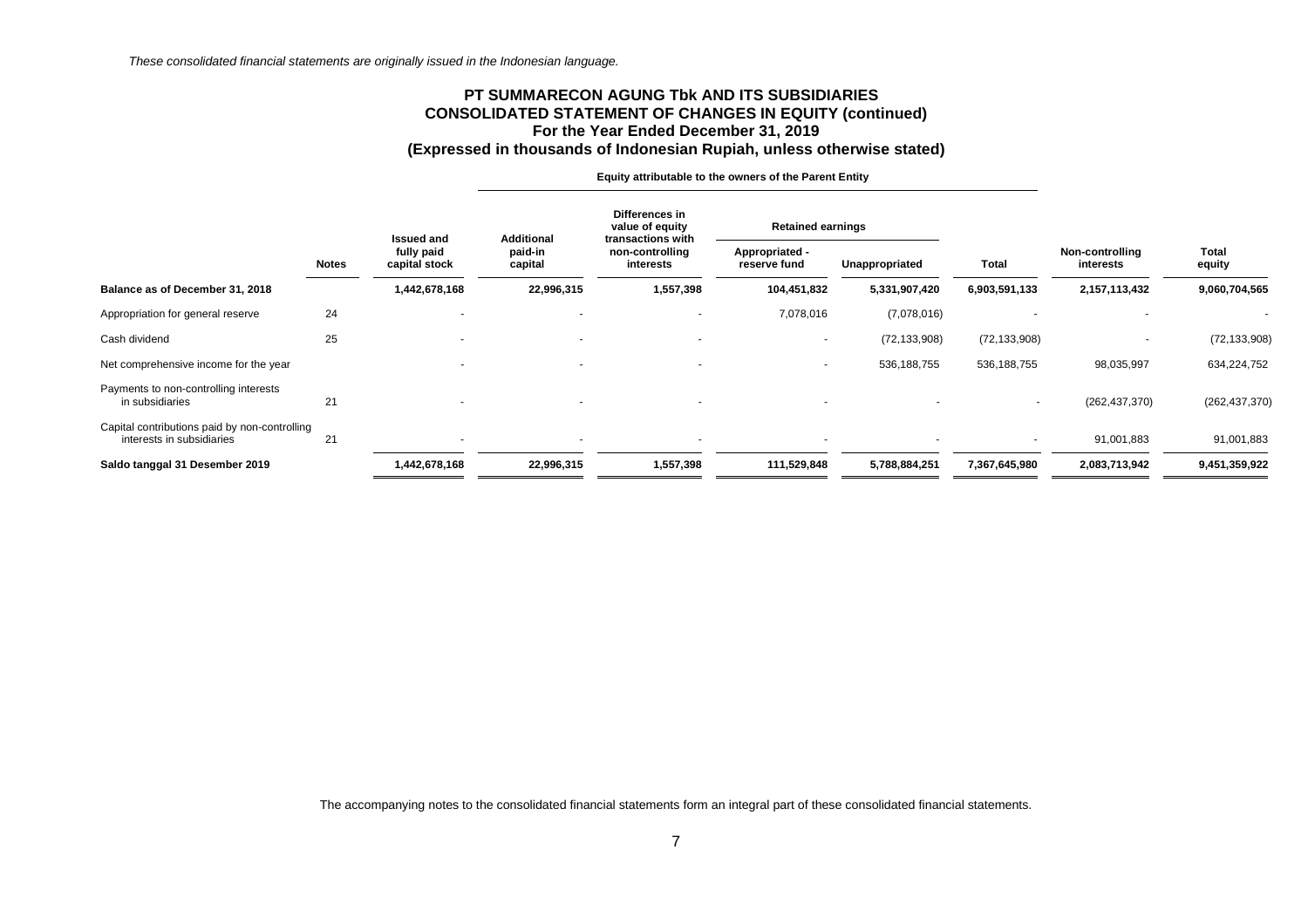## **PT SUMMARECON AGUNG Tbk AND ITS SUBSIDIARIES CONSOLIDATED STATEMENT OF CASH FLOWS For the Year Ended December 31, 2019 (Expressed in thousands of Indonesian Rupiah)**

|                                                      |              | Year ended December 31, |                 |  |
|------------------------------------------------------|--------------|-------------------------|-----------------|--|
|                                                      | <b>Notes</b> | 2019                    | 2018            |  |
| <b>CASH FLOWS FROM OPERATING ACTIVITIES</b>          |              |                         |                 |  |
| Cash receipts from customers                         |              | 5,906,705,730           | 6,252,392,793   |  |
| Receipts of interest income<br>Cash payments to:     |              | 117,917,905             | 92,666,799      |  |
| Suppliers and for other operating expenses           |              | (3,673,547,469)         | (4,721,999,449) |  |
| Employees                                            |              | (712, 413, 281)         | (636, 334, 085) |  |
| Payments of:                                         |              |                         |                 |  |
| Interest expense                                     |              | (848, 218, 050)         | (830, 992, 654) |  |
| Final tax                                            |              | (277, 989, 915)         | (278, 258, 876) |  |
| Income taxes                                         |              | (7, 711, 142)           | (6,209,550)     |  |
| Net cash provided by (used in) operating activities  |              | 504,743,778             | (128, 735, 022) |  |
| <b>CASH FLOWS FROM INVESTING ACTIVITIES</b>          |              |                         |                 |  |
| Proceeds from sale of fixed assets                   |              |                         |                 |  |
| and investment properties                            | 9,10         | 2,138,868               | 2,887,060       |  |
| Acquisitions of undeveloped land                     |              | (313, 931, 531)         | (118, 481, 034) |  |
| Acquisitions of fixed assets and                     |              |                         |                 |  |
| investment properties                                | 9,10         | (228, 443, 838)         | (200, 827, 489) |  |
| Decrease in due from related parties                 | 30           | (40, 835, 470)          | (35,928,957)    |  |
| Cash payment of investment payable in other entity   |              | (100,000)               |                 |  |
| Proceeds from sale of ownership in subsidiaries      |              |                         |                 |  |
| to third party-net of cash and cash equivalent       |              |                         |                 |  |
| from deconsolidation of subsidiaries amounting       |              |                         |                 |  |
| Rp2,417,037 in 2018                                  | 1f           |                         | 11,582,963      |  |
| Net cash used in investing activities                |              | (581, 171, 971)         | (340, 767, 457) |  |
| <b>CASH FLOWS FROM FINANCING ACTIVITIES</b>          |              |                         |                 |  |
| Proceeds from bank loans                             | 12,40        | 4,134,074,967           | 2,960,126,872   |  |
| Proceeds from bonds and sukuk ijarah issuance        |              |                         |                 |  |
| berkelanjutan III tahap I and II Tahap II            |              |                         |                 |  |
| - (2019 and 2018: net of bonds issuance              |              |                         |                 |  |
| cost each amounting to Rp4,237,900                   |              |                         |                 |  |
| and Rp7, 147, 712)                                   | 13,40        | 696,287,500             | 412,496,005     |  |
| Decrease (increase) in due to related parties        | 30,40        | 94,637,830              | (124, 368, 979) |  |
| Capital contribution from non-controlling interests  | 21           | 91,001,883              | 169,050,000     |  |
| Payments of loans from banks and                     |              |                         |                 |  |
| financial institutions                               | 12,40        | (3,364,180,839)         | (1,839,565,108) |  |
| Payment of bonds payable                             |              | (1,100,000,000)         | (900,000,000)   |  |
| Payments to non-controlling interests                | 21           | (262, 437, 370)         | (79, 450, 000)  |  |
| Cash dividends paid by the Company                   | 25           | (72,015,636)            | (72,010,084)    |  |
| Drawdown of (placement for) restricted time deposits |              |                         |                 |  |
| in subsidiaries                                      |              | (364, 270)              | 5,079,723       |  |
| Payment of stock subscription to                     |              |                         |                 |  |
| non-controlling interests                            | 21           |                         | (11,760,000)    |  |
| Net cash provided by financing activities            |              | 217,004,065             | 519,598,429     |  |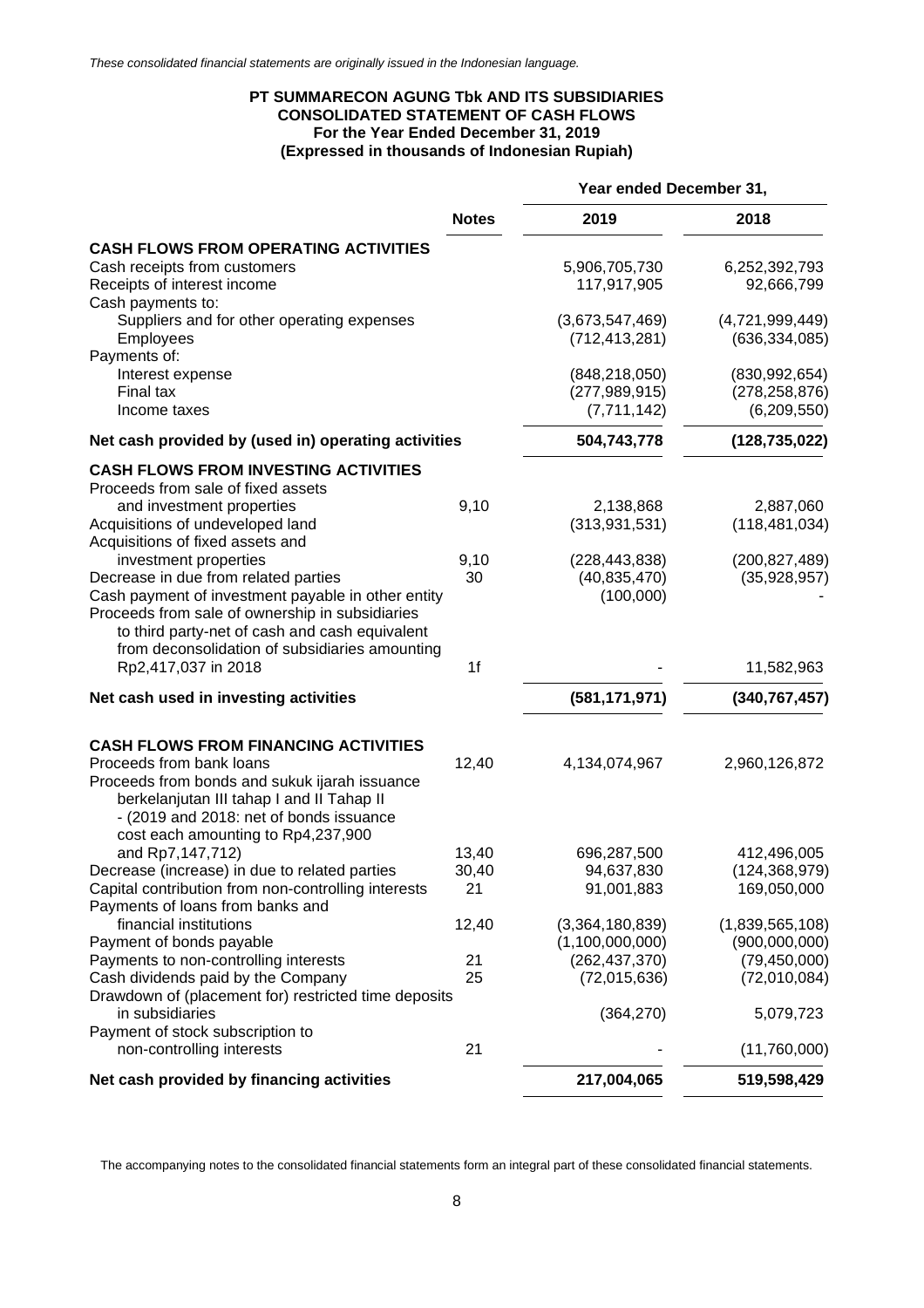#### **PT SUMMARECON AGUNG Tbk AND ITS SUBSIDIARIES CONSOLIDATED STATEMENT OF CASH FLOWS (continued) For the Year Ended December 31, 2019 (Expressed in thousands of Indonesian Rupiah)**

|                                                            | <b>Notes</b> | Year ended December 31, |               |
|------------------------------------------------------------|--------------|-------------------------|---------------|
|                                                            |              | 2019                    | 2018          |
| <b>NET INCREASE IN CASH AND</b><br><b>CASH EQUIVALENTS</b> |              | 140,575,872             | 50,095,950    |
| <b>CASH AND CASH EQUIVALENTS</b><br>AT BEGINNING OF YEAR   | 4            | 1,523,848,275           | 1,473,752,325 |
| <b>CASH AND CASH EQUIVALENTS</b><br>AT END OF YEAR         | 4            | 1,664,424,147           | 1,523,848,275 |

Supplementary information on non-cash activities is presented in Note 38.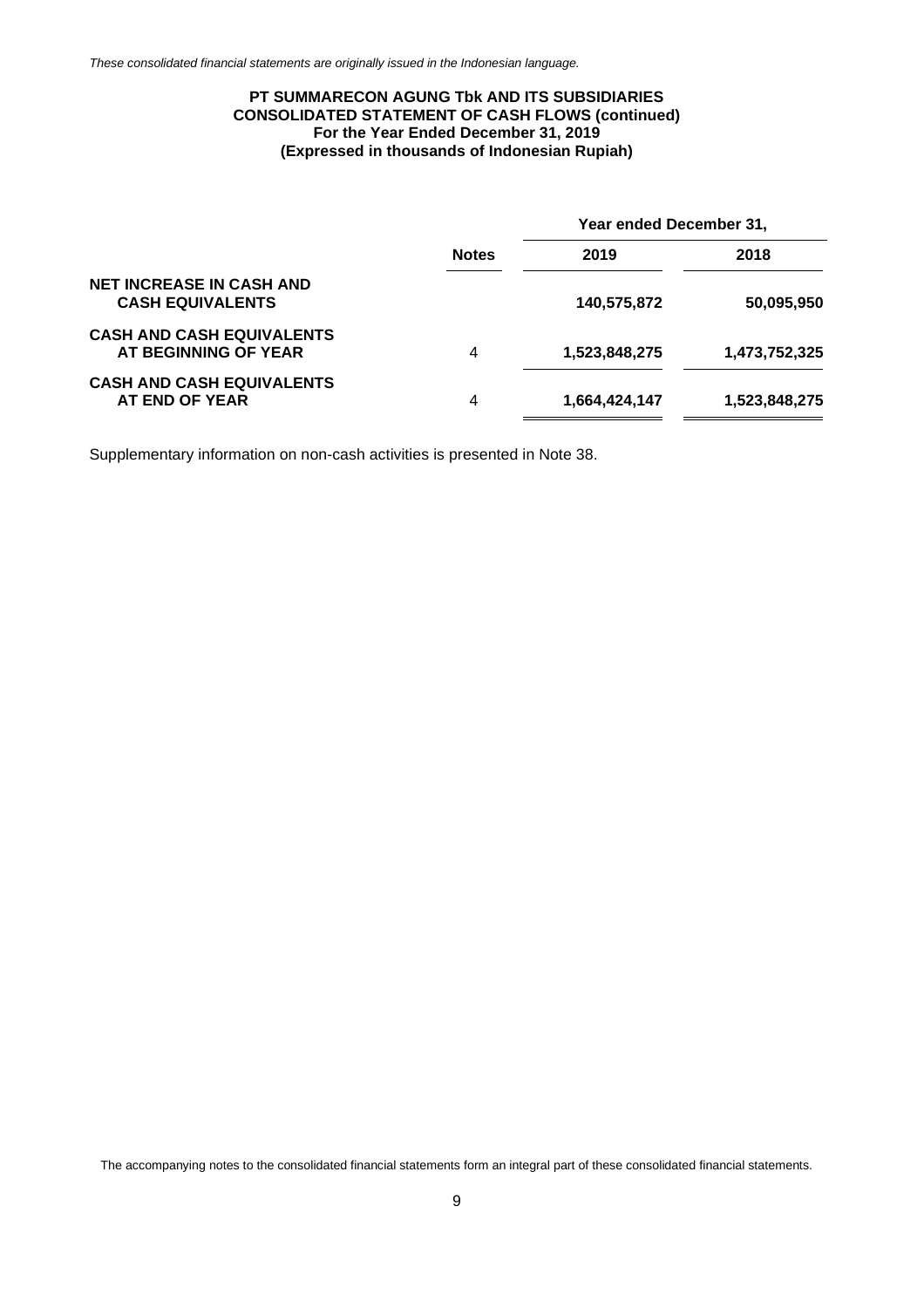## **1. GENERAL**

#### **a. The Company's Establishment**

 PT Summarecon Agung Tbk (the "Company") was established within the framework of the Domestic Capital Investment Law based on notarial deed No. 308 dated November 26, 1975 of Ridwan Suselo, S.H. The Company's articles of association was approved by the Ministry of Justice in its Decision Letter No. YA 5/344/6 dated July 12, 1977 and was published in the State Gazette Republic of Indonesia No. 79, dated October 4, 1977, Supplement No. 597. The articles of association has been amended several times, the latest of which was notarized under deed No. 34 dated June 20, 2019 of Fathiah Helmi S.H., concerning the changes of the Company's articles of association in compliance with Indonesian Financial Service Authority No. 33/POJK.04/2014 and promoting new independent commissioners and deletion of the term Independent Director as Director.

According to Article 3 of the Company's articles of association, its scope of activities comprises real estate development including the related supporting facilities, service and trading. Currently, the Company carries business in the sale or rental of real estate, shopping centers, and office facilities along with related facilities and infrastructures.

The Company is domiciled in East Jakarta, and its head office is located at Plaza Summarecon, Jl. Perintis Kemerdekaan No. 42, RT 010, RW 016, Kelurahan Kayu Putih, Kecamatan Pulo Gadung, Jakarta.

The Company started its commercial operations in 1976.

PT Semarop Agung is the ultimate parent entity of the Company and its subsidiaries (hereinafter collectively referred to as the "Group").

#### **b. The Company's Public Offerings**

The Chairman of the Capital Market and Financial Institutions Supervisory Agency ("BAPEPAM-LK"), through its letter No. SI-085/SHM/MK.10/1990 dated March 1, 1990, effective at that date, declared the offering of 6,667,000 shares of the Company with a par value of Rp1,000 (full amount) per share to the public at an offering price of Rp6,800 (full amount) per share. The Company listed its shares on the Jakarta Stock Exchange on August 14, 1996.

Based on the minutes of the Stockholders' Extraordinary General Meeting ("EGM") which were notarized under deed No. 1 dated July 1, 1996 of Sutjipto, S.H., the stockholders approved the reduction in the par value of the Company's shares from Rp1,000 (full amount) to Rp500 (full amount) per share. The amendment was acknowledged and recorded by the Ministry of Justice in its Decision Letter No. C2.9225.HT.01.04.TH.96 dated September 27, 1996.

Based on the minutes of the EGM which were notarized under deed No. 100 dated June 21, 2002 of Sutjipto, S.H., the stockholders approved the reduction in the par value of the Company's shares from Rp500 (full amount) to Rp100 (full amount) per share. The amendment was acknowledged and recorded by the MLHR in its Decision Letter No. C-12844 HT.01.04.TH.2002 dated July 12, 2002.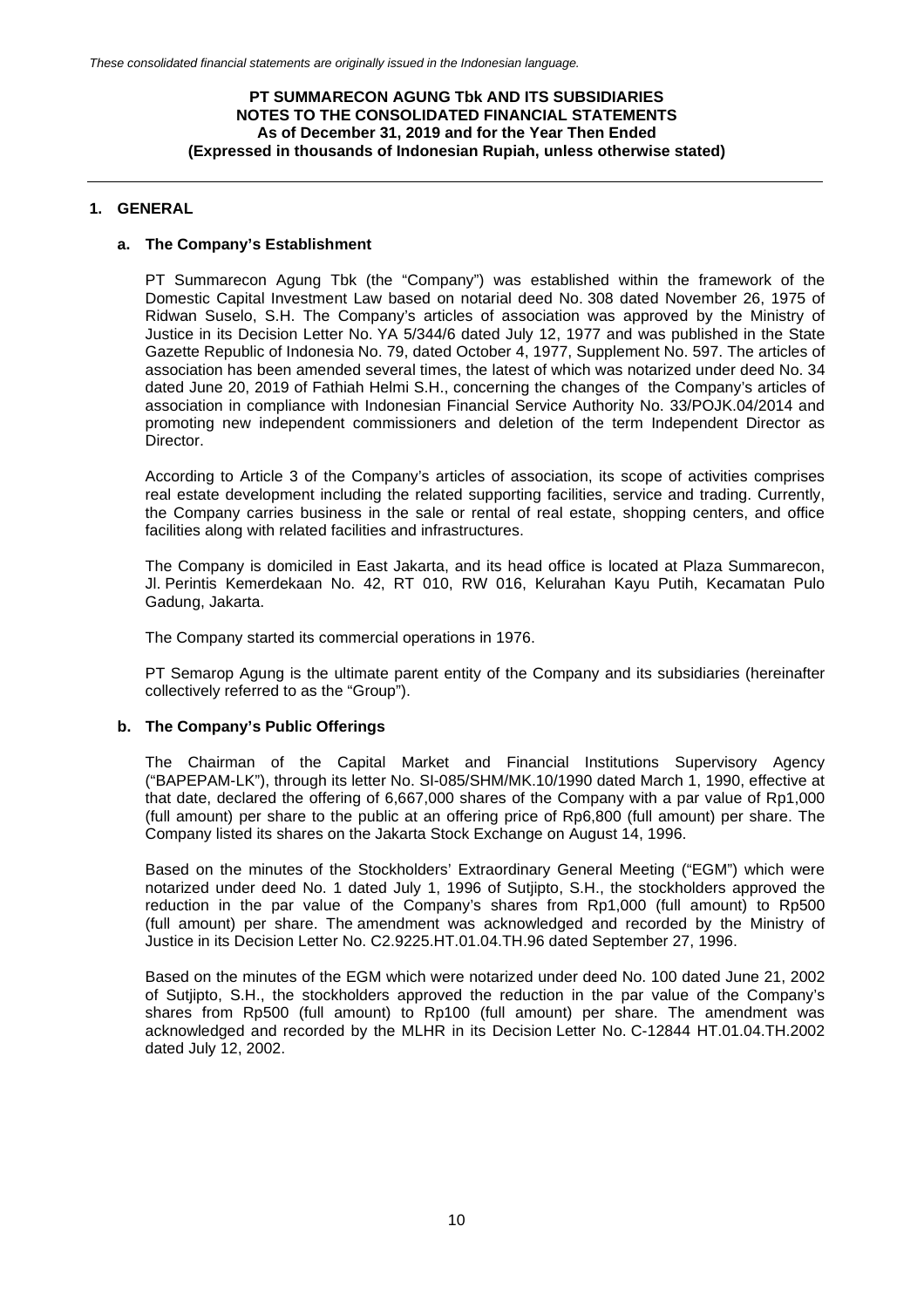#### **1. GENERAL (continued)**

#### **b. The Company's Public Offerings (continued)**

 In 2005, the Company issued additional 93,676,000 shares with a par value of Rp100 (full amount) per share which were issued for and fully paid by Valence Asset Limited, British Virgin Islands, at an offering price of Rp775 (full amount) per share. The Company listed these additional shares on the Jakarta Stock Exchange on November 17, 2005. This increase in the issued and fully paid capital stock was made under BAPEPAM-LK Regulation No. IX.D.4., Attachment to the Chairman of BAPEPAM-LK Decision No. Kep-44/PM/1998 dated August 14, 1998 regarding the additional shares issuance without Pre-Emptive Rights.

 In 2006, the Company distributed 786,881,920 bonus shares with a par value of Rp100 (full amount) per share.

On August 28, 2007, the Company's Registration Statement to offer its First Limited Public Offering of Rights to the Stockholders with the Issuance of Pre-emptive Rights totaling 459,014,453 new shares and a maximum of 229,507,226 Series I Warrants was declared effective. The Company listed these new shares on the Indonesia Stock Exchange.

 In June 2008, the Company distributed 3,217,893,796 bonus shares with a par value of Rp100 (full amount) per share.

 In June 2010 and December 2009, a total of 436,340,202 and 1,013,046 Series I Warrants, respectively, were exercised.

 In 2012, the Company issued 340,250,000 new shares with a nominal value of Rp100 (full amount) per share through the issuance of capital stock without pre-emptive rights phase I with minimum exercise price of Rp1,550 (full amount) per share, thereby increasing the Company's issued and fully paid capital stock from 6,873,140,840 shares to 7,213,390,840 shares.

 Based on the minutes of the EGM held on June 5, 2013 which were covered by notarial deed No. 21 of Fathiah Helmi, S.H., the stockholders approved the distribution of bonus shares through the capitalization of additional paid-in capital amounting to Rp721,339,084, whereby each outstanding share received 1 bonus share. As a result, the issued and fully paid capital stock increased from Rp721,339,084 to Rp1,442,678,168. The distribution of the bonus shares was conducted on July 15, 2013.

#### **c. Board of Commissioners, Directors, Audit Committee and Employees**

The composition of the Company's Boards of Commissioners and Directors as of December 31, 2019 was as follows:

> Director : Sharif Benyamin Director : Jason Lim

| <b>Board of Commissioners</b> |                       | <b>Board of Directors</b> |                        |
|-------------------------------|-----------------------|---------------------------|------------------------|
| <b>President Commissioner</b> | : Soetjipto Nagaria   | <b>President Director</b> | : Adrianto Pitoyo Adhi |
| Commissioner                  | : Harto Diojo Nagaria | <b>Director</b>           | : Liliawati Rahardjo   |
| Independent Commissioner      | : H. Edi Darnadi      | Director                  | : Soegianto Nagaria    |
| Independent Commissioner      | : Lexy Arie Tumiwa    | Director                  | : Herman Nagaria       |
| Independent Commissioner      | : Ge Lilies Yamin     | Director                  | : Lydia Tjio           |
|                               |                       | <b>Director</b>           | : Nanik Widiaia        |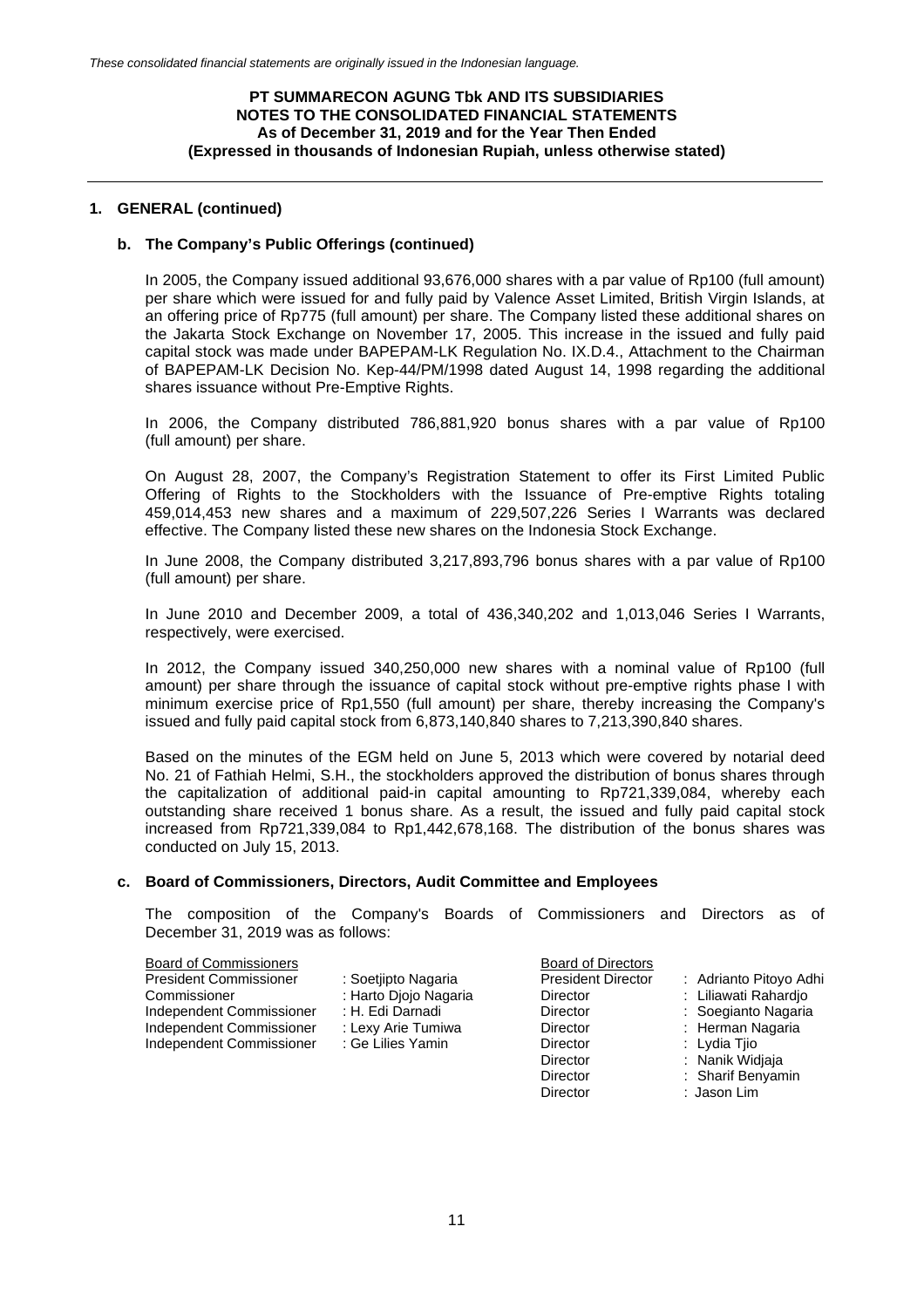#### **1. GENERAL (continued)**

#### **c. Board of Commissioners, Directors, Audit Committee and Employees (continued)**

The composition of the Company's Boards of Commissioners and Directors as of December 31, 2018 was as follows:

| <b>Board of Commissioners</b> |                        | <b>Board of Directors</b> |                        |
|-------------------------------|------------------------|---------------------------|------------------------|
| <b>President Commissioner</b> | : Soetiipto Nagaria    | <b>President Director</b> | : Adrianto Pitoyo Adhi |
| Commissioner                  | : Harto Diojo Nagaria  | Director                  | : Liliawati Rahardio   |
| Independent Commissioner      | : H. Edi Darnadi       | Director                  | : Soegianto Nagaria    |
| Independent Commissioner      | : Esther Melyani Homan | Director                  | : Herman Nagaria       |
|                               |                        | Director                  | : Lydia Tjio           |
|                               |                        | Director                  | : Nanik Widiaja        |
|                               |                        | Director                  | : Sharif Benyamin      |
|                               |                        | Independent Director      | : Jason Lim            |

The composition of the Company's Audit Committee as of December 31, 2019 was as follows:

| Chairman | : Lexy Arie Tumiwa   |
|----------|----------------------|
| Member   | : Leo Andi Mancianno |
| Member   | : Neneng Martini     |

The composition of the Company's Audit Committee as of December 31, 2018 was as follows:

| Chairman | : Esther Melyani Homan |
|----------|------------------------|
| Member   | : Leo Andi Mancianno   |
| Member   | : Neneng Martini       |

The formation of the Company's Audit Committee is in accordance with the OJK Regulations No.55/POJK.04/2015.

The Group had 2,538 permanent employees (unaudited) as of December 31, 2019 (2018: 2,480) (unaudited), respectively.

The total amount of gross compensation for the key management of the Company was as follows:

|                              | Year ended December 31, |            |
|------------------------------|-------------------------|------------|
|                              | 2019                    | 2018       |
| <b>Commissioners:</b>        |                         |            |
| Short-term employee benefits | 19,223,857              | 14,222,877 |
| Directors:                   |                         |            |
| Short-term employee benefits | 35,761,849              | 25,088,284 |
| Post-employment benefits     | 4,571,571               | 1,231,064  |
| Sub-total                    | 40,333,420              | 26,319,348 |
| Total                        | 59,557,277              | 40,542,225 |
|                              |                         |            |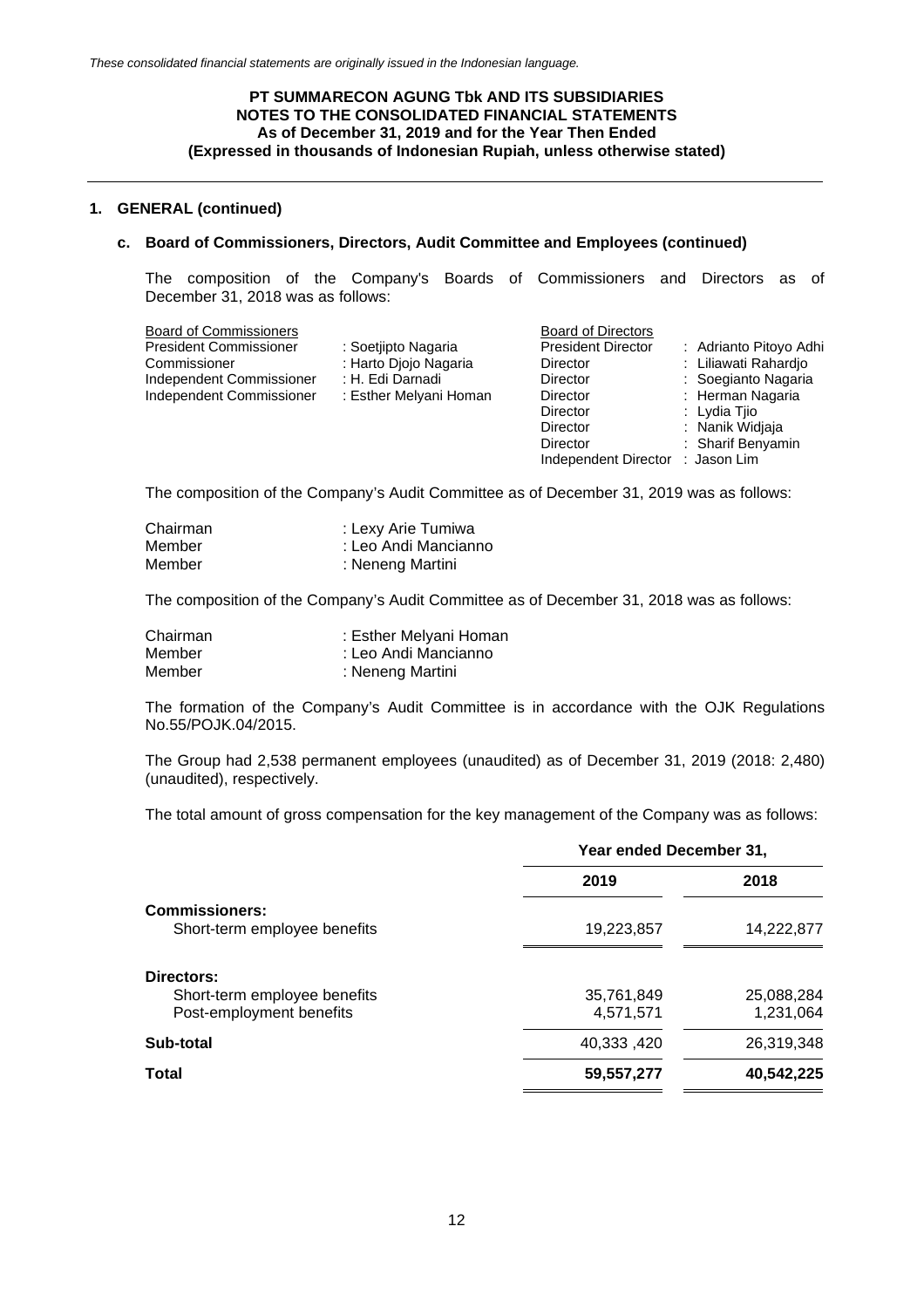## **1. GENERAL (continued)**

## **d. Structure of the Company's subsidiaries**

The Company had direct and indirect ownership in the following subsidiaries:

| <b>Name of Subsidiaries</b>                  | <b>Domicile</b> | <b>Principal Activity</b> | Commercial<br><b>Operations</b> | December 31, 2019 | December 31, 2018 |
|----------------------------------------------|-----------------|---------------------------|---------------------------------|-------------------|-------------------|
| <b>Direct Subsidiaries</b>                   |                 |                           |                                 |                   |                   |
| PT Bahagia Makmursejati<br>(BHMS)            | Jakarta         | a                         | 2003                            | 99.99             | 99.99             |
| PT Serpong Cipta Kreasi<br>(SPCK)            | Tangerang       | a                         | 2004                            | 100.00            | 100.00            |
| PT Anugerah Damai Abadi<br>(AGDA)            | Tangerang       | b                         | 2007                            | 100.00            | 100.00            |
| PT Gading Orchard (GDOR)                     | Jakarta         | a                         | 2008                            | 100.00            | 100.00            |
| PT Summarecon Property<br>Development (SMPD) | Jakarta         | a                         | 2012                            | 100.00            | 100.00            |
| PT Summarecon Investment<br>Property (SMIP)  | Jakarta         | $\mathbf c$               | 2012                            | 100.00            | 100.00            |
| PT Multi Abadi Prima (MTAP)                  | Jakarta         | d                         | 2013                            | 100.00            | 100.00            |
| PT Bhakti Karya Sejahtera<br>(BTKS)          | Jakarta         | e                         | 2013                            | 100.00            | 100.00            |
| PT Citra Damai Agung<br>(CTDA)               | Jakarta         | a                         | 2014                            | 100.00            | 100.00            |
| PT Bhakti Karya Bangsa<br>(BTKB)             | Tangerang       | е                         | 2016                            | 80.00             | 80.00             |
| PT Sagraha Mitraloka Elok<br>(SMLE)          | Jakarta         | j.                        | 2017                            | 100.00            | 100.00            |
| PT Java Investama Properti<br>(JVIP)         | Jakarta         | c                         |                                 | 100.00            | 100.00            |
| PT Setia Mitra Intifajar<br>(SMIF)           | Jakarta         | j                         |                                 | 100.00            | 100.00            |
| PT Mahakarya Sinar Simphoni<br>(MSSP)        | Tangerang       | c                         |                                 | 100.00            |                   |
| <b>Indirect Subsidiaries</b><br>through SMPD |                 |                           |                                 |                   |                   |
| PT Eskage Tatanan Kota<br>(EKTK)             | Jakarta         | f                         | 2009                            | 100.00            | 100.00            |
| PT Bekasi Tatanan Kota<br>(BKTK)             | Bekasi          | f                         | 2012                            | 100.00            | 100.00            |
| PT Mahkota Permata<br>Perdana (MKPP)         | Bandung         | a                         | 2015                            | 100.00            | 100.00            |
| PT Sinergi Mutiara<br>Cemerlang (SGMC)       | Makassar        | a                         | 2018                            | 53.94             | 53.94             |
| PT Bandung Tatanan Kota<br>(BDTK)            | Bandung         | f                         | 2018                            | 100.00            | 100.00            |
| PT Karawang Tatanan Kota<br>(KRTK)           | Karawang        | f                         | 2018                            | 100.00            | 100.00            |
| PT Summa Sinar<br>Fajar (SMSF)               | Bekasi          | a                         | 2019                            | 51.00             | 51.00             |
| PT Summatoyo Talaga<br>Harmoni (SMTH)        | Karawang        | a                         | 2019                            | 51.00             |                   |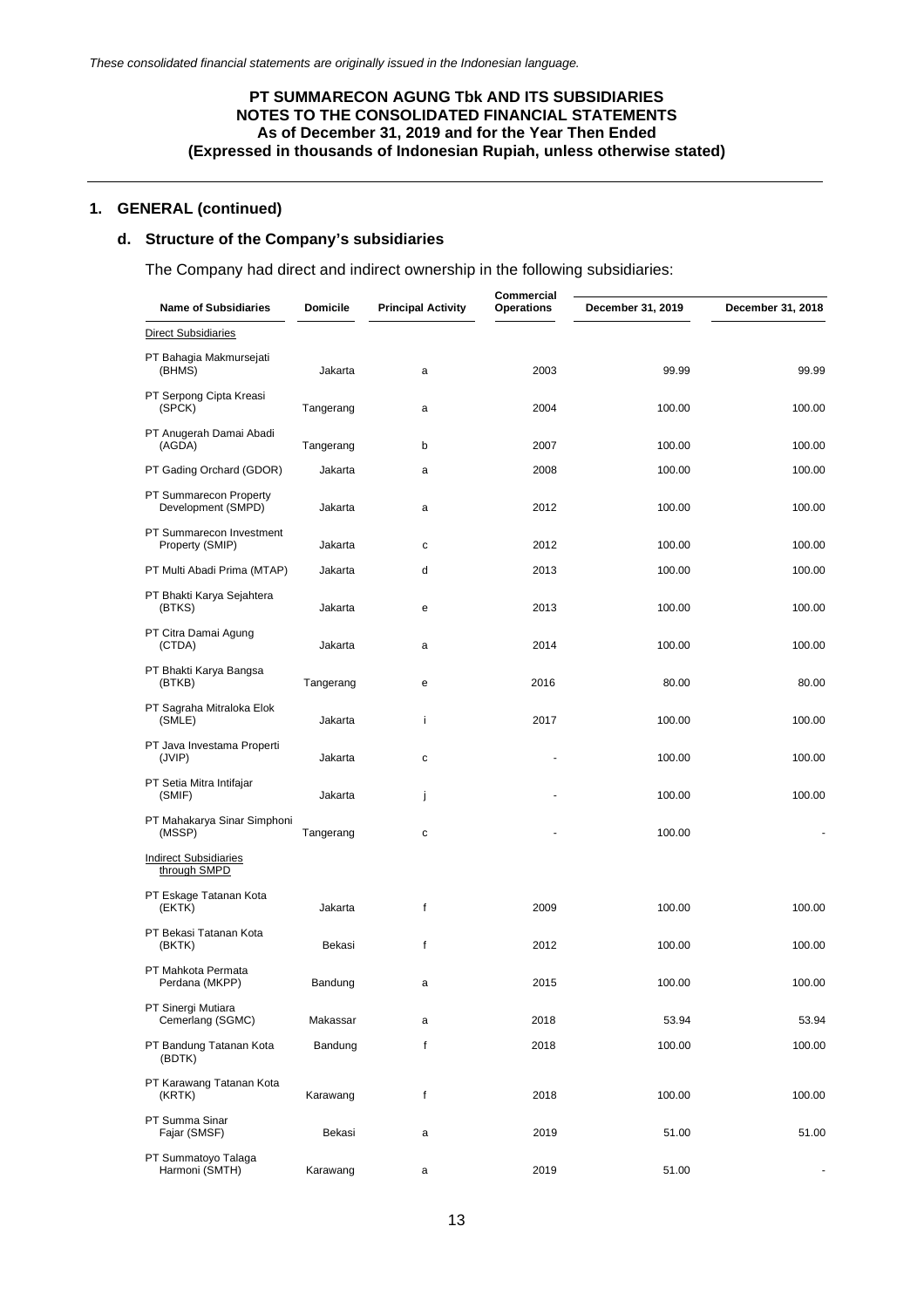## **1. GENERAL (continued)**

## **d. Structure of the Company's subsidiaries (continued)**

The Company had direct and indirect ownership in the following subsidiaries: (continued)

|                                                          |                 |                           | Start of<br>Commercial | Percentage of Ownership (%) |                   |
|----------------------------------------------------------|-----------------|---------------------------|------------------------|-----------------------------|-------------------|
| <b>Name of Subsidiaries</b>                              | <b>Domicile</b> | <b>Principal Activity</b> | <b>Operations</b>      | December 31, 2019           | December 31, 2018 |
| <b>Indirect Subsidiaries</b><br>through SMPD (continued) |                 |                           |                        |                             |                   |
| PT Maju Lestari Properti<br>(MJLP)                       | Jakarta         | a                         |                        | 100.00                      | 100.00            |
| PT Inovasi Jaya Properti<br>(IVJP)                       | Jakarta         | a                         |                        | 100.00                      | 100.00            |
| PT Mahkota Intan<br>Cemerlang (MKIC)                     | Jakarta         | a                         |                        | 100.00                      | 100.00            |
| PT Banyumas Eka<br>Mandiri (BYEM)                        | Jakarta         | a                         |                        | 100.00                      | 100.00            |
| PT Aruna Cahaya<br>Abadi (ARCA)                          | Jakarta         | a                         |                        | 100.00                      | 100.00            |
| PT Selaras Maju<br>Mandiri (SLMM)                        | Jakarta         | a                         |                        | 100.00                      | 100.00            |
| PT Orient City (ORCT)                                    | Jakarta         | a                         |                        | 100.00                      | 100.00            |
| PT Bumi Perintis Asri (BMPA)                             | Tangerang       | a                         |                        | 100.00                      | 100.00            |
| PT Duta Sumara Abadi<br>(DTSA)                           | Jakarta         | a                         |                        | 51.00                       | 51.00             |
| PT Sinar Mahakam Indah<br>(SNMI)                         | Samarinda       | a                         |                        | 88.31                       | 88.31             |
| PT Sinar Semesta Indah<br>(SNSI)                         | Tangerang       | a                         |                        | 100.00                      | 100.00            |
| PT Wahyu Kurnia<br>Sejahtera (WYKS)                      | Jakarta         | a                         |                        | 100.00                      | 100.00            |
| PT Kahuripan Jaya<br>Mandiri (KHJM)                      | Jakarta         | a                         |                        | 51.00                       | 51.00             |
| PT Gunung Suwarna<br>Abadi (GNSA)                        | Jakarta         | a                         |                        | 51.00                       | 51.00             |
| PT Taruna Maju Berkarya<br>(TRMB)                        | Jakarta         | a                         |                        | 100.00                      | 100.00            |
| PT Gunung Srimala<br>Permai (GNSP)                       | Jakarta         | a                         |                        | 51.00                       | 51.00             |
| PT Sunda Besar Properti<br>(SDBP)                        | Bandung         | a                         |                        | 100.00                      | 100.00            |
| PT Maju Singa<br>Parahyangan (MJSP)                      | Bandung         | a                         |                        | 100.00                      | 100.00            |
| PT Surya Mentari<br>Diptamas (SYMD)                      | Jakarta         | a                         |                        | 51.00                       | 51.00             |
| PT Surya Menata<br>Elokjaya (SYME)                       | Jakarta         | a                         |                        | 100.00                      | 100.00            |
| PT Kencana Jayaproperti<br>Agung (KCJA)                  | Jakarta         | a                         |                        | 51.00                       | 51.00             |
| PT Kencana Jayapropert<br>Mulia (KCJM)                   | Jakarta         | a                         |                        | 51.00                       | 51.00             |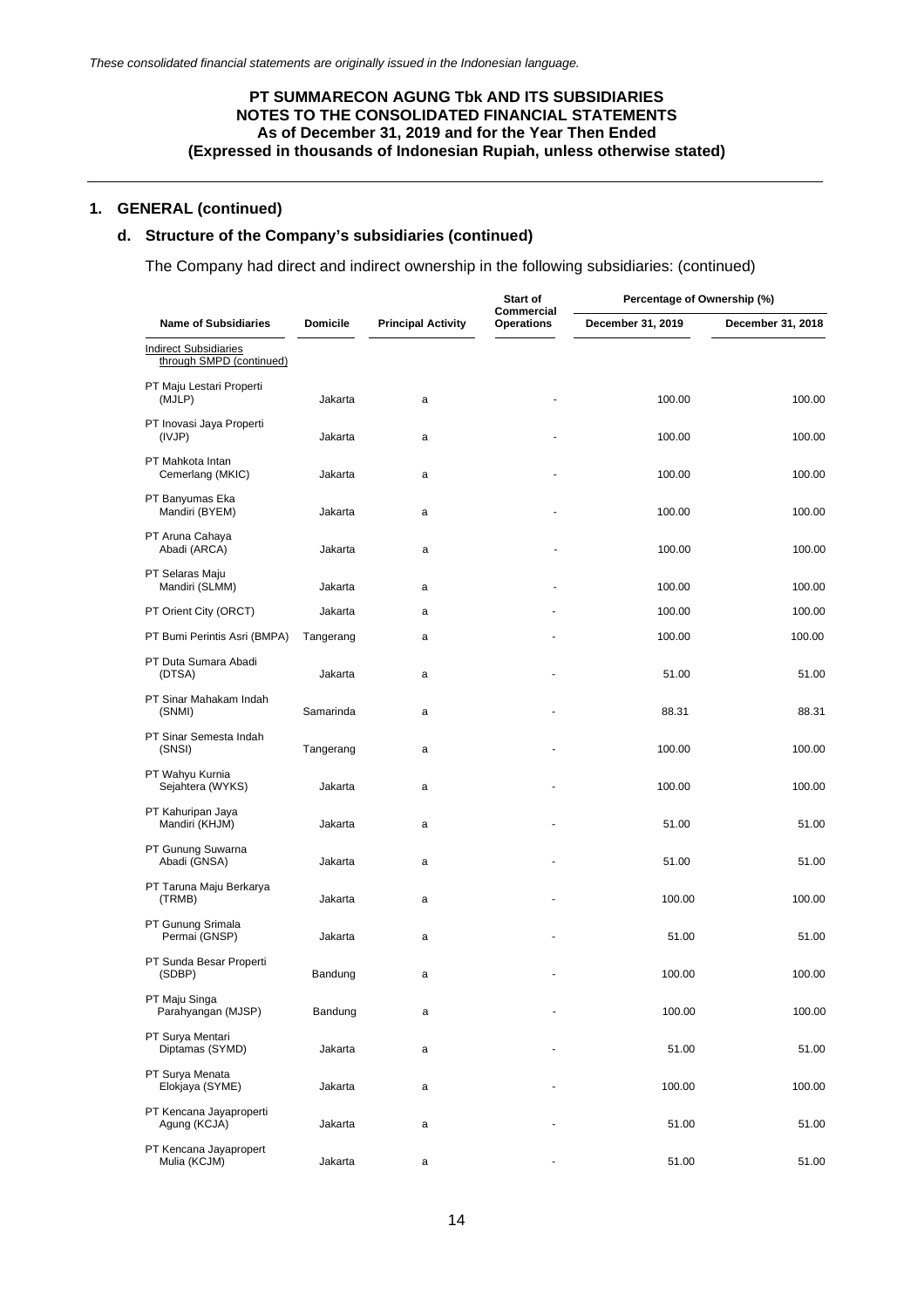## **1. GENERAL (continued)**

## **d. Structure of the Company's subsidiaries (continued)**

The Company had direct and indirect ownership in the following subsidiaries: (continued)

|                                                          |                 |                           | Start of<br><b>Commercial</b><br><b>Operations</b> | Percentage of Ownership (%) |                   |
|----------------------------------------------------------|-----------------|---------------------------|----------------------------------------------------|-----------------------------|-------------------|
| <b>Name of Subsidiaries</b>                              | <b>Domicile</b> | <b>Principal Activity</b> |                                                    | December 31, 2019           | December 31, 2018 |
| <b>Indirect Subsidiaries</b><br>through SMPD (continued) |                 |                           |                                                    |                             |                   |
| PT Sukmabumi Mahakam<br>Jaya (SBMJ)                      | Jakarta         | a                         |                                                    | 100.00                      | 100.00            |
| PT Bintang Mentari Indah<br>(BNMI)                       | Maros           | a                         |                                                    | 100.00                      | 100.00            |
| <b>Indirect Subsidiaries</b><br>through SMIP             |                 |                           |                                                    |                             |                   |
| PT Lestari Mahadibya<br>(LTMD)                           | Tangerang       | $\mathbf c$               | 2006                                               | 100.00                      | 100.00            |
| PT Summerville Property<br>Management (SVPM)             | Jakarta         | h                         | 2007                                               | 100.00                      | 100.00            |
| PT Summarecon<br>Hotelindo (SMHO)                        | Jakarta         | g                         | 2010                                               | 100.00                      | 100.00            |
| PT Makmur Orient Jaya<br>(MKOJ)                          | Bekasi          | $\mathbf c$               | 2013                                               | 100.00                      | 100.00            |
| PT Kharisma Intan<br>Properti (KRIP)                     | Tangerang       | c                         | 2013                                               | 100.00                      | 100.00            |
| PT Dunia Makmur<br>Properti (DNMP)                       | Jakarta         | с                         | 2015                                               | 100.00                      | 100.00            |
| PT Summarecon Bali Indah<br>(SMBI)                       | Jakarta         | c                         | 2016                                               | 100.00                      | 100.00            |
| PT Permata Jimbaran<br>Agung (PMJA)                      | Badung          | $\mathbf c$               | 2016                                               | 59.40                       | 59.40             |
| PT Pradana Jaya<br>Berniaga (PDJB)                       | Badung          | b                         | 2016                                               | 100.00                      | 100.00            |
| PT Hotelindo Permata<br>Jimbaran (HOPJ)                  | Badung          | g                         | 2017                                               | 59.40                       | 59.40             |
| PT Seruni Persada<br>Indah (SRPI)                        | Jakarta         | $\mathbf c$               |                                                    | 100.00                      | 100.00            |
| PT Bali Indah<br>Development (BLID)                      | Badung          | $\mathbf c$               |                                                    | 100.00                      | 100.00            |
| PT Bali Indah Property<br>(BLIP)                         | Badung          | c                         |                                                    | 100.00                      | 100.00            |
| PT Bukit Jimbaran Indah<br>(BKJI)                        | Badung          | a                         |                                                    | 100.00                      | 100.00            |
| PT Bukit Permai Properti<br>(BKPP)                       | Badung          | a                         |                                                    | 100.00                      | 100.00            |
| PT Nirwana Jaya<br>Semesta (NWJS)                        | Jakarta         | g                         |                                                    | 100.00                      | 100.00            |
| PT Sadhana Bumi<br>Jayamas (SDBJ)                        | Jakarta         | c                         |                                                    | 100.00                      | 100.00            |
| PT Unota Persadajaya<br>(UNPS)                           | Jakarta         | с                         |                                                    | 100.00                      | 100.00            |
| PT Java Orient Properti<br>(JVOP)                        | Yogyakarta      | g                         |                                                    | 90.00                       | 90.00             |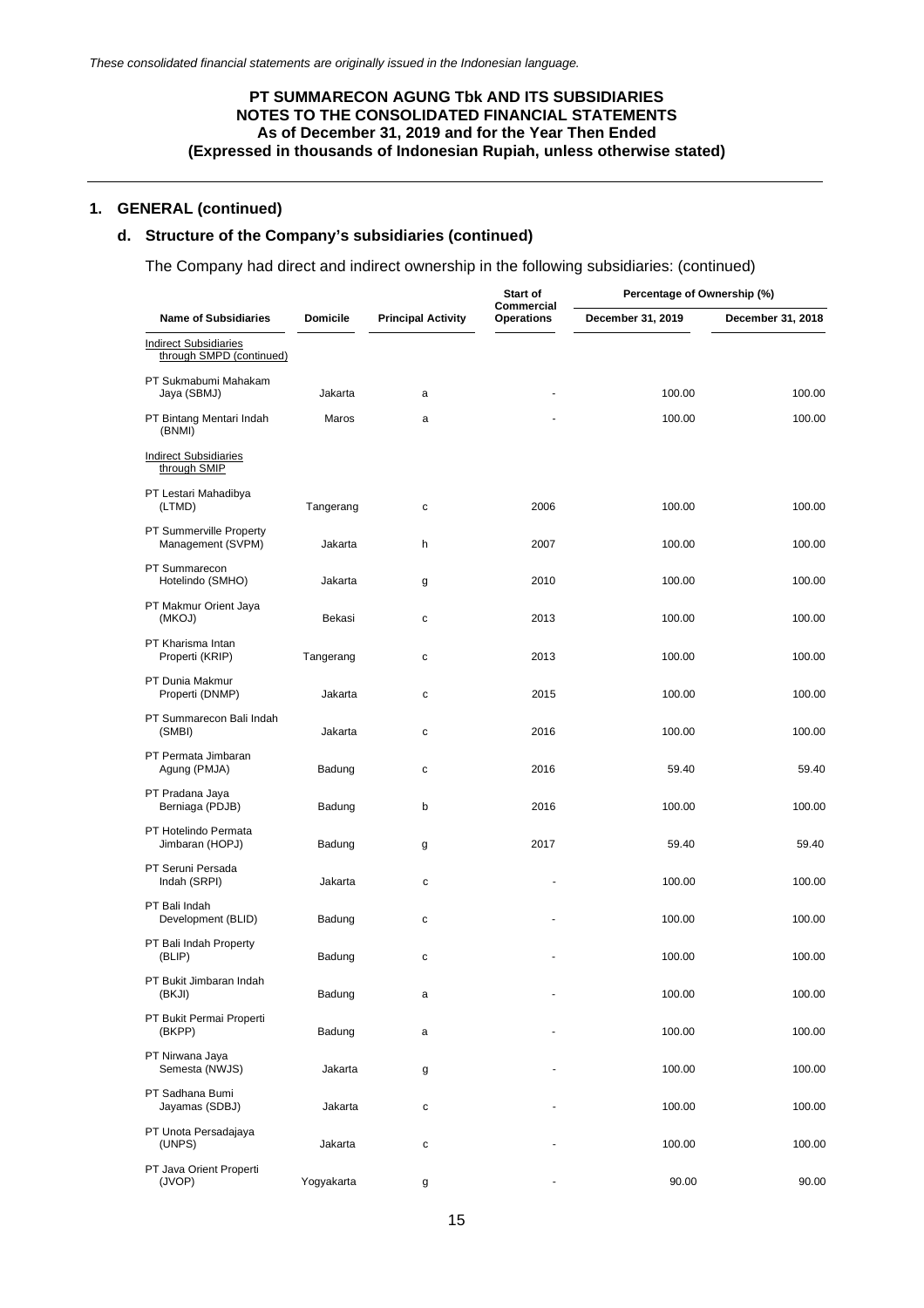## **1. GENERAL (continued)**

## **d. Structure of the Company's subsidiaries (continued)**

The Company had direct and indirect ownership in the following subsidiaries (continued):

|                                                          |                 | Start of<br><b>Commercial</b> | Percentage of Ownership (%) |                   |                   |
|----------------------------------------------------------|-----------------|-------------------------------|-----------------------------|-------------------|-------------------|
| <b>Name of Subsidiaries</b>                              | <b>Domicile</b> | <b>Principal Activity</b>     | <b>Operations</b>           | December 31, 2019 | December 31, 2018 |
| <b>Indirect Subsidiaries</b><br>through SMIP (continued) |                 |                               |                             |                   |                   |
| PT Mahakarya Buana Damai<br>(MKBD)                       | Bandung         | $\mathbf c$                   |                             | 100.00            | 100.00            |
| PT Hotelindo Saribuana<br>Damai (HSBD)                   | Bandung         | g                             |                             | 100.00            | 100.00            |
| PT Hotelindo Java<br>Properti (HIJP)                     | Yogyakarta      | g                             |                             | 100.00            | 100.00            |
| PT Hotelindo Cahaya<br>Gemilang (HICG)                   | Jakarta         | g                             |                             | 100.00            | 100.00            |
| PT Maha Karya Reksawarga<br>(MKRW)                       | Karawang        | $\mathbf c$                   |                             | 100.00            | 100.00            |
| PT Mahakarya Lastari Gading<br>(MKLG)                    | Jakarta         | $\mathbf{C}$                  |                             | 100.00            |                   |
| <b>Indirect Subsidiaries</b><br>through SPCK             |                 |                               |                             |                   |                   |
| PT Serpong Tatanan<br>Kota (SPTK)                        | Tangerang       | $\mathsf{f}$                  | 2010                        | 100.00            | 100.00            |
| PT Jaya Bangun Abadi<br>(JYBA)                           | Tangerang       | a                             |                             | 100.00            | 100.00            |
| PT Permata Cahaya<br>Cemerlang (PMCC)                    | Tangerang       | a                             |                             | 100.00            | 100.00            |
| PT Surya Intan Properti<br>(SYIP)                        | Tangerang       | a                             |                             | 100.00            | 100.00            |
| PT Mahkota Berlian Indah<br>(MKBI)                       | Tangerang       | a                             |                             | 100.00            | 100.00            |
| PT Mahkota Permata Indah<br>(MKPI)                       | Tangerang       | a                             |                             | 100.00            | 100.00            |
| <b>Indirect Subsidiaries</b><br>through SMIF             |                 |                               |                             |                   |                   |
| PT Jejaring Ultra Prima<br>(JJUP)                        | Jakarta         | j                             |                             | 100.00            | 100.00            |
|                                                          |                 |                               |                             |                   |                   |

 **Notes on the principal activities of subsidiaries as of December 31, 2019 and 2018**  a Property development b Retail, food and beverages

c Investment property

d Gas station e Education f Town management

g Hotel<br>h Property management<br>i Trading<br>j Infrastructure development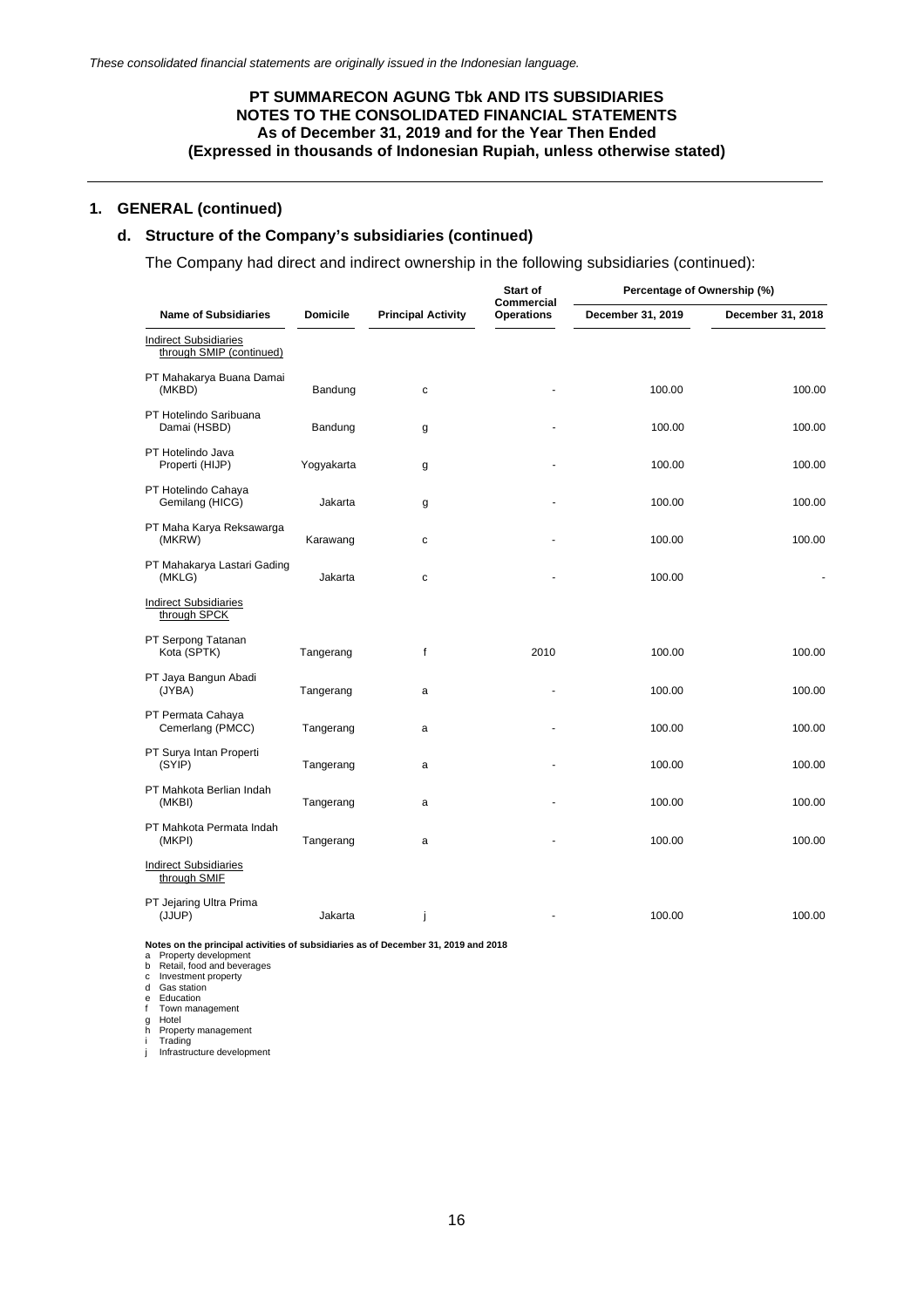## **1. GENERAL (continued)**

## **d. Structure of the Company's subsidiaries (continued)**

The Company had direct and indirect ownership in the following subsidiaries (continued):

|                                              | <b>Domicile</b> |                           | Start of<br>Commercial | <b>Total Assets Before Elimination</b> |                   |
|----------------------------------------------|-----------------|---------------------------|------------------------|----------------------------------------|-------------------|
| <b>Name of Subsidiaries</b>                  |                 | <b>Principal Activity</b> | <b>Operations</b>      | December 31, 2019                      | December 31, 2018 |
| <b>Direct Subsidiaries</b>                   |                 |                           |                        |                                        |                   |
| PT Bahagia Makmursejati<br>(BHMS)            | Jakarta         | a                         | 2003                   | 18,677,904                             | 18,519,333        |
| PT Serpong Cipta Kreasi<br>(SPCK)            | Tangerang       | a                         | 2004                   | 6,848,952,887                          | 6,537,730,986     |
| PT Anugerah Damai Abadi<br>(AGDA)            | Tangerang       | b                         | 2007                   | 8,116,276                              | 7,044,272         |
| PT Gading Orchard (GDOR)                     | Jakarta         | a                         | 2008                   | 33,964,233                             | 41,333,535        |
| PT Summarecon Property<br>Development (SMPD) | Jakarta         | a                         | 2012                   | 8,442,364,812                          | 8,182,025,889     |
| PT Summarecon Investment<br>Property (SMIP)  | Jakarta         | $\mathbf c$               | 2012                   | 4,271,154,768                          | 4,349,966,477     |
| PT Multi Abadi Prima (MTAP)                  | Jakarta         | d                         | 2013                   | 10,683,040                             | 11,395,360        |
| PT Bhakti Karya Sejahtera<br>(BTKS)          | Jakarta         | e                         | 2013                   | 92,107,519                             | 84,022,752        |
| PT Citra Damai Agung<br>(CTDA)               | Jakarta         | a                         | 2014                   | 5,921,981                              | 14,967,634        |
| PT Bhakti Karya Bangsa<br>(BTKB)             | Tangerang       | e                         | 2016                   | 47,719,027                             | 32,519,014        |
| PT Sagraha Mitraloka Elok<br>(SMLE)          | Jakarta         | i                         | 2017                   | 6,926,227                              | 23,343,523        |
| PT Java Investama Properti<br>(JVIP)         | Jakarta         | $\mathbf c$               |                        | 15,082,675                             | 15,091,272        |
| PT Setia Mitra Intifajar<br>(SMIF)           | Jakarta         | j                         |                        | 20,789,932                             | 9,421,880         |
| PT Mahakarya Sinar Simphoni<br>(MSSP)        | Tangerang       | $\mathbf c$               |                        | 2,505,104                              |                   |
| <b>Indirect Subsidiaries</b><br>through SMPD |                 |                           |                        |                                        |                   |
| PT Eskage Tatanan Kota<br>(EKTK)             | Jakarta         | f                         | 2009                   | 4,206,047                              | 4,172,907         |
| PT Bekasi Tatanan Kota<br>(BKTK)             | Bekasi          | f                         | 2012                   | 16,278,360                             | 20,615,513        |
| PT Mahkota Permata<br>Perdana (MKPP)         | Bandung         | a                         | 2015                   | 3,783,679,611                          | 3,809,991,661     |
| PT Sinergi Mutiara<br>Cemerlang (SGMC)       | Makassar        | a                         | 2018                   | 985,675,843                            | 740,204,245       |
| PT Bandung Tatanan Kota<br>(BDTK)            | Bandung         | f                         | 2018                   | 1,777,082                              | 2,191,180         |
| PT Karawang Tatanan Kotai<br>(KRTK)          | Karawang        | f                         | 2018                   | 3,194,550                              | 2,811,732         |
| PT Summa Sinar Fajar<br>(SMSF)               | Bekasi          | a                         | 2019                   | 199,184,641                            | 183,631,324       |
| PT Summatoyo Talaga<br>Harmoni (SMTH)        | Karawang        | a                         | 2019                   | 185,375,113                            |                   |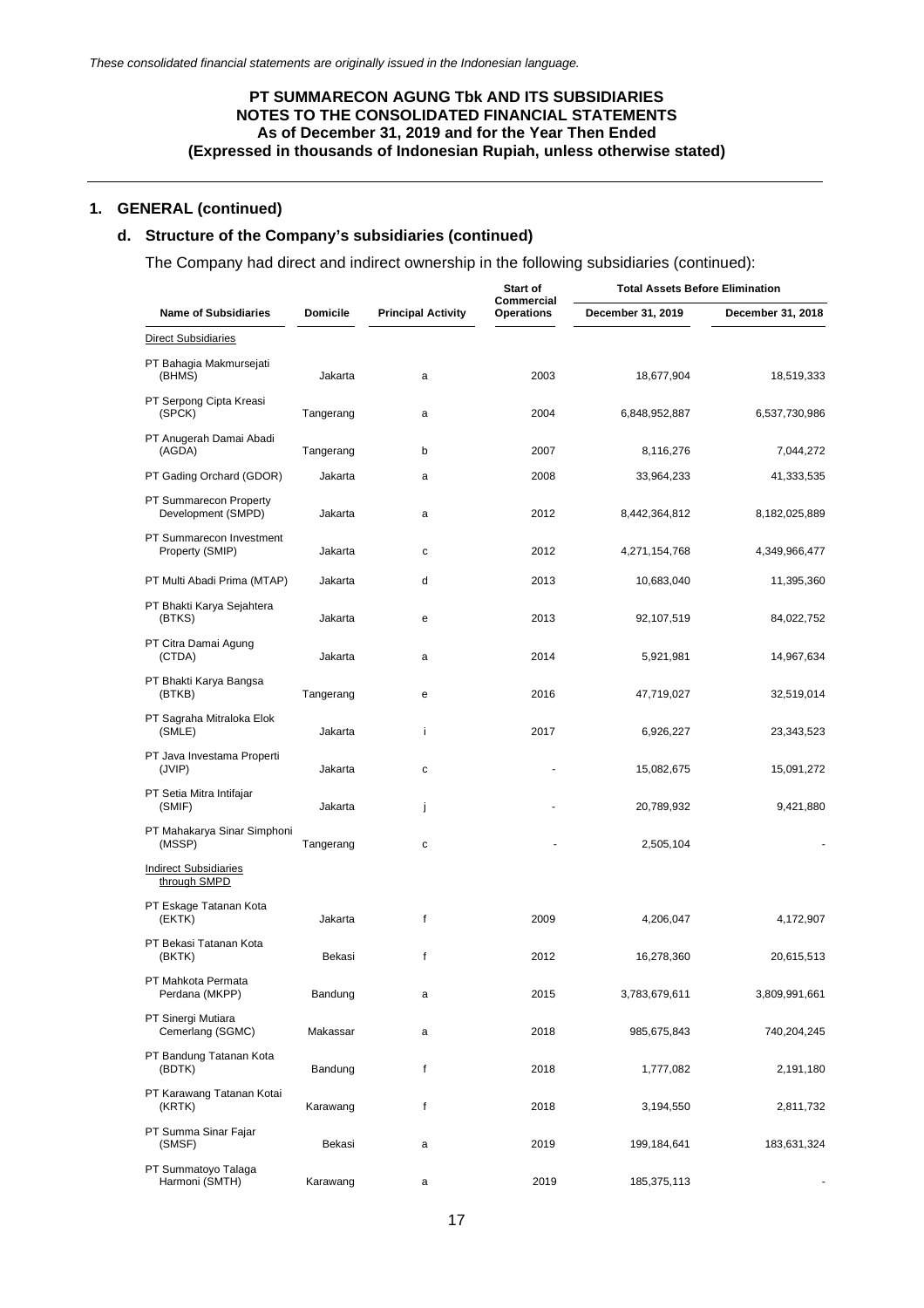## **1. GENERAL (continued)**

## **d. Structure of the Company's subsidiaries (continued)**

The Company had direct and indirect ownership in the following subsidiaries (continued):

|                                                          |                 |                           | Start of                 | <b>Total Assets Before Elimination</b> |                   |
|----------------------------------------------------------|-----------------|---------------------------|--------------------------|----------------------------------------|-------------------|
| <b>Name of Subsidiaries</b>                              | <b>Domicile</b> | <b>Principal Activity</b> | Commercial<br>Operations | December 31, 2019                      | December 31, 2018 |
| <b>Indirect Subsidiaries</b><br>through SMPD (continued) |                 |                           |                          |                                        |                   |
| PT Maju Lestari Properti<br>(MJLP)                       | Jakarta         | a                         |                          | 26,728,689                             | 36,132,831        |
| PT Inovasi Jaya Properti<br>(IVJP)                       | Jakarta         | a                         |                          | 1,395,612,910                          | 1,218,618,890     |
| PT Mahkota Intan<br>Cemerlang (MKIC)                     | Jakarta         | a                         |                          | 192,497,927                            | 266,945,013       |
| PT Banyumas Eka<br>Mandiri (BYEM)                        | Jakarta         | a                         |                          | 120,462,529                            | 173,747,591       |
| PT Aruna Cahaya<br>Abadi (ARCA)                          | Jakarta         | a                         |                          | 26, 156, 147                           | 26,590,228        |
| PT Selaras Maju<br>Mandiri (SLMM)                        | Jakarta         | a                         |                          | 1,395,084,629                          | 1,141,800,729     |
| PT Orient City (ORCT)                                    | Jakarta         | a                         |                          | 1,605,095                              | 1,754,140         |
| PT Bumi Perintis<br>Asri (BMPA)                          | Tangerang       | a                         |                          | 624,389                                | 22,581,478        |
| PT Duta Sumara Abadi<br>(DTSA)                           | Jakarta         | a                         |                          | 464,860,090                            | 395,509,722       |
| PT Sinar Mahakam Indah<br>(SNMI)                         | Samarinda       | a                         |                          | 45,127,489                             | 44,235,206        |
| PT Sinar Semesta Indah<br>(SNSI)                         | Tangerang       | a                         |                          | 749,416                                | 747,102           |
| PT Wahyu Kurnia<br>Sejahtera (WYKS)                      | Jakarta         | a                         |                          | 26,010,600                             | 70,636,627        |
| PT Kahuripan Jaya<br>Mandiri (KHJM)                      | Jakarta         | a                         |                          | 26,105,512                             | 26,393,790        |
| PT Gunung Suwarna<br>Abadi (GNSA)                        | Jakarta         | a                         |                          | 221,792,050                            | 208,991,916       |
| PT Taruna Maju<br>Berkarya (TRMB)                        | Jakarta         | a                         |                          | 815,184                                | 3,957,080         |
| PT Gunung Srimala<br>Permai (GNSP)                       | Jakarta         | a                         |                          | 207, 136, 428                          | 190,888,289       |
| PT Sunda Besar<br>Properti (SDBP)                        | Bandung         | a                         |                          | 1,259,036                              | 1,194,606         |
| PT Maju Singa<br>Parahyangan (MJSP)                      | Bandung         | a                         |                          | 1,259,043                              | 1,194,613         |
| PT Surya Mentari<br>Diptamas (SYMD)                      | Jakarta         | a                         |                          | 3,122,065                              | 3,019,994         |
| PT Surya Menata<br>Elokjaya (SYME)                       | Jakarta         | a                         |                          | 3,385,880                              | 3,222,739         |
| PT Kencana Jayaproperti<br>Agung (KCJA)                  | Jakarta         | a                         |                          | 598,656,541                            | 418,495,159       |
| PT Kencana Jayaproperti<br>Mulia (KCJM)                  | Jakarta         | a                         |                          | 188,979,436                            | 188,558,808       |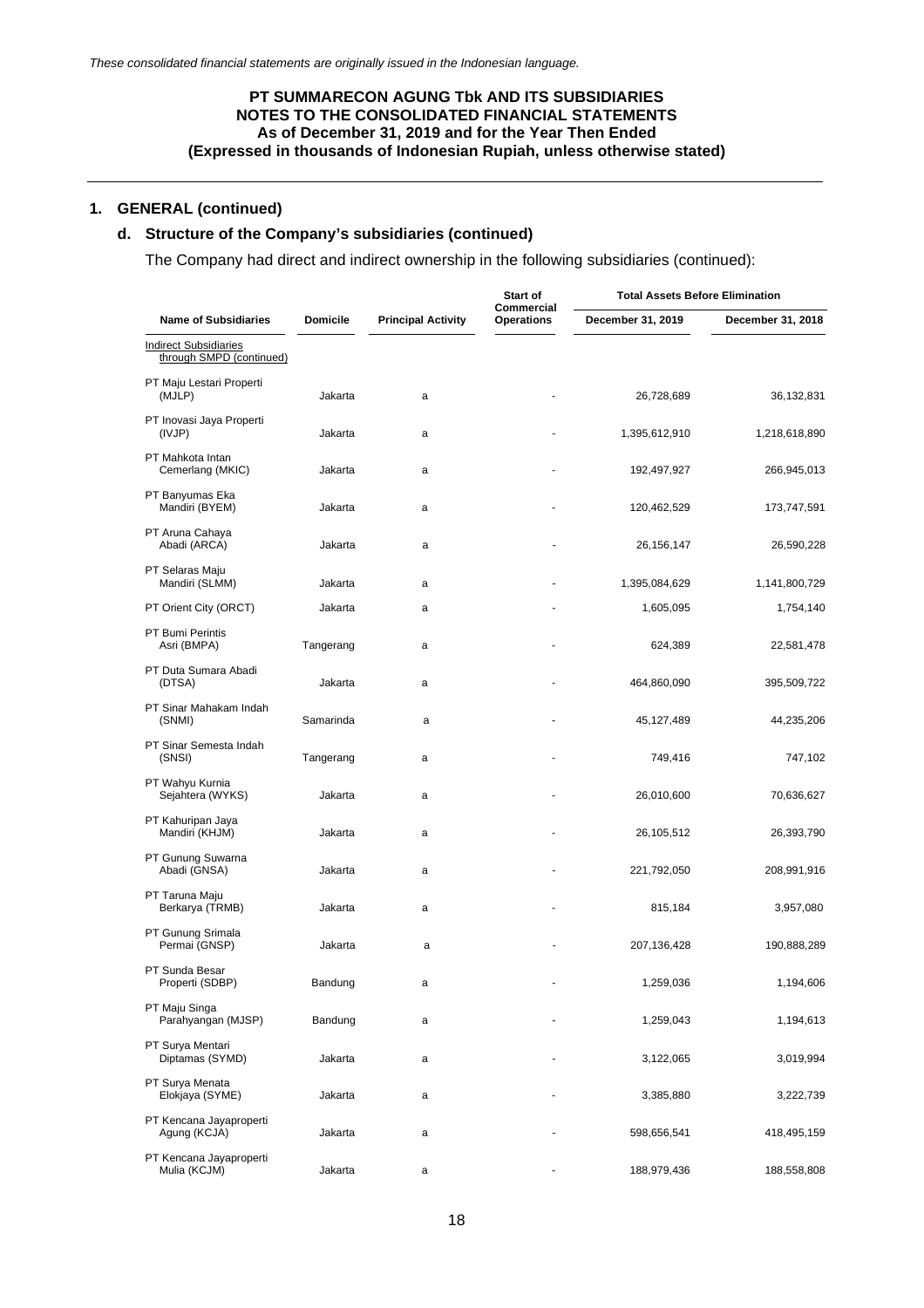## **1. GENERAL (continued)**

## **d. Structure of the Company's subsidiaries (continued)**

The Company had direct and indirect ownership in the following subsidiaries (continued):

|                                                          |                 |                           | Start of<br>Commercial | <b>Total Assets Before Elimination</b> |                   |
|----------------------------------------------------------|-----------------|---------------------------|------------------------|----------------------------------------|-------------------|
| <b>Name of Subsidiaries</b>                              | <b>Domicile</b> | <b>Principal Activity</b> | <b>Operations</b>      | December 31, 2019                      | December 31, 2018 |
| <b>Indirect Subsidiaries</b><br>through SMPD (continued) |                 |                           |                        |                                        |                   |
| PT Sukmabumi Mahakam<br>Jaya (SBMJ)                      | Jakarta         | a                         |                        | 1,063,315                              | 1,019,000         |
| PT Bintang Mentari Indah<br>(BNMI)                       | Maros           | a                         |                        | 253,854,043                            | 256,266,091       |
| <b>Indirect Subsidiaries</b><br>through SMIP             |                 |                           |                        |                                        |                   |
| PT Lestari Mahadibya<br>(LTMD)                           | Tangerang       | c                         | 2006                   | 1,140,022,293                          | 1,099,443,840     |
| PT Summerville Property<br>Management (SVPM)             | Jakarta         | h                         | 2007                   | 3,841,632                              | 4,767,405         |
| PT Summarecon<br>Hotelindo (SMHO)                        | Jakarta         | g                         | 2010                   | 125,414,871                            | 123,246,617       |
| PT Makmur Orient Jaya<br>(MKOJ)                          | Bekasi          | с                         | 2013                   | 957,944,609                            | 890,412,325       |
| PT Kharisma Intan<br>Properti (KRIP)                     | Tangerang       | c                         | 2013                   | 196,215,262                            | 198,658,308       |
| PT Dunia Makmur<br>Properti (DNMP)                       | Jakarta         | c                         | 2015                   | 112,437,342                            | 115,821,642       |
| PT Summarecon Bali Indah<br>(SMBI)                       | Jakarta         | с                         | 2016                   | 1,236,992,133                          | 1,299,521,832     |
| PT Permata Jimbaran<br>Agung (PMJA)                      | Badung          | c                         | 2016                   | 752,280,690                            | 806,439,501       |
| PT Pradana Jaya Berniaga<br>(PDJB)                       | Badung          | b                         | 2016                   | 1,993,262                              | 5,061,277         |
| PT Hotelindo Permata<br>Jimbaran (HOPJ)                  | Badung          | g                         | 2017                   | 248,271,373                            | 303,970,330       |
| PT Seruni Persada<br>Indah (SRPI)                        | Jakarta         | c                         |                        | 391,991                                | 1,143,159         |
| PT Bali Indah<br>Development (BLID)                      | Badung          | с                         |                        | 152,764,666                            | 155,834,812       |
| PT Bali Indah Property<br>(BLIP)                         | Badung          | с                         |                        | 3,756,182                              | 3,756,395         |
| PT Bukit Jimbaran Indah<br>(BKJI)                        | Badung          | a                         | ä,                     | 185,367                                | 658,079           |
| PT Bukit Permai Properti<br>(BKPP)                       | Badung          | a                         |                        | 477,028,280                            | 484,951,492       |
| PT Nirwana Jaya<br>Semesta (NWJS)                        | Jakarta         | g                         |                        | 12,657,679                             | 13,324,209        |
| PT Sadhana Bumi<br>Jayamas (SDBJ)                        | Jakarta         | с                         |                        | 84,098,473                             | 83,109,461        |
| PT Unota Persadajaya<br>(UNPS)                           | Jakarta         | c                         |                        | 143,180,407                            | 145,195,510       |
| PT Java Orient Properti<br>(JVOP)                        | Yogyakarta      | g                         |                        | 151,184,445                            | 151,435,916       |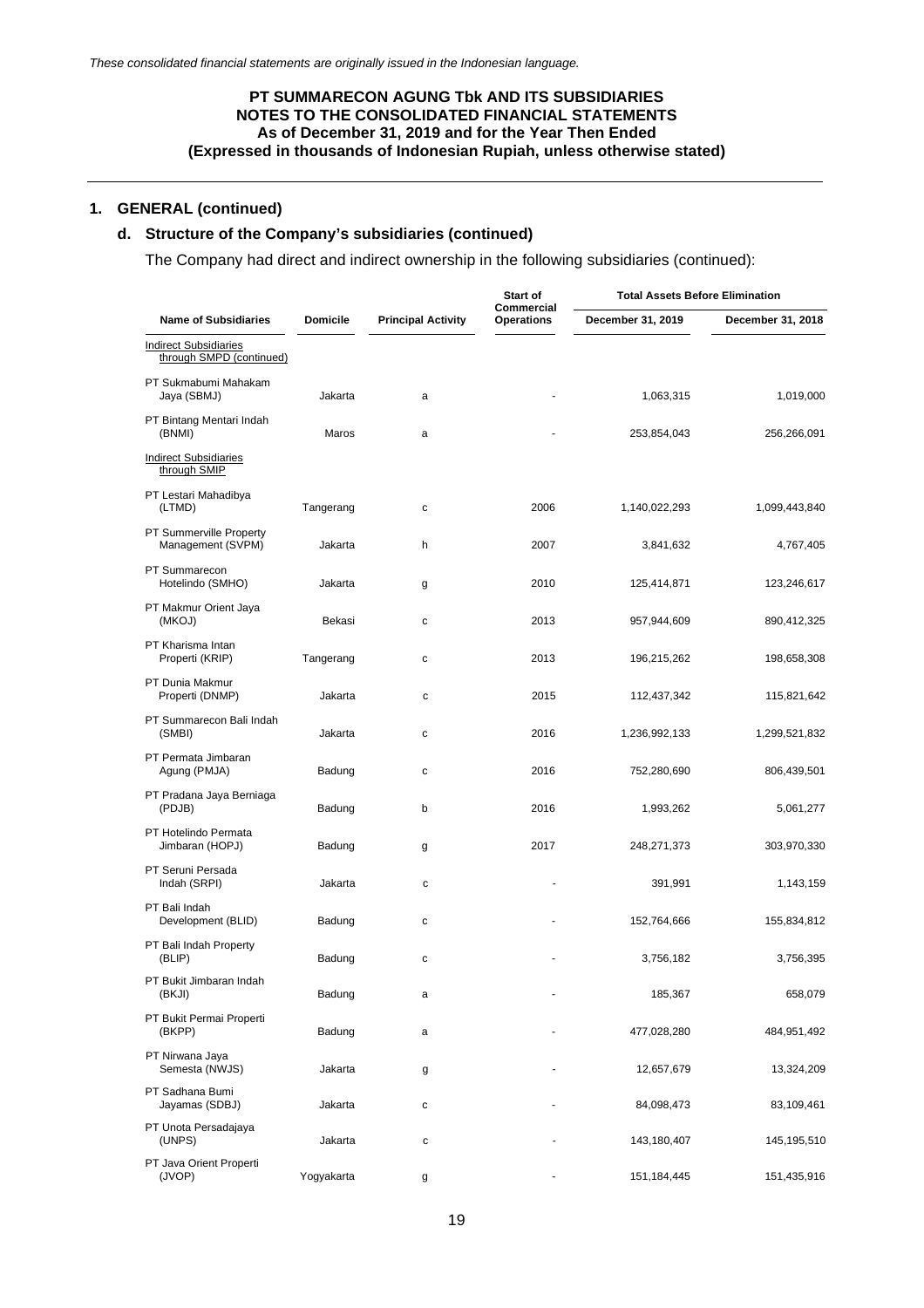#### **1. GENERAL (continued)**

#### **d. Structure of the Company's subsidiaries (continued)**

The Company had direct and indirect ownership in the following subsidiaries (continued):

|                                                          |                 | Start of<br><b>Commercial</b> | <b>Total Assets Before Elimination</b> |                   |                   |
|----------------------------------------------------------|-----------------|-------------------------------|----------------------------------------|-------------------|-------------------|
| <b>Name of Subsidiaries</b>                              | <b>Domicile</b> | <b>Principal Activity</b>     | <b>Operations</b>                      | December 31, 2019 | December 31, 2018 |
| <b>Indirect Subsidiaries</b><br>through SMIP (Continued) |                 |                               |                                        |                   |                   |
| PT Mahakarya Buana Damai<br>(MKBD)                       | Bandung         | c                             |                                        | 196,256,663       | 179,430,758       |
| PT Hotelindo Saribuana<br>Damai (HSBD)                   | Bandung         | g                             |                                        | 245,510           | 240,887           |
| PT Hotelindo Java<br>Properti (HIJP)                     | Yogyakarta      | g                             |                                        | 239,882           | 236,094           |
| PT Hotelindo Cahaya<br>Gemilang (HICG)                   | Jakarta         | g                             |                                        | 246,468           | 241,094           |
| PT Maha Karya<br>Reksawarga (MKRW)                       | Karawang        | c                             |                                        | 43,007,640        | 42,957,119        |
| PT Mahakarya Lastari Gading<br>(MKLG)                    | Jakarta         | c                             |                                        | 5,493,043         |                   |
| <b>Indirect Subsidiaries</b><br>through SPCK             |                 |                               |                                        |                   |                   |
| PT Serpong Tatanan<br>Kota (SPTK)                        | Tangerang       | f                             | 2010                                   | 65,298,325        | 66,589,674        |
| PT Jaya Bangun Abadi<br>(JYBA)                           | Tangerang       | a                             |                                        | 89,983,013        | 90,353,446        |
| PT Permata Cahaya<br>Cemerlang (PMCC)                    | Tangerang       | a                             |                                        | 305,000,751       | 328,309,137       |
| PT Surya Intan Properti<br>(SYIP)                        | Tangerang       | a                             |                                        | 134,358,689       | 153,379,399       |
| PT Mahkota Berlian Indah<br>(MKBI)                       | Tangerang       | a                             |                                        | 86,712,619        | 90,457,388        |
| PT Mahkota Permata Indah<br>(MKPI)                       | Tangerang       | a                             |                                        | 83,010,669        | 83,221,211        |
| <b>Indirect Subsidiaries</b><br>through SMIF             |                 |                               |                                        |                   |                   |
| PT Jejaring Ultra<br>Prima (JJUP)                        | Jakarta         | j                             |                                        | 20,788,800        | 9,382,070         |

 **Notes on the principal activities of subsidiaries as of December 31, 2019 and 2018** 

a Property development b Retail, food and beverages

c Investment property

 d Gas station e Education

f Town management g Hotel h Property management

i Trading<br>j Infrastructure development

In 2019, the Company established new direct subsidiaries, which is MSSP, new indirect subsidiaries through SMPD, which is SMTH and new indirect subsidiaries through SMIP, which is MKLG.

As of December 31, 2019, JVIP, SMIF, MSSP, MJLP, IVJP, MKIC, BYEM, ARCA, SLMM, ORCT, BMPA, DTSA, SNMI, SNSI, WYKS, KHJM, GNSA, TRMB, GNSP, SDBP, MJSP, SYMD, SYME, KCJA, KCJM, SBMJ, BNMI, SRPI, BLID, BLIP, BKJI, BKPP, NWJS, SDBJ, UNPS, JVOP, MKBD, HSBD, HIJP, HICG, MKRW, MKLG, JYBA, PMCC, SYIP, MKBI, MKPI dan JJUP have not started their commercial operations.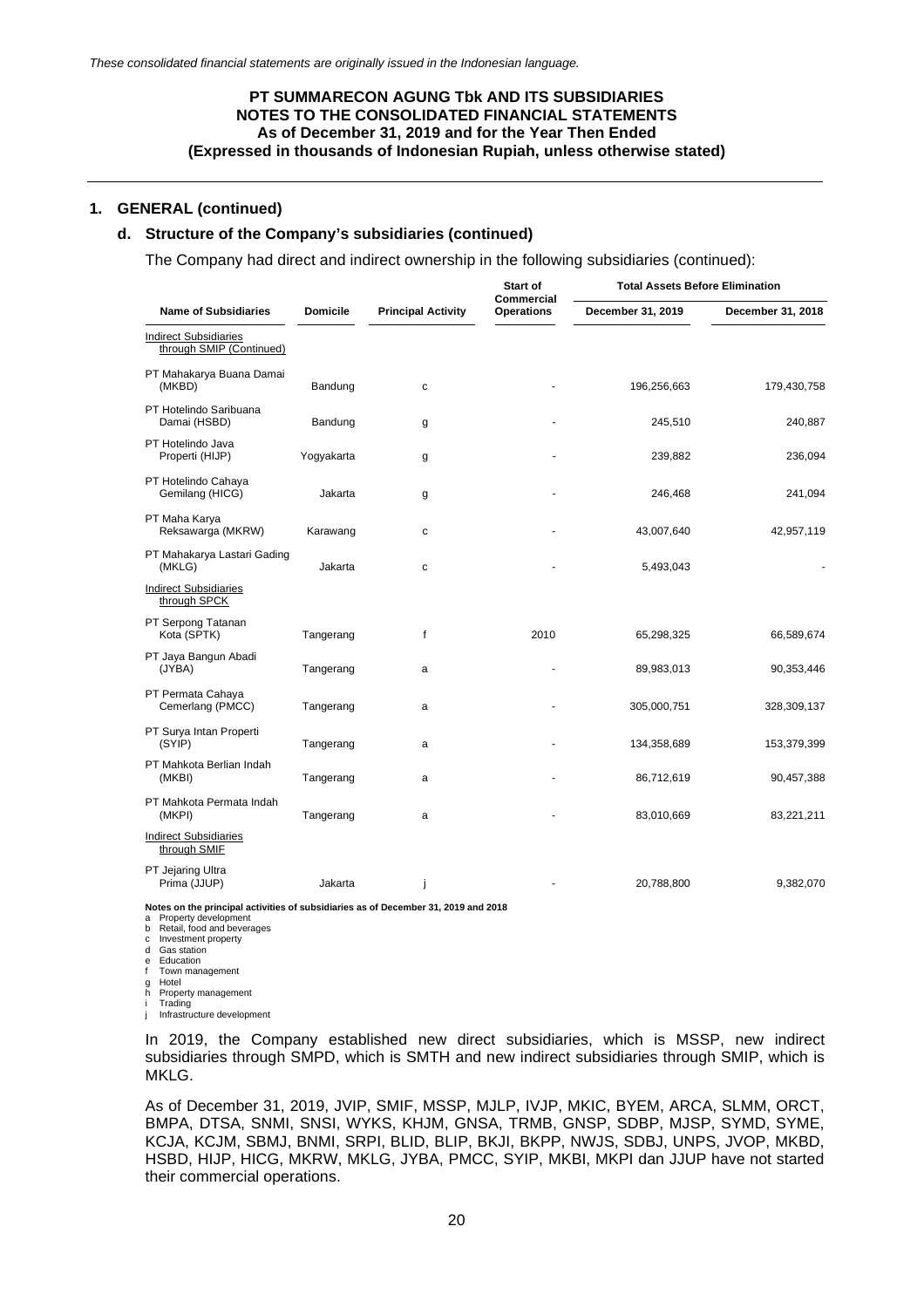#### **1. GENERAL (continued)**

#### **e. Establishment of new subsidiaries**

#### **PT Mahakarya Sinar Simphoni (MSSP)**

In 2019, MSSP was established with an authorized capital stock of Rp10,000,000 of which Rp2,500,000 was issued and fully paid by shareholders. SMRA has acquired 2,499,999 shares with par value of Rp1,000 (full amount) per share for 99.99996% of ownership in MSSP. The remaining 1 shares with par value of Rp1,000 (full amount) was acquired by BHMS for 0.00004% of ownership in MSSP. The establishment of MSSP was notarized under deed No. 66 dated August 19, 2019 of Dewi Himijati Tandika S.H., which was acknowledged and recorded by the Ministry of Law and Human Right ("MLHR") in its Decision Letter No. AHU-0044060.AH.01.01. Year 2019 and was published in the State Gazette Republic of Indonesia No. 72, dated September 6, 2019, Supplement No. 27513.

## **PT Mahakarya Lastari Gading (MKLG)**

 In 2019, MKLG was established with an authorized capital stock of Rp10,000,000 of which Rp5,500,000 was issued and fully paid by shareholders. SMIP has acquired 5,499,999 shares with par value of Rp1,000 (full amount) per share for 99.99998% of ownership in MKLG. The remaining 1 shares with par value of Rp1,000 (full amount) was acquired by SVPM for 0.00002% of ownership in MKLG. The establishment of MKLG was notarized under deed No. 92 dated July 25, 2019 of Dewi Himijati Tandika S.H., which was acknowledged and recorded by the MLHR in its Decision Letter No. AHU-0040529.AH.01.01. Year 2019 dated August 16, 2019 and was published in the State Gazette Republic of Indonesia No. 67, dated August 20, 2019, Supplement No. 23334.

## **PT Summatoyo Talaga Harmoni (SMTH)**

In 2019, SMTH was established with an authorized capital stock of Rp185,718,129 of which Rp185,718,129 was issued and fully paid by shareholders. SMPD has acquired 94,716,245,739 shares with par value of Rp1 (full amount) per share for 51% of ownership in SMTH. The remaining 91,001,883,161 shares with par value of Rp1 (full amount) was acquired by PT Toyota Housing Indonesia for 49% of ownership in SMTH. The establishment of SMTH was notarized under deed No. 115 dated March 28, 2019 of Dewi Himijati Tandika S.H., which was acknowledged and recorded by the MLHR in its Decision Letter No. AHU-0018158.AH.01.01. Year 2019 dated 5 April 2019. As of the completion date of the consolidated financial statements, the publication in the state Gazette of the Republic of Indonesia is still in process.

#### **f. Sales of Investment in Subsidiary**

## **PT Bhakti Karya Vita (BTKV)**

On December 5, 2018, SPCK sold its ownership in BTKV totalling to 14,000 shares with selling price of Rp1,000,000 (full amount) per share to PT Berkat Vita Kasih, third party, with total cost amounting to Rp14,000,000, whereby its fair value is Rp13,770,000 based on appraisal report Felix Sutandar & Rekan No. FSR/SV-FS/060353/2018 dated June 25, 2018. The resulting difference between selling price and net book value amounting to Rp10,327,604 was recorded as gain on sale of investment in subsidiary in the consolidated statements of profit or loss and other comprehensive income. The sale was notarized under deed No. 10 dated December 5, 2018 of Dewi Himijati Tandika S.H., which was acknowledged and recorded by the MLHR in its Decision Letter No. AHU-AH.01.03-0002586 and AHU-AH.01.03-0002596. Year 2019 dated January 3, 2019.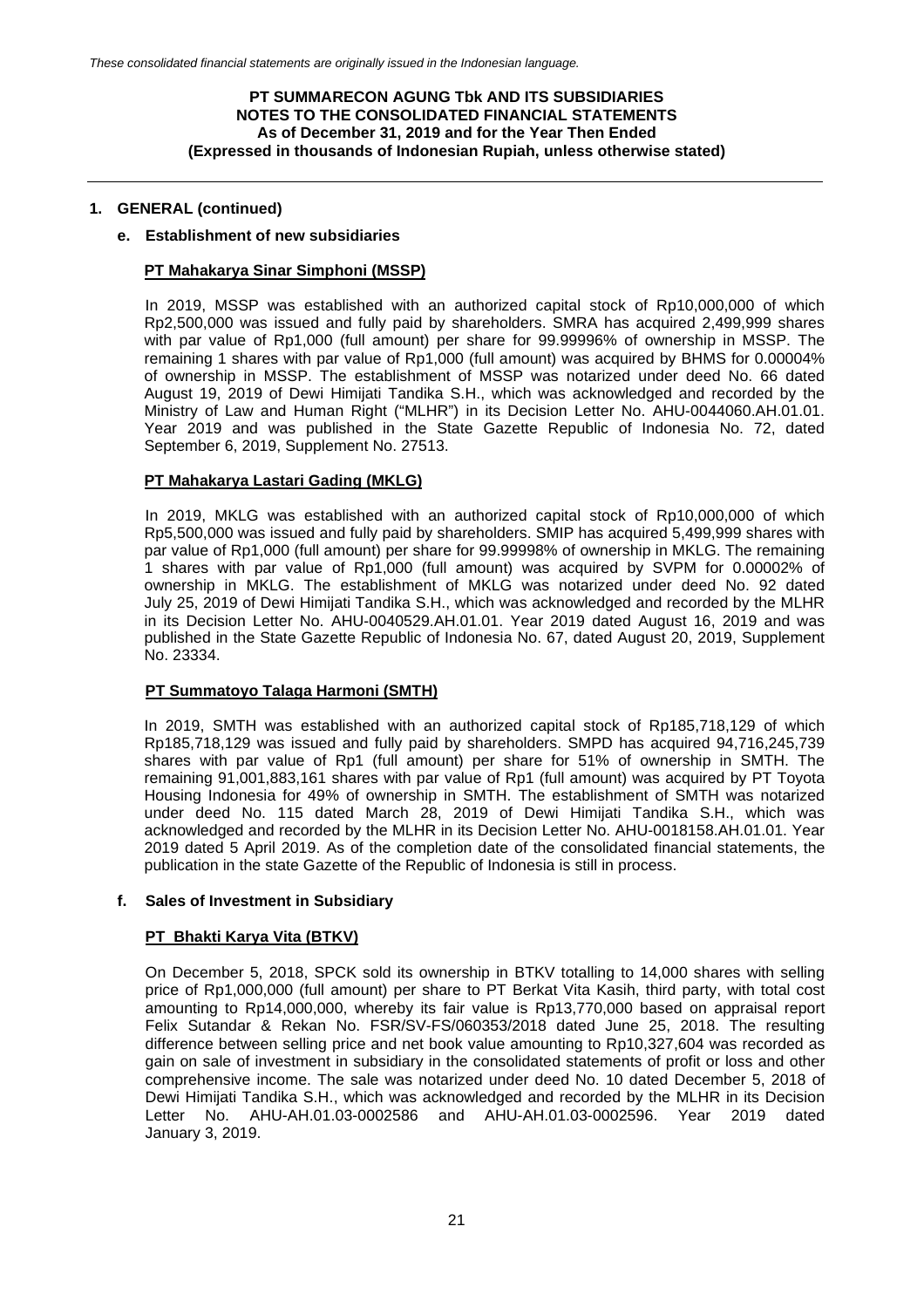#### **1. GENERAL (continued)**

#### **f. Sales of Investment in Subsidiary (continued)**

#### **PT Bhakti Karya Vita (BTKV) (continued)**

After the date of transaction, SPCK's ownership in BTKV reduced from 60% to 40% of ownership, since the Group lost its control in BTKV, the Group ceased to consolidate the financial statements of BTKV into the Group's consolidated financial statements.Therefore, the retained investment in BTKV is recognized at its fair value at the date when control is lost which is presented as "Investment in associates" in the consolidated statement of financial position.

On December 7, 2018, the Company submitted letter No. 0381/XII/DIR/SMRA/18 for the compliance disclosure of information to Indonesian Financial Service Authority, in accordance with BAPEPAM-LK No. Kep-614/DL/2011.

#### **g. Changes in Capital Structure of Subsidiaries**

## **PT Summarecon Investment Property (SMIP)**

In September 2019, the shareholders of SMIP resolved to decrease the issued and fully paid capital stock from Rp3,051,675,450 to Rp1,381,675,450 with par value of Rp1,000 (full amount) per share. SMRA subscribed for all of the increase of 1,670,000,000 shares or amounting to Rp1,670,000,000. After the decrease of capital stock, the percentage of SMRA's ownership is 99.99% and BHMS's ownership is 0.01%. The decrease in issued and fully paid capital stock was notarized under deed No. 18 dated September 6, 2019 of Dewi Himijati Tandika, S.H., which was acknowledged and recorded by the MLHR in its Decision Letter No. AHU-0087323.AH.01.02 Year 2019 dated October 26, 2019.

## **PT Lestari Mahadibya (LTMD)**

In December 2019, the shareholders of LTMD resolved to decrease the authorized capital stock from Rp2,500,000,000 to Rp300,000,000 and decreased its issued and fully paid capital stock from Rp680,094,970 to Rp80,094,970 with par value of Rp1,000 (full amount) per share. SMIP subscribed for all of the decrease of 600,000,000 shares or amounting to Rp600,000,000. After the decrease of capital stock, the percentage of SMIP's ownership is 99.99% and BHMS's ownership is 0.01%. The decrease in issued and fully paid capital stock was notarized under deed No. 103 dated August 29, 2019 of Dewi Himijati Tandika, S.H., which was acknowledged and recorded by the MLHR in its Decision Letter No. AHU-0086331.AH.01.02 Year 2019 dated October 24, 2019.

## **PT Makmur Orient Jaya (MKOJ)**

In August 2019, the shareholders of MKOJ resolved to decrease the issued and fully paid capital stock from Rp782,580,030 to Rp732,580,030 with par value of Rp1,000 (full amount) per share. SMIP subscribed for all of the decrease of 50,000,000 shares or amounting to Rp50,000,000. After the decreased of capital stock, the percentage of SMIP's ownership is 99.99% and BHMS's ownership is 0.01%. The decrease in issued and fully paid capital stock was notarized under deed No. 104 dated August 29, 2019 of Dewi Himijati Tandika, S.H., which was acknowledged and recorded by the MLHR in its Decision Letter No. AHU-0086345.AH.01.02 Year 2019 dated October 24, 2019.

In December 2019, the shareholders of MKOJ resolved to decrease the issued and fully paid capital stock from Rp732,580,030 to Rp592,580,030 with par value of Rp1,000 (full amount) per share. SMIP subscribed for all of the decrease of 140,000,000 shares or amounting to Rp140,000,000. After the decrease of capital stock, the percentage of SMIP's ownership is 99.99% and BHMS's ownership is 0.01%. The decrease in issued and fully paid capital stock was notarized under deed No. 121 dated December 16, 2019 of Dewi Himijati Tandika, S.H., As of the completion date of the consolidated financial statements, acknowledged and recorded by the MLHR is still in the process.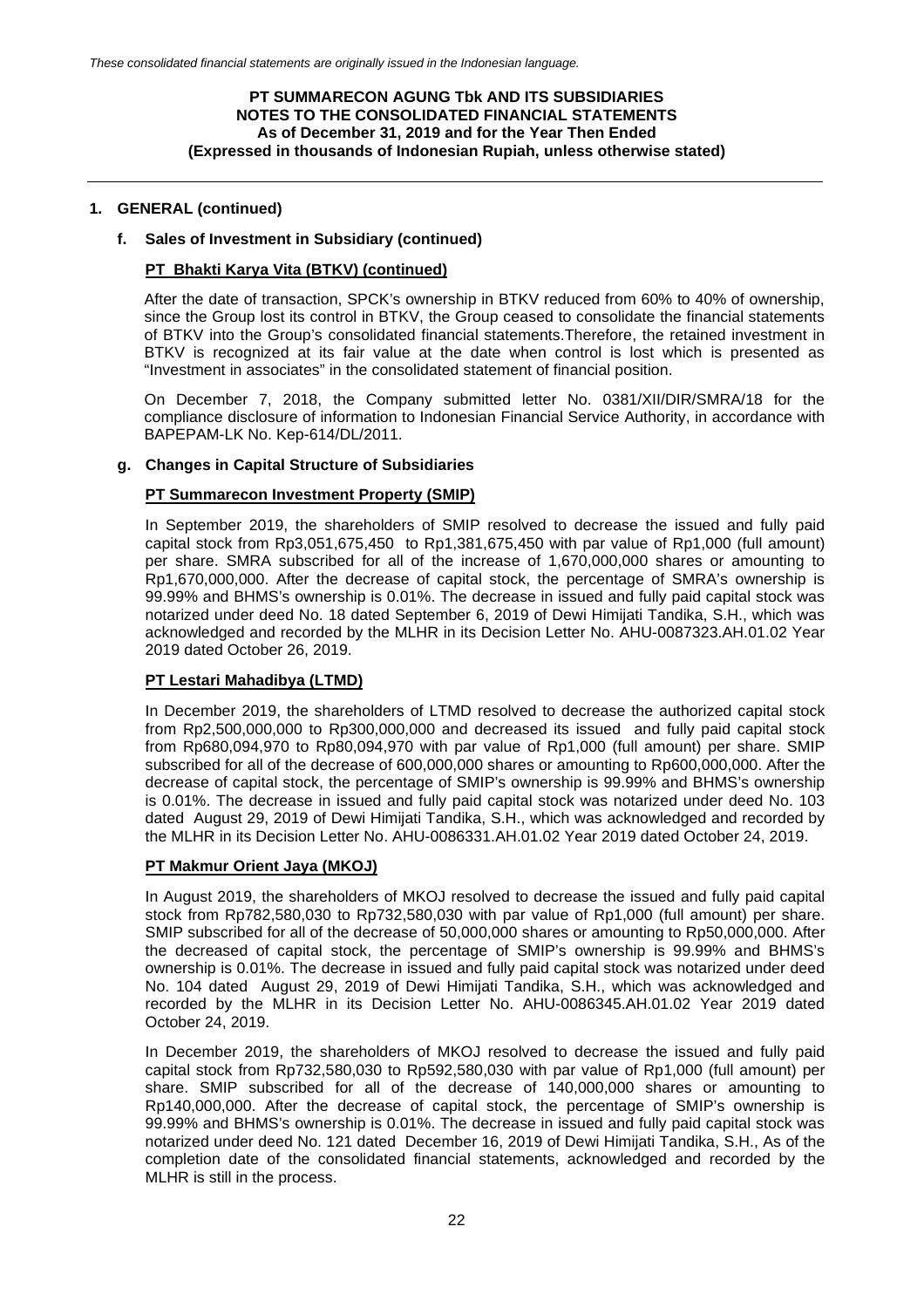## **1. GENERAL (continued)**

## **g. Changes in Capital Structure of Subsidiaries (continued)**

## **PT Summarecon Bali Indah (SMBI)**

In August 2019, the shareholders of SMBI resolved to decrease the issued and fully paid capital stock from Rp751,391,586 to Rp750,891,586 with par value of Rp1,000 (full amount) per share. SMIP subscribed for all of the decrease of 500,000 shares or amounting to Rp500,000. After the decrease of capital stock, the percentage of SMIP's ownership is 99.99% and BHMS's ownership is 0.01%. The decrease in issued and fully paid capital stock was notarized under deed No. 102 dated August 29, 2019 of Dewi Himijati Tandika, S.H., which was acknowledged and recorded by the MLHR in its Decision Letter No. AHU-0086330.AH.01.02 Year 2019 dated October 24, 2019.

## **PT Seruni Persada Indah (SRPI)**

In August 2019, the shareholders of SRPI resolved to decrease the authorized capital stock from Rp4,000,000 to Rp800,000 and decreased its issued and fully paid capital stock from Rp1,000,000 to Rp200,000 with par value Rp1,000 (full amount) per share. SMIP subscribed all of the decrease of 800,000 shares or amounting to Rp800,000. After the decrease of capital stock, the percentage of SMIP's ownership is 99.99% and SVPM's ownership is 0.01%. The decreased in authorized and issued and fully paid capital stock was notarized under deed No. 105 dated August 29, 2019 of Dewi Himijati Tandika, S.H. which was acknowledged and recorded by the MLHR in its Decision Letter No. AHU-0086346.AH.01.02 Year 2019 dated October 24, 2019.

## **PT Bali Indah Development (BLID)**

In August 2019, the shareholders of BLID resolved to decrease the issued and fully paid capital stock from Rp210,248,248 to Rp209,998,248 with par value Rp1,000 (full amount) per share. SMBI subscribed al lof the decrease of 250,000 shares or amounting to Rp250,000. After the decrease of capital stock, the percentage of SMBI's ownership is 99.99% and SVPM's ownership is 0.01%. The decreased in issued and fully paid capital stock was notarized under deed No. 99 dated August 28, 2019 of Dewi Himijati Tandika, S.H. which was acknowledged and recorded by the MLHR in its Decision Letter No. AHU-0085751.AH.01.02 Year 2019 dated October 23, 2019.

#### **PT Bukit Jimbaran Indah (BKJI)**

In August 2019, the shareholders of BKJI resolved to decrease the authorized capital stock from Rp2,000,000 to Rp400,000 and decrease the issued and fully paid capital stock from Rp600,000 to Rp100,000 with par value Rp1,000 (full amount) per share. SMBI subscribed the decrease of 350,000 shares or amounting to Rp350,000, whereas BLID subscribed the decrease of 150,000 shares or amounting to Rp150,000. After the decrease of capital stock, the percentage of SMBI's ownership is 70% and BLID's ownership is 30%. The decreased in authorized and issued and fully paid capital stock was notarized under deed No. 97 dated August 27, 2019 of Dewi Himijati Tandika, S.H. which was acknowledged and recorded by the MLHR in its Decision Letter No. AHU-0085242.AH.01.02 Year 2019 dated October 22, 2019.

## **PT Nirwana Jaya Semesta (NWJS)**

In August 2019, the shareholders of NWJS resolved to decrease the authorized capital stock from Rp40,000,000 to Rp39,444,800 and decrease the issued and fully paid capital stock from Rp10,561,200 to Rp9,861,200 with par value Rp1,000 (full amount) per share. SMIP subscribed all of the decrease of 700,000 shares or amounting to Rp700,000. After the decrease of capital stock, the percentage of SMIP's ownership is 99.99% and BHMS's ownership is 0.01%. The decreased in authorized and issued and fully paid capital stock was notarized under deed No. 106 dated August 29, 2019 of Dewi Himijati Tandika, S.H. which was acknowledged and recorded by the MLHR in its Decision Letter No. AHU-0086350.AH.01.02 Year 2019 dated October 24, 2019.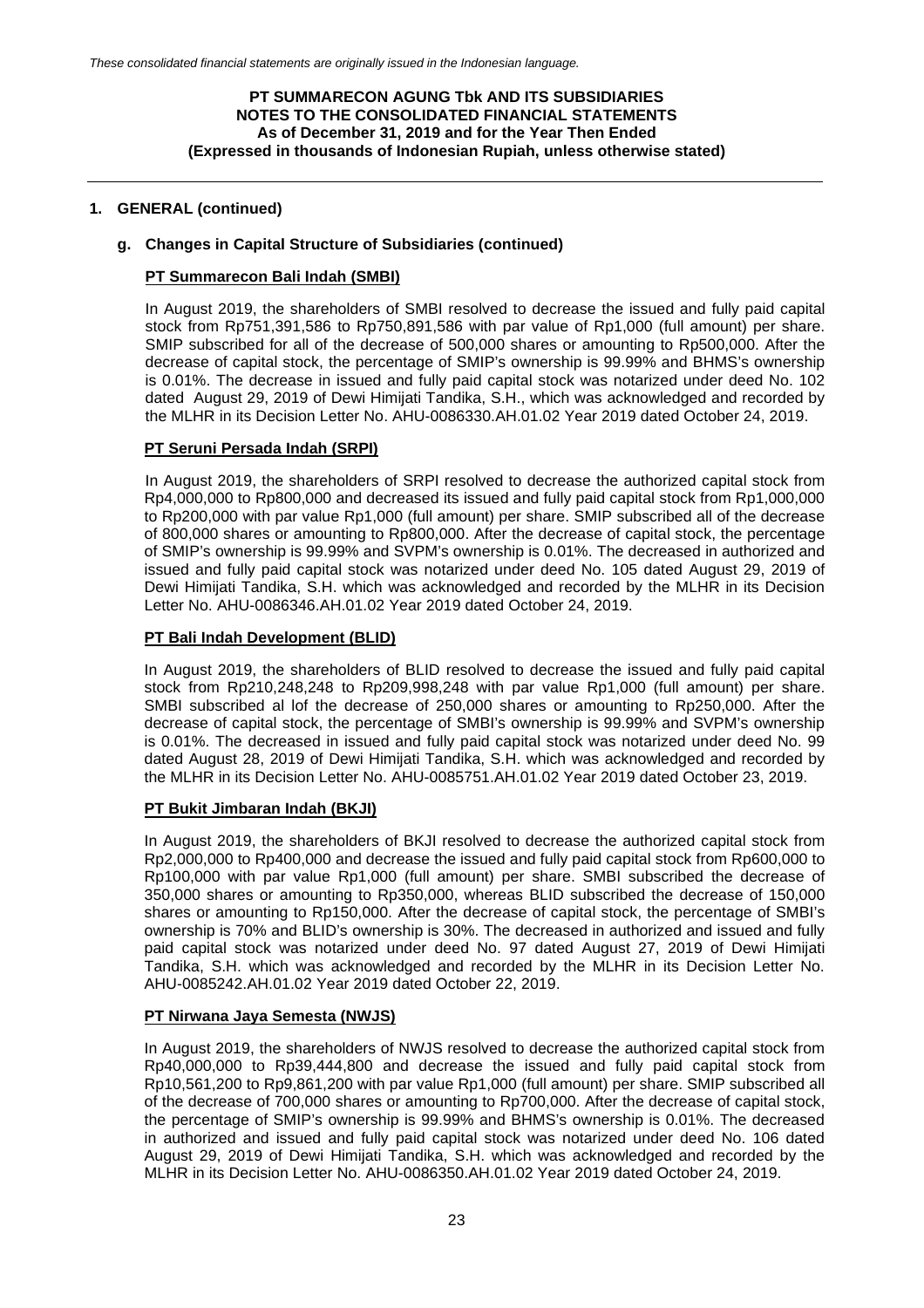#### **1. GENERAL (continued)**

#### **g. Changes in Capital Structure of Subsidiaries (continued)**

## **PT Permata Cahaya Cemerlang (PMCC)**

On September 5, 2019, the shareholders of PMCC resolved to decrease the issued and fully paid capital stock from Rp344,939,000 to Rp324,939,000 with par value of Rp1,000 (full amount) per share. SPCK subscribed for all of the decrease of 20,000,000 shares or amounting to Rp20,000,000. After the decrease of capital stock, the percentage of SPCK's ownership is 99.99% and BHMS's ownership is 0.01%. The decreased in issued and fully paid capital stock was notarized under deed No. 2 dated September 5, 2019 of Lalitaiswari Janaputri, S.H. which was acknowledged and recorded by the MLHR in its Decision Letter No. AHU-0087734.AH.01.02 Year 2019 dated October 27, 2019.

## **PT Surya Intan Properti (SYIP)**

On August 23, 2019, the shareholders of SYIP resolved to decrease the issued and fully paid capital stock from Rp153,931,000 to Rp133,931,000 with par value of Rp1,000 (full amount) per share. PMCC subscribed for all of the decrease of 20,000,000 shares or amounting to Rp20,000,000. After the decrease of capital stock, the percentage of PMCC's ownership is 99.99% and BHMS's ownership is 0.01%. The decreased in issued and fully paid capital stock was notarized under deed No. 1 dated September 5, 2019 of Lalitaiswari Janaputri, S.H. which was acknowledged and recorded by the MLHR in its Decision Letter No. AHU-007735.AH.01.02 Year 2019 dated October 27, 2019.

#### **h. Equity transactions in Subsidiaries without loss of control**

#### **PT Sinar Mahakam Indah (SNMI)**

In December 2018, SNMI increased its issued and fully paid capital stock from Rp35,566,500 (full amount) to Rp44,319,500 with par value of Rp1,000 per share. MKIC subscribed for all of the increase of 3,647,000 shares for Rp8,753,000. The subsrciption increased the percentage of MKIC's onwnership in SNMI from 85.44% to 88.31%. The increase in issued and fully paid capital stock was notarized under deed No. 110 dated December 17, 2018 of Dewi Himijati Tandika, S.H. which was acknowledged and recorded by the MLHR in its Decision Letter No. AHU-AH.01.03.0026102 dated January 15, 2019.

#### **i. Approval and authorization for the issuance of the consolidated financial statements**

The Company's management is responsible for the preparation and fair presentation of these consolidated financial statements in accordance with Indonesian Financial Accounting Standards, which were completed and authorized for issuance by the Board of Directors of the Company on March 26, 2020.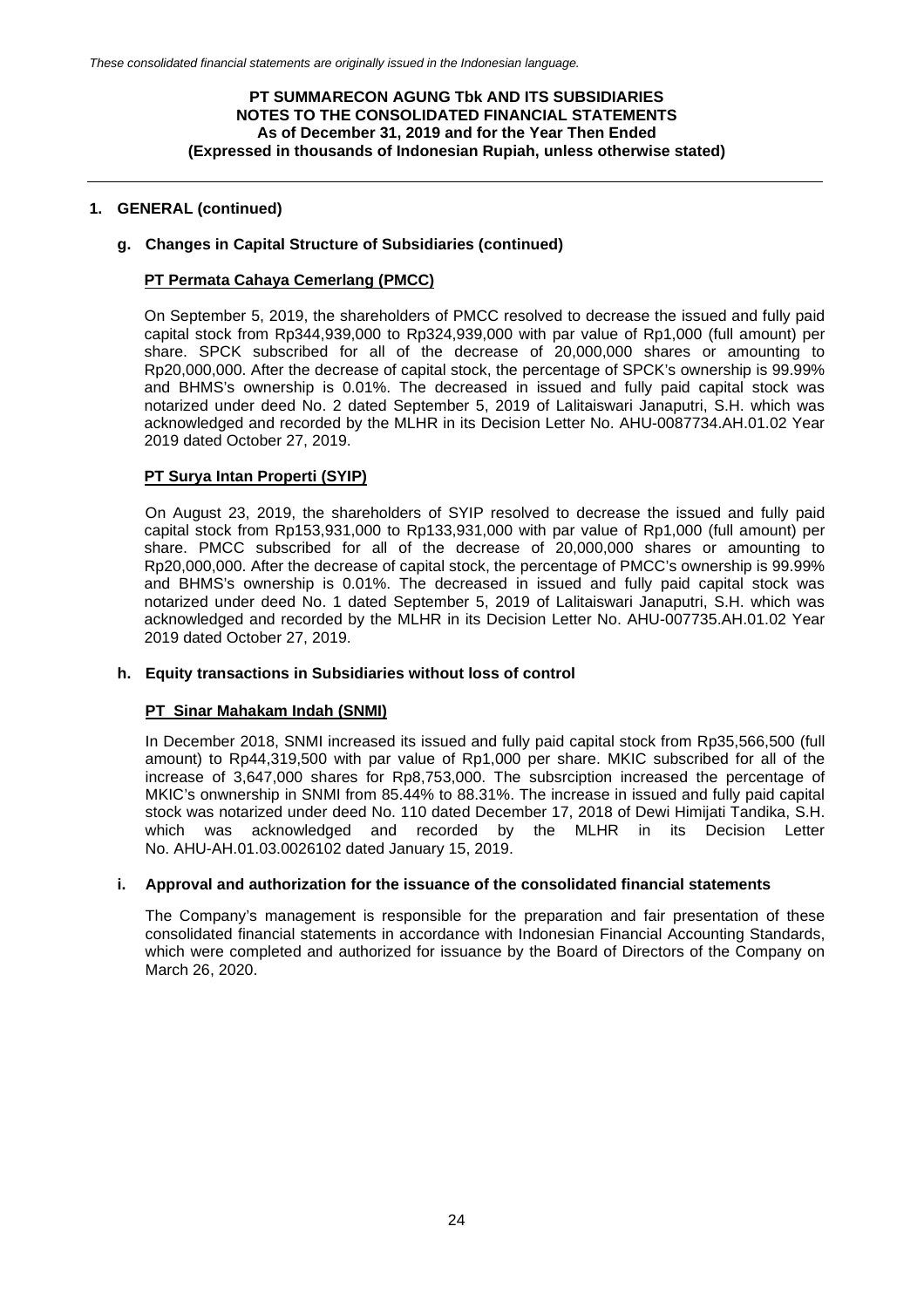## **2. SUMMARY OF SIGNIFICANT ACCOUNTING POLICIES**

#### **a. Basis of preparation of the consolidated financial statements**

The consolidated financial statements have been prepared and presented in accordance with Indonesian Financial Accounting Standards ("SAK"), which comprise the Statements of Financial Accounting Standards ("PSAK") and Interpretations to Financial Accounting Standards ("ISAK") issued by the Financial Accounting Board of the Indonesian Institute of Accountants and Rule No. VIII.G.7 Attachment of Chairman of OJK's decision No. KEP-347/BL/2012 dated June 15, 2012 on the Regulations and Guidelines on Financial Statement Presentation and Disclosures issued by OJK. These policies have been consistently applied to all years presented, unless otherwise stated.

The consolidated financial statements have been prepared in accordance with PSAK No. 1: Presentation of Financial Statements. The consolidated financial statements, except consolidated statement of cash flows, have been prepared on the accrual basis, using the historical cost basis of accounting, except for certain accounts which are measured on the basis described in the related accounting policies for those accounts.

The consolidated statement of cash flows, which have been prepared using the direct method, present receipts and disbursements of cash and cash equivalents classified into operating, investing and financing activities.

The annual financial reporting period of the Group is January 1 – December 31.

The reporting currency used in the preparation of the consolidated financial statements is the Indonesian rupiah (Rp), which is also the functional currency of the Group.

#### **b. Accounting standards issued but not yet effective**

The following are several accounting standards including amendment issued by the DSAK, but not yet effective until January 1, 2020:

- PSAK No. 71: Financial Instruments, adopted from IFRS 9, effective January 1, 2020 with earlier application is permitted. This PSAK provides for classification and measurement of financial instruments based on the characteristics of contractual cash flows and business model of the entity; expected credit loss impairment model that resulting information more timely, relevant and understandable to users of financial statements; accounting for hedging that reflect the entity's risk management better by introduce a more general requirements based on management's judgment.
- PSAK No. 72: Revenue from Contracts with Customers, adopted from IFRS 15, effective January 1, 2020 with earlier application is permitted. This PSAK, a single standards that is a joint project between the International Accounting Standards Board (IASB) and the Financial Accounting Standards Board (FASB), provides revenue recognition from contracts with customers, and the entity is expected to analyze contracts before recognizing the revenue.
- PSAK No. 73: Leases, adopted from IFRS 16, effective January 1, 2020 with earlier application is permitted, but not before an entity applies PSAK 72: Revenue from Contracts with Customers. This PSAK establishes the principles of recognition, measurement, presentation, and disclosure of the lease by introducing a single accounting model, with the requirement to recognize the right-of-use assets and liability of the lease; there are 2 optional exclusions in the recognition of the lease assets and liabilities: (i) short-term lease and (ii) lease with low-value underlying assets.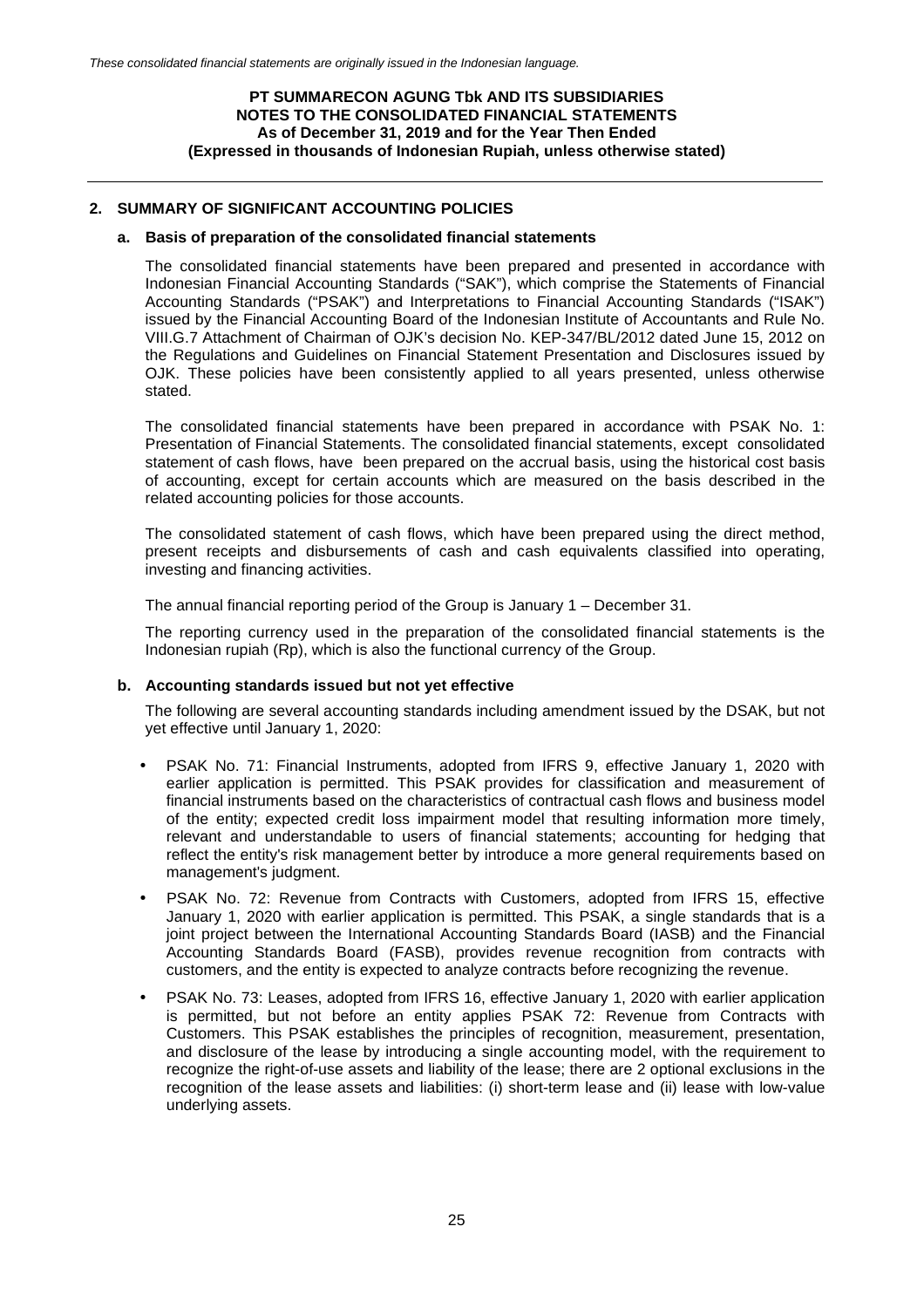## **2. SUMMARY OF SIGNIFICANT ACCOUNTING POLICIES (continued)**

#### **b. Accounting standards issued but not yet effective (continued)**

The following are several accounting standards including amendment issued by the DSAK, but not yet effective until January 1, 2020: (continued)

- Amendment to PSAK 1 and PSAK 25: Definition of Material, effective January 1, 2020. This amendment clarifies the definition of material with the aim of harmonizing the definitions used in the conceptual framework and some relevant PSAK. In addition, it also provides clearer guidance regarding the definition of material in the context reducing over disclosure due to changes in the threshold of the material definition.
- Amendments to PSAK No. 15 Investments in Joint Associates and Joint Ventures: Long-term Interests in Associates and Joint Ventures, effective January 1, 2020 with earlier application is permitted. These amendments provide that the entity also applies PSAK No. 71 on the financial instruments to associates or joint ventures where the equity method is not applied. This includes long-term interests that substantively form the entity's net investment in an associates or joint ventures.
- Amendments to PSAK 22: Definition of Business, effective from January 1, 2021. This amendments were issued to help entities determine whether an acquired set of activities and assets is a business or not. They clarify the minimum requirements for a business, remove the assessment of whether market participants are capable of replacing any missing elements, add guidance to help entities assess whether an acquired process is substantive, narrow the definitions of a business and of outputs, and introduce an optional fair value concentration test. New illustrative examples were provided along with the amendments.
- Amendments to PSAK 62: Insurance Contract on Applying PSAK 71 Financial Instruments with PSAK 62 Insurance Contract, effective January 1, 2020. These amendments allow those who meet certain criteria to apply a temporary exclusion of PSAK No. 71 (deferral approach) or choose to implement overlay approach for financial assets designated.
- Amendments to PSAK No. 71 Financial Instruments: Prepayment Features with Negative Compensation, effective January 1, 2020 with earlier application is permitted. These amendments provide that a financial asset with prepayment features that may result in negative compensation qualifies as a contractual cash flow derived solely from the principal and interest of the principal amount owed.

The Group is presently evaluating and has not yet determined the effects of these accounting standards on its financial statements.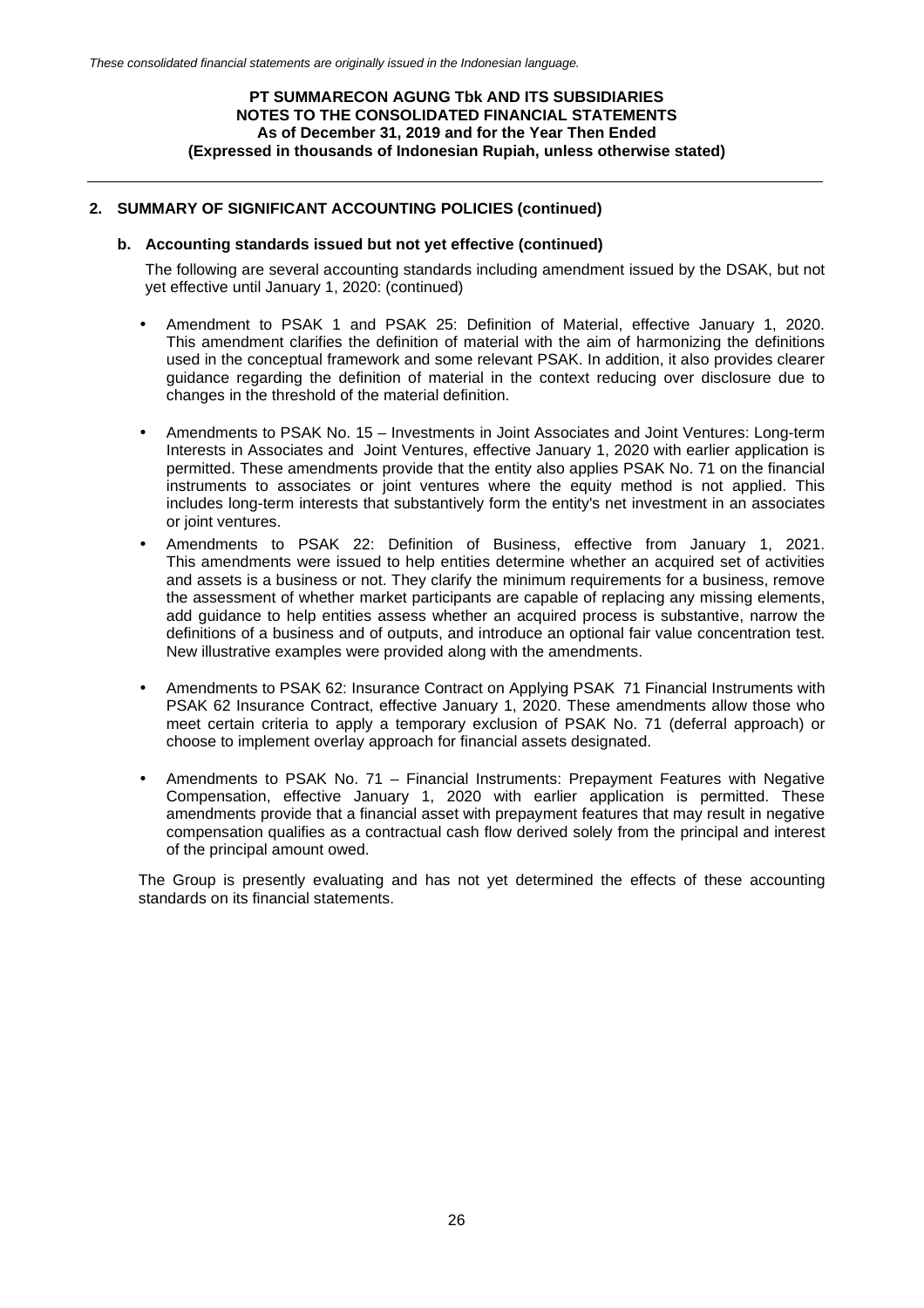## **2. SUMMARY OF SIGNIFICANT ACCOUNTING POLICIES (continued)**

#### **c. Principles of consolidation**

The consolidated financial statements include the subsidiary accounts owned by the Company with the equity ownership of more than 50%, either directly or indirectly through another subsidiary as disclosed in Notes 1d.

All material intercompany accounts and transactions (including unrealized gains or losses) have been eliminated, A Subsidiary is fully consolidated from the date of acquisition, being the date on which the Company obtains control, and continues to be consolidated until the date such control ceases.

Specifically, the Group controls an investee if and only if the Group has:

- (a) Power over the investee (i,e,, existing rights that give it the current ability to direct the relevant activities of the investee);
- (b) Exposure, or rights, to variable returns from its involvement with the investee; and
- (c) The ability to use its power over the investee to affect its returns.

When the Group has less than a majority of the voting or similar rights of an investee, the Group considers all relevant facts and circumstances in assessing whether it has power over an investee, including:

- (a) The contractual arrangement with the other vote holders of the investee;
- (b) Rights arising from other contractual arrangements; and
- (c) The Group's voting rights and potential voting rights.

The Group re-assesses whether or not it controls an investee if facts and circumstances indicate that there are changes to one or more of the three elements of control, Consolidation of a subsidiary begins when the Group obtains control over the subsidiary and ceases when the Group loses control of the subsidiary.

Assets, liabilities, income and expenses of a subsidiary acquired or disposed of during the period are included in the consolidated statements of profit or loss and other comprehensive income from the date the Group gains control until the date the Group ceases to control the subsidiary.

Profit or loss and each component of other comprehensive income ("OCI") are attributed to the equity holders of the parent of the Group and to the Non-controlling interests ("NCI"), even if this results in the NCI having a deficit balance. When necessary, adjustments are made to the financial statements of subsidiaries to bring their accounting policies in line with the Group's accounting policies.

Non-controlling interests ("NCI") represent the portion of the profit or loss and net assets of the Subsidiaries not attributable, directly or indirectly, to the Parent Entity, which are presented in the consolidated statements of profit or loss and other comprehensive income and under the equity section of the consolidated statement of financial position, respectively, separately from the corresponding portion attributable to owners of the parent entity.

All intra-group assets and liabilities, equity, income, expenses and cash flows relating to transactions between members of the Group are eliminated in full on consolidation.

Changes in the Parent Entity's ownership in its subsidiaries which do not result in loss of control are recorded as equity transaction. If the loss of control in a subsidiary occurs, then the Group will cease the recognition of the assets, liabilities and other related equity components and the difference is recognized as profit and loss. Part of the remaining investment is recognized at fair value.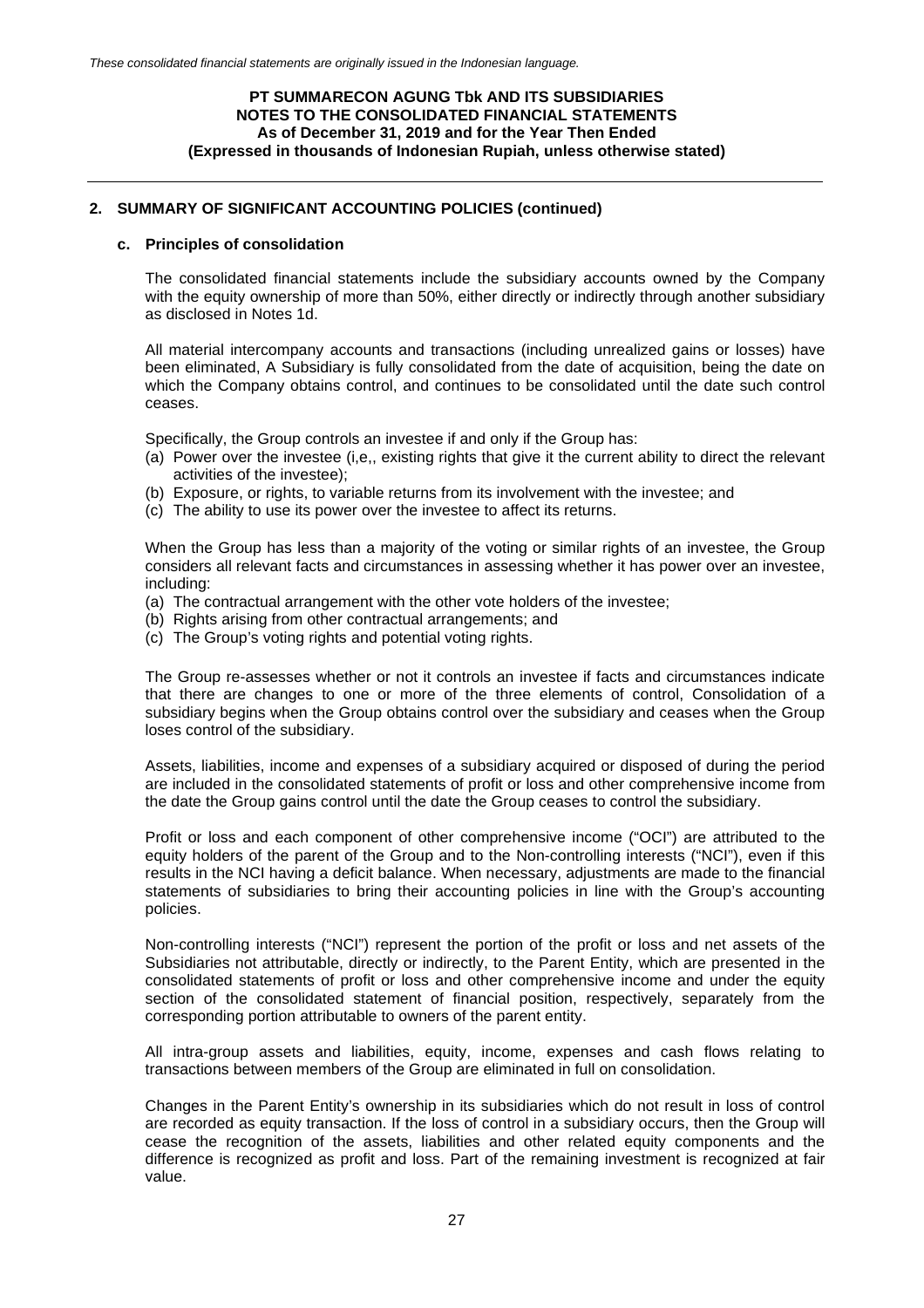## **2. SUMMARY OF SIGNIFICANT ACCOUNTING POLICIES (continued)**

#### **c. Principles of consolidation (continued)**

Losses of a non-wholly owned Subsidiary are attributed to the NCI even if the losses create an NCI deficit balance. In case of loss of control over a Subsidiary, the Company:

- derecognizes the assets (including goodwill) and liabilities of the Subsidiary;
- derecognizes the carrying amount of any NCI;
- derecognizes the cumulative translation differences recorded in equity, if any;
- recognizes the fair value of the consideration received;
- recognizes the fair value of any investment retained;
- recognizes any surplus or deficit in profit or loss; and
- reclassifies the parent's share of components previously recognized in other comprehensive income to profit or loss or retained earnings, as appropriate.

Consolidation of a subsidiary begins when the Group obtains control over the subsidiary and ceases when the Group loses control of the subsidiary. Assets, liabilities, income and expenses of a subsidiary acquired or disposed of during the period are included in the consolidated statements of profit or loss and other comprehensive income from the date the Group gains control until the date the Group ceases to control the subsidiary.

## **d. Cash equivalents**

Time deposits with maturities of three months or less at the time of placement, which are not restricted as to withdrawal or are not pledged as collateral for loans, and which are subject to an insignificant risk of changes in value are classified as "Cash Equivalents". Cash in banks and time deposits which are pledged as collaterals are presented as part of "Other Non-current Financial Assets".

#### **e. Restricted funds**

Restricted funds represent funds obtained from the bank through the Company's House Financing Credit facility ("KPR") and Apartement Financing Credit facility ('KPA") sales method which are restricted for use by the Group until gradual stages of completion of construction are completed depending on agreement with related banks.

#### **f. Transactions with related parties**

The Company and subsidiaries have transactions with related parties as defined in PSAK No. 7: Related party disclosures.

The transactions with related parties are made based on terms agreed by the parties. Such terms may not be the same as those for transactions with unrelated parties.

The details of the accounts and the significant transactions entered into with related parties are presented in Note 30.

Unless specifically identified as related parties, the parties disclosed in the Notes to the consolidated financial statements are unrelated parties.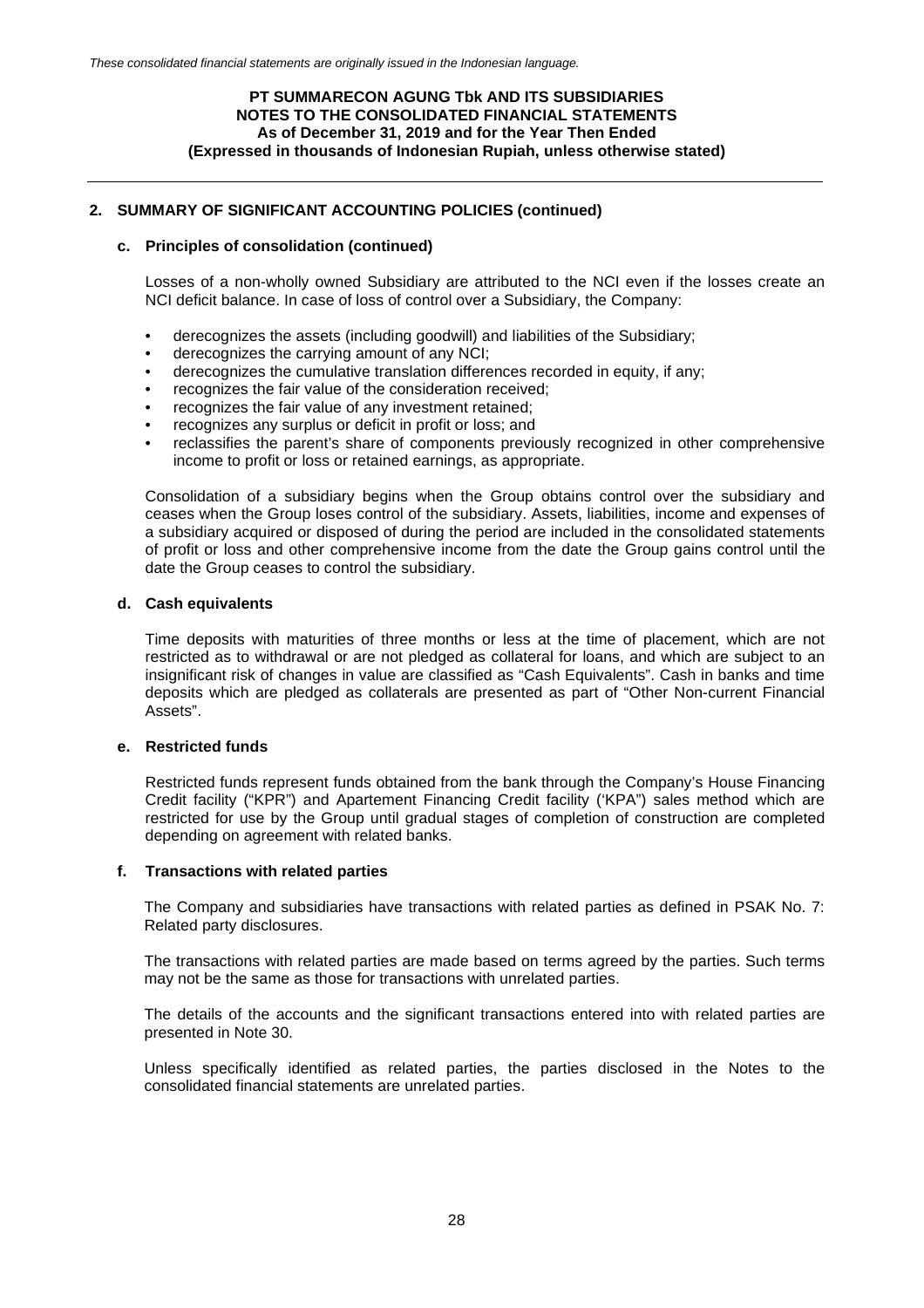## **2. SUMMARY OF SIGNIFICANT ACCOUNTING POLICIES (continued)**

#### **g. Inventories**

Inventories are stated at the lower of cost or net realizable value. Cost is determined by the weighted average method.

Properties acquired or being constructed for sale in the ordinary course of business, rather than to be held for rental or capital appreciation, are held as inventories.

The cost of land under development consists of cost of undeveloped land, direct and indirect development costs related to real estate development activities and borrowing costs. Land under development is transferred to landplots available for sale when the land development is completed. Total project cost is allocated proportionately to the saleable landplots based on their respective areas.

The cost of apartment under construction consists of the cost of developed land, construction costs, borrowing costs and other costs related to the development of the apartment. Costs capitalized to apartment under construction are allocated to each apartment unit using the saleable area method.

The cost of land development, including land which is used for roads and infrastructure or other unsaleable area, is allocated using saleable area.

The cost of buildings and apartments under construction is transferred to houses, shops and apartments (strata title) available for sale when the construction is substantially completed.

For residential property project, its cost is classified as part of inventories upon the commencement of development and construction of infrastructure. For commercial property project, upon the completion of development and construction of infrastructure, its cost remains as part of inventories or is reclassified to the related investment properties account, whichever is more appropriate.

Assessment of the estimation cost is reviewed at the end of each reporting period until the project is substantially completed. If there is a change, the Company will revise the cost.

Other inventories consist of food, beverages and others which are related to operational activities of the Group's hotel, club house and hospital are stated at the lower of cost or net realizable value.

Net realizable value is the estimated selling price in the ordinary course of business, based on market prices at the reporting date and discounted for the time value of money if material, less estimated costs to complete and the estimated costs to sell. The decline in value of inventories is determined to writedown the carrying amount of inventories to their net realizable value and the decline is recognized as a loss in the consolidated statement of profit or loss and other comprehensive income.

#### **h. Prepaid expenses**

Prepaid expenses are amortised and charged to operations over the periods benefited using straight-line method, and are presented as current asset or non-current asset based on their nature.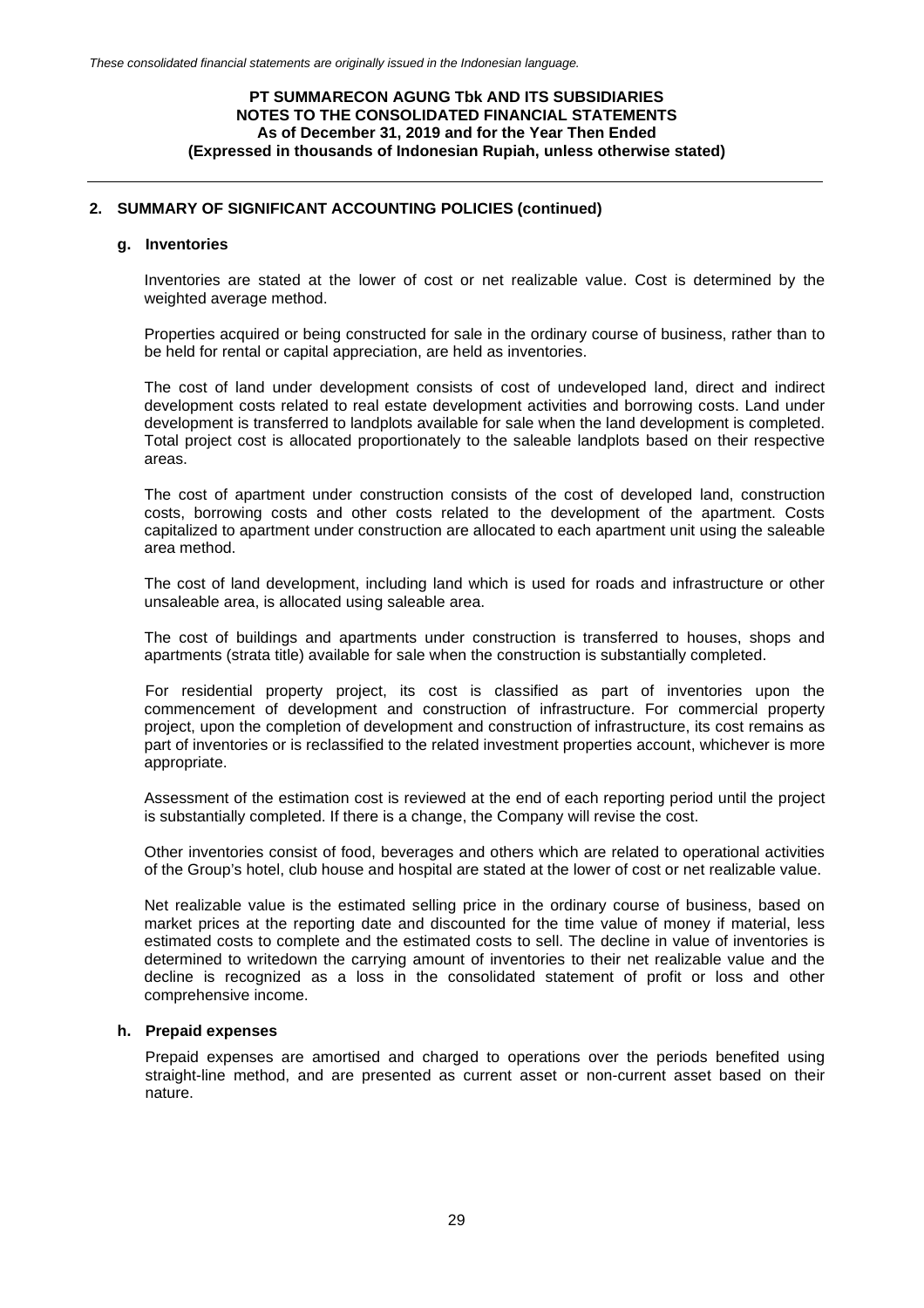## **2. SUMMARY OF SIGNIFICANT ACCOUNTING POLICIES (continued)**

#### **i. Undeveloped land**

Undeveloped land is stated at cost or net realizable value, whichever is lower.

The cost of undeveloped land consisting of pre-acquisition and acquisition cost of land, is transferred to land under development upon commencement of land development.

## **j. Fixed assets**

Fixed assets are stated at cost less accumulated depreciation and impairment loss, if any, except for land which is not depreciated.

Such cost includes the cost of replacing part of the fixed assets when that cost is incurred, if the recognition criteria are met.

Likewise, when a major inspection is performed, its cost is recognized in the carrying amount of the fixed assets as a replacement if the recognition criteria are met. All other repairs and maintenance costs that do not meet the recognition criteria are recognized in profit and loss as they are incurred.

Depreciation is computed using the straight-line method over the estimated useful lives of the assets as follows:

|                                | Years    |
|--------------------------------|----------|
| Buildings and infrastructures  | $2 - 40$ |
| Machinery and heavy equipment  | 10.      |
| Vehicles                       | $5 - 10$ |
| Furniture and office equipment | $2 - 5$  |

Land is stated at cost and is not depreciated.

Specific costs associated with the extension or renewal of land titles are deferred and amortized over the legal term of the landrights or economic life of the land, whichever period is shorter.

Construction in progress is stated at cost and is accounted as part of fixed assets. The accumulated costs are reclassified to the appropriate fixed assets or investment properties account when the construction is completed and the constructed asset is ready for its intended use.

An item of fixed assets is derecognized upon disposal or when no future economic benefits are expected from its use or disposal. Any gain or loss arising on derecognition of the asset (calculated as the difference between the net disposal proceeds and the carrying amount of the asset) is credited or charged to operations in the year the asset is derecognized.

The fixed assets' residual values, useful lives and methods of depreciation are reviewed and adjusted prospectively, if appropriate, at each financial year end.

The costs incurred in order to acquire legal rights over land in the form of "Hak Guna Bangunan" (HGB) upon acquisition of land is recognized as part of the acquisition cost of the land in Fixed assets and is not amortized. Costs incurred in connection with the extension or renewal of the HGB are deferred and amortized throughout the validity period of the legal rights and presented as part of "Other non current financial assets" in the consolidated statement of financial position.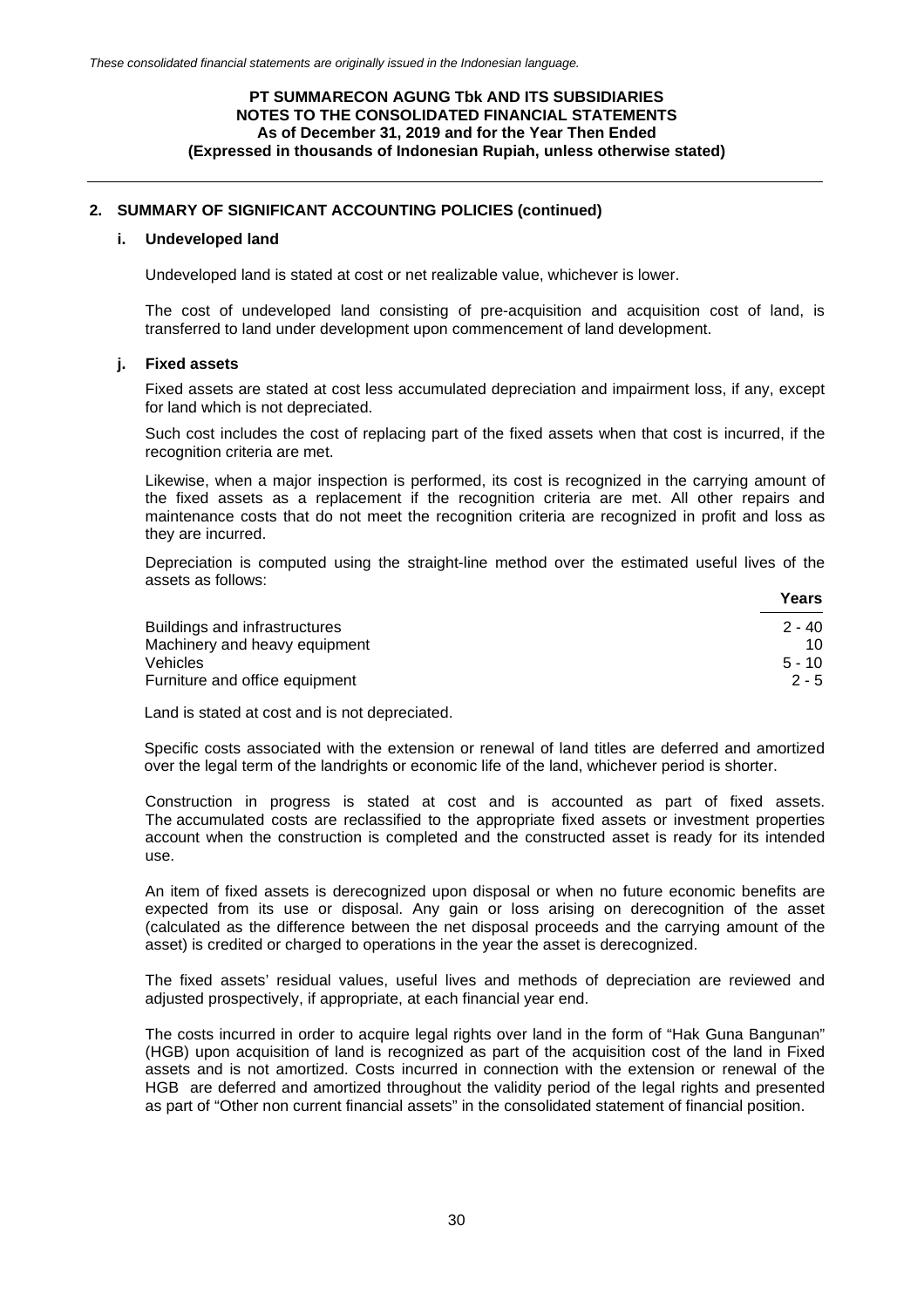## **2**. **SUMMARY OF SIGNIFICANT ACCOUNTING POLICIES (continued)**

#### **k. Investment properties**

Investment properties are stated at cost, which includes transaction cost, less accumulated depreciation and impairment loss, if any, except for land which is not depreciated. Such cost also includes the cost of replacing part of the investment properties if the recognition criteria are met, and excludes the daily expenses on their usage.

Investment properties consist of land, building and infrastructures, machinery and heavy equipment and hotel facilities held by the Group to earn rentals or for capital appreciation or both, rather than for use in the production or supply of goods or services or for administrative purposes or sale in the ordinary course of business.

Depreciation is computed using the straight-line method over the estimated useful lives of the investment properties as follows:

|                               | Years    |
|-------------------------------|----------|
| Buildings and infrastructures | $3 - 40$ |
| Machinery and heavy equipment | 10.      |
| Hotel facilities              | $2 - 5$  |

Transfers to investment properties should be made when, and only when, there is a change in use, evidenced by the end of owner-occupation, commencement of an operating lease to another party or end of construction or development. Transfers from investment properties should be made when, and only when, there is a change in use, evidenced by the commencement of owneroccupation or commencement of development with a view to sell.

The changes in the useful lives estimation is done after considering the effect of the repairs and maintenance performed by the Group.

An investment property should be derecognized on disposal or when it is permanently withdrawn from use and no future economic benefits are expected from its disposal. Gain or loss arising from the retirement or disposal of investment property is credited or charged to operations in the year the asset is derecognized.

For a transfer from investment properties to owner-occupied property, the Company uses the cost method at the date of change in use. If an owner-occupied property becomes an investment property, the Company records the investment property in accordance with the fixed assets policies up to the date of change in use.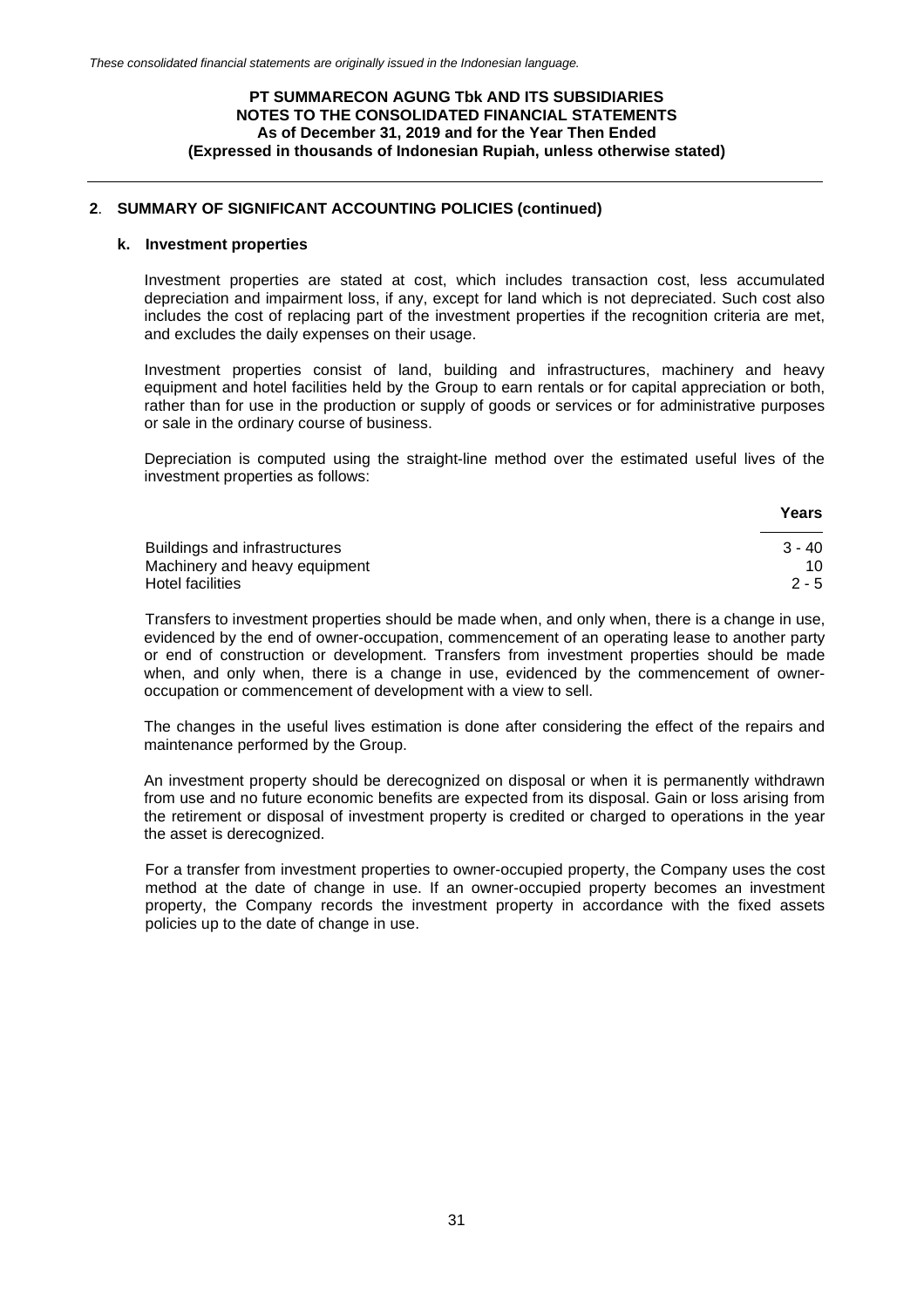## **2. SUMMARY OF SIGNIFICANT ACCOUNTING POLICIES (continued)**

### **l. Leases**

The determination of whether an arrangement is, or contains, a lease is based on the substance of the arrangement at the inception of the lease. The arrangement is, or contains, a lease if fulfillment of the arrangement is dependent on the use of a specific asset or assets and the arrangement conveys a right to use the asset or assets, even if that asset is (or those assets are) not explicitly specified in an arrangement.

#### Group as a lessee

A lease is classified at the inception date as a finance lease or an operating lease. A lease that transfers substantially all the risks and rewards incidental to ownership to the Group is classified as a finance lease.

Finance leases are capitalised at the commencement of the lease at the inception date fair value of the leased property or, if lower, at the present value of the minimum lease payments. Lease payments are apportioned between finance charges and reduction of the lease liability so as to achieve a constant rate of interest on the remaining balance of the liability. Finance charges are recognized in finance costs in the statement of profit or loss.

A leased asset is depreciated over the useful life of the asset. However, if there is no reasonable certainty that the Group will obtain ownership by the end of the lease term, the asset is depreciated over the shorter of the estimated useful life of the asset and the lease term.

An operating lease is a lease other than a finance lease. Operating lease payments are recognized as an operating expense in the statement of profit or loss on a straight-line basis over the lease term.

### Group as a lessor

Leases in which the Group does not transfer substantially all the risks and rewards of ownership of an asset are classified as operating leases. Initial direct costs incurred in negotiating and arranging an operating lease are added to the carrying amount of the leased asset and recognized over the lease term on the same basis as rental income. Contingent rents are recognized as revenue in the period in which they are earned.

### **m. Capitalization of borrowing costs**

Capitalization of borrowing costs that are directly attributable to the acquisition, construction or production of a qualifying are capitalized as part of the cost of the related asset. Other borrowing costs are recognized as expenses in the period in which they are incurred. Borrowing costs consist of interests expense and other financing charges that the Group incurs in connection with the borrowing of funds.

Capitalization of borrowing costs commences when the activities to prepare the qualifying asset for its intended use have started and the expenditures for the qualifying asset and the borrowing costs have been incurred.

Capitalization of borrowing costs ceases when all activities necessary to prepare the qualifying asset for its intended use are substantially completed.

The capitalization of borrowing costs is suspended if there are prolonged periods when development activity is interrupted. Interest is also capitalized on the purchase cost of a site property acquired specifically for development, but only where activities necessary to prepare the asset for development are in progress.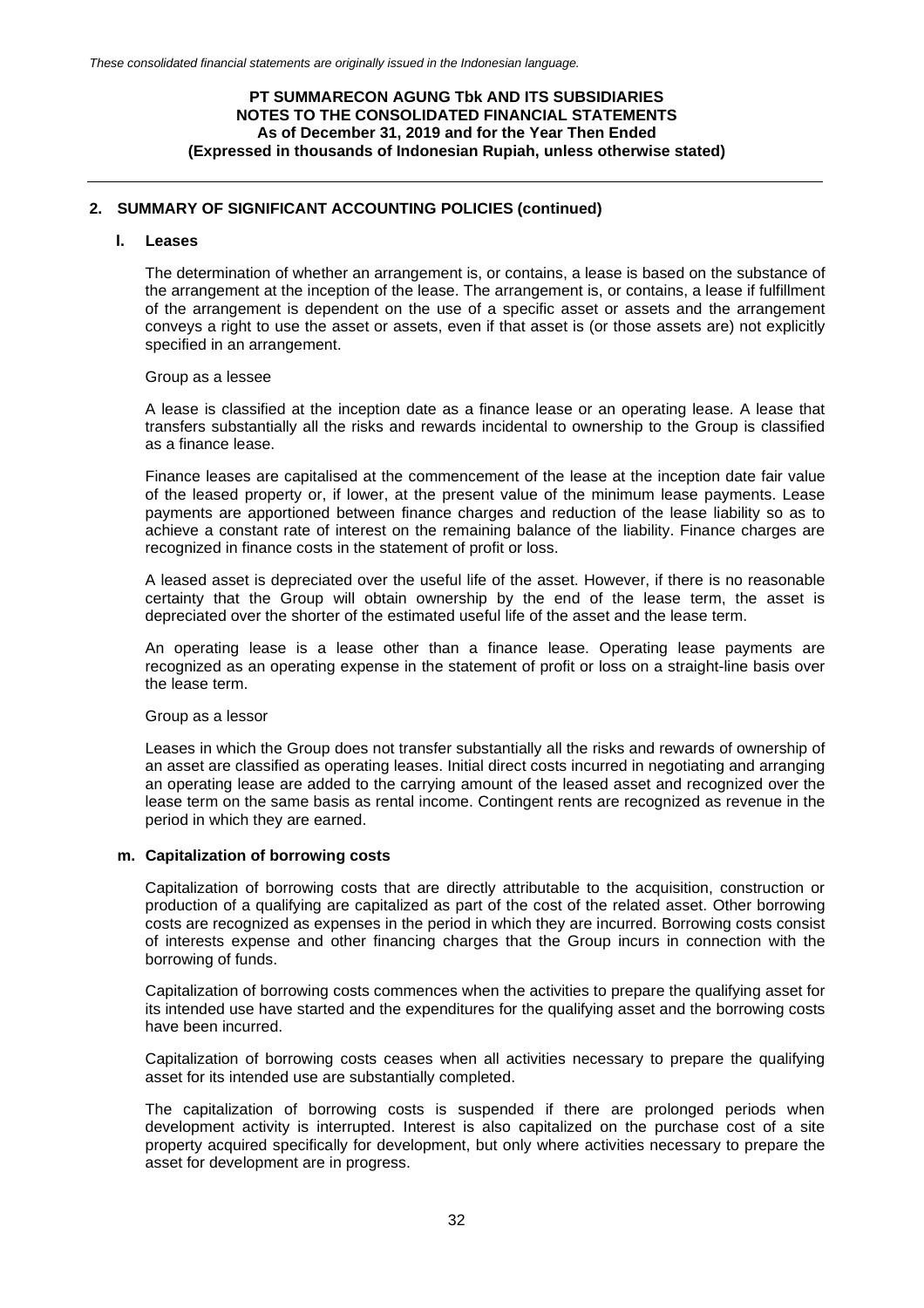## **2. SUMMARY OF SIGNIFICANT ACCOUNTING POLICIES (continued)**

#### **n. Impairment of non-financial asset value**

The Group assesses at each reporting date whether there is an indication that assets may be impaired. If any such indication exists, or when annual impairment testing for assets (i.e., an intangible asset with an indefinite useful life, or an intangible asset not yet available for use) is required, the Group makes an estimate of the recoverable amounts of the respective assets.

An asset's recoverable amount is the higher of the asset's or its CGU's fair value less costs to sell and its value in use, and is determined for an individual asset, unless the asset does not generate cash inflows that are largely independent of those from other assets or group of assets. Where the carrying amount of an asset exceeds its recoverable amount, the asset is considered impaired and is written down to its recoverable amount. In assessing the value in use, the estimated net future cash flows are discounted to their present value using a pre-tax discount rate that reflects current market assessments of the time value of money and the risks specific to the asset. In determining fair value less costs to sell, recent market transactions are taken into account, if available. If no such transactions can be identified, an appropriate valuation model is used to determine the fair value of the asset. These calculations are corroborated by valuation multiples or other available fair value indicators.

Impairment losses of continuing operations, if any, are recognized in the consolidated statement of profit or loss and other comprehensive income under expense categories that are consistent with the functions of the impaired assets.

A previously recognized impairment loss for an asset is reversed only if there has been a change in the assumptions used to determine the asset's recoverable amount since the last impairment loss was recognized. If that is the case, the carrying amount of the asset is increased to its recoverable amount.

The reversal is limited so that the carrying amount of the asset does not exceed its recoverable amount, nor exceeds the carrying amount that would have been determined, net of depreciation, had no impairment loss been recognized for the asset in prior years.

Reversal of an impairment loss is recognized in the consolidated statement of profit or loss and other comprehensive income. After such a reversal, the depreciation charge on the said asset is adjusted in future periods to allocate the asset's revised carrying amount, less any residual value, on a systematic basis over its remaining useful life.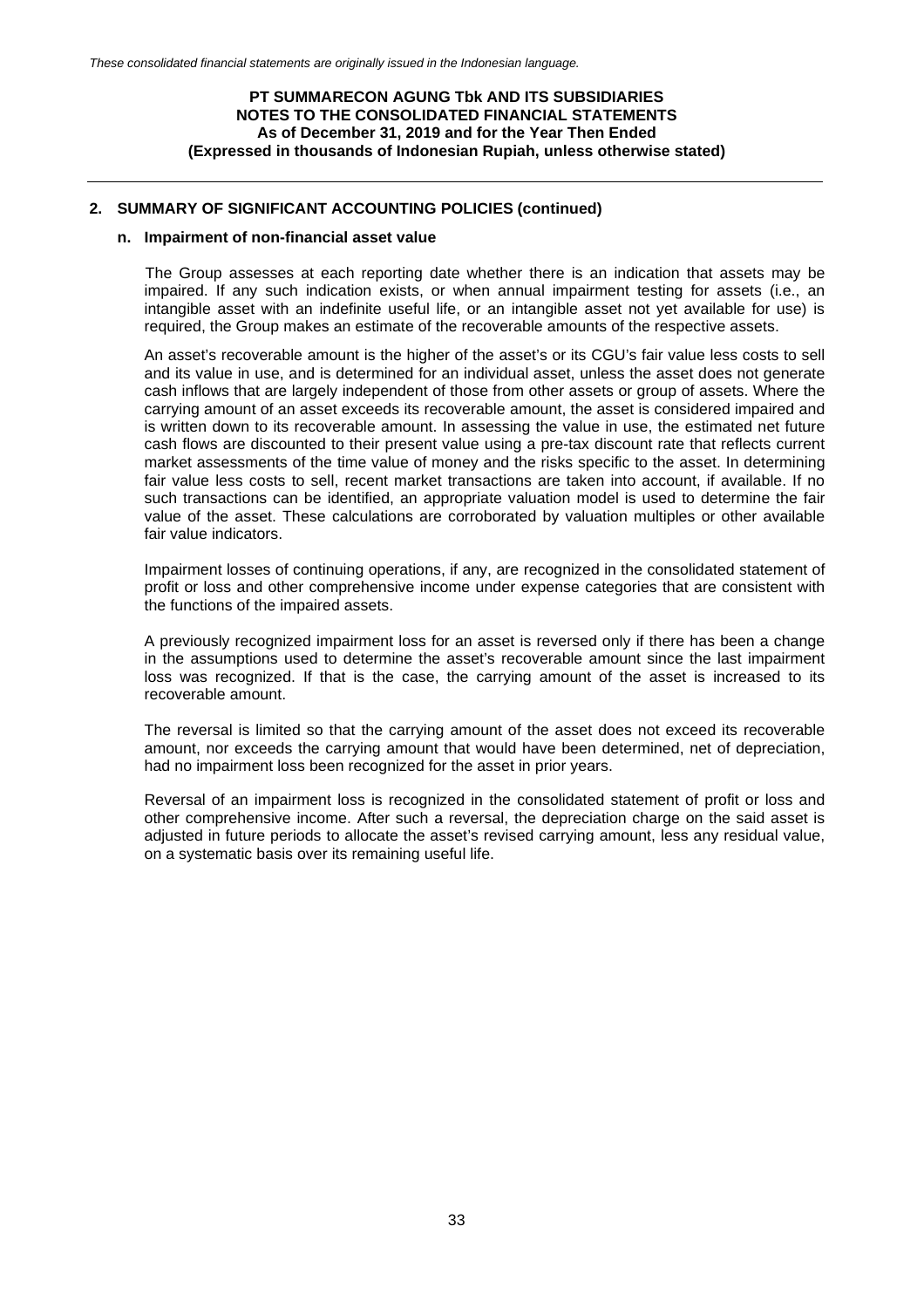## **2. SUMMARY OF SIGNIFICANT ACCOUNTING POLICIES (continued)**

### **o. Stock issuance costs**

Costs incurred in connection with the Company's issuance of share capital to the public were offset directly with the proceeds and presented as deduction to additional paid-in capital account in the consolidated statement of financial position.

### **p. Revenue and expense recognition**

Revenues from real estate sales are recognized as follows:

- (i) Revenues from sales of houses, shops and other similar property and related land are recognized under the full accrual method if all of the following conditions are met:
	- 1. A sale is consummated.
	- 2. The selling price is collectible.
	- 3. The seller's receivable is not subject to future subordination to other loans which will be obtained by the buyer.
	- 4. The seller has transferred to the buyer the usual risks and rewards of ownership in a transaction that is in substance a sale and does not have a substantial continuing involvement with the property.
- (ii) Revenues from sales of landplots that do not require the seller to construct the building are recognized under the full accrual method if all of the following conditions are met:
	- 1. Total payments by the buyer are at least 20% of the agreed selling price and the amount is not refundable.
	- 2. The selling price is collectible.
	- 3. The receivable is not subordinated to other loans that will be obtained by the buyer.
	- 4. The land development process is complete so that the seller has no further obligations related to the landplots sold.
	- 5. Only the landplots are sold. without any requirement for the seller's involvement in the construction of the building on the landplots.
- (iii) Revenues from sales of apartments, the construction of which has not been completed, are recognized using the percentage-of-completion method if all of the following conditions are met:
	- 1. The construction process has already commenced, i.e., the building foundation has been completed and all of the requirements to commence construction have been fulfilled.
	- 2. Total payments by the buyer are at least 20% of the agreed selling price and the amount is not refundable.
	- 3. The amount of revenue and the cost of the property can be reliably estimated.

If any of the above conditions is not met, the payments received from the buyer are recorded as deposits received until all of the criteria are met.

The method used to determine the percentage of completion is the proportion of actual costs incurred to the estimated total development cost of the real estate project.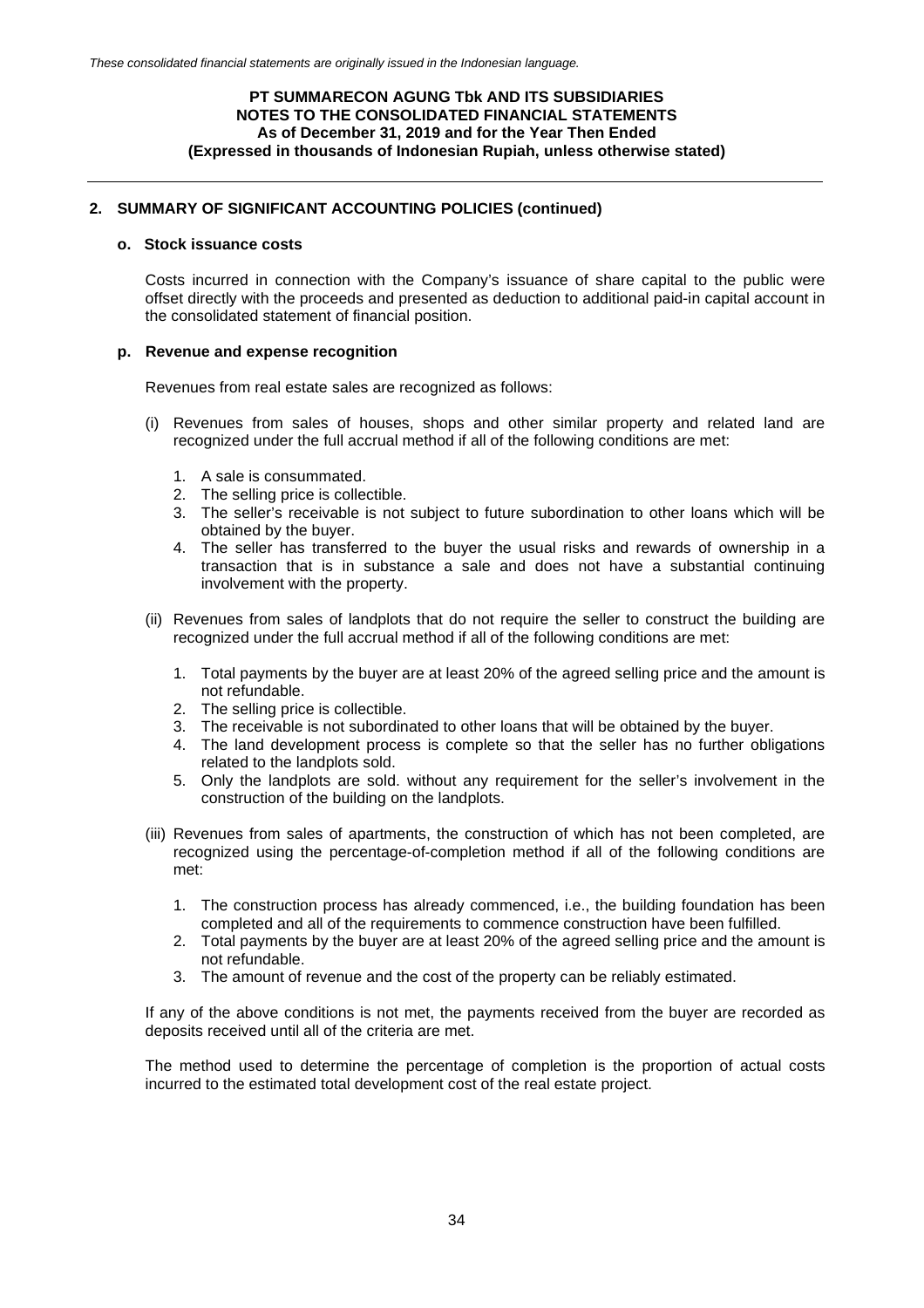## **2. SUMMARY OF SIGNIFICANT ACCOUNTING POLICIES (continued)**

### **p. Revenue and expense recognition (continued)**

Rental payments received in advance from tenants of shopping centers and membership fees in sports club are presented as "Unearned Revenues". Rental and membership fees in sports club are recognized as income over the terms of the lease and membership contracts. Deposits received from customers are presented as part of "Downpayments received and security deposits".

Revenues from restaurant operations are recognized when the goods are delivered or when the services have been rendered. Revenue from hotel room occupancy is recognized on the basis of the period of occupancy. Revenue from other hotel services is recognized when the services are rendered or the goods are delivered to the customer.

Revenues from medical services are recognized at the point of sale or upon delivery of services to the patients.

The elements of costs which are capitalized to real estate development projects include the preacquisition cost of land, cost of land acquisition and other costs attributable to the development activity of real estate. The costs are allocated to real estate development projects using either the saleable area method or the sales value method.

Costs which are not clearly related to a real estate project, such as general and administrative expenses, are recognized as an expense as they are incurred.

If a certain project is estimated to generate a loss, a provision must be recognized for the amount of the loss.

The revision of estimated costs or revenues, if any, which are generally attributed to real estate development activities must be allocated to ongoing and future projects. Revisions resulting from current period and prior period adjustments are recognized in the current period profit and loss. while revisions related to future periods are allocated to the remaining period of development.

### **q. Employee benefits**

#### Short-term employee benefits

The Group recognizes short-term employee benefits liability (if any) when services are rendered and the compensation for such services are to be paid within twelve months after such services are rendered.

#### Post-employment benefits

The Group recognized funded and an unfunded employee benefits liability in accordance with Labor Law No. 13/2003 dated March 25, 2003 (the "Law") and PSAK No. 24 (2013), "Employee Benefits". Under the Law, the Group is required to pay separation, appreciation and compensation benefits to its employees if the conditions specified in the Law are met.

The Group also has a defined contribution plan covering substantially all of its eligible employees. The benefits under the Law have been calculated by comparing the benefits that will be received by an employee at normal pension age from the Pension Plan with the benefits as stipulated under the Law, after deducting the accumulated employee contribution and the related investment results. If the employer-funded portion of the Pension Plan benefit is less than the benefit as required by the Law, the Group will provide for such shortfall.

Pension costs under the Group's defined benefit pension plans are determined by periodic actuarial calculation using the projected-unit-credit method and applying the assumptions on discount rate, expected return on plan assets and annual rate of increase in compensation.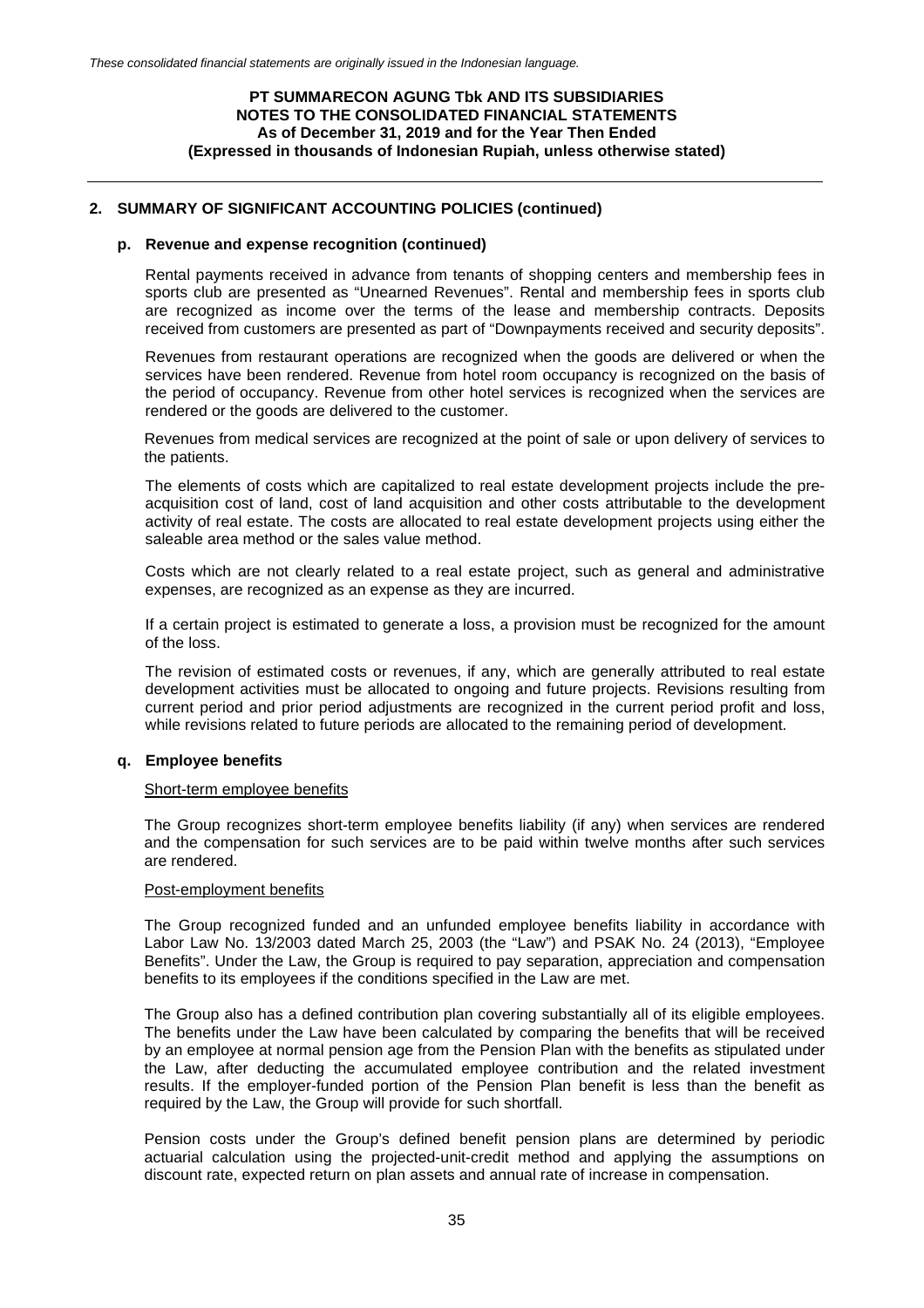## **2. SUMMARY OF SIGNIFICANT ACCOUNTING POLICIES (continued)**

### **q. Employee benefits (continued)**

All re-measurements, comprising of actuarial gains and losses, and the return of plan assets (excluding net interest) are recognized immediately through other comprehensive income in order for the net pension asset or liability recognized in the consolidated statement of financial position to reflect the full value of the plan deficit and surplus. Re-measurements are not reclassified to profit or loss in subsequent periods.

All past service costs are recognized at the earlier of when the amendment/curtailment occurs and when the related restructuring or termination costs are recognized. As a result, unvested past service costs can no longer be deferred and recognized over the future vesting period.

### **r. Foreign currency transactions and balances**

The Company's consolidated financial statements are presented in Rupiah, which is also the Parent Company's functional currency. Each subsidiary determine its own functional currency and items included in the financial statements of each entity are measured using that functional currency.

Transaction in foreign currencies are initialy recorded by the Group at their respective functional currency rates prevailing at the date of transaction. Monetary assets and liabilities denominated in foreign currencies are adjusted to reflect the average of the selling and buying rates of exchange prevailing at the last banking transaction date of the period, as published by Bank Indonesia and any resulting gains or losses are credited or changed to operations of the current period.

As of December 31, 2019 and 2018, the rates of exchange used were as follows:

|                               | December 31, (Full Amount) |        |
|-------------------------------|----------------------------|--------|
|                               | 2019                       | 2018   |
| 1 European euro (Euro)        | 15.588                     | 16.560 |
| 1 United States dollar (US\$) | 13.901                     | 14.481 |
| 1 Singapore dollar (Sin\$)    | 10.320                     | 10,603 |

Transactions in other foreign currencies are considered not significant.

### **s. Provisions**

A provision is recognized when the Group has a present obligation (legal or constructive) where, as a result of a past event, it is probable that an outflow of resources embodying economic benefits will be required to settle the obligation and a reliable estimate can be made of the amount of the obligation.

All of the provisions are reviewed at each reporting date and adjusted to reflect the current best estimate. If it is no longer probable that an outflow of resources embodying economic benefits will be required to settle the obligations, the provisions are reversed.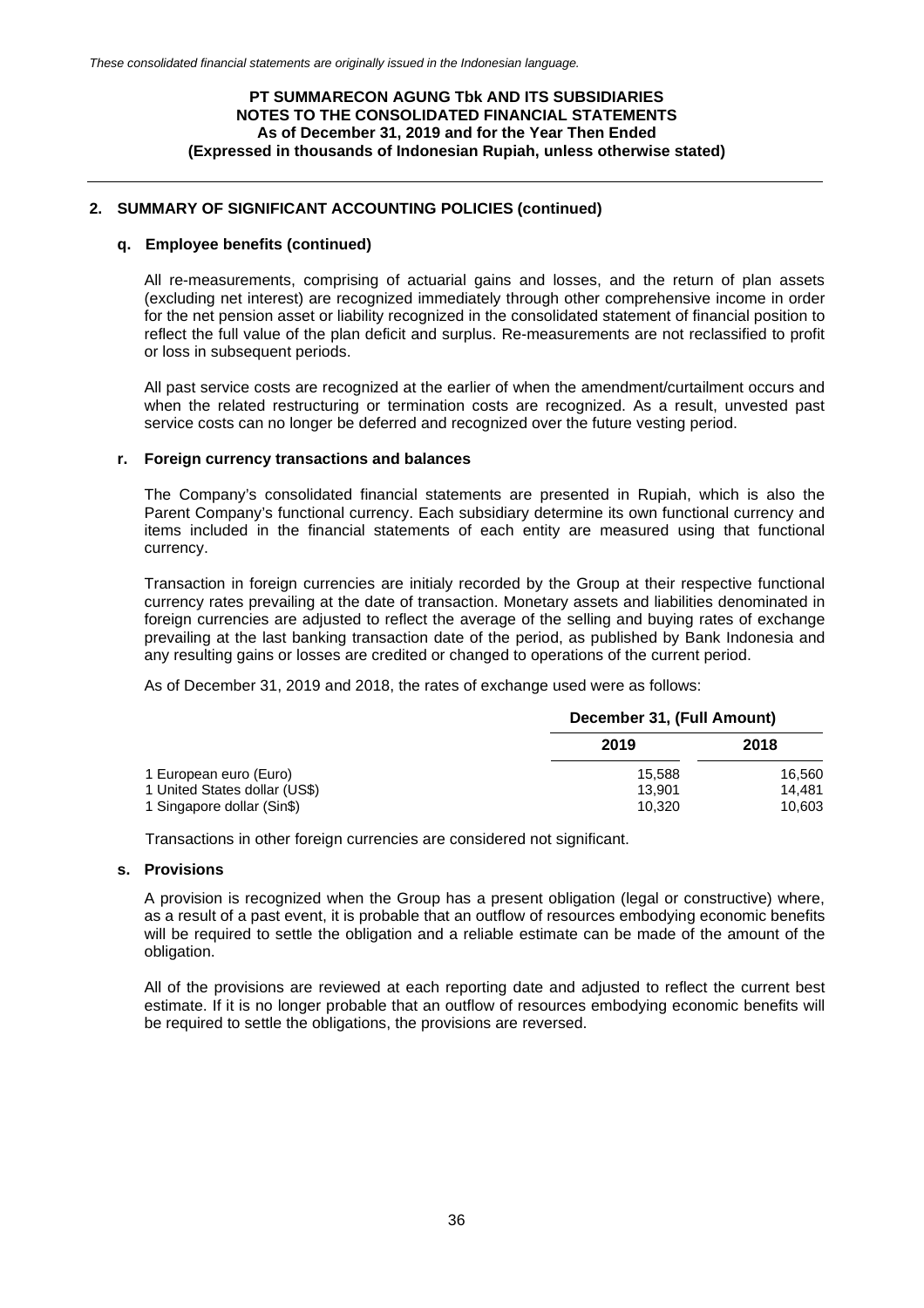## **2. SUMMARY OF SIGNIFICANT ACCOUNTING POLICIES (continued)**

### **t. Income tax**

The Group has adopted PSAK No. 46 (Revised 2014), "Income Tax".

#### Final tax

Tax regulation in Indonesia determined that certain taxable income is subjected to final tax. Final tax applied to the gross value of transactions is applied even when the parties carrying the transaction are recognizing losses. The calculation of final tax based on invoice of contract amount. Based on PSAK No. 46 above, final tax excluded from this PSAK's. Hence, there is no deferred tax assets/liabilities recognition. By applying the revised PSAK, the Group has decided to present all of the final tax arising from sales of landplots, houses, shops, apartment and interest income from bank and time deposits as separate line item.

The difference between the carrying amount of a revalued asset and its tax base is a temporary difference and gives rise to a deferred tax liability or asset, except for certain asset such as land, which realization is taxed with final tax on gross value of transaction.

According to Law No. 12 year 1994, the value of the transfer is the highest value among the values under the Deed of Assignment and the Tax Object Sales Value of related land and/or buildings.

Based on Government Regulation (PP) No. 5 dated March 23, 2002, income from shopping center rental is subjected to a final tax of 10% from related income. On November 4, 2008, the President of the Republic of Indonesia and the Minister of Law and Human Rights signed Government Regulation No. 71/2008 (PP No. 71/2008) effective January 1, 2009, the income of a taxpayer from transactions of transferring rights on land and/or building, is subjected to final tax of 5% from the sales or transfer, which has been replaced by Government Regulation (PP) No. 34/2016 dated August 8, 2016. Effective September 8, 2016, income from the transfer of land or buildings are subjected to final tax amounting to 2.5% of the value of the sale or transfer. Interest income from bank and time deposits are subjected to final tax amounting to 20%.

### Current tax

Current income tax assets and liabilities for the current period are measured at the amount expected to be recovered from or paid to the taxation authority.

Current tax expense is determined based on the taxable profit for the year computed using the subjected prevailing tax rates.

Underpayment/overpayment of income tax are presented as part of "Income Tax Expense - Net" in the consolidated statement of profit or loss and other comprehensive income. The Group also presented interest/penalty, if any, as part of "Income Tax Expense - Net".

Amendments to tax obligations are recorded when a tax assessment letter is received or, if appealed against, when the result of the appeal is determined.

### Deferred tax

Deferred tax assets and liabilities are recognized using the liability method for the future tax consequences attributable to differences between the carrying amounts of existing assets and liabilities in the financial statements and their respective tax bases at each reporting date. Deferred tax liabilities are recognized for all taxable temporary differences and deferred tax assets are recognized for deductible temporary differences and accumulated fiscal losses to the extent that it is probable that taxable profit will be available in future years against which the deductible temporary differences and accumulated fiscal losses can be utilized.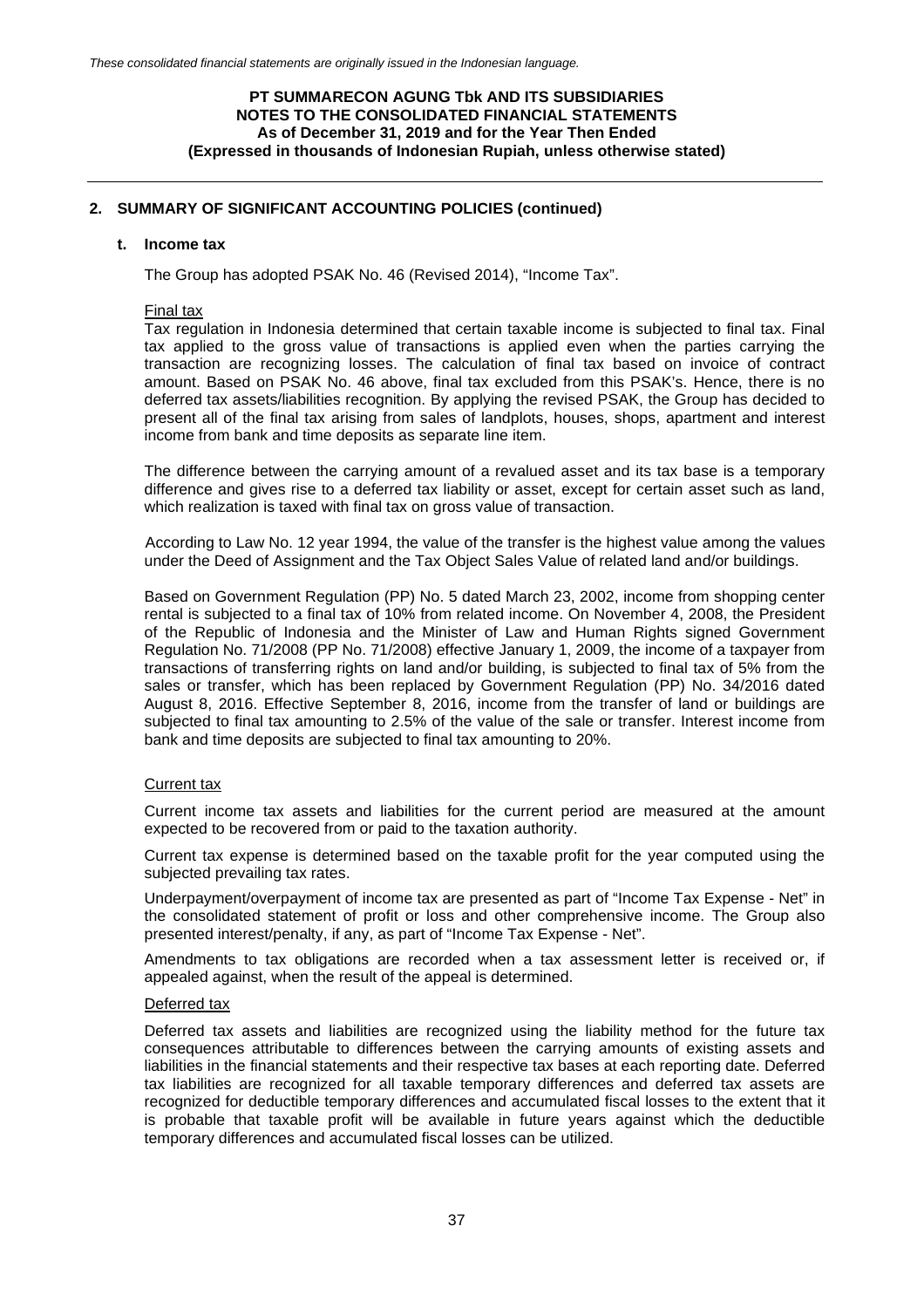## **2. SUMMARY OF SIGNIFICANT ACCOUNTING POLICIES (continued)**

### **t. Income tax (continued)**

### Deferred tax (continued)

The carrying amount of a deferred tax asset is reviewed at the end of each reporting period and reduced to the extent that it is no longer probable that sufficient taxable profit will be available to allow the benefit of part or all of that deferred tax asset to be utilized. At the end of each reporting period, the Group reassesses unrecognized deferred tax assets. The Group recognizes a previously unrecognized deferred tax assets to the extent that it has become probable that future taxable profit will allow the deferred tax assets to be recovered.

Deferred tax is calculated at the tax rates that have been enacted or substantively enacted at the reporting date. Changes in the carrying amount of deferred tax assets and liabilities due to a change in tax rates are charged to current period operations, except to the extent that they relate to items previously charged or credited to equity.

Deferred tax assets and deferred tax liabilities are offset if a legally enforceable right exists to set off current tax assets against current income tax liabilities and the deferred taxes relate to the same taxable entity and the same taxation authority.

The tax effects for the year are allocated to current operations, except for the tax effects of transactions which are charged or credited to equity. Management periodically evaluates positions taken by the Company in with respect to situations in which applicable tax regulations are subject interpretation and establishes provisions where appropriate.

### **u. Financial instruments**

### **i. Financial assets**

### Initial Recognition

Financial assets are classified as financial assets at fair value through profit or loss, loans and receivables, held-to maturity investments, or available-for-sale financial assets, as appropriate. The Group determines the classification of its financial assets at initial recognition and, where allowed and appropriate, re-evaluates this designation at each financial year end.

Financial assets are recognized initially at fair value plus, in the case of investments not at fair value through profit or loss, directly attributable transaction costs.

Purchases or sales of financial assets that require delivery of assets within a time frame established by regulation or convention in the marketplace (regular way purchases) are recognized on the trade date, i.e., the date that the Group commits to purchase or sell the assets.

#### Subsequent Measurement

**Loans and receivables** 

Loans and receivables are non-derivative financial assets with fixed or determinable payments that are not quoted in an active market. Such financial assets are carried at amortized cost using the effective interest rate method. Gains and losses are recognized in the consolidated statement of profit or loss and other comprehensive income when the loans and receivables are derecognized or impaired, as well as through the amortization process.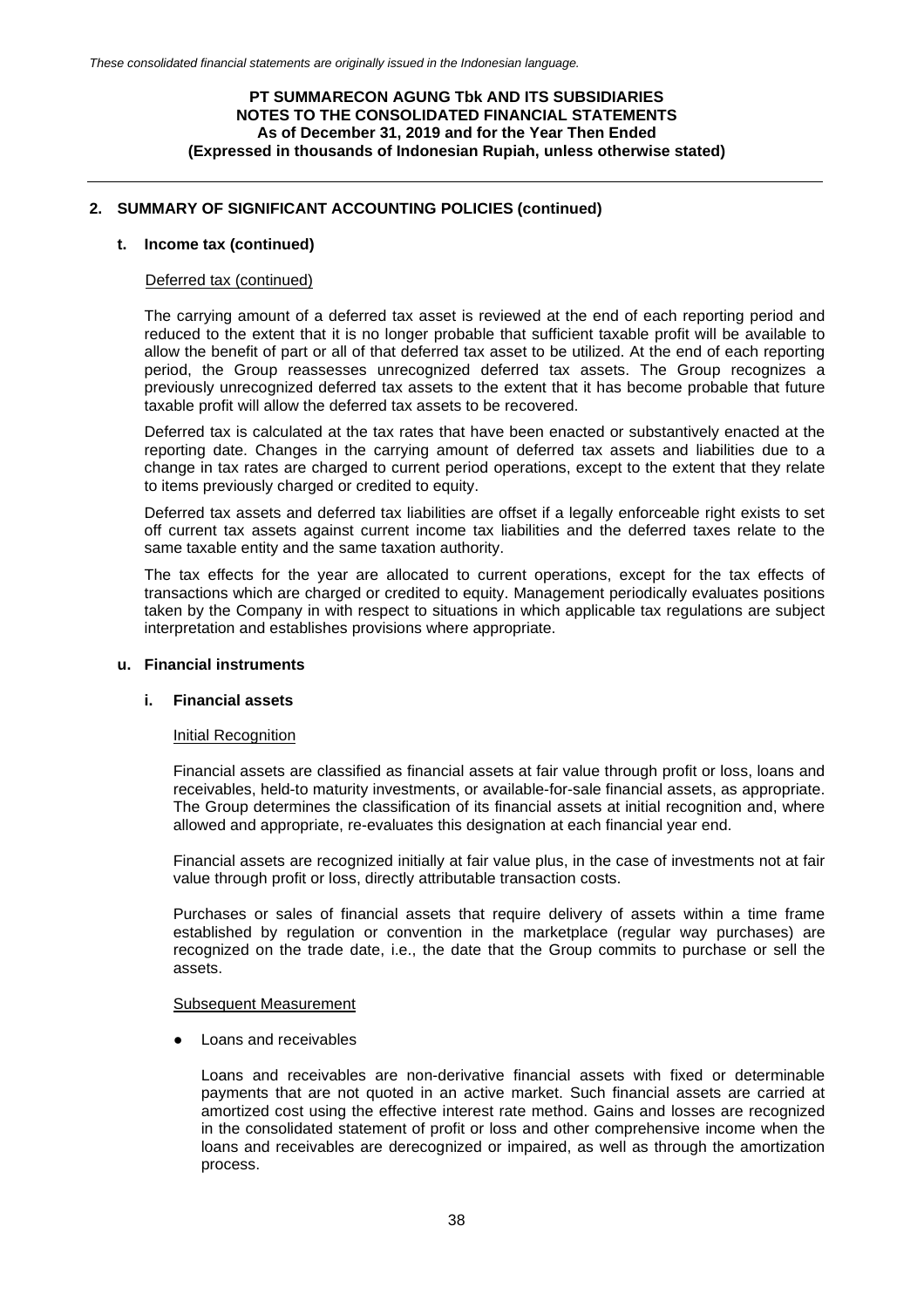## **2. SUMMARY OF SIGNIFICANT ACCOUNTING POLICIES (continued)**

### **u. Financial instruments (continued)**

## **i. Financial assets (continued)**

#### Subsequent Measurement (continued)

The Group has determined that its financial assets are categorized as loans and receivables.

As of December 31, 2019 and 2018, the Group has cash and cash equivalents, trade and other receivables, due from related parties and other current and non-current financial assets in this category.

Available-For-Sale (AFS) financial assets

AFS financial assets are non-derivative financial assets that are designated as availablefor-sale or are not classified as fair value through profit or loss, loans and receivables and held-to-maturity investments. After initial measurement, AFS financial assets are measured at fair value with unrealized gains or losses recognized in equity until the investment is derecognized. At that time, the cumulative gain or loss previously recognized in equity is reclassified to profit or loss.

The Company has investments in shares of stock that have readily determinable fair value and on which the Company's ownership interest is less than 50%.

### Derecognition of financial asset

A financial asset, or where applicable, a part of a financial asset or part of a group of similar financial assets, is derecognized when:

- (i) the contractual rights to receive cash flows from the financial asset have expired; or
- (ii) the Group has transferred its rights to receive cash flows from the financial asset or has assumed an obligation to pay the received cash flows in full without material delay to a third party under a "pass-through" arrangement, and either (a) the Group has transferred substantially all the risks and rewards of the financial asset, or (b) the Group has neither transferred nor retained substantially all the risks and rewards of the financial asset, but has transferred control of the financial asset.

When the Group has transferred its rights to receive cash flows from a financial asset or has entered into a "pass-through" arrangement, and has neither transferred nor retained substantially all the risks and rewards of the financial asset nor transferred control of the financial asset, the financial asset is recognized to the extent of the Group's continuing involvement in the financial asset.

Continuing involvement that takes the form of a guarantee over the transferred asset is measured at the lower of the original carrying amount of the asset and the maximum amount of consideration that the Group could be required to repay.

On derecognition of a financial asset in its entirety, the difference between the carrying amount and the sum of (i) the consideration received, including any new assets obtained less any new liabilities assumed, and (ii) any cumulative gain or loss which had been recognized in equity, should be recognized in the consolidated statement of profit or loss and other comprehensive income.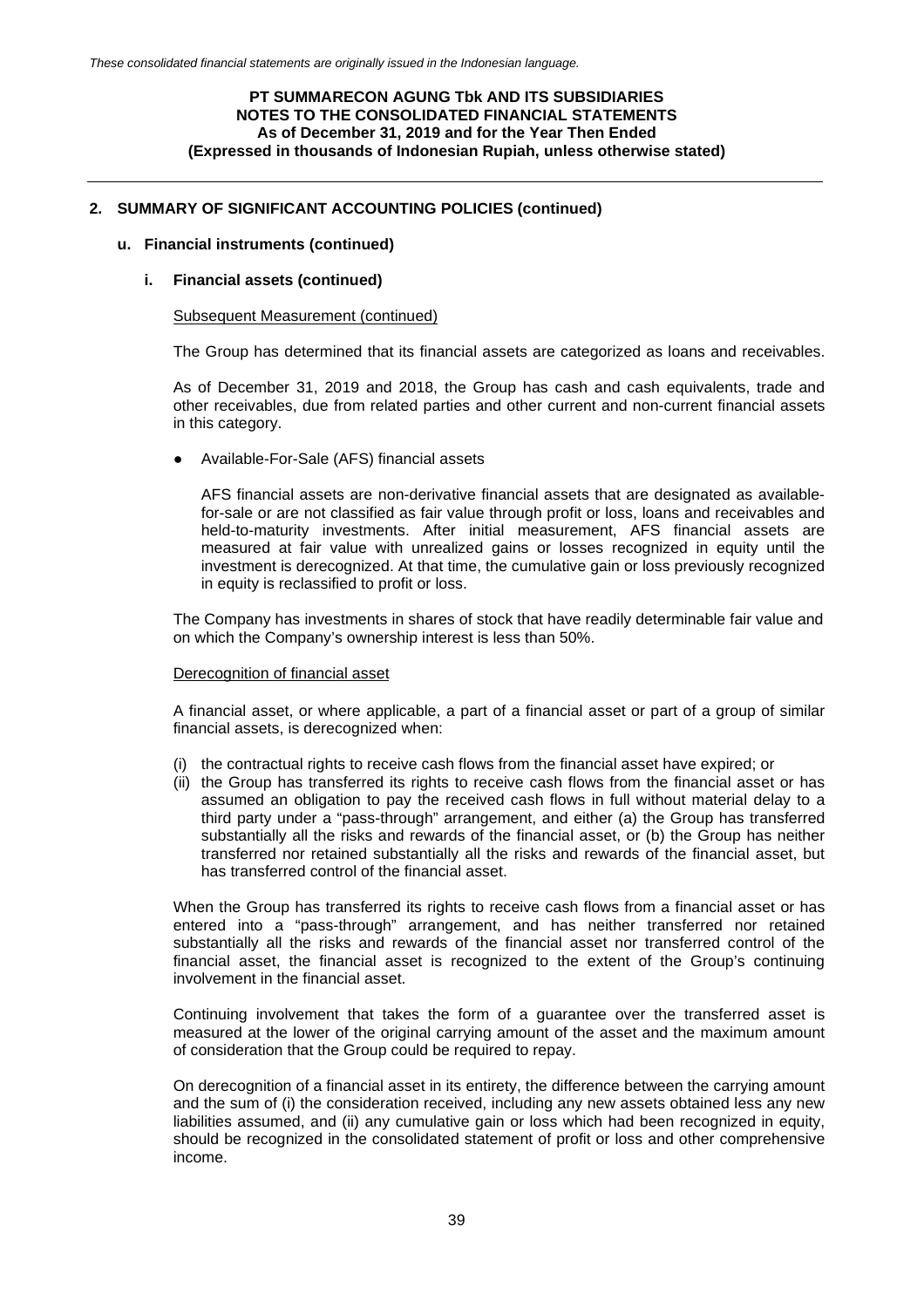## **2. SUMMARY OF SIGNIFICANT ACCOUNTING POLICIES (continued)**

### **u. Financial instruments (continued)**

# **i. Financial assets (continued)**

### Derecognition of financial asset (continued)

On derecognition of a financial asset other than in its entirety (e.g., when the Group retains an option to repurchase part of a transferred asset), the Group allocates the previous carrying amount of the financial asset between the part it continues to recognize under continuing involvement, and the part it no longer recognizes on the basis of the relative fair values of those parts on the date of the transfer. The difference between the carrying amount allocated to the part that is no longer recognized and the sum of the consideration received for the part no longer recognized and any cumulative gain or loss allocated to it that had been recognized in other comprehensive income is recognized in the consolidated statement of profit or loss and other comprehensive income. A cumulative gain or loss that had been recognized in other comprehensive income is allocated between the part that continues to be recognized and the part that is no longer recognized on the basis of the relative fair values of those parts.

### Impairment of financial assets

At each reporting date, the Group assesses whether there is any objective evidence that a financial asset or a group of financial assets is impaired. A financial asset or a group of financial assets is deemed to be impaired if, and only if, there is objective evidence of impairment as a result of one or more events that have occurred after the initial recognition of the asset (incurred 'loss events') and those loss events have an impact on the estimated future cash flows of the financial asset or the group of financial assets that can be reliably estimated.

The Group considers whether there is objective evidence of impairment individually for financial assets that are individually significant, or collectively for financial assets that are not individually significant.

If the Group determines that no objective evidence of impairment exists for an individually assessed financial asset, whether significant or not, it includes the asset in a group of financial assets that have similar credit risk characteristics and the group is collectively assessed for impairment. Assets that are individually assessed for impairment and for which an impairment loss is, or that continues to be recognized, are not included in a collective assessment of impairment.

The impairment loss of a financial asset which is assessed individually is measured as the difference between the carrying value of the financial asset and the present value of estimated future cash flows discounted using the effective interest rate. The carrying amount of the asset is reduced through the use of an allowance for impairment account and the impairment loss is recognized in the consolidated statement of profit or loss and other comprehensive income.

Future cash flows of a group of financial assets that are collectively evaluated for impairment, are estimated on the basis of historical loss experience for assets with credit risk characteristics similar to those in the group. Historical loss experience is adjusted on the basis of current observable data to reflect the effects of current conditions that did not affect the period in which the historical loss experience is based and to remove the effects of conditions in the historical period that do not exist currently.

Evidence of impairment may include indications that the debtors or a group of debtors is experiencing significant financial difficulty, default or delinquency in interest or principal payments, the probability that they will enter bankruptcy or other financial reorganization and, where observable data indicate that there is a measurable decrease in the estimated future cash flows, such as changes in arrears or economic conditions that correlate with defaults.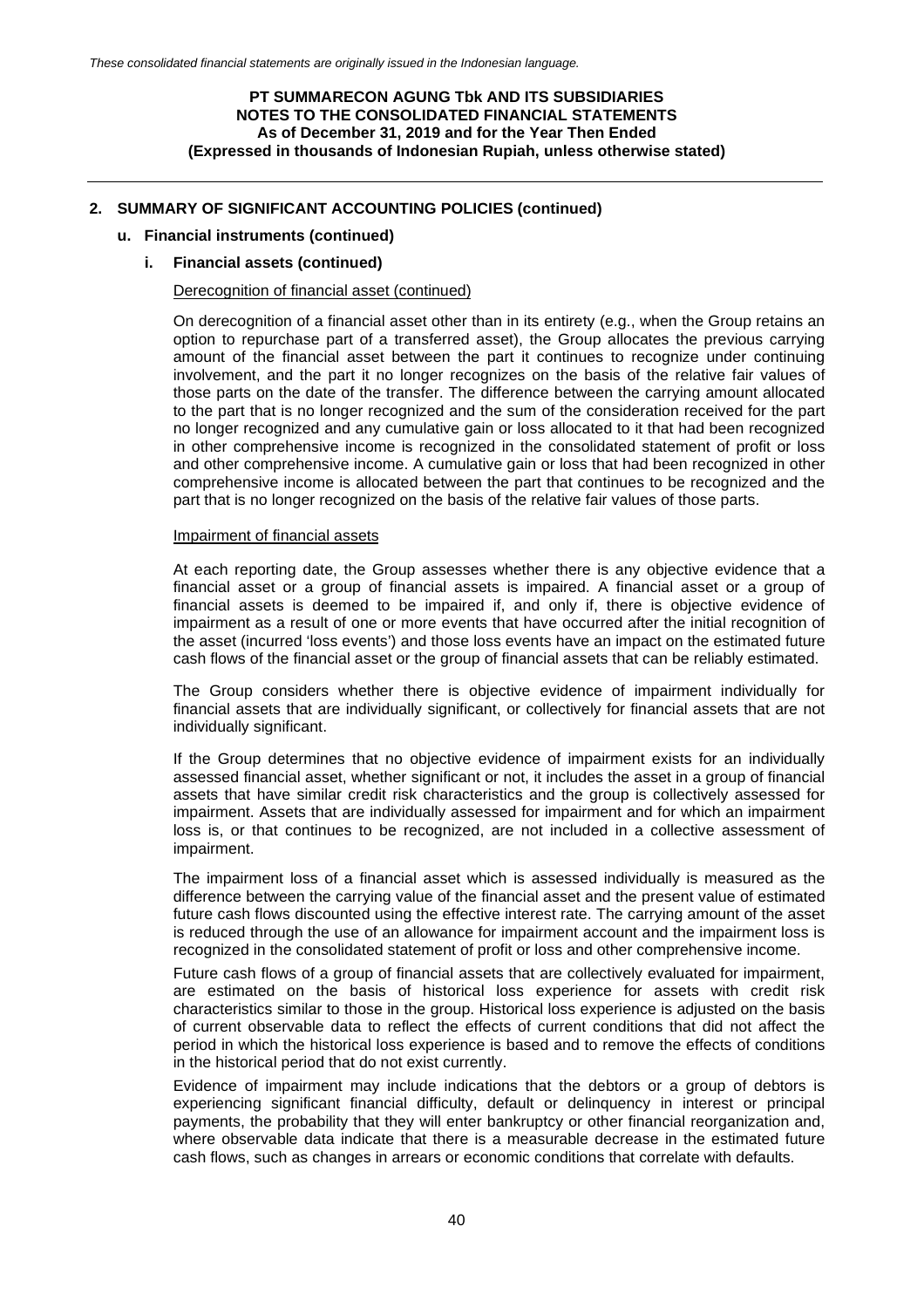## **2. SUMMARY OF SIGNIFICANT ACCOUNTING POLICIES (continued)**

### **u. Financial instruments (continued)**

### **i. Financial assets (continued)**

Financial assets carried at amortized cost

Loans and receivables, together with the associated allowance, are written off when there is no realistic prospect of future recovery and all collateral, if any, has been realized or has been transferred to the Group.

If, in a subsequent period, the amount of the estimated impairment loss increases or decreases because of an event occurring after the impairment was recognized, the previously recognized impairment loss is increased or reduced by adjusting the allowance account.

The recovery should not lead to the carrying amount of the financial asset exceeding its amortized cost that would have been determined had no impairment loss been recognized for the asset at the reversal date. The amount of reversal is recognized in the consolidated statement of profit or loss and other comprehensive income. If a future write-off is later recovered, the recovery is also recognized in the consolidated statement of profit or loss and other comprehensive income.

If there is objective evidence that an impairment has occurred over equity instruments that do not have quoted market price and are not carried at fair value because fair value cannot be measured reliably, then the amount of any impairment loss is measured as the difference between the carrying value of the financial assets and the present value of estimated future cash flows discounted at the prevailing rate of return on the market for a similar financial asset. Impairment losses are not recoverable in the following years.

### **ii. Financial liabilities**

### Initial Recognition

Financial liabilities are classified as financial liabilities at fair value through profit or loss. financial liabilities at amortized cost, or as derivatives designated as hedging instruments in an effective hedge, as appropriate. The Group determines the classification of its financial liabilities at initial recognition.

All financial liabilities are recognized initially at fair value which, in the case of financial liabilities at amortized cost, is inclusive of directly attributable transaction costs.

As of December 31, 2019 and 2018, the Group has determined that short-term bank loans, trade payables to third parties, other payables, due to related parties, accrued expenses, liability for short-term employee benefits, downpayments received and security deposits customer deposits, long-term debts, bonds payable and sukuk ijarah and other non-current financial liabilities are categorized as financial liabilities at amortized cost.

#### Subsequent Measurement

Financial liabilities at amortized cost

After initial recognition, financial liabilities at amortized cost are subsequently measured at amortized cost using the effective interest rate method.

Gains and losses are recognized in profit or loss when the liabilities are derecognized as well as through the amortization process.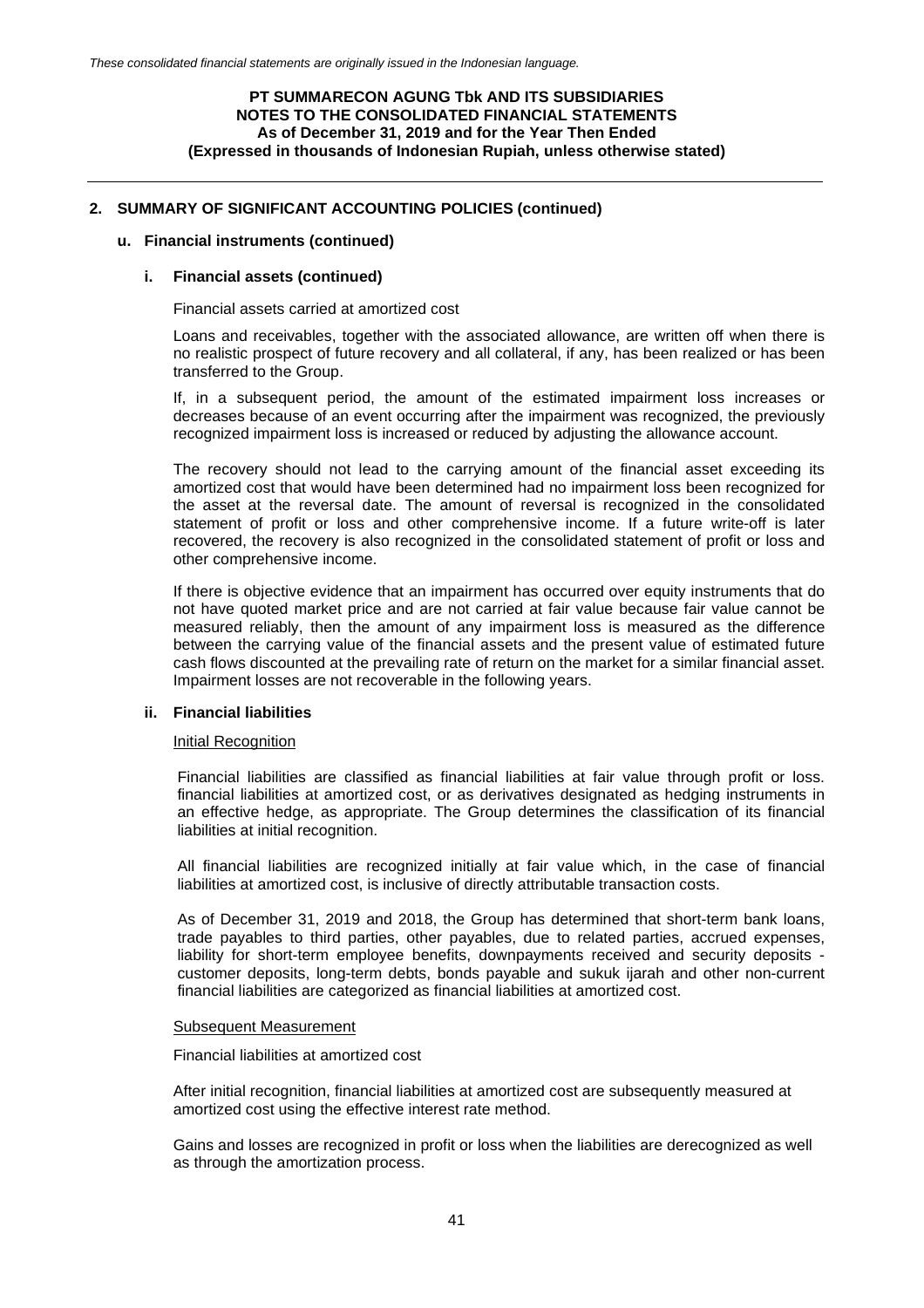## **2. SUMMARY OF SIGNIFICANT ACCOUNTING POLICIES (continued)**

### **u. Financial instruments (continued)**

#### **ii. Financial liabilities (continued)**

#### Derecognition of financial liabilities

When an existing financial liability is replaced by another from the same lender on substantially different terms, or the terms of an existing liability are substantially modified, such an exchange or modification is treated as a derecognition of the original liability and the recognition of a new liability, and the difference in the respective carrying amounts is recognized in the consolidated statement of profit or loss and other comprehensive income.

A financial liability is derecognized when the obligation under the liability is discharged or cancelled or has expired.

#### **Effective interest rate method**

The effective interest rate method is a method of calculating the amortized cost of a financial asset and of allocating interest income over the relevant period. The effective interest rate is the rate that exactly discounts the estimated future cash flows (including all fees and points received that form an integral part of the effective interest rate, transaction costs and other premiums or discounts) throughout the expected life of the financial asset, or a shorter period, where appropriate, to the net carrying amount at initial recognition of the financial asset.

#### **Fair value hierarchy**

The Group measures financial instruments, such as derivatives, at fair value at each consolidated statement of financial position date. Also, fair values of financial instruments measured at amortized cost are disclosed in the related note.

Fair value is the price that would be received to sell an asset or paid to transfer a liability in an orderly transaction between market participants at the measurement date. The fair value measurement is based on the presumption that the transaction to sell the asset or transfer the liability takes place either in the absence of a principal market, in the most advantageous market for the asset or liability. The principal or the most advantageous market must be accessible by the Group. The fair value of an asset or a liability is measured using the assumptions that market participants would use when pricing the asset or liability, assuming that market participants act in their economic best interest.

The Group uses valuation techniques that are appropriate in the circumstances and for which sufficient data are available to measure fair value, maximizing the use of relevant observable inputs and minimizing the use of unobservable inputs.

All assets and liabilities for which fair value is measured or disclosed in the consolidated financial statements are categorized within the fair value hierarchy, described as follows, based on the lowest level input that is significant to the fair value measurement as a whole:

- Level 1: Fair values measured based on quoted prices (unadjusted) in active markets for identical assets or liabilities.
- Level 2: Fair values measured based on valuation techniques for which all inputs which have a significant effect on the recorded fair values are observable, either directly or indirectly.
- Level 3: Fair values measured based on valuation techniques for which inputs which have a significant effect on the recorded fair values are not based on observable market data.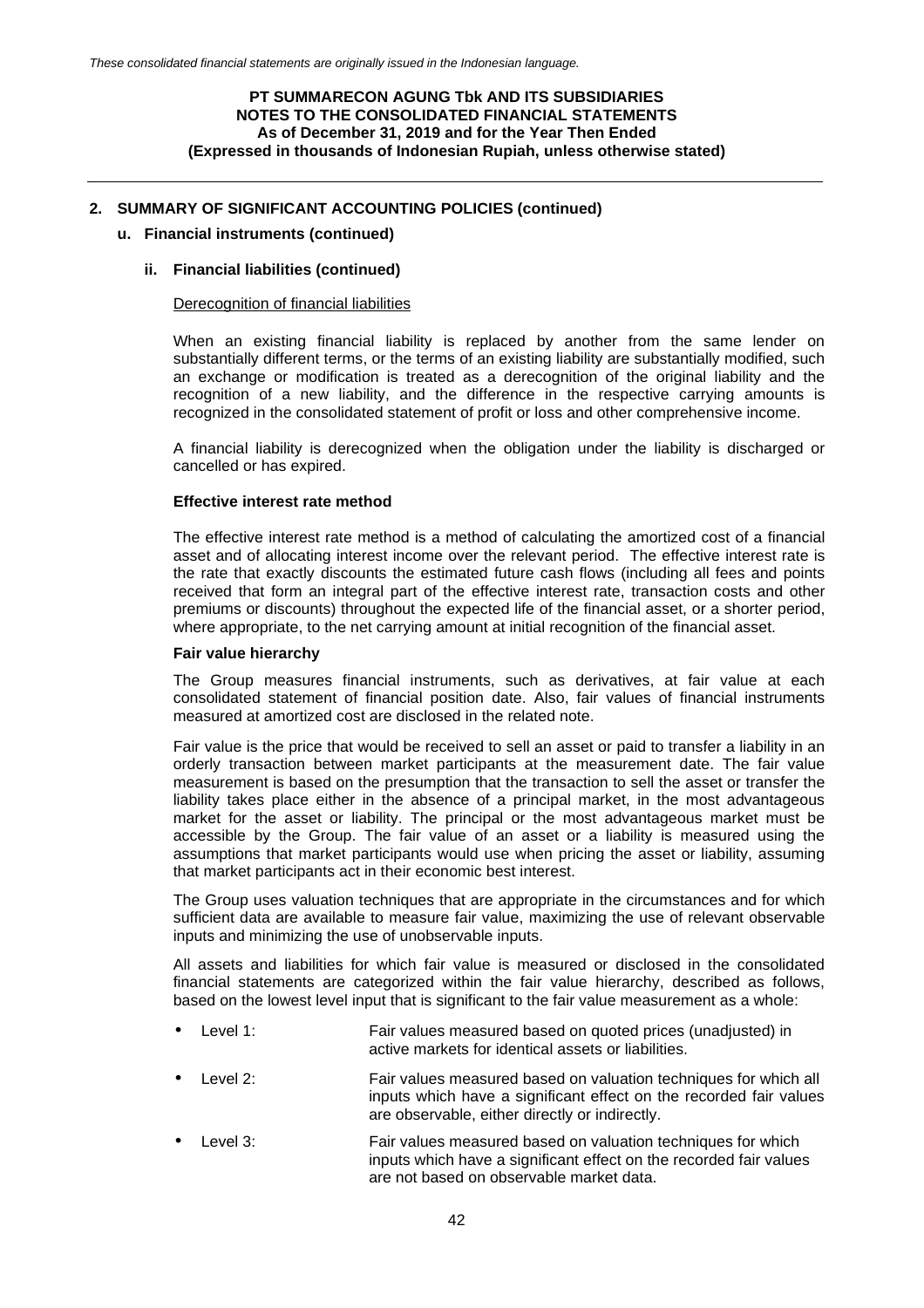## **2. SUMMARY OF SIGNIFICANT ACCOUNTING POLICIES (continued)**

### **u. Financial instruments (continued)**

### **ii. Financial liabilities (continued)**

### **Fair value hierarchy (continued)**

For assets and liabilities that are recognized in the consolidated financial statements on a recurring basis, the Group determines whether transfers have occurred between Levels in the hierarchy by re-assessing categorization (based on the lowest level input that is significant to the fair value measurement as a whole) at the end of each reporting period.

For the purpose of fair value disclosures, the Group has determined classes of assets and liabilities on the basis of the nature, characteristics and risks of the asset or liability and the level of the fair value hierarchy as explained above.

#### **iii. Offsetting of financial instruments**

Financial assets and financial liabilities are offset and the net amount reported in the consolidated statement of financial position if, and only if, there is a currently enforceable legal right to offset the recognized amounts and there is an intention to settle on a net basis, or to realize the assets and settle the liabilities simultaneously.

### **iv. Amortized cost of financial instruments**

Amortized cost is computed using the effective interest rate method less any allowance for impairment and principal repayment or reduction. The calculation takes into account any premium or discount on acquisition and includes transaction costs and fees that are an integral part of the effective interest rate.

### **v. Earnings per share**

Earnings per share is computed based on the weighted average number of issued and fully paid shares during the year.

The Company has no outstanding dilutive potential ordinary shares as of December 31, 2019.

### **w. Operating segments**

A segment is a distinguishable component of the Group that is engaged either in providing certain products and services (business segment) or in providing products and services within a particular economic environment (geographical segment), which is subjected to risks and rewards that are different from those in other segments.

Segment revenue, expenses, results, assets and liabilities include items directly attributable to a segment as well as those that can be allocated on a reasonable basis to that segment. They are determined before intra-group balances and intra-group transactions are eliminated. The amount of each segment item reported is the measure reported to the chief operating decision-maker for the purposes of making decisions about allocating resources to the segment and assessing its performance. Supplementary information for each operating segments are presented in Note 34.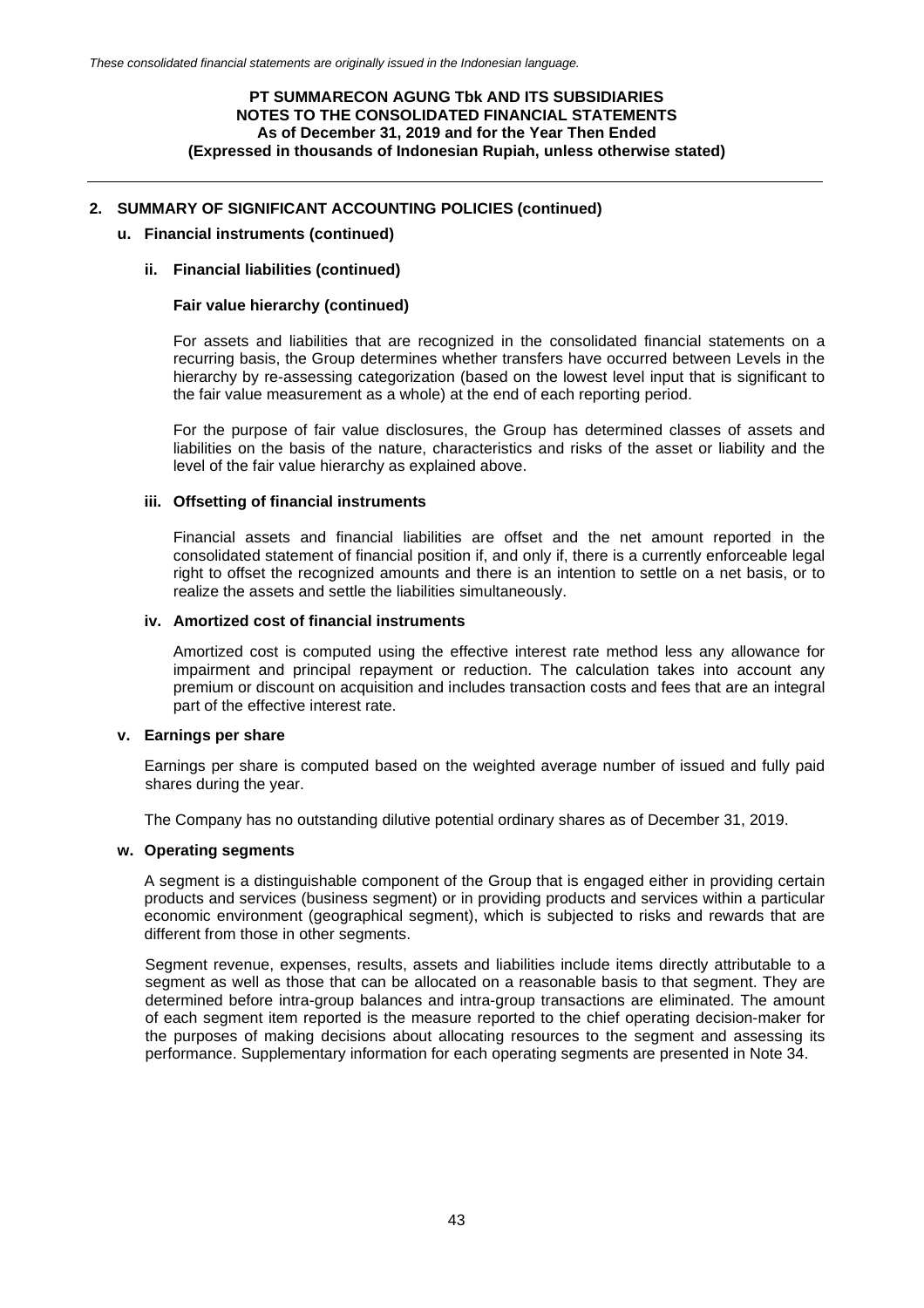## **2. SUMMARY OF SIGNIFICANT ACCOUNTING POLICIES (continued)**

#### **x. Business combination of entities under common control**

Transfer of business within entities under common control does not result in a change of the economic substance of ownership of the business being transferred and does not result in gain or loss to the Group or to the individual entity within the Group. Since the transfer of business of entities under common control does not result in a change of the economic substance, the business being exchanged is recorded at book value as a business combination using the pooling of-interests method.

Under the pooling-of-interests method, the components of the financial statements for the period during which the restructuring occurred and for other periods presented, for comparison purposes, are presented in such a manner as if the restructuring had already happened from the beginning of the periods during which the entities were under common control. The difference between the carrying amounts of the business combination transaction and the consideration transferred is recognized as part of the account "Additional Paid-in Capital".

### **y. Sukuk ijarah payable**

Sukuk ijarah is recognized when the Group becomes a party involved with the issuance of sukuk ijarah which is presented as a liability. At initial recognition, sukuk ijarah is stated at nominal amount, adjusted for premium or discount and sukuk ijarah issuance costs. After initial recognition, if the amount recorded is different with the nominal amount, the difference is amortized using the straight-line method over the term of the sukuk ijarah.

Sukuk ijarah issuance costs are directly deducted from the issue proceeds in the consolidated statement of financial position as a transaction cost and are amortized using the straight-line method over the term of the sukuk ijarah.

### **z. Investment in associates**

An associate is an entity over which the Group has significant influence. Significant influence is the power to participate in the financial and operating policy decisions of the investee, but is not control or joint control over those policies. The considerations made in determining significant influence or joint control are similar to those necessary to determine control over subsidiaries. The Group's investments in its associate and joint venture are accounted for using the equity method. Under the equity method, the investment in an associate is initially recognized at cost. The carrying amount of the investment is adjusted to recognize changes in the Group's share of net assets of the associate since the acquisition date.

The statement of profit or loss reflects the Group's share of the results of operations of the associate. In addition, when there has been a change recognized directly in the equity of the associate, the Group recognizes its share of any changes, when applicable, in the statement of changes in equity. Unrealised gains and losses resulting from transactions between the Group and the associate are eliminated to the extent of the interest in the associate.

The Group determines whether it is necessary to recognize an impairment loss on the Group's investments in associates. The Group determines at each reporting date whether there is any objective evidence that the investments in the associatesare impaired. If this is the case, the Group calculates the amount of impairment as the difference between the recoverable amount of the investmentsand their carrying value, and recognizes the amount in the consolidated statement of profit or loss and other comprehensive income.

The financial statements of the associates are prepared for the same reporting period with the Group.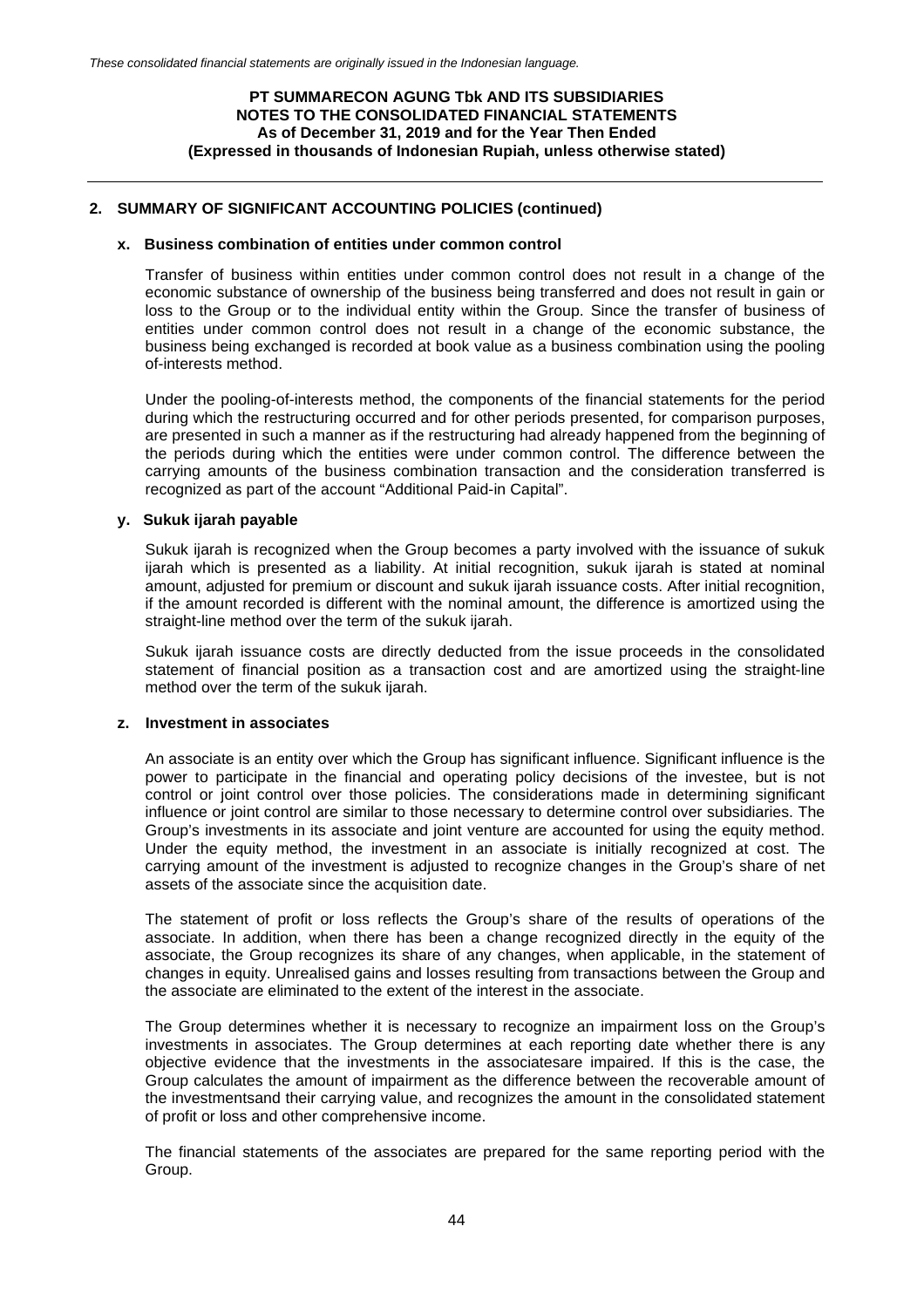## **2. SUMMARY OF SIGNIFICANT ACCOUNTING POLICIES (continued)**

### **aa. Current and no-current classification**

The Group presents assets and liabilities in the statement of financial position based on current/non-current classification. An asset is current when it is:

- i) expected to be realised or intended to be sold or consumed in the normal operating cycle,
- ii) held primarily for the purpose of trading,
- iii) expected to be realised within 12 months after the reporting period, or cash or cash equivalent unless restricted from being exchanged or used to settle a liability for at least 12 months after the reporting period.

All other assets are classified as non-current.

A liability is current when it is:

- i) expected to be settled in the normal operating cycle,
- ii) held primarily for the purpose of trading,
- iii) due to be settled within twelve months after the reporting period, or
- iv) there is no unconditional right to defer the settlement of the liability for at least twelve months after the reporting period.

All other liabilities are classified as non-current.

Deferred tax assets and liabilities are classified as non-current assets and liabilities.

### **bb. Events after the financial reporting period**

Post year-end events that provide additional information about the Group's position at reporting period (adjusting events) are reflected in the consolidated financial statements. Post year-end events that are not adjusting events are disclosed in the notes to the consolidated financial statements when material.

### **3. SIGNIFICANT ACCOUNTING JUDGMENTS, ESTIMATES AND ASSUMPTIONS**

The preparation of the consolidated financial statements requires management to make judgments, estimates and assumptions that affect the reported amounts of revenues, expenses, assets and liabilities, and the disclosure of contingent liabilities, at the end of the reporting period. However, uncertainty about these assumptions and estimates could result in outcomes that require a material adjustment to the carrying amount of assets or liabilities affected in future periods.

### **Judgments**

In the process of applying the Group's accounting policies, management has made the following judgments, apart from those involving estimations and assumptions, which have the most significant effect on the amounts recognized in the consolidated financial statements:

### *Revenue recognition*

When a contract for the sale of a property upon completion of construction is judged to be a construction contract (see revenue recognition policy for sales of property under development) (Note 2p), revenue is recognized using the percentage-of-completion method as construction progress. The percentage of completion is made by reference to the stage of completion of the project or contract, determined based on the proportion of the contract costs incurred to date to the total estimated costs of the project or contract.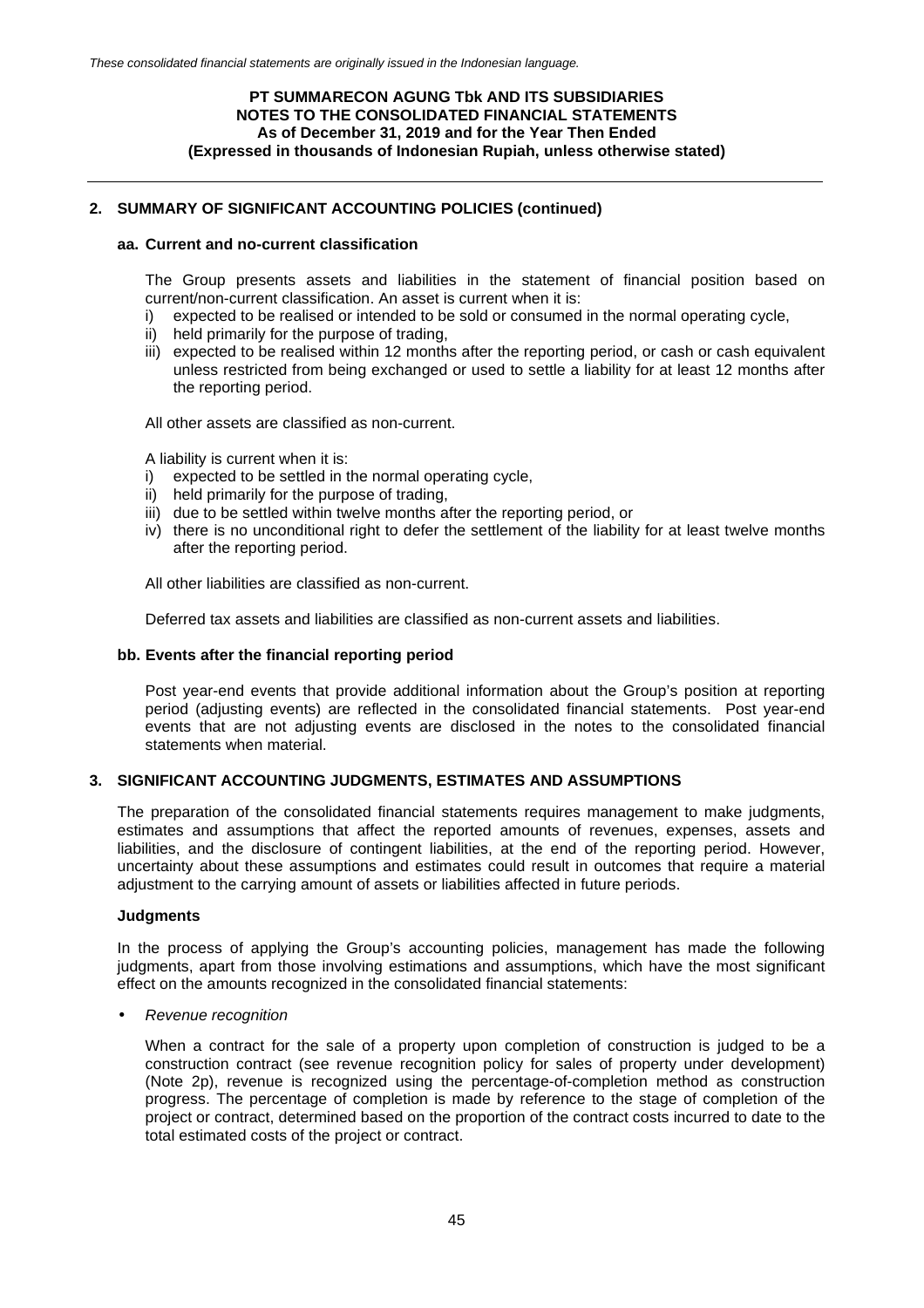## **3. SIGNIFICANT ACCOUNTING JUDGMENTS, ESTIMATES AND ASSUMPTIONS (continued)**

### **Judgments (continued)**

In the process of applying the Group's accounting policies, management has made the following judgments, apart from those involving estimations and assumptions, which have the most significant effect on the amounts recognized in the consolidated financial statements: (continued)

*Classification of financial assets and financial liabilities* 

The Group determines the classifications of certain assets and liabilities as financial assets and financial liabilities by judging if they meet the definition set forth in PSAK 55. Accordingly, the financial assets and financial liabilities are accounted for in accordance with the Group's accounting policies disclosed in Note 2u.

### *Classification of property*

The Group determines whether an acquired property is classified as investment property, fixed assets or inventory:

- Investment property consists of land, buildings and infrastructures (principally offices, commercial warehouse and retail property), machinery and heavy equipment, hotel facilities and contructions in progress which are not occupied substantially for use by, or in the operations of, the Group, nor for sale in the ordinary course of business, but are held primarily to earn rental income and capital appreciation.
- Fixed assets consists of land, buildings and infrastructures, machinery and heavy equipment, vehicles and furniture and office equipment and contructions in progress which are occupied substantially for use by, or in the operations of, the Group, and for sale in the ordinary course of business, but are held primarily not to earn rental income and capital appreciation.
- Inventory consists of property that is held for sale in the ordinary course of business. Principally, this is residential property that the Group develops and intends to sell before or on completion of construction.
- *Valuation of property*

The fair value of land and buildings disclosed under the "Fixed assets" and "Investment properties" accounts are determined by independent real estate valuation experts using recognized valuation techniques. These techniques comprise the cost approach and market and revenue valuation methods. In some cases, the fair value is determined based on recent real estate transactions with similar characteristics and location to those of the Group's assets. Total fair value as of December 31, 2019 is disclosed in Notes 9 and 10 to the consolidated financial statements.

*Operating lease contracts - the Group as lessor* 

The Group has entered into commercial property leases on its investment property portfolio. The Group has determined, based on an evaluation of the terms and conditions of the arrangements, that it retains all the significant risks and rewards of ownership of the leased property and, therefore, it accounts for the leases as operating leases.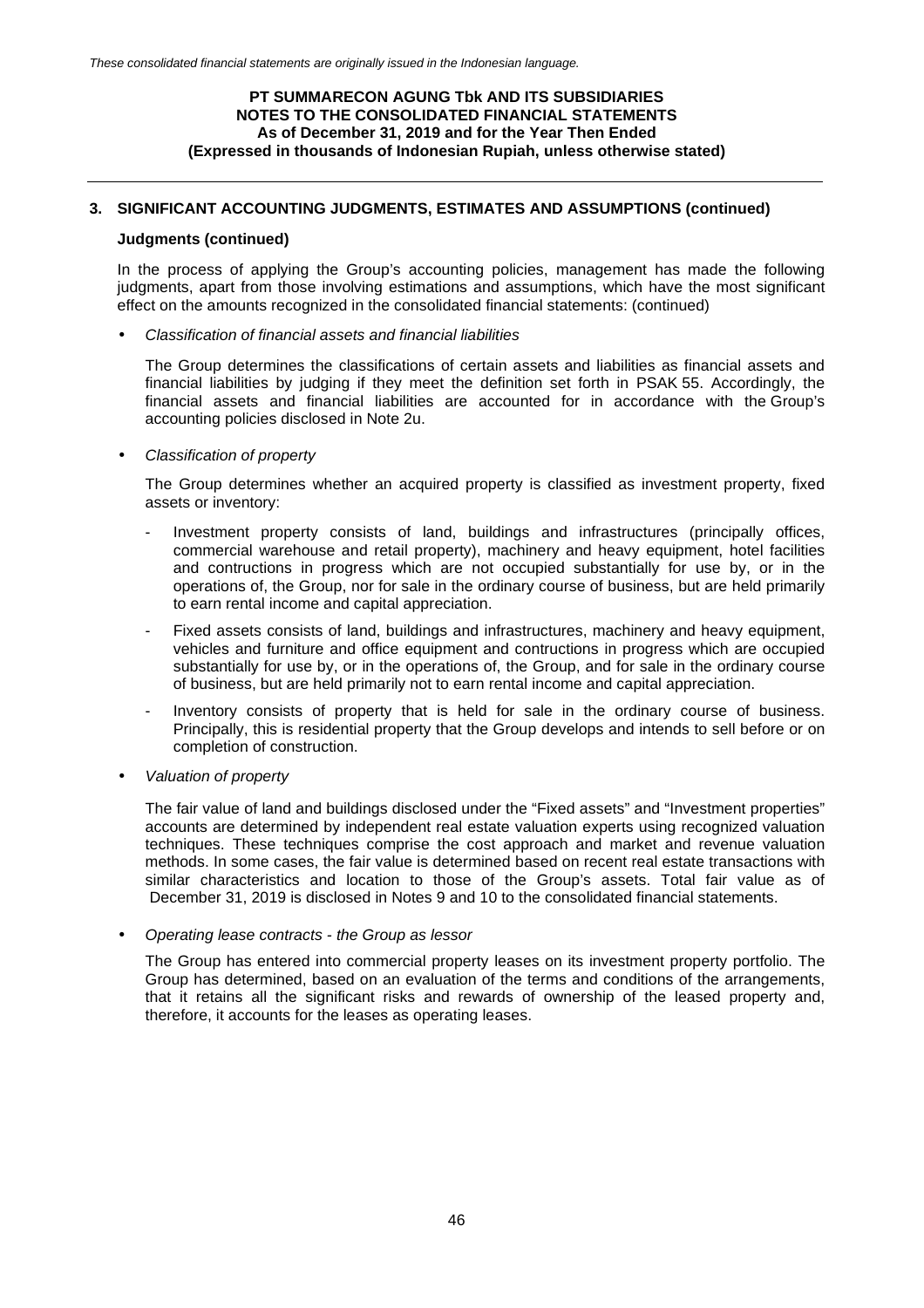## **3. SIGNIFICANT ACCOUNTING JUDGMENTS, ESTIMATES AND ASSUMPTIONS (continued)**

### **Estimates and Assumptions**

The key assumptions concerning the future and other key sources of estimation uncertainty at the end of the reporting period that have a significant risk of causing a material adjustment to the carrying amounts of assets and liabilities within the next financial year are discussed below:

*Determination of fair value of financial assets and financial liabilities*

When the fair value of financial assets and financial liabilities recorded in the consolidated statement of financial position cannot be derived from active markets, their fair value is determined using valuation techniques including the discounted cash flow model. The inputs to these models are taken from observable markets where possible, but where this is not feasible, a degree of judgment is required in establishing fair value. The judgment includes consideration of inputs such as liquidity risk, credit risk and volatility. Changes in assumptions about these factors could affect the reported fair value of financial instruments.

### *Estimating useful lives of fixed assets and investment properties*

The Group estimates the useful lives of its fixed assets and investment properties based on expected asset utilization as anchored on business plans and strategies that also consider expected future technological developments and market behavior. The estimation of the useful lives of fixed assets and investment properties is based on the Group's collective assessment of industry practice, internal technical evaluation and experience with similar assets. The estimated useful lives are reviewed at least each financial year end and are updated if expectations differ from previous estimates due to physical wear and tear, technical or commercial obsolescence and legal or other limitations on the use of the assets.

It is possible, however, that future results of operations could be materially affected by changes in the estimates brought about by changes in the factors mentioned above.

The amounts and timing of recorded expenses for any year are affected by changes in these factors and circumstances. A reduction in the estimated useful lives of the Group's fixed assets and investment properties increases the recorded cost of sales and direct costs and operating expenses and decreases total assets. Further details on fixed assets and investment properties are disclosed in Note 9 and 10.

### *Estimation of pension cost and other employee benefits*

The cost of defined benefit plan and the present value of the pension obligation are determined using the projected-unit-credit method. Actuarial valuation includes making various assumptions which consist of, among other things, discount rates, expected rates of return on plan assets, rates of compensation increases and mortality rates. Actual results that differ from the Group's assumptions are recognized as other comprehensive income. Due to the complexity of the valuation and its underlying assumptions and long-term nature, a defined benefit obligation is highly sensitive to changes in assumptions.

While the Group believes that its assumptions are reasonable and appropriate, significant differences in the Group's actual experience or significant changes in its assumptions may materially affect its employee benefit liabilities of Rp131,296,215 in 2019 (2018 : Rp135,313,737). Further details on employee benefits are disclosed in Note 18.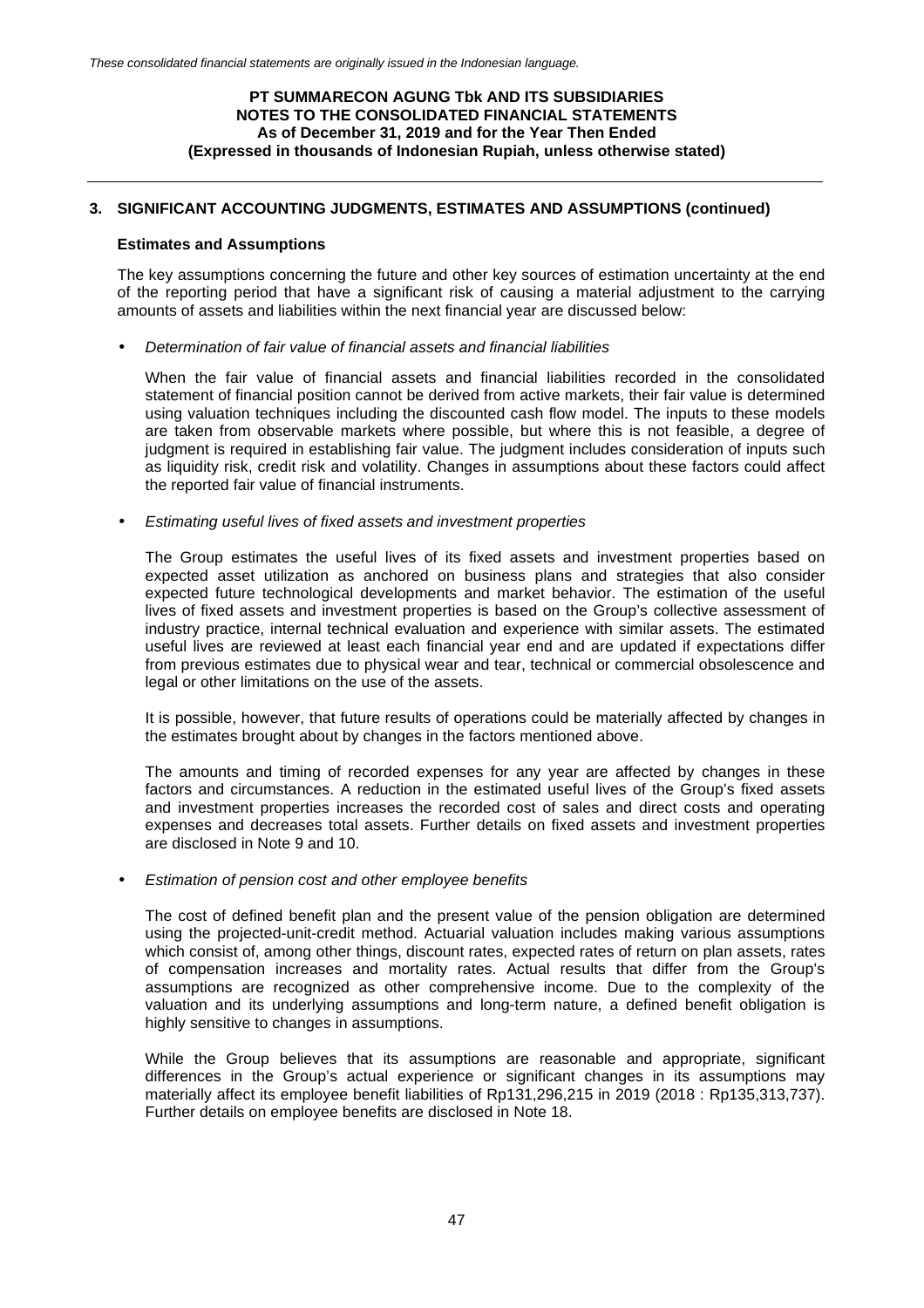### **3. SIGNIFICANT ACCOUNTING JUDGMENTS, ESTIMATES AND ASSUMPTIONS (continued)**

### **Estimates and Assumptions (continued)**

The key assumptions concerning the future and other key sources of estimation uncertainty at the end of the reporting period that have a significant risk of causing a material adjustment to the carrying amounts of assets and liabilities within the next financial year are discussed below: (continued)

*Uncertain tax exposure* 

In certain circumstances. the Group may not be able to determine the exact amount of its current or future tax liabilities due to ongoing investigations by, or negotiations with, the taxation authority. Uncertainties exist with respect to the interpretation of complex tax regulations and the amount and timing of future taxable income. In determining the amount to be recognized in respect of an uncertain tax liability, the Group applies similar considerations as it would use in determining the amount of a provision to be recognized in accordance with PSAK No. 57, "Provisions, Contingent Liabilities and Contingent Assets". The Group makes an analysis of all tax positions related to income taxes to determine if a tax liability for unrecognized tax benefit should be recognized.

## **4. CASH AND CASH EQUIVALENTS**

Cash and cash equivalents consist of the following:

|                                  | December 31,  |             |
|----------------------------------|---------------|-------------|
|                                  | 2019          | 2018        |
| Cash on hand                     |               |             |
| Rupiah                           | 5,791,532     | 5,683,718   |
| Foreign currencies               | 356,561       | 339,932     |
| Total cash on hand               | 6,148,093     | 6,023,650   |
| Cash in banks                    |               |             |
| Rupiah                           |               |             |
| PT Bank Central Asia Tbk         | 439,764,246   | 416,508,419 |
| PT Bank Mandiri (Persero) Tbk    | 228,926,257   | 90,101,626  |
| PT Bank Permata Tbk              | 215,858,030   | 255,917,334 |
| PT Bank CIMB Niaga Tbk           | 38,804,228    | 25,313,391  |
| PT Bank OCBC NISP Tbk            | 25,911,443    | 22,448,784  |
| Others (each below Rp20,000,000) | 37, 133, 235  | 58,567,501  |
| United States dollar             |               |             |
| PT Bank Permata Tbk              |               |             |
| (US\$3,849,816 in 2019           |               |             |
| and US\$3,591,741 in 2018)       | 53,516,279    | 52,011,996  |
| Others (each below Rp10,000,000) | 9,329,059     | 12,476,495  |
| Other currencies                 |               |             |
| Others (each below Rp10,000,000) |               | 2,637,623   |
| Total cash in banks              | 1,049,242,777 | 935,983,169 |
|                                  |               |             |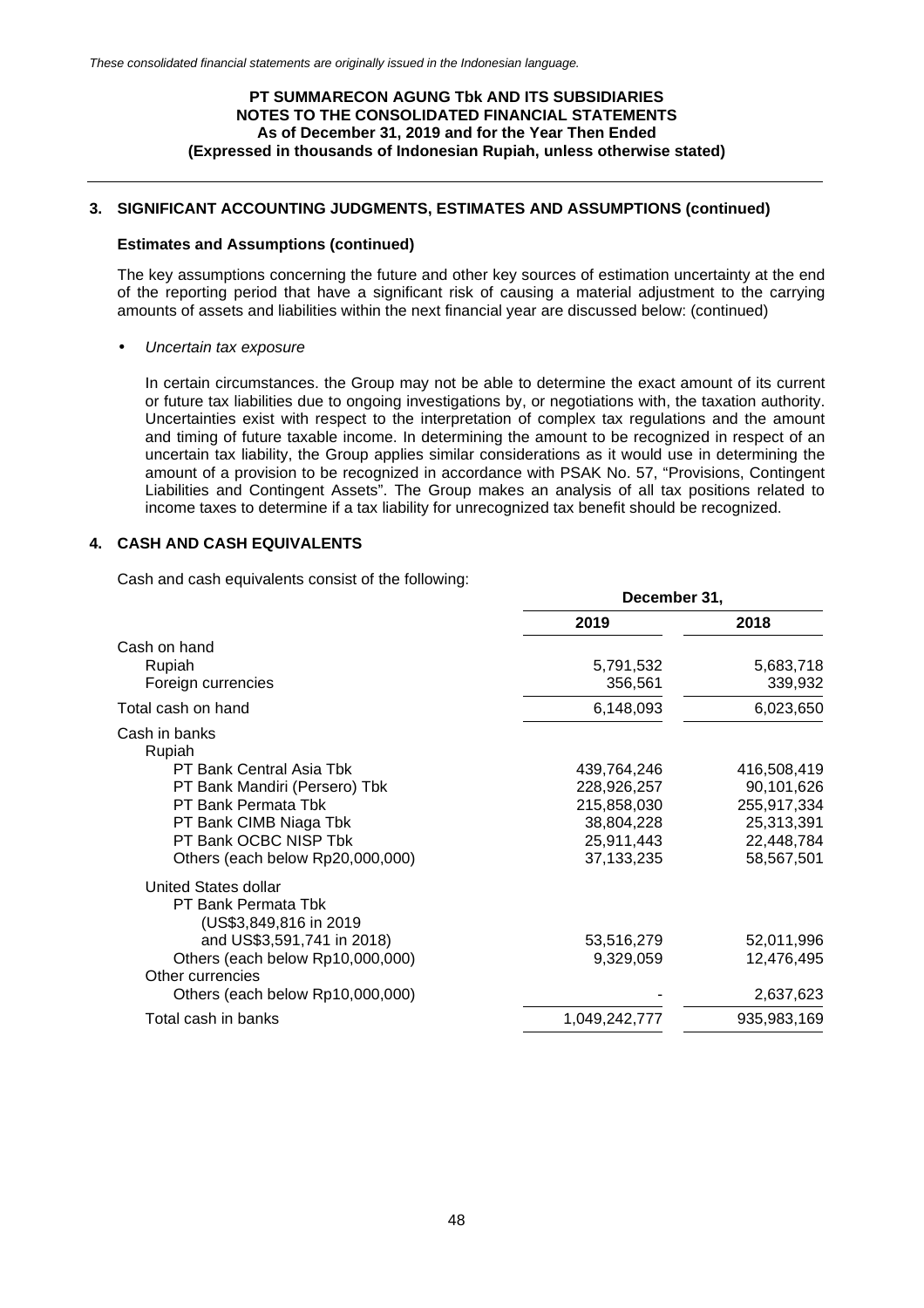## **4. CASH AND CASH EQUIVALENTS (continued)**

Cash and cash equivalents consist of the following: (continued)

|               | December 31,  |  |
|---------------|---------------|--|
| 2019          | 2018          |  |
|               |               |  |
|               |               |  |
| 535,409,372   | 402,084,059   |  |
| 29,180,035    | 142,600,000   |  |
| 38,406,457    | 31.050.353    |  |
|               |               |  |
| 6,037,413     | 6,107,044     |  |
| 609,033,277   | 581,841,456   |  |
| 1,664,424,147 | 1,523,848,275 |  |
|               |               |  |

Ranges of annual interest rates of time deposits are as follows:

|                      | Year ended December 31, |                     |
|----------------------|-------------------------|---------------------|
|                      | 2019                    | 2018                |
| Rupiah               | $4.25\% - 8.00\%$       | 4.50% - 8.00%       |
| United States dollar | $0.85\%$ - 2.35%        | $0.85\%$ - $2.00\%$ |

As of December 31, 2019, cash on hand is covered by insurance against theft and other risks with PT Asuransi FPG Indonesia, PT China Taiping Insurance Indonesia and PT Asuransi Multi Artha Guna, all third parties, with total coverage of Rp44,075,000 (2018: Rp46,450,000). The Group's management believes that the coverage is adequate to cover possible losses arising from such risks.

Interest income from time deposits is presented in the consolidated statement of profit or loss and other comprehensive income as part of "Finance Income".

All cash in banks and time deposits are placed in third-party banks. As of December 31, 2019 and 2018, no cash and cash equivalents are pledged as collateral for loans.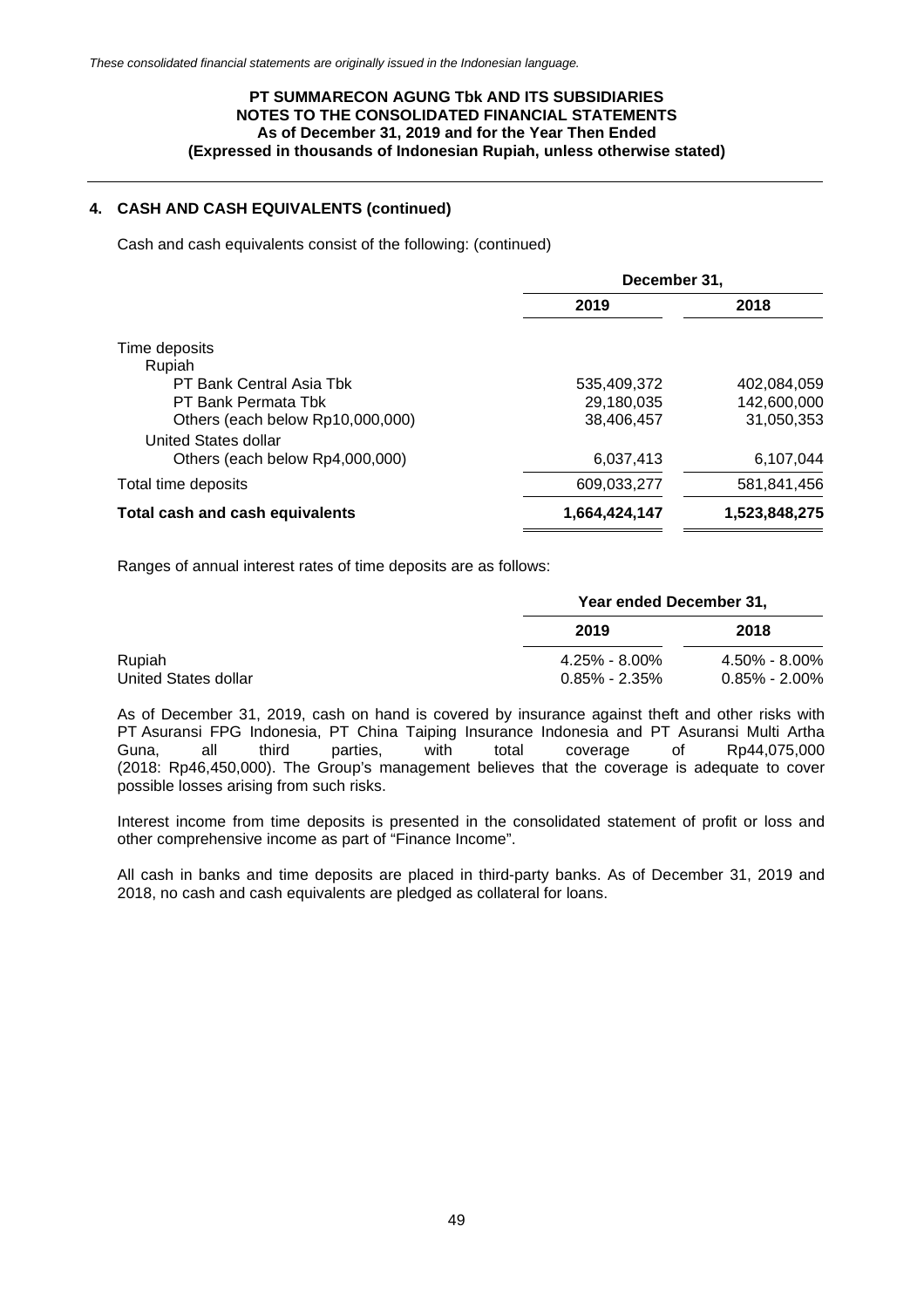# **5. TRADE RECEIVABLES - NET**

The details of trade receivables are as follows:

|                                                                                   | December 31,    |               |
|-----------------------------------------------------------------------------------|-----------------|---------------|
|                                                                                   | 2019            | 2018          |
| Related parties (Note 30)                                                         |                 |               |
| Sale of houses, shops and landplots<br>Rental of retail and commercial investment | 6,677,941       | 49,595,351    |
| properties                                                                        | 1,221,004       | 4,249,840     |
| <b>Hotel services</b>                                                             | 246,334         | 162,792       |
| Sale of apartments                                                                | 59,996          | 1,493,381     |
| Others                                                                            | 4,197           |               |
| Sub-total                                                                         | 8,209,472       | 55,501,364    |
| Third parties                                                                     |                 |               |
| Sale of houses, shops and landplots                                               | 114,138,568     | 156,803,475   |
| Sale of apartment                                                                 | 59,068,746      | 147,661,834   |
| Rental of retail and commercial investment properties                             | 42,962,159      | 41,672,650    |
| Hotel services                                                                    | 9,359,855       | 17,659,950    |
| Monthly membership fees in sports club                                            | 1,978,051       | 1,671,100     |
| Rental of residential and office investment properties                            | 1,820,300       | 2,117,094     |
| Sale of office                                                                    | 1,255,776       |               |
| Others                                                                            | 28,035,354      | 23,256,766    |
| Sub-total                                                                         | 258,618,809     | 390,842,869   |
| <b>Total trade receivables</b>                                                    | 266,828,281     | 446,344,233   |
| Allowance for impairment - third parties                                          | (1,807,226)     | (1,362,435)   |
| Total trade receivables - net                                                     | 265,021,055     | 444,981,798   |
| Less current maturities                                                           | (220, 913, 070) | (393,868,139) |
| Long-term portion                                                                 | 44,107,985      | 51,113,659    |
|                                                                                   |                 |               |

The movements of allowance for impairment - third parties are as follows:

|                                    | December 31, |           |
|------------------------------------|--------------|-----------|
|                                    | 2019         | 2018      |
| <b>Beginning Balance</b>           | 1,362,435    | 2,596     |
| Provision during the year          | 912,035      | 1,362,435 |
| Reversal/write-off during the year | (467, 244)   | (2,596)   |
| <b>Ending Balance</b>              | 1,807,226    | 1,362,435 |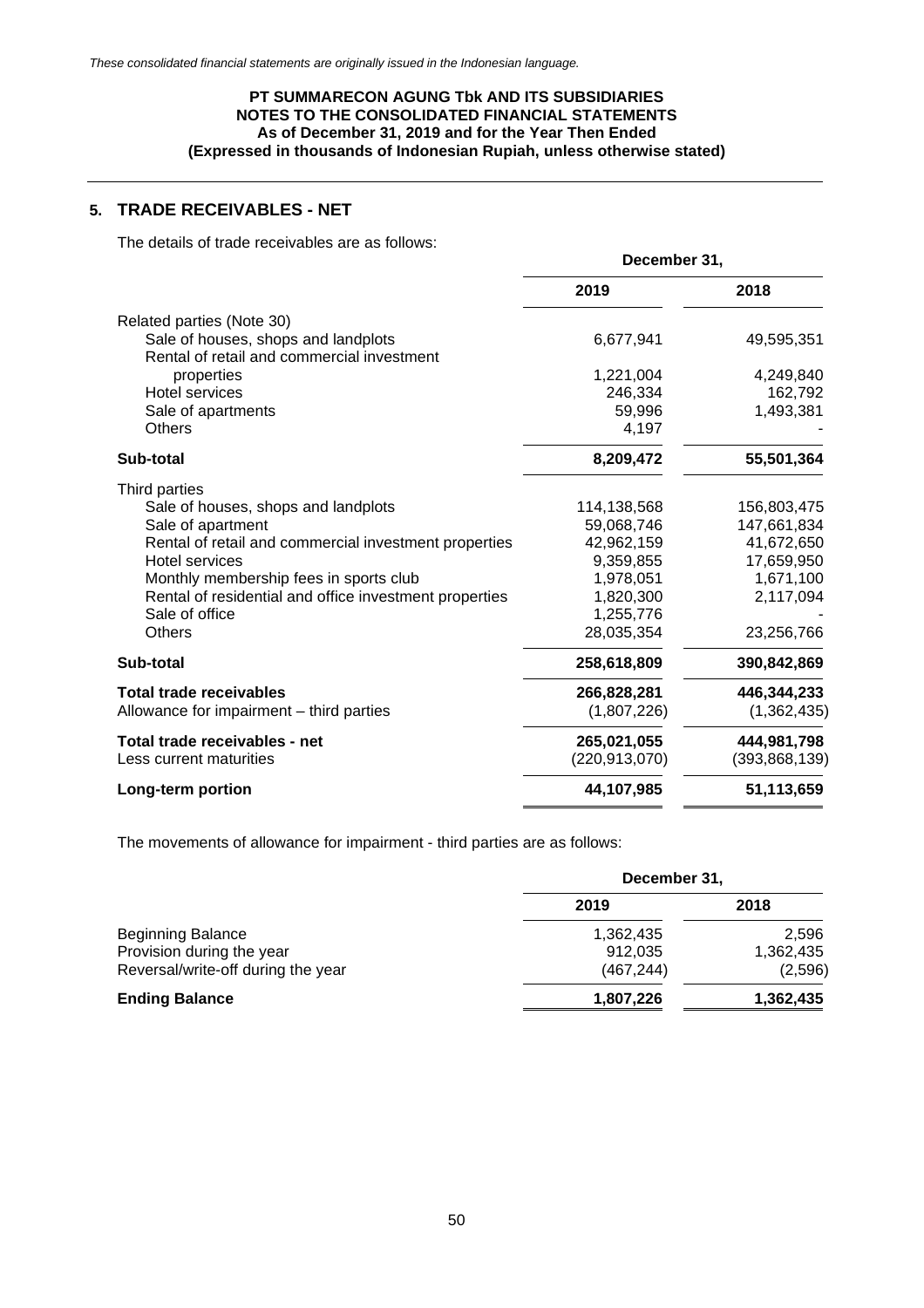### **5. TRADE RECEIVABLES (continued)**

All of the Group's trade receivables are denominated in Rupiah. All the non-current trade receivables have maturity between 2 to 4 years after the reporting date. As of December 31, 2019, there are no trade receivables collateralized in relation to its loan.

Based on a review of the status of the individual receivables at the end of the year, the Group's management believes that the allowance for impairment of trade receivables from third parties is sufficient to cover probable losses from uncollectible trade receivables from third parties in the future. Trade receivables from related parties are fully collectible, therefore no allowance for impairment of trade receivables is provided.

In relation to operating leases of the Group, the following is the aggregate amount of future minimum lease payments for each period under non-cancellable operating leases:

| December 31,  |  |
|---------------|--|
| 2018          |  |
| 480,994,492   |  |
| 1,285,259,559 |  |
|               |  |
| 1,766,254,051 |  |
|               |  |

In 2019, total contingent rent, which was recognized as revenue, amounted to Rp84,502,462 (2018: Rp74,029,337).

The general terms and conditions of lessor agreements are as follows:

- Rental periods range from 1 to 10 years.
- Lessee is required to pay 5-20% non-refundable rental downpayment at the beginning of the rental period, while the remaining rental fees are payable in installments over the lease term as agreed upon by both parties,
- Lessee is required to pay service charge at certain rate per square meter  $(m^2)$ ,
- Lessee is required to pay rental security deposit, service charge, telephone, and others to lessor.

## **6. INVENTORIES**

Inventories consist of:

|                                      | December 31,  |             |
|--------------------------------------|---------------|-------------|
|                                      | 2019          | 2018        |
| Inventories available for sale       |               |             |
| Apartment                            | 674,661,418   | 382,698,449 |
| <b>Houses</b>                        | 234,395,571   | 165,617,262 |
| Landplots                            | 90,669,217    | 119,505,456 |
| <b>Shops</b>                         | 40,534,047    | 20,709,609  |
| Offices                              | 18,618,299    |             |
| Total inventories available for sale | 1,058,878,552 | 688,530,776 |
|                                      |               |             |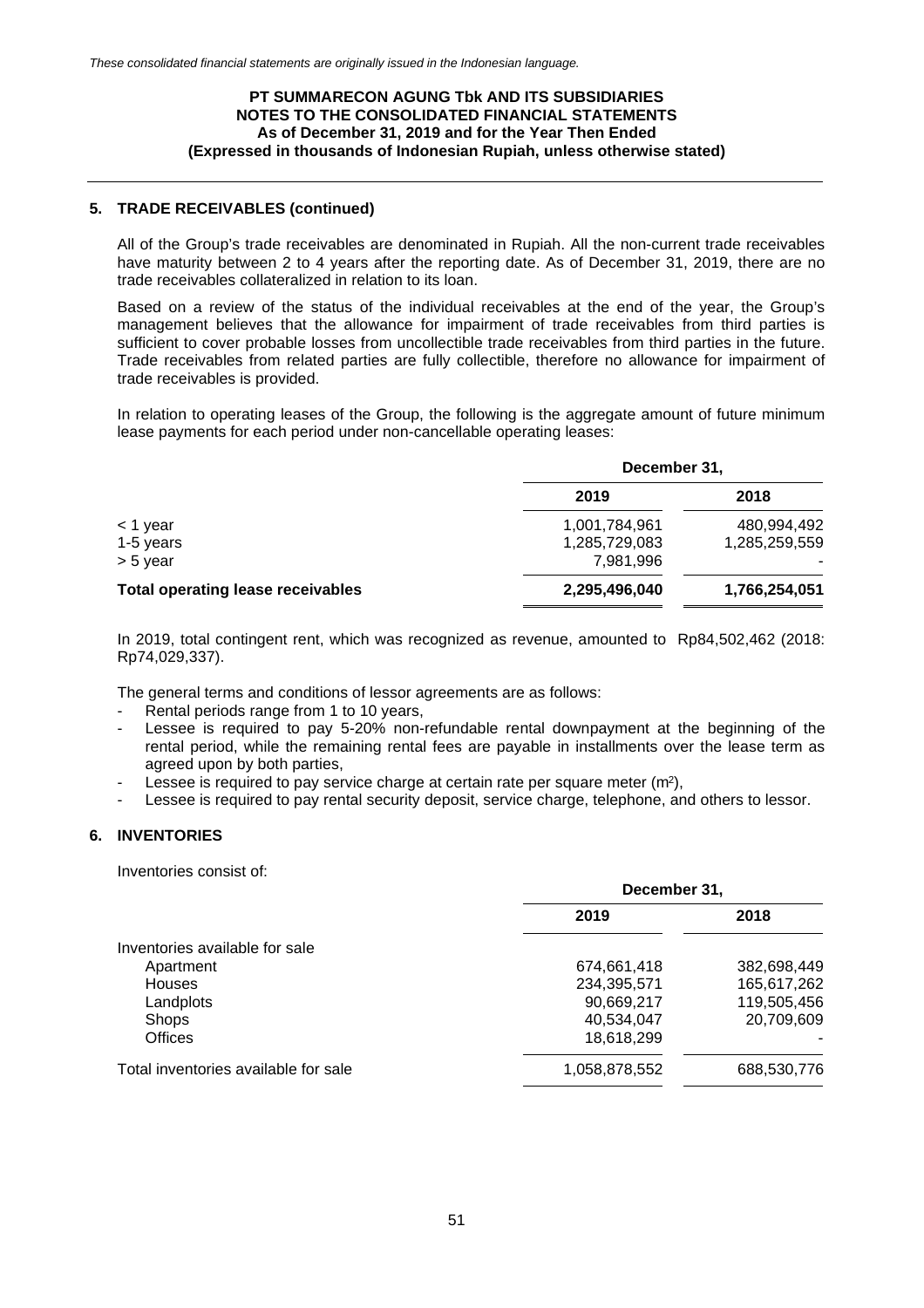## **6. INVENTORIES (continued)**

Inventories consist of: (continued)

|                                      | December 31,  |               |
|--------------------------------------|---------------|---------------|
|                                      | 2019          | 2018          |
| Inventories under construction       |               |               |
| <b>Buildings</b>                     | 4,891,378,528 | 4,207,893,202 |
| Landplots                            | 1,801,392,169 | 1,900,193,112 |
| Apartments                           | 709,541,874   | 1,024,998,271 |
| Total inventories under construction | 7,402,312,571 | 7,133,084,585 |
| Others                               | 53,140,822    | 68,637,854    |
| <b>Total inventories</b>             | 8,514,331,945 | 7,890,253,215 |

The movements in the buildings and apartments inventories under construction account are as follows:

|                                                                         | Year ended December 31, |                 |
|-------------------------------------------------------------------------|-------------------------|-----------------|
|                                                                         | 2019                    | 2018            |
| Beginning balance                                                       | 5,232,891,473           | 4,645,357,019   |
| <b>Production costs</b>                                                 | 2,620,046,897           | 2,689,582,725   |
| Transfers to buildings and apartments<br>inventories available for sale | (2,252,017,968)         | (2,102,048,271) |
| <b>Ending balance</b>                                                   | 5,600,920,402           | 5,232,891,473   |

The movements in the inventories available for sale account are as follows:

|                                                     | Year ended December 31, |                 |
|-----------------------------------------------------|-------------------------|-----------------|
|                                                     | 2019                    | 2018            |
| Beginning balance:                                  |                         |                 |
| Apartments                                          | 382,698,449             |                 |
| <b>Houses</b>                                       | 165,617,262             | 86,797,700      |
| Shops                                               | 20,709,609              | 71,580,534      |
| Transfers from buildings and apartments inventories |                         |                 |
| under construction                                  | 2,252,017,968           | 2,102,048,271   |
| Cost of sales (Note 27):                            |                         |                 |
| <b>Houses</b>                                       | (1,254,429,033)         | (864,360,188)   |
| Shops                                               | (363, 544, 824)         | (73, 325, 703)  |
| Apartments                                          | (198,970,101)           | (753, 715, 294) |
| Offices                                             | (35,889,995)            |                 |
| <b>Ending balance</b>                               | 968,209,335             | 569,025,320     |
|                                                     |                         |                 |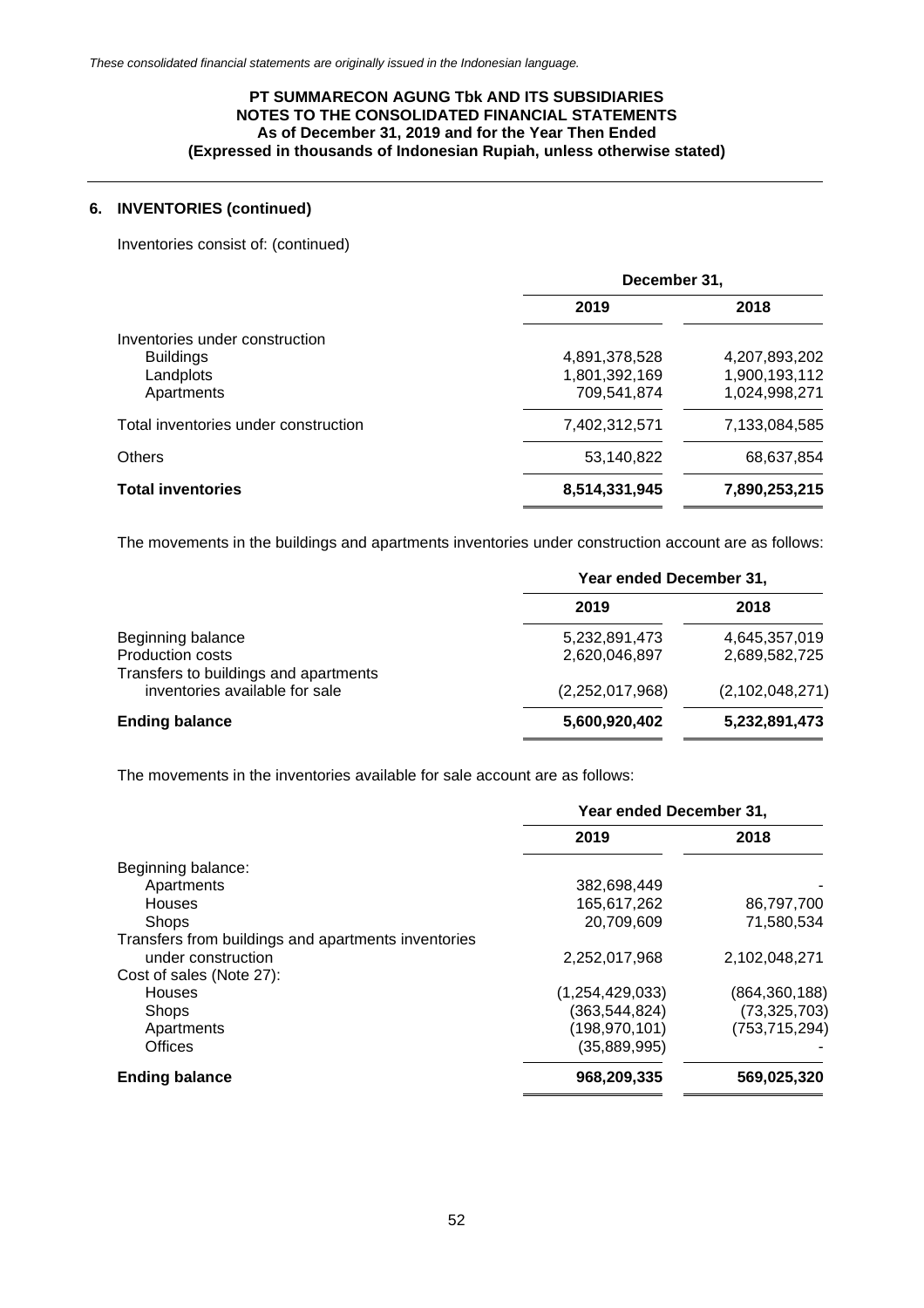### **6. INVENTORIES (continued)**

Real estate development inventories which are already covered by signed sales/purchase agreements but have not yet been recognized as sales are as follows:

|                                | December 31,  |               |
|--------------------------------|---------------|---------------|
|                                | 2019          | 2018          |
| Inventories under construction |               |               |
| <b>Buildings</b>               | 974,877,341   | 1,326,703,455 |
| Landplots                      | 52,292,665    | 72,031,834    |
| Total                          | 1,027,170,006 | 1,398,735,289 |

In 2019, reclassifications from inventories to fixed assets with net book value of Rp75,000 (2018: Rp13,788,095) were due to the change in management's intention on the use of the related assets (Note 9).

In 2019, reclassifications from investment properties to inventories with net book value of Rp19,575,939 (2018: Rp0) (Note 10).

The downpayments received related to the above-mentioned inventories as of December 31, 2019 amounting to Rp3,294,464,979 (2018: Rp3,384,081,889) are presented as Downpayments Received in the consolidated statement of financial position and as part of "Downpayments Received from Sale" in Note 19.

As of December 31, 2019, inventories amounting to Rp409,138,473 (2018: Rp405,792,941) were used as collateral for bank loans payable to BCA (Note 12). As of December 31, 2019, borrowing costs which were capitalized to inventories amounted to Rp97,831,477 (2018: Rp200,777,093), Capitaization rate of borrowing costs ranged from 9.00% to 10.50%.

As of December 31, 2019, houses, shops and apartments inventories are covered by insurance against fire and other risks with PT Asuransi FPG Indonesia, PT China Taiping Insurance Indonesia, PT Asuransi Multi Arthaguna, all third parties, with total coverage of Rp495,859,039 and US\$272,194,149 (2018: Rp2,040,911,461 and US\$132,890,225), The Group's management is of the opinion that the above coverage is adequate to cover possible losses arising from such risks.

Revenue from property development presented as part of net revenues in the consolidated statement of profit or loss and other comprehensive income for the year ended December 31, 2019 amounted to Rp3,616,943,220 (2018: Rp3,435,767,606) (Note 26).

Based on the review of the physical conditions and net realizable value of inventories at the reporting date, the Group's management believes that inventories are realizable at the above amounts and no provision for losses is necessary.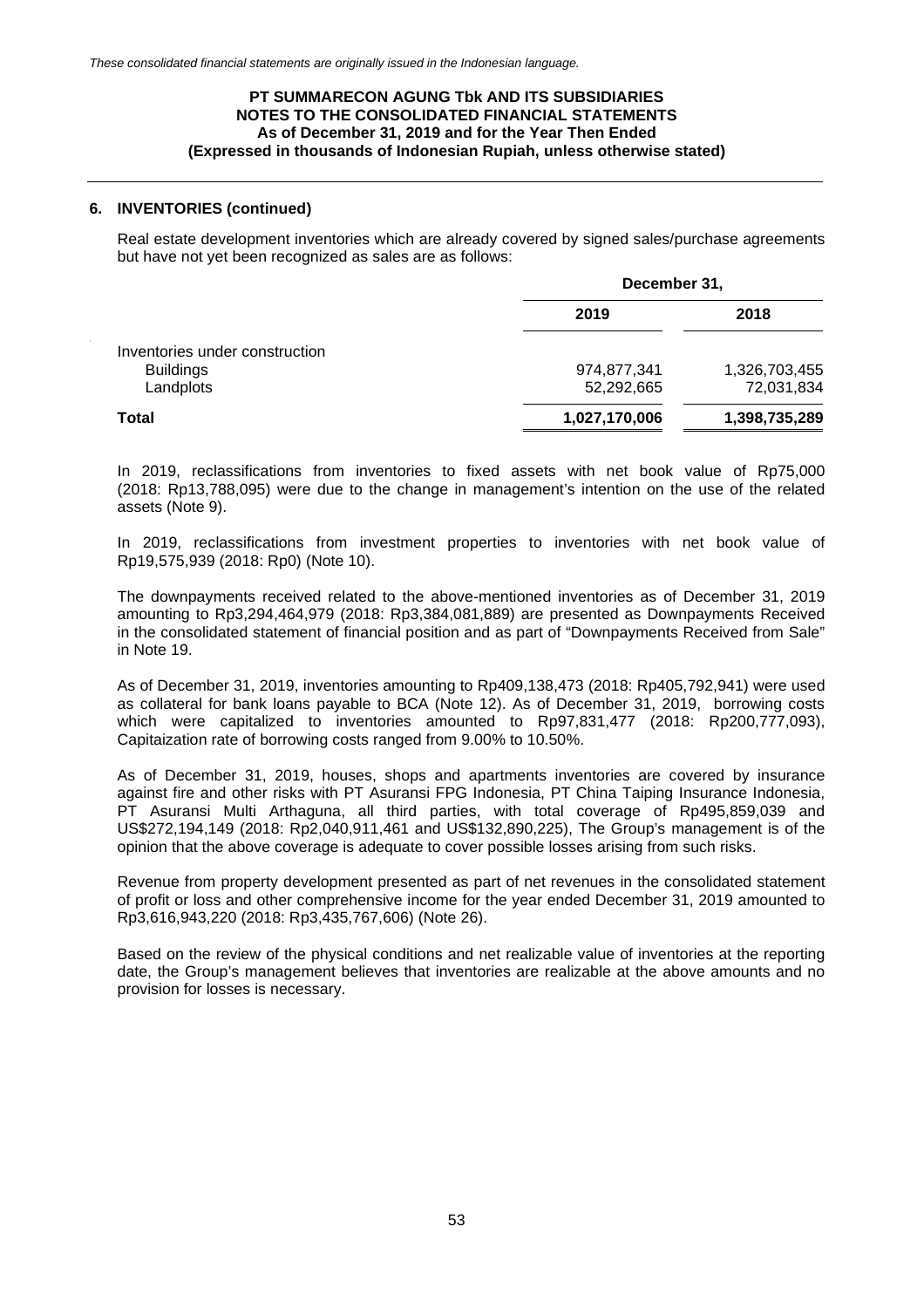## **7. UNDEVELOPED LAND**

The details of undeveloped land are as follows:

|                        | December 31, 2019 |               | December 31, 2018 |               |
|------------------------|-------------------|---------------|-------------------|---------------|
| Location               | Area $(m2)$       | Amount        | Area $(m2)$       | Amount        |
| Summarecon Serpong     | 3.003.493         | 943,461,967   | 3.016.115         | 922,845,607   |
| Summarecon Bekasi      | 3.988.033         | 1.047.159.242 | 3.956.993         | 1.022.554.022 |
| Summarecon Bandung     | 3.247.125         | 1,972,841,202 | 3,313,280         | 1,973,543,815 |
| Summarecon Karawang    | 138.766           | 178.282.190   | 138.103           | 165.476.722   |
| Summarecon Makassar    | 3.452.974         | 827,592,728   | 3,329,369         | 821,837,557   |
| Bogor                  | 4.217.865         | 814.323.197   | 4.217.865         | 795.784.940   |
| Others                 | 2.275.091         | 752.375.210   | 2.280.105         | 733.819.389   |
| Total undeveloped land | 20,323,347        | 6,536,035,736 | 20,251,830        | 6,435,862,052 |
|                        |                   |               |                   |               |

The status of ownership of undeveloped land is as follows:

|                                       | December 31, |             |  |  |
|---------------------------------------|--------------|-------------|--|--|
|                                       | 2019         | 2018        |  |  |
| <b>Status</b>                         | Area $(m2)$  | Area $(m2)$ |  |  |
| Land certificates already issued      | 11,506,300   | 11,515,168  |  |  |
| Non certificates building usage right | 8,817,047    | 8,736,662   |  |  |
| Total                                 | 20,323,347   | 20,251,830  |  |  |

The deduction to undeveloped land was used for the projects of property Group.

Management believes that there will be no issue in obtaining the land certificates and the extension of the land rights since all the land were legally acquired and supported by sufficient evidence of ownership.

As of December 31, 2019 and 2018, some undeveloped land properties are pledged as collateral for loans from banks (Note 12) with details of the carrying value of the assets as follows:

|                                              | December 31, 2019 |               | December 31, 2018 |               |
|----------------------------------------------|-------------------|---------------|-------------------|---------------|
| Lokasi                                       | Luas $(m2)$       | Total         | Luas $(m^2)$      | Total         |
| Summarecon Serpong                           |                   |               |                   |               |
| - PT Bank Mandiri (Persero) Tbk              | 284,144           | 26,710,673    | 284,144           | 26,710,673    |
| PT Bank Central Asia Tbk<br>$\sim$           | 161.738           | 14.994.584    | 167,403           | 15,370,785    |
| PT Bank KEB Hana Indonesia<br>$\blacksquare$ | 108.134           | 10,277,163    |                   |               |
| - PT Bank OCBC NISP                          | 184,499           | 20,543,073    |                   |               |
| Summarecon Bandung                           |                   |               |                   |               |
| - PT Bank Central Asia Tbk                   | 955.484           | 1,035,698,634 | 665,342           | 600,000,000   |
| Summarecon Makassar                          |                   |               |                   |               |
| - PT Bank Central Asia Tbk                   | 665,063           | 383,800,000   | 447,080           | 250,000,000   |
| Bogor                                        |                   |               |                   |               |
| - PT Bank BCA Syariah                        | 253,491           | 181,604,325   | 253,491           | 179,230,564   |
| <b>Total</b>                                 | 2,612,553         | 1,673,628,452 | 1,817,460         | 1,071,312,022 |

As of December 31, 2019 and 2018, there is no undeveloped land used for collateral for bonds payable and Sukuk Ijarah.

No borrowing costs have been capitalized to undeveloped land in 2019 and 2018.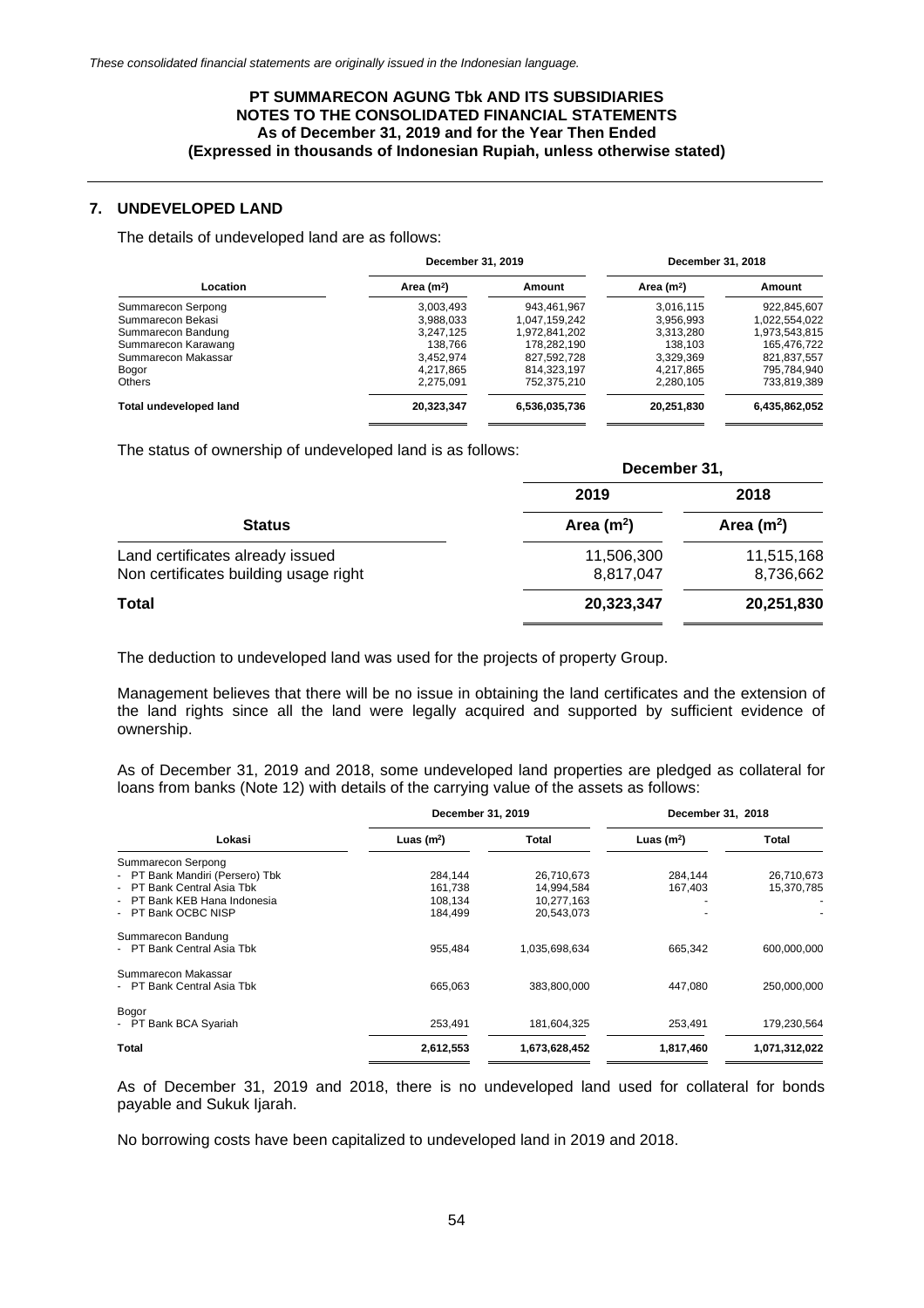# **8. ADVANCE PAYMENTS**

This account consists of payments for:

| December 31,  |             |  |
|---------------|-------------|--|
| 2019          | 2018        |  |
|               |             |  |
| 184,809,793   | 199,149,050 |  |
| 106,763,100   | 89,824,771  |  |
| 48,624,565    | 58,126,904  |  |
| 340, 197, 458 | 347,100,725 |  |
|               |             |  |
| 668,446,734   | 593,705,068 |  |
| 41,007,687    | 26,453,217  |  |
| 7,166,822     | 7,066,822   |  |
| 716,621,243   | 627,225,107 |  |
| 1,056,818,701 | 974,325,832 |  |
|               |             |  |

## **9. FIXED ASSETS**

The details of fixed assets are as follows:

|                                                |                                           |                  | Year ended December 31, 2019 |                          |                                           |
|------------------------------------------------|-------------------------------------------|------------------|------------------------------|--------------------------|-------------------------------------------|
|                                                | <b>Balance as of</b><br>December 31, 2018 | <b>Additions</b> | Deductions**                 | <b>Reclassifications</b> | <b>Balance as of</b><br>December 31, 2019 |
| Cost                                           |                                           |                  |                              |                          |                                           |
| Direct ownership                               |                                           |                  |                              |                          |                                           |
| Land                                           | 20.740.281                                |                  |                              |                          | 20.740.281                                |
| Buildings and infrastructures                  | 285,651,643                               | 4,676,474        |                              | (8, 185, 456)            | 282,142,661                               |
| Machinery and                                  |                                           |                  |                              |                          |                                           |
| heavy equipment                                | 91,158,553                                | 3,954,963        |                              | 130,182                  | 95,243,698                                |
| Vehicle                                        | 115,689,943                               | 8,869,981        | 7,494,280                    |                          | 117,065,644                               |
| Furniture and                                  |                                           |                  |                              |                          |                                           |
| office equipment                               | 463,096,841                               | 41,497,441       | 724,899                      |                          | 503,869,383                               |
| Sub-total                                      | 976,337,261                               | 58.998.859       | 8,219,179                    | (8,055,274)              | 1,019,061,667                             |
| Construction in progress                       | 26,842,950                                | 10,792,601       | 73,500                       | (15, 242, 780)           | 22,319,271                                |
| <b>Total cost</b>                              | 1,003,180,211                             | 69,791,460       | 8,292,679                    | (23, 298, 054)           | 1,041,380,938                             |
| <b>Accumulated depreciation</b>                |                                           |                  |                              |                          |                                           |
| Direct ownership                               |                                           |                  |                              |                          |                                           |
| Buildings and infrastructures<br>Machinery and | 133,734,358                               | 10,810,496       |                              |                          | 144,544,854                               |
| heavy equipment                                | 37,112,057                                | 12.970.901       |                              |                          | 50,082,958                                |
| Vehicle                                        | 83,622,426                                | 11,582,351       | 6,908,654                    |                          | 88,296,123                                |
| Furniture and                                  |                                           |                  |                              |                          |                                           |
| office equipment                               | 371,982,679                               | 51,633,610       | 716,970                      | (2,780,993)              | 420,118,326                               |
| Total accumulated depreciation                 | 626,451,520                               | 86,997,358       | 7,625,624                    | (2,780,993)              | 703,042,261                               |
|                                                |                                           |                  |                              |                          |                                           |
| Net book value                                 | 376,728,691                               |                  |                              |                          | 338,338,677                               |
|                                                |                                           |                  |                              |                          |                                           |

\*\* consist of sales and disposals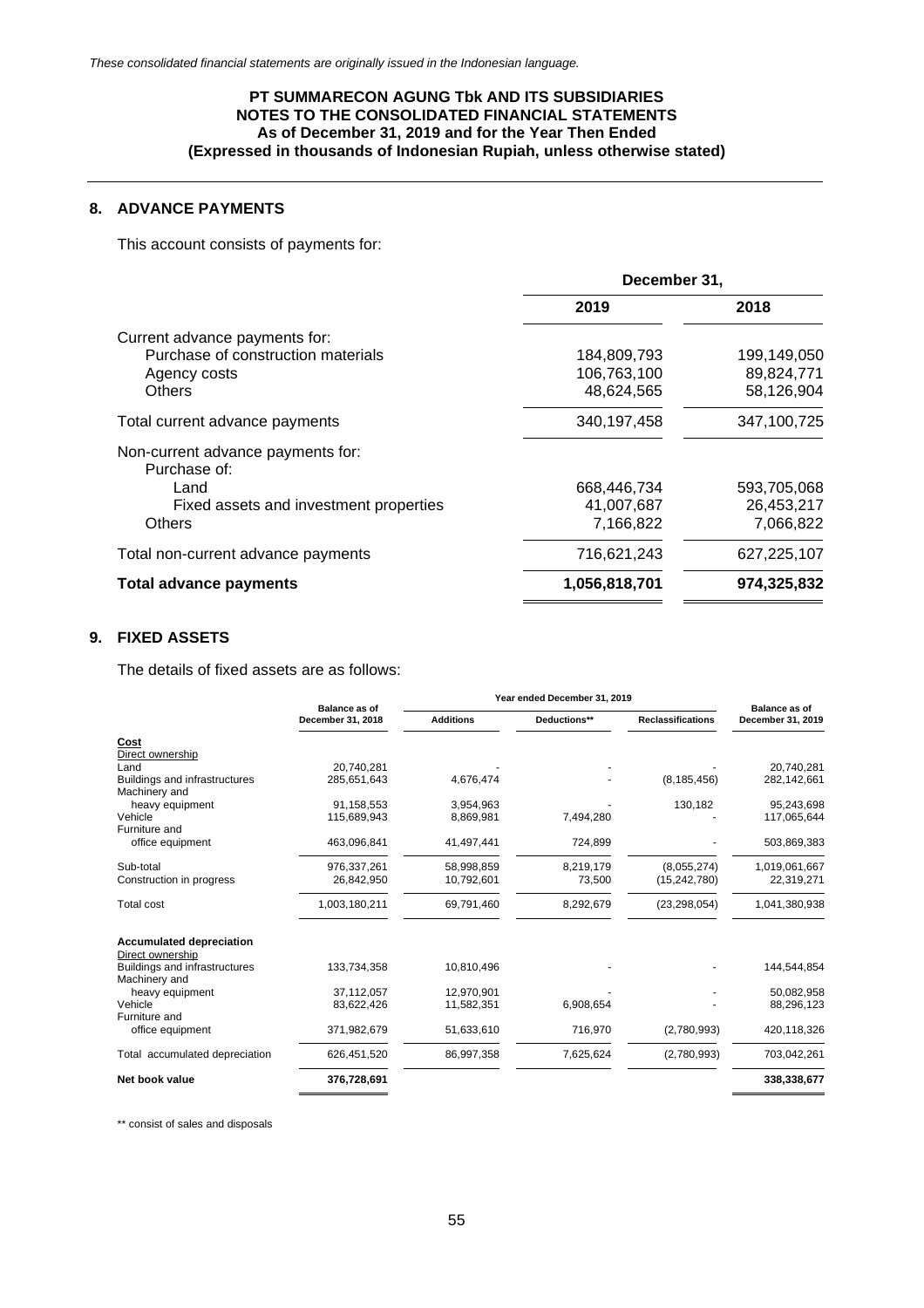## **9. FIXED ASSETS (continued)**

The details of fixed assets are as follows: (continued)

|                                                |                                           |                  |              | Year ended December 31, 2018 |                                              |                                          |
|------------------------------------------------|-------------------------------------------|------------------|--------------|------------------------------|----------------------------------------------|------------------------------------------|
|                                                | <b>Balance as of</b><br>December 31, 2017 | <b>Additions</b> | Deductions** | <b>Reclassifications</b>     | <b>Effect of Release</b><br>of Subsidiaries* | <b>Balance as of</b><br>December31, 2018 |
| Cost                                           |                                           |                  |              |                              |                                              |                                          |
| Direct ownership                               |                                           |                  |              |                              |                                              |                                          |
| Land                                           | 20.698.962                                | 229.670          |              |                              | (188, 351)                                   | 20.740.281                               |
| Buildings and infrastructures<br>Machinery and | 313,326,822                               | 7,440,970        | 61,188       | 15,840,140                   | (50, 895, 101)                               | 285,651,643                              |
| Heavy equipment                                | 89.707.113                                | 5.276.458        |              |                              | (3.825.018)                                  | 91.158.553                               |
| Vehicle                                        | 115,284,573                               | 11,649,758       | 9,293,049    |                              | (1,951,339)                                  | 115,689,943                              |
| Furniture and                                  |                                           |                  |              |                              |                                              |                                          |
| Office equipment                               | 464,534,856                               | 28,922,345       | 1,134,980    |                              | (29, 225, 380)                               | 463,096,841                              |
| Sub-total                                      | 1,003,552,326                             | 53,519,201       | 10,489,217   | 15,840,140                   | (86,085,189)                                 | 976,337,261                              |
| Construction in progress                       | 10,673,563                                | 22,247,674       |              | (6,078,287)                  |                                              | 26,842,950                               |
| Total cost                                     | 1,014,225,889                             | 75,766,875       | 10,489,217   | 9,761,853                    | (86,085,189)                                 | 1,003,180,211                            |
| <b>Accumulated depreciation</b>                |                                           |                  |              |                              |                                              |                                          |
| Direct ownership                               |                                           |                  |              |                              |                                              |                                          |
| Buildings and infrastructures<br>Machinery and | 138,944,863                               | 10,850,134       |              |                              | (16,060,639)                                 | 133,734,358                              |
| Heavy equipment                                | 32, 134, 152                              | 7,775,431        |              | 310,414                      | (3, 107, 940)                                | 37,112,057                               |
| Vehicle                                        | 81,676,980                                | 12,918,567       | 9,164,448    |                              | (1,808,673)                                  | 83,622,426                               |
| Furniture and                                  |                                           |                  |              |                              |                                              |                                          |
| office equipment                               | 339,891,287                               | 64,642,019       | 918,204      | (310, 414)                   | (31, 322, 009)                               | 371,982,679                              |
| Total accumulated                              |                                           |                  |              |                              |                                              |                                          |
| depreciation                                   | 592,647,282                               | 96,186,151       | 10,082,652   |                              | (52, 299, 261)                               | 626,451,520                              |
| Net book value                                 | 421,578,607                               |                  |              |                              |                                              | 376,728,691                              |

\*In 2018, SPCK, direct subsidiary, has sold part of its ownership in BTKV; therefore, the Company has lost controlling interests. This transaction was recorded as part of investment in associates (Note 1f).

\*\* consist of sales, disposals, and disposals and deduction of contract amounts to suppliers

## Depreciation was charged to the following:

|                                                                                 | Year ended December 31, |                         |  |
|---------------------------------------------------------------------------------|-------------------------|-------------------------|--|
|                                                                                 | 2019                    | 2018                    |  |
| General and administrative expenses (Note 28)<br>Cost of sales and direct costs | 79,611,964<br>7.385.394 | 87,088,709<br>9,097,442 |  |
| <b>Total depreciation</b>                                                       | 86,997,358              | 96,186,151              |  |
|                                                                                 |                         |                         |  |

The details of sales of fixed assets are as follows:

|                                     | Year ended December 31,  |                          |  |
|-------------------------------------|--------------------------|--------------------------|--|
|                                     | 2019                     | 2018                     |  |
| Cost<br>Accumulated depreciation    | 8,119,204<br>(7,531,834) | 9,453,059<br>(9,324,457) |  |
|                                     |                          |                          |  |
| Net book value<br>Selling price     | 587,370<br>1,895,995     | 128,602<br>2,887,060     |  |
|                                     |                          |                          |  |
| Gain on sales of fixed assets - net | 1,308,625                | 2,758,458                |  |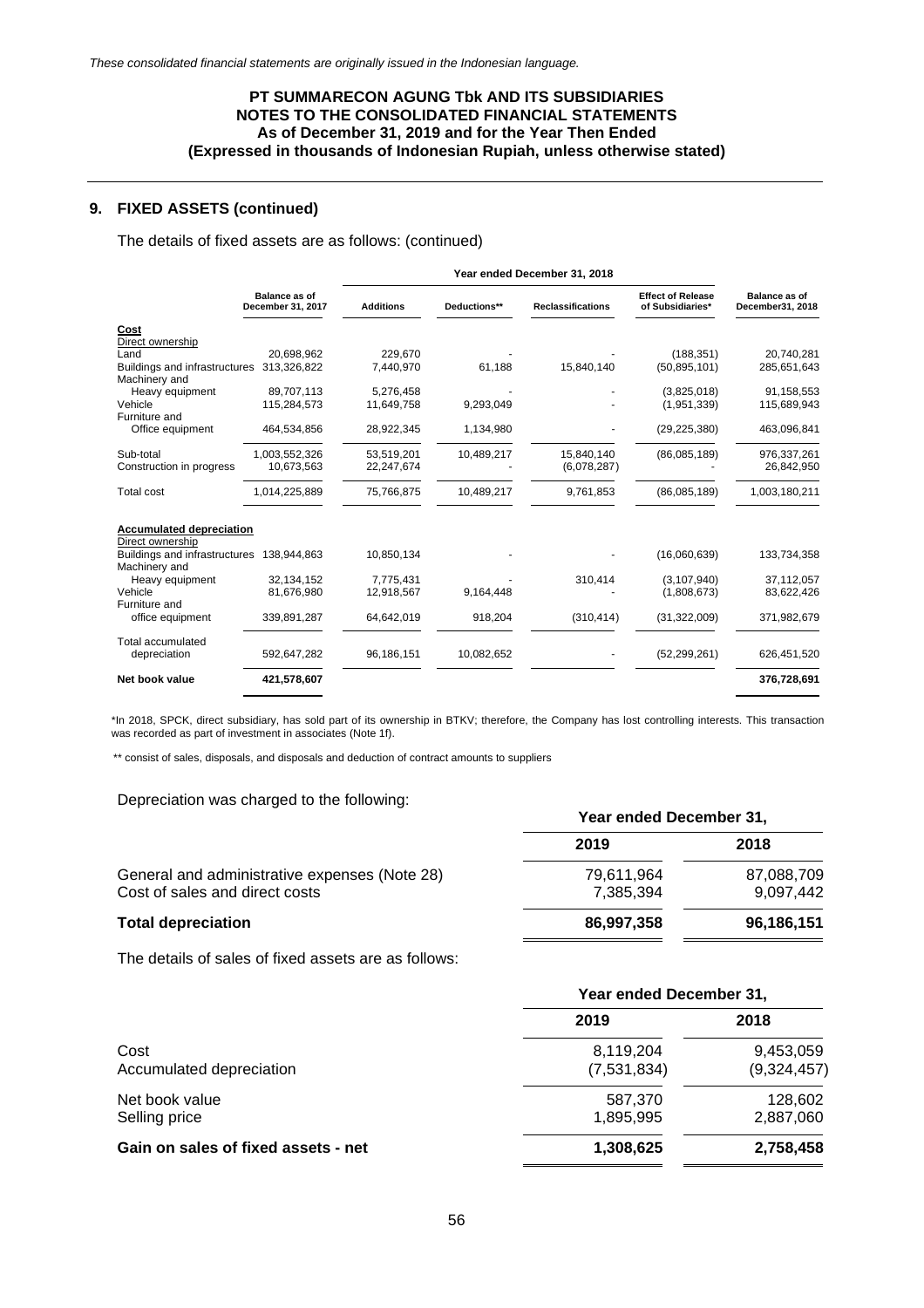### **9. FIXED ASSETS (continued)**

The details of construction in progress are as follows:

|                                | December 31, 2019 |                                       | December 31, 2018 |                                    |  |
|--------------------------------|-------------------|---------------------------------------|-------------------|------------------------------------|--|
| Project                        | Amount            | Percentage of<br>completion<br>$(\%)$ | Amount            | Percentage of<br>completion<br>(%) |  |
| Plaza office                   | 7,907,605         | 5.00                                  | 7,907,605         | 5.00                               |  |
| <b>Marketing Gallery</b>       | 4,181,453         | 85.00                                 |                   |                                    |  |
| Others                         | 10,230,213        |                                       | 18,935,345        |                                    |  |
| Total construction in progress | 22,319,271        |                                       | 26,842,950        |                                    |  |

The percentages of completion of the construction in progress are based on the actual expenditures incurred compared to the total budgeted project cost.

Below are the estimated completion dates for the construction in progress as of December 31, 2019:

|                          | <b>Estimated</b><br><b>Completion</b><br><b>Dates</b> |
|--------------------------|-------------------------------------------------------|
| Plaza office             | December 2021                                         |
| <b>Marketing Gallery</b> | <b>April 2020</b>                                     |

Deductions of fixed assets in 2019 including deduction of contract amounts to suppliers on furniture and office equipment amounted to Rp0 (2018: Rp61,188).

In 2019, the Group disposed of some fixed assets with net book value of Rp79,685 (2018: Rp216,775).

In 2019 & 2018, no borrowing costs have been capitalized to fixed assets.

In 2019, reclassifications of fixed assets with net book value of Rp2,312,380 (2018: Rp0) to investment properties were due to the change in management's intention on the use of the related assets (Note 10).

In 2019, reclassifications of investment properties with net book value of Rp214,182 (2018: Rp0) to fixed assets were due to the change in management's intention on the use of the related assets (Note 10).

In 2019, reclassifications of fixed assets to inventories amounted to Rp18,493,863 (2018: Rp0).

In 2019, reclassifications from inventories to fixed assets with net book value of Rp75,000 (2018: Rp13,788,095) were due to the change in management's intention on the use of the related assets (Note 6).

In 2019, reclassifications from construction in progress to fixed assets amounted to Rp15,242,780 (2018: Rp2,052,045).

In 2019, reclassifications of construction in progress - fixed assets to inventory amounted to Rp0 (2018: Rp4,026,242) to the change in management's intention on the use of the related assets.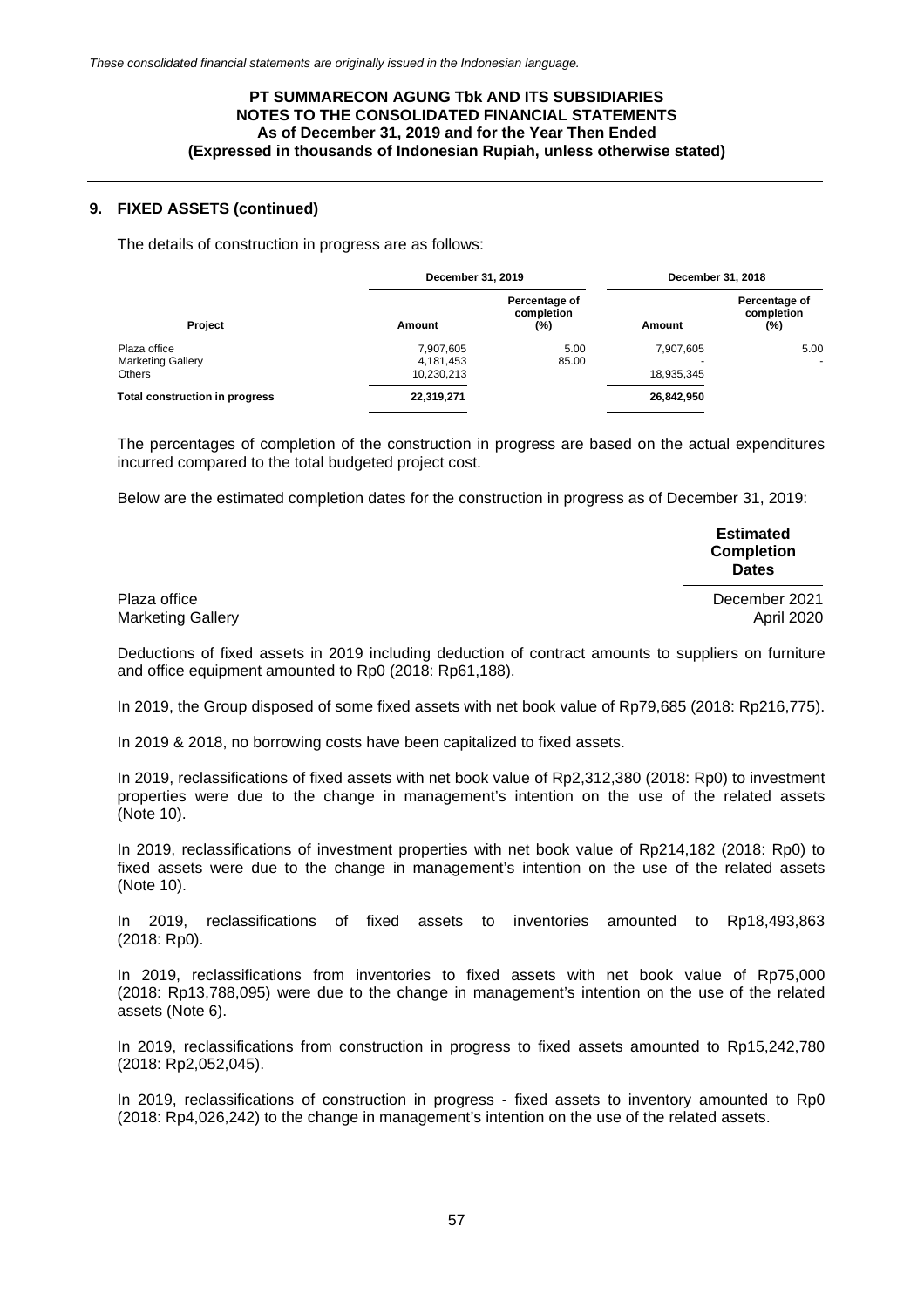### **9. FIXED ASSETS (continued)**

In 2019, fixed assets, except land, with net book value of Rp90,491,297 (2018: Rp143,603,894) are covered by insurance against fire, flood and other risks (all-risks) under blanket policies with several companies, including PT Asuransi FPG Indonesia, PT Asuransi Allianz Utama Indonesia, PT Asuransi Sinar Mas, PT Asuransi Bintang, PT Asuransi Multi Artha Guna, PT Asuransi Realiance Indonesia, PT Asuransi Central Asia, PT Chubb General Insurance Indonesia, all third parties, with sum insured amounting to US\$19,024,821 and Rp105,787,333 (2018: US\$20,691,151 and Rp221,418,189).

As of December 31, 2019, fixed assets with net book value of Rp20,742,168 (2018: Rp20,689,251), are used as collateral for the loans from banks and financial institutions (Note 12).

The detail of fair value of the fixed assets which appraise by KJPP for Year 2019 and 2018 are as follows (unaudited):

 **December 31, 2019 31 Desember** 

Robinson & rekan

Fair Value 780,178,000 KJPP Hendra, Widjaja, Hendra, Widjaja, Hendra, Widjaja, Hendra, Widjaja, Hendra, Widjaja, Hendra, Widjaja, Hendra, Widjaja, Hendra, Widjaja, Hendra, Widjaja, Hendra, Widjaja, Hendra, Widjaja, Hendra, Widjaja, Hendra, Widja

Report date March 22, 2018 March 22, 2018 March 22, 2018

Based on the Group's assessments, there were no events or changes in circumstances which indicated an impairment in the value of fixed assets as of December 31, 2019.

### **10. INVESTMENT PROPERTIES**

The details of investment properties are as follows:

|                                       |                                           |                  | Year ended December 31, 2019 |                          |                                           |
|---------------------------------------|-------------------------------------------|------------------|------------------------------|--------------------------|-------------------------------------------|
|                                       | <b>Balance as of</b><br>December 31, 2018 | <b>Additions</b> | Deductions**                 | <b>Reclassifications</b> | <b>Balance as of</b><br>December 31, 2019 |
| <u>Cost</u>                           |                                           |                  |                              |                          |                                           |
| Land                                  | 953,849,594                               | 22,265           |                              | 9,860,856                | 963,732,715                               |
| Building and infrastructures          | 3,824,656,360                             | 78,548,850       | 2,392,752                    | (19, 720, 472)           | 3,881,091,986                             |
| Machinery and                         | 720,158,090                               | 37,599,766       | 59,656                       | 4,749,328                | 762,447,528                               |
| heavy equipment<br>Hotel facilities   | 274,889,415                               | 1,530,179        | 2,418,284                    | 5,939,884                | 279,941,194                               |
|                                       | 5,773,553,459                             | 117,701,060      | 4,870,692                    | 829,596                  | 5,887,213,423                             |
| Sub-total<br>Construction in progress | 105,896,496                               | 65,755,848       | 3,208,084                    | (21, 388, 999)           | 147,055,261                               |
|                                       | 5,879,449,955                             | 183,456,908      | 8,078,776                    | (20, 559, 403)           | 6,034,268,684                             |
| Total cost                            |                                           |                  |                              |                          |                                           |
| <b>Accumulated depreciation</b>       |                                           |                  |                              |                          |                                           |
| Building and infrastructures          | 887,590,921                               | 112,739,270      | 538,121                      | (4, 196, 647)            | 995,595,423                               |
| Machinery and                         | 439,316,018                               | 59,906,654       | 59,656                       |                          | 499,163,016                               |
| heavy equipment                       | 166,624,126                               | 18,585,655       | 2,418,284                    |                          | 182,791,497                               |
| <b>Hotel facilities</b>               |                                           |                  |                              |                          |                                           |
| <b>Total accumulated</b>              |                                           |                  |                              |                          |                                           |
| depreciation                          | 1,493,531,065                             | 191,231,579      | 3,016,061                    | (4, 196, 647)            | 1,677,549,936                             |
| Net book value                        | 4,385,918,890                             |                  |                              |                          | 4,356,718,748                             |
|                                       |                                           |                  |                              |                          |                                           |

\*\* consist of sales, disposals, and disposals and deduction of contract amounts to suppliers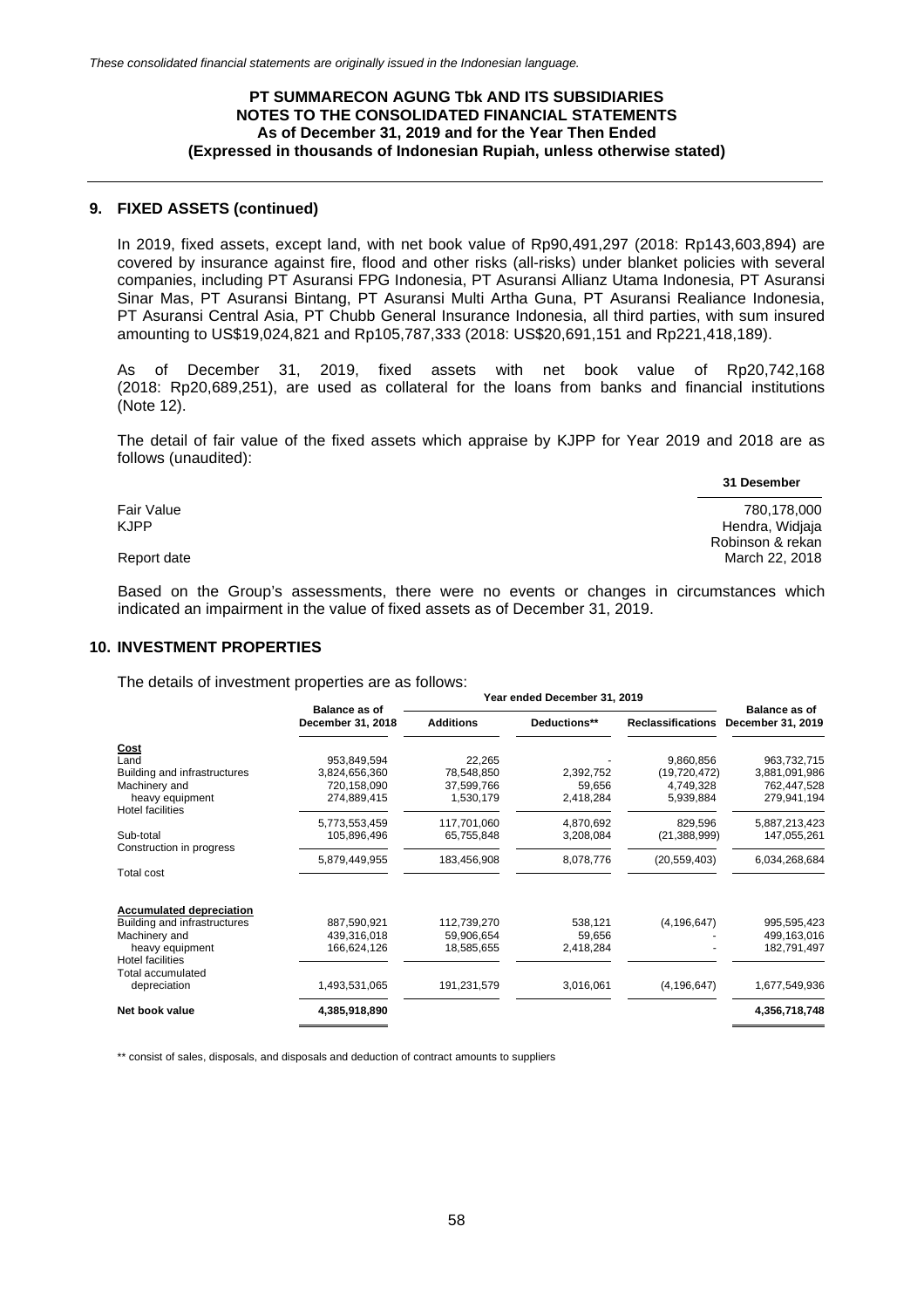# **10. INVESTMENT PROPERTIES (continued)**

The details of investment properties are as follows: (continued)

|                                       |                                           |                  | Year ended December 31, 2018 |                          |                                           |
|---------------------------------------|-------------------------------------------|------------------|------------------------------|--------------------------|-------------------------------------------|
|                                       | <b>Balance as of</b><br>December 31, 2017 | <b>Additions</b> | Deductions**                 | <b>Reclassifications</b> | <b>Balance as of</b><br>December 31, 2018 |
| <b>Cost</b>                           |                                           |                  |                              |                          |                                           |
| Land                                  | 917,260,357                               | 36,589,237       |                              |                          | 953,849,594                               |
| Building and infrastructures          | 3,774,931,987                             | 44,033,731       | 805,288                      | 6,495,930                | 3,824,656,360                             |
| Machinery and                         | 704,537,322                               | 13,639,768       | 18,000                       | 1,999,000                | 720,158,090                               |
| heavy equipment<br>Hotel facilities   | 274,701,613                               | 421,421          | 233,619                      |                          | 274,889,415                               |
|                                       | 5,671,431,279                             | 94,684,157       | 1,056,907                    | 8,494,930                | 5,773,553,459                             |
| Sub-total<br>Construction in progress | 77,421,831                                | 36,969,595       |                              | (8,494,930)              | 105,896,496                               |
|                                       | 5,748,853,110                             | 131,653,752      | 1,056,907                    |                          | 5,879,449,955                             |
| Total cost                            |                                           |                  |                              |                          |                                           |
| <b>Accumulated depreciation</b>       |                                           |                  |                              |                          |                                           |
| Building and infrastructures          | 775,036,998                               | 112,560,019      | 6,096                        |                          | 887,590,921                               |
| Machinery and                         | 381,072,367                               | 58,261,651       | 18,000                       |                          | 439,316,018                               |
| heavy equipment                       | 131,421,066                               | 35,203,060       |                              |                          | 166,624,126                               |
| Hotel facilities                      |                                           |                  |                              |                          |                                           |
| Total accumulated                     |                                           |                  |                              |                          |                                           |
| depreciation                          | 1,287,530,431                             | 206,024,730      | 24,096                       |                          | 1,493,531,065                             |
| Net book value                        | 4,461,322,679                             |                  |                              |                          | 4,385,918,890                             |

\*\* consist of sales, disposals, and disposals and deduction of contract amounts to suppliers

Depreciation was charged to the following:

|                                               | Year ended December 31, |             |  |
|-----------------------------------------------|-------------------------|-------------|--|
|                                               | 2019                    | 2018        |  |
| Cost of sales and direct costs                | 189,994,140             | 204,787,292 |  |
| General and administrative expenses (Note 28) | 1,237,439               | 1,237,438   |  |
| <b>Total depreciation</b>                     | 191,231,579             | 206,024,730 |  |
|                                               |                         |             |  |

The details of sales of investment properties are as follows:

|                                              | Year ended December 31, |      |  |  |
|----------------------------------------------|-------------------------|------|--|--|
|                                              | 2019                    | 2018 |  |  |
| Cost                                         | 4,766,449               |      |  |  |
| Accumulated depreciation                     | (2,956,405)             |      |  |  |
| Net book value                               | 1,810,044               |      |  |  |
| Selling price                                | 242,873                 |      |  |  |
| Loss on sales of investment properties - net | (1, 567, 171)           |      |  |  |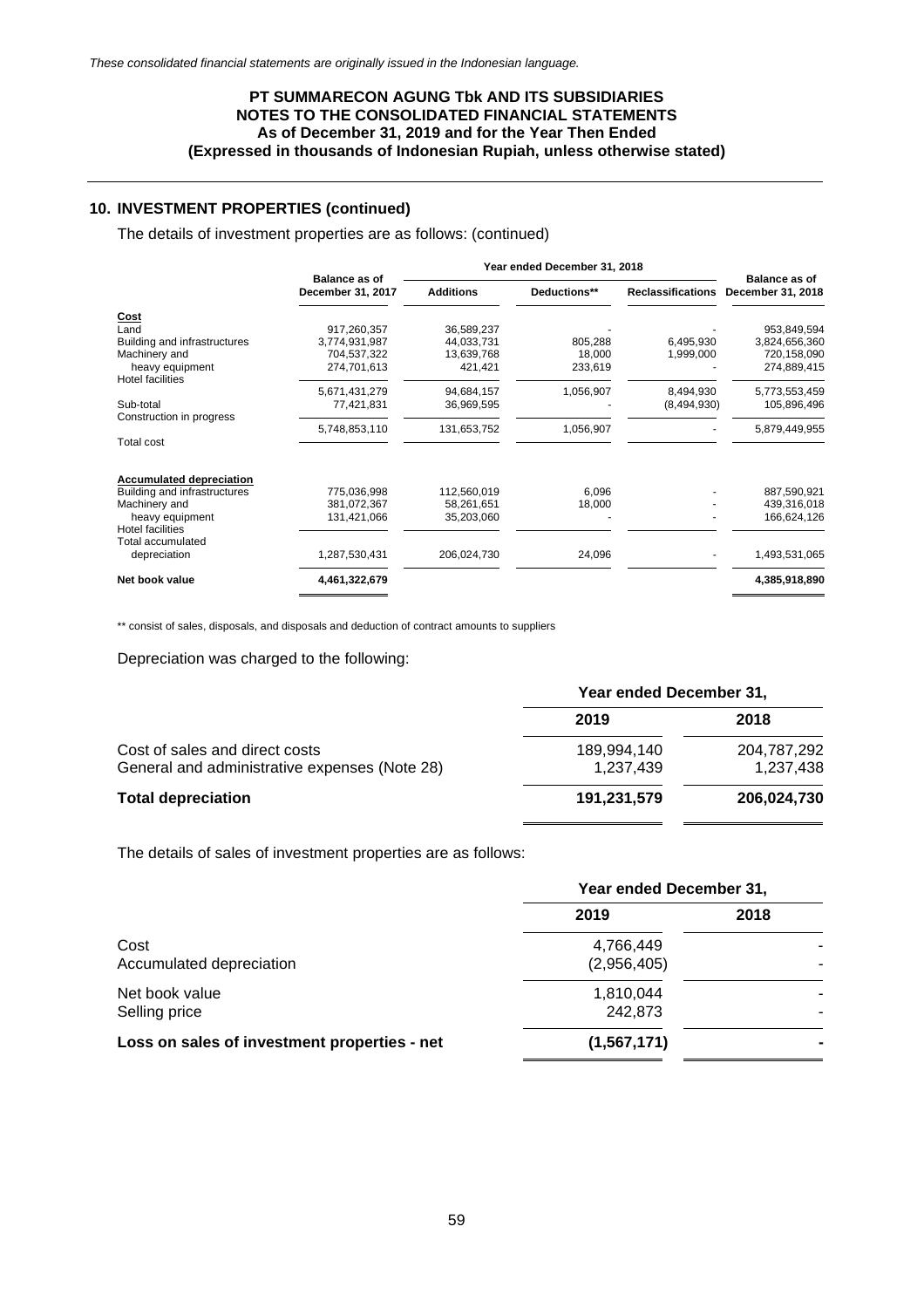### **10. INVESTMENT PROPERTIES (continued)**

In 2019, the Group disposed of some investment properties with net book value of Rp3,208,083 (2018: Rp0).

The deductions in 2019 included the deduction of contract value for machineries and equipment and construction in progress to each suppliers amounting to Rp44,588 (2018: Rp1,032,811).

In 2019, reclassifications of construction in progress to investment properties amounted to Rp10,847,628 (2018: Rp8,494,930).

In 2019, reclassifications to investment properties with net book value of Rp2,312,380 (2018: Rp0) from fixed assets were due to the change in management's intention on the use of the related assets (Note 9).

In 2019, reclassifications of investment properties with net book value of Rp8,960,336 (2018: Rp0) from undeveloped land were used for rent (Note 7).

In 2019, reclassifications of construction in progress - investment properties to inventories amounted to Rp340,846 (2018: Rp0).

In 2019, reclassifications of construction in progress - investment properties to advance payment amounted to Rp10,236,525 (2018: Rp0).

In 2019, reclassifications of investment properties with net book value of Rp214,182 (2018: Rp0) to fixed assets were due to the change in management's intention on the use of the related assets (Note 10).

In 2019, reclassifications of investment properties to inventories amounted to Rp19,575,939 (2018: Rp0) (Note 6).

In 2019, reclassifications of investment properties with net book value of Rp900,520 (2018: Rp0) from uncreditable value added tax.

In 2019, reclassifications of construction in progress - investment properties with net book value of Rp36,000 (2018: Rp0) from uncreditable value added tax.

In 2019, reclassifications of advance payment to investment properties with net book value of Rp1,795,500 (2018: Rp0) were due to the change in management's intention on the use of the related assets.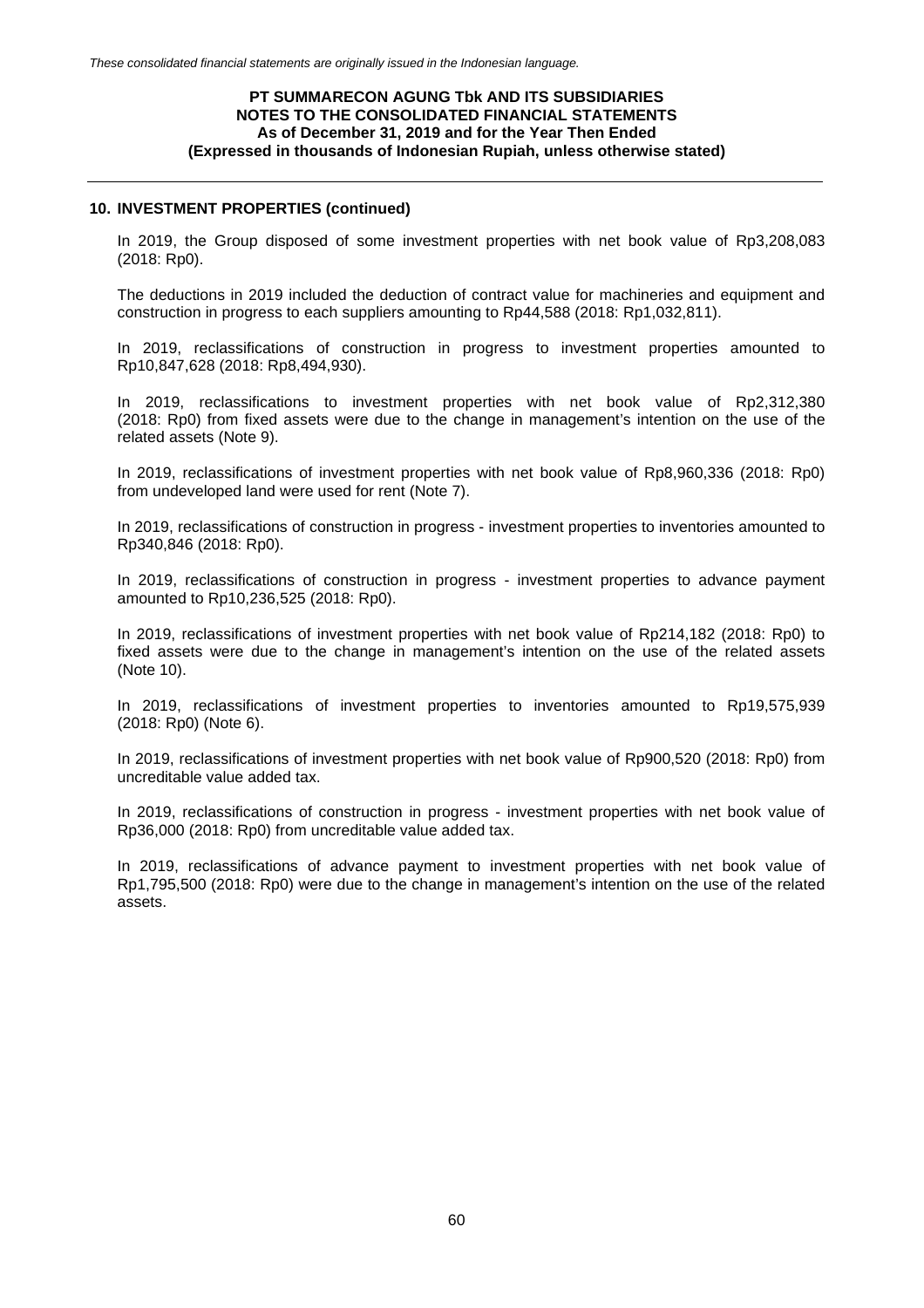## **10. INVESTMENT PROPERTIES (continued)**

The details of construction in progress as of December 31, 2019 and 2018 are as follows:

|                                       | December 31, 2019 |                                    | December 31, 2018 |                                    |  |
|---------------------------------------|-------------------|------------------------------------|-------------------|------------------------------------|--|
| Project                               | Amount            | Percentage of<br>completion<br>(%) | Amount            | Percentage of<br>completion<br>(%) |  |
| Summarecon Mall Bandung               | 80,573,676        | 15.00                              | 69,514,520        | 13.90                              |  |
| Power House                           | 32,408,335        | 68.95                              |                   | $\overline{a}$                     |  |
| <b>Others</b>                         | 34,073,250        |                                    | 36,381,976        |                                    |  |
| <b>Total construction in progress</b> | 147,055,261       |                                    | 105,896,496       |                                    |  |

Below are the estimated completion dates of the projects under construction in progress as of December 31, 2019:

*Estimated* **Estimated Completion Dates and the contract of the contract of the contract of the contract of the contract of the contract of the contract of the contract of the contract of the contract of the contract of the contract of the contract of the** 

Power House March 2020 Summarecon Mall Bandung and Summarecon Mall Bandung June 2022

The percentages of completion of the construction in progress are based on the actual expenditures incurred compared to the total budgeted project cost.

As of December 31, 2019 and 2018, there is no borrowing cost capitalized to investment properties.

As of December 31, 2019, investment properties, except land, with net book value of Rp2,504,461,137 (2018: Rp2,746,300,692) are covered by insurance against fire, flood and other risks (all risks) under blanket policies with several companies, including PT Asuransi FPG Indonesia, PT Asuransi Allianz Utama Indonesia, PT Asuransi Sinar Mas, PT Asuransi Bintang, PT Asuransi Multi Artha Guna, PT Asuransi Realiance Indonesia, PT Asuransi Umum Mega, PT Mitra, Iswara & Rorimpandey, PT Asuransi Indrapura dan PT ACE Jaya Proteksi, all third parties, with sum insured amounting to US\$672.050.528 and Rp397,347,393 (2018: US\$674,872,805 and Rp585,480,956).

As of December 31, 2019, the Group also covered its investment properties by insurance against terrorism and sabotage for US\$382,714,569 and Rp1,108,014,000 (2018: US\$428,123,166 and Rp1,267,958,000). In addition, the Group also obtained insurance against business interruption amounting to Rp1,355,228,000 (2018: Rp1,356,728,000). In 2019, the Group's management believes that the above coverages are adequate to cover possible losses arising from such risks.

As of December 31, 2019, investment properties with net book value of Rp2,281,857,092 (2018: Rp2,253,540,212) are pledged as collateral for the loans from banks and financial institutions, bonds payable and sukuk ijarah (Notes 12 and 13).

The detail of fair value of the investment properties which appraise by KJPP for Year 2019 and 2018 are as follows (unaudited):

**December 31,** 

Hendra, Widjaja Robinson & rekan

Fair Value 17,458,216,000

Report date March 22, 2018 March 22, 2018 March 22, 2018

Rental income from investment properties recognized in the consolidated statement of comprehensive income for the year ended December 31, 2019 amounted to 1,598,954,662 (2018: Rp1,491,984,542) (Note 26).

Based on the Group's assessments, there were no events or changes in circumstances which indicated an impairment in the value of investment properties as of December 31, 2019.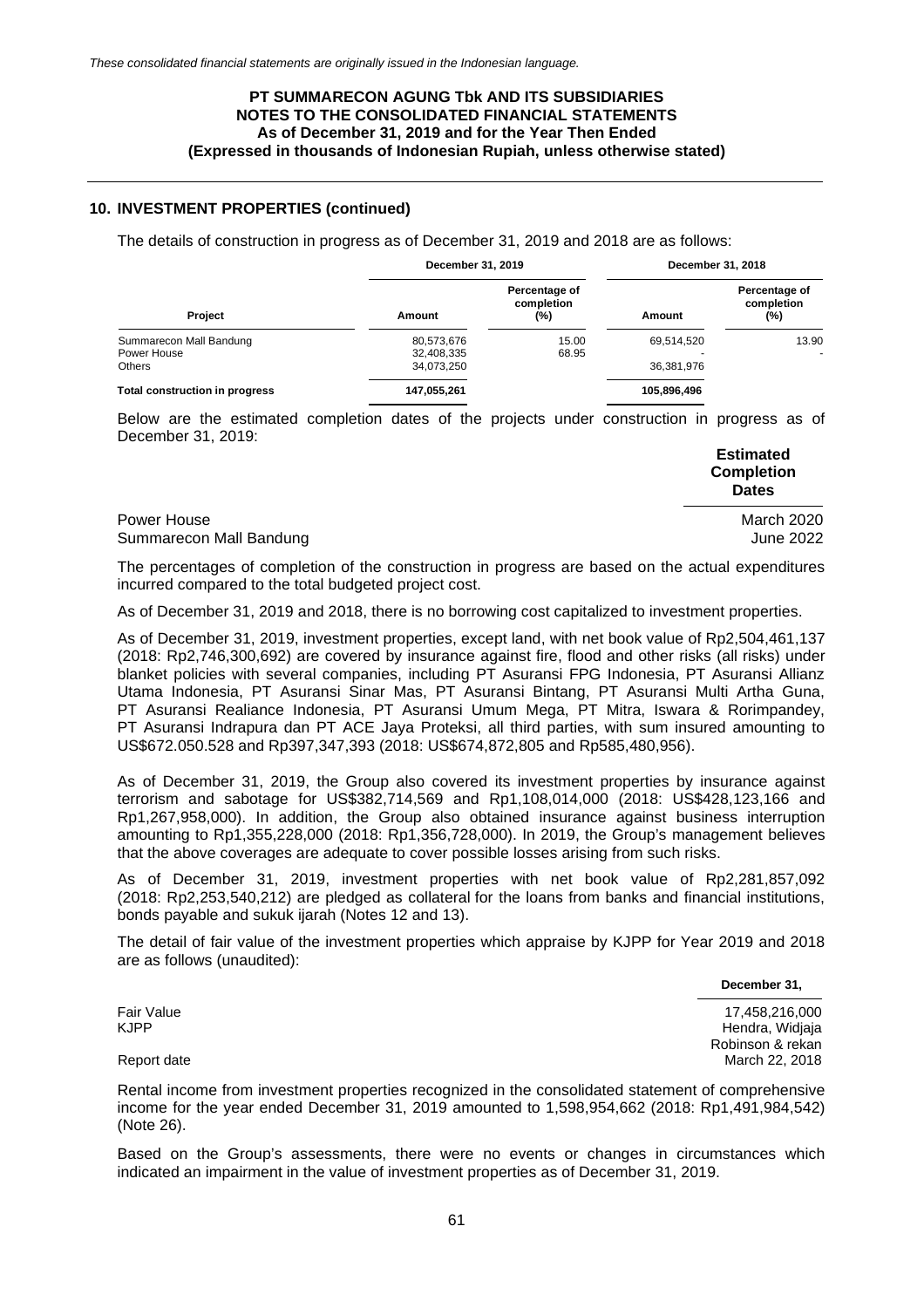## **11. OTHER FINANCIAL ASSETS**

a. Other financial assets

This account consists of:

|                                          | December 31,  |             |  |
|------------------------------------------|---------------|-------------|--|
|                                          | 2019          | 2018        |  |
| Other current financial asset:           |               |             |  |
| Security deposit                         | 5,163,451     | 60,013      |  |
| Other non-current financial assets:      |               |             |  |
| Restricted time deposits                 |               |             |  |
| PT Bank CIMB Niaga Tbk                   | 141,040,832   | 54,905,326  |  |
| PT Bank Permata Tbk                      | 134,337,853   | 92,467,170  |  |
| PT Bank Mandiri (Persero) Tbk            | 118,020,125   | 77,993,175  |  |
| PT Maybank Indonesia Tbk                 | 52,289,741    | 40,840,738  |  |
| PT Bank Danamon Indonesia Tbk            | 52,224,924    | 14,011,569  |  |
| PT Bank OCBC NISP Tbk                    | 51,580,149    | 73,148,243  |  |
| PT China Construction Bank               | 41,817,772    | 11,530,503  |  |
| PT Bank Central Asia Tbk                 | 6,642,044     | 9,728,428   |  |
| PT Bank Rakyat Indonesia (Persero) Tbk   | 2,765,682     | 226,011     |  |
| PT Bank Pembangunan Daerah Jawa Barat    |               |             |  |
| dan Banten                               | 1,477,646     | 195,311     |  |
| PT Bank KEB Hana                         | 1,199,882     |             |  |
| PT Bank Pan Indonesia Tbk                | 543,215       | 350,000     |  |
| Restricted cash in banks                 |               |             |  |
| PT Bank Central Asia Tbk                 | 367,962,652   | 280,588,621 |  |
| PT Bank UOB Indonesia Tbk                | 47,550,597    | 29,532,593  |  |
| PT Bank Negara Indonesia Tbk             | 1,343,850     |             |  |
| PT Bank Tabungan Negara Tbk              | 989,520       |             |  |
| PT OCBC NISP Tbk                         | 825,540       | 714,656     |  |
| PT Maybank Indonesia Tbk                 | 2,057         | 2,477       |  |
| PT Bank Permata Tbk                      |               | 23,032,987  |  |
| Investments - available for sale         | 312,500       | 312,500     |  |
| Security deposits                        | 1,633,205     | 1,630,846   |  |
| Total other non-current financial assets | 1,024,559,786 | 711,211,154 |  |
| <b>Total other financial assets</b>      | 1,029,723,237 | 711,271,167 |  |

As of December 31, 2019 and 2018, the restricted time deposits in PT Bank CIMB Niaga Tbk (CIMB), PT Bank Permata Tbk (Permata), PT Bank Mandiri (Persero) Tbk (Mandiri), PT Maybank Indonesia Tbk (Maybank), PT Bank Danamon Indonesia Tbk (Danamon), PT Bank OCBC NISP Tbk (OCBC), PT China Construction Bank (CCB), PT Bank Central Asia Tbk (BCA), PT Bank Rakyat Indonesia (Persero) Tbk (BRI), PT Bank Pembangunan Daerah Jawa Barat dan Banten (BPDJB), PT Bank KEB Hana (HANA) and PT Bank Pan Indonesia Tbk (Panin), are used as collateral for the corporate guarantees provided by the Company, SMPD, MKPP, SGMC and SPCK to those banks on the housing loans obtained by the customers of the Company, SMPD, MKPP, SGMC and SPCK.

The restricted time deposit in BCA are used as collateral for loans obtained and interest payment made by the Company and LTMD from this bank (Note 12).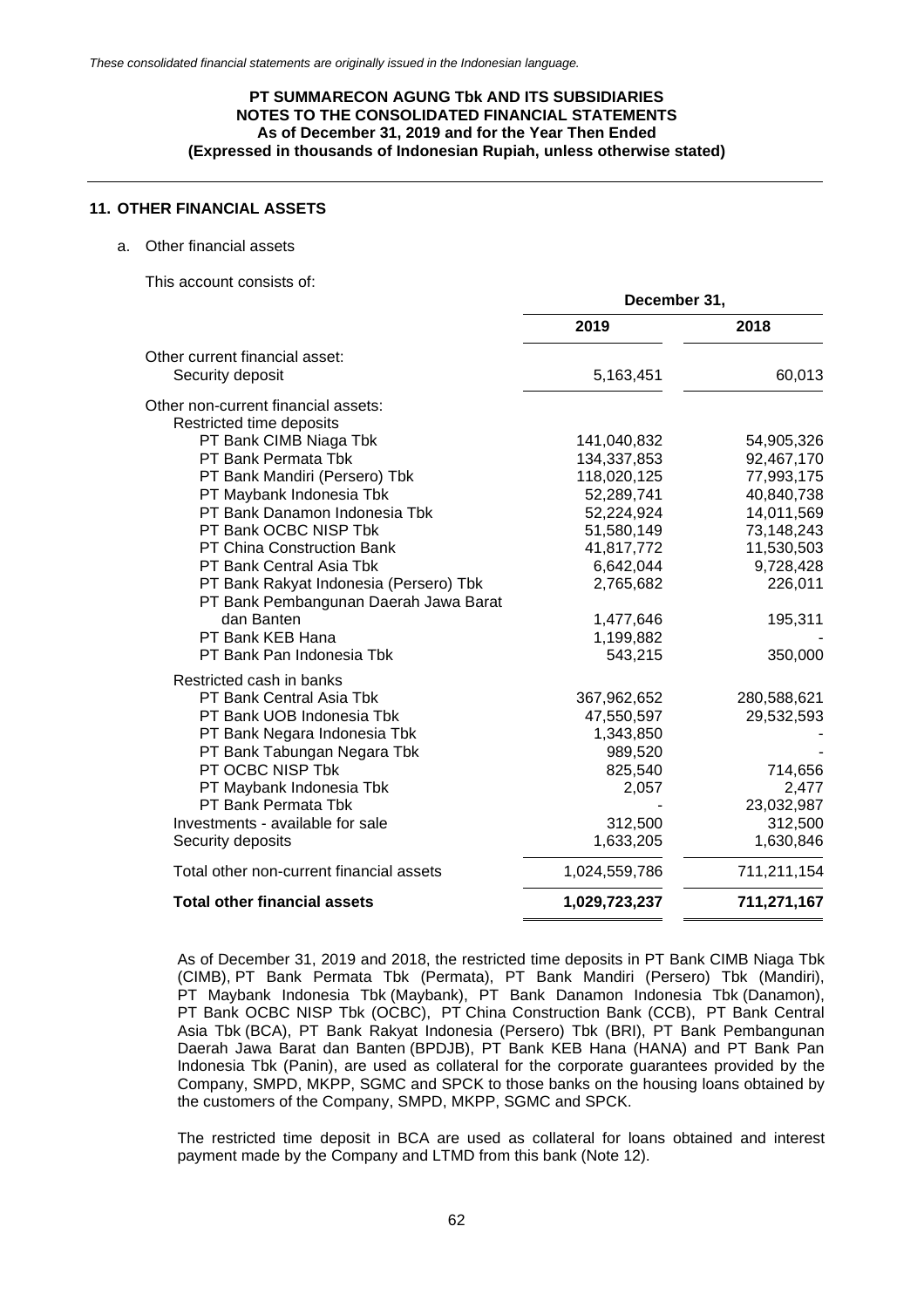### **11. OTHER FINANCIAL ASSETS (continued)**

#### a. Other financial assets (continued)

For the year ended December 31, 2019, the restricted time deposits earned interest at annual interest rates ranging from 4.25% to 6.25% (2018: 4.00% to 6.75%)

CIMB, Permata, Mandiri, Maybank, Danamon, OCBC, CCB, BCA, BRI, BPDJB, Hana and Panin agreed to grant housing and apartment loans to the customers of the Company, SMPD, MKPP, SGMC and SPCK. The Company, SMPD, MKPP, SGMC and SPCK provided corporate guarantees on their customers' loans from these banks until the Company, SMPD, MKPP, SGMC and SPCK have submitted the buyers' land and building certificates to these banks.

The restricted cash in banks - BCA represent escrow accounts, which are used as collateral for the loans obtained from this bank (Note 12). The restricted cash in banks - BCA, UOB, BNI, BTN, OCBC, Maybank and Permata represents escrow accounts, which are used as collateral relating to housing and apartment loans to the customers of the Company, SMPD, MKPP, SGMC and SPCK.

All restricted cash in banks and time deposits are placed in third-party banks.

Investments - available for sale consist of the following investments of the Company in other entities with ownership interests below 20% :

|         |                                | December 31, 2018 |                                |  |
|---------|--------------------------------|-------------------|--------------------------------|--|
| Total   | Percentage<br>of ownership (%) | <b>Total</b>      | Percentage<br>of ownership (%) |  |
| 162.500 | 6.25                           | 162,500           | 6.25                           |  |
| 100.000 | 2.98                           | 100,000           | 2.98                           |  |
| 50.000  | 1.00                           | 50.000            | 1.00                           |  |
| 312,500 |                                | 312,500           |                                |  |
|         |                                | December 31, 2019 |                                |  |

### b. Investment in associates

This account represent investment in PT Bhakti Karya Vita (BTKV). BTKV domiciled in Tangerang and had started it's commercial operation in 2011.

In March 2019, the shareholder of BTKV increased its authorized capital stock from Rp100,000,000 to Rp350,000,000 and increased its issued and fully paid capital stock from Rp70,000,000 to Rp195,000,000 with par value of Rp1,000,000 (full amount) per share. SPCK subscribed for the increase of 50,000 shares or amounting to Rp50,000,000 and PT Berkat Vita Kasih subscribed for the increase of 75,000 shares or amounting to Rp75,000,000. After the increase of capital stock the percentage of BTKV's ownership is 40% and PT Berkat Vita Kasih's ownership is 60%. The increase in issued and fully paid capital stock was notarized under deed No. 14 dated March 6, 2019 of Dewi Himijati Tandika, S.H. which was authorized by the MLHR in its Decision Letter No. AHU-0013294.AH.01.02 dated March 12, 2019.

The detail of investment in BTKV as of December 31, 2019 as follows:

| <b>Book Value</b> | Percentage of<br>ownership (%) | <b>Addition</b> | <b>Equity in net</b><br>profit<br>of associates | <b>Carrying Values</b> |
|-------------------|--------------------------------|-----------------|-------------------------------------------------|------------------------|
| 5.754.948         | 40                             | 50.000.000      | 3.961.278                                       | 59,716,226             |

The investment in BTKV represents unquoted equity shares accounted for at cost.

Based on Management assessment, there was no impairment of investment in BTKV since there were no events or changes in circumstances that indicated the impairment.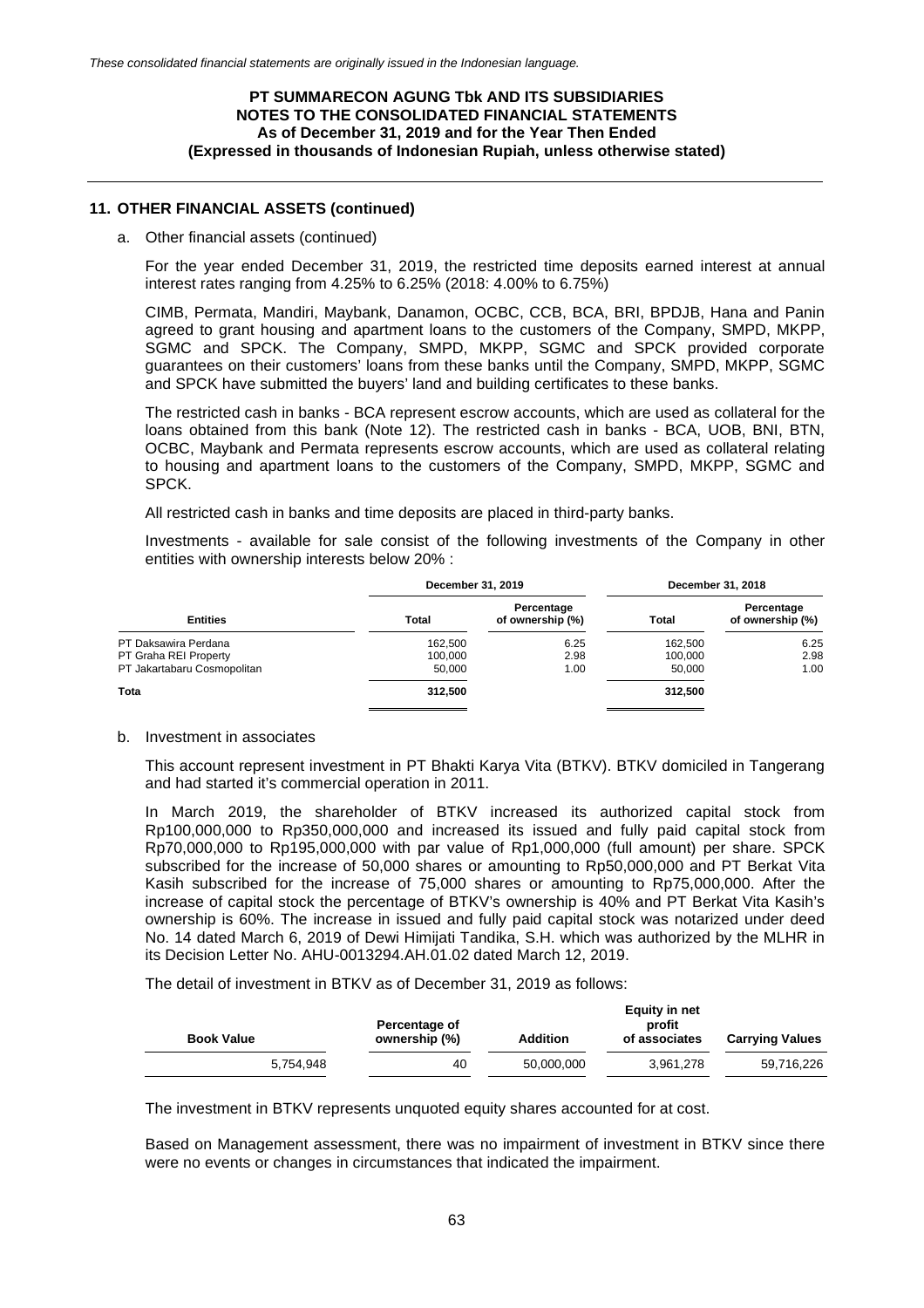## **11. OTHER FINANCIAL ASSETS (continued)**

## b. Investment in associates (continued)

Additional information on the investments in associates are as follows:

| י שאושרושו שט טטאפטטאיון שוויטוויטטאוויין ווי און די מעומיון ווייטוויין ווייטוויין ווייטוויין | December 31, |             |  |  |
|-----------------------------------------------------------------------------------------------|--------------|-------------|--|--|
|                                                                                               | 2019         | 2018        |  |  |
| Current assets                                                                                | 20,849,246   | 14,594,833  |  |  |
| Non-current assets                                                                            | 159,904,656  | 40,002,096  |  |  |
| <b>Current liabilities</b>                                                                    | 19.562.317   | 17,417,465  |  |  |
| Non-current liabilities                                                                       | 10,563,060   | 21,454,136  |  |  |
| Net revenues                                                                                  | 133.154.490  | 109,245,533 |  |  |
| Net (loss) comprehensive income for the year                                                  | 9,903,196    | (230, 767)  |  |  |

## **12. SHORT-TERM BANK LOANS AND LONG-TERM DEBTS**

a. The short-term bank loans are due to the following third parties:

|                                               | December 31,  |               |  |
|-----------------------------------------------|---------------|---------------|--|
|                                               | 2019          | 2018          |  |
| Rupiah                                        |               |               |  |
| PT Bank Central Asia Tbk                      | 396,103,311   | 427,135,804   |  |
| PT Bank HSBC Indonesia                        | 300,000,000   | 150,000,000   |  |
| PT Bank OCBC NISP Tbk                         | 300,000,000   | 125,000,000   |  |
| PT Bank BTPN Tbk (previously PT Bank Sumitomo |               |               |  |
| Mitsui Indonesia)                             | 250,000,000   | 250,000,000   |  |
| PT Bank Mandiri (Persero) Tbk                 | 200,000,000   | 200,000,000   |  |
| PT Bank Mayora Tbk                            | 200,000,000   | 150,000,000   |  |
| PT Bank CIMB Niaga Tbk                        | 190,000,000   | 275,000,000   |  |
| PT Bank Resona Perdania                       | 161,576,000   | 161,576,000   |  |
| PT Bank KEB Hana Indonesia                    | 100,000,000   |               |  |
| <b>United States Dollar</b>                   |               |               |  |
| PT Bank Resona Perdania (US\$3,000,000        |               |               |  |
| in 2019 and 2018)                             | 41,703,000    | 43,443,000    |  |
| Total                                         | 2,139,382,311 | 1,782,154,804 |  |
|                                               |               |               |  |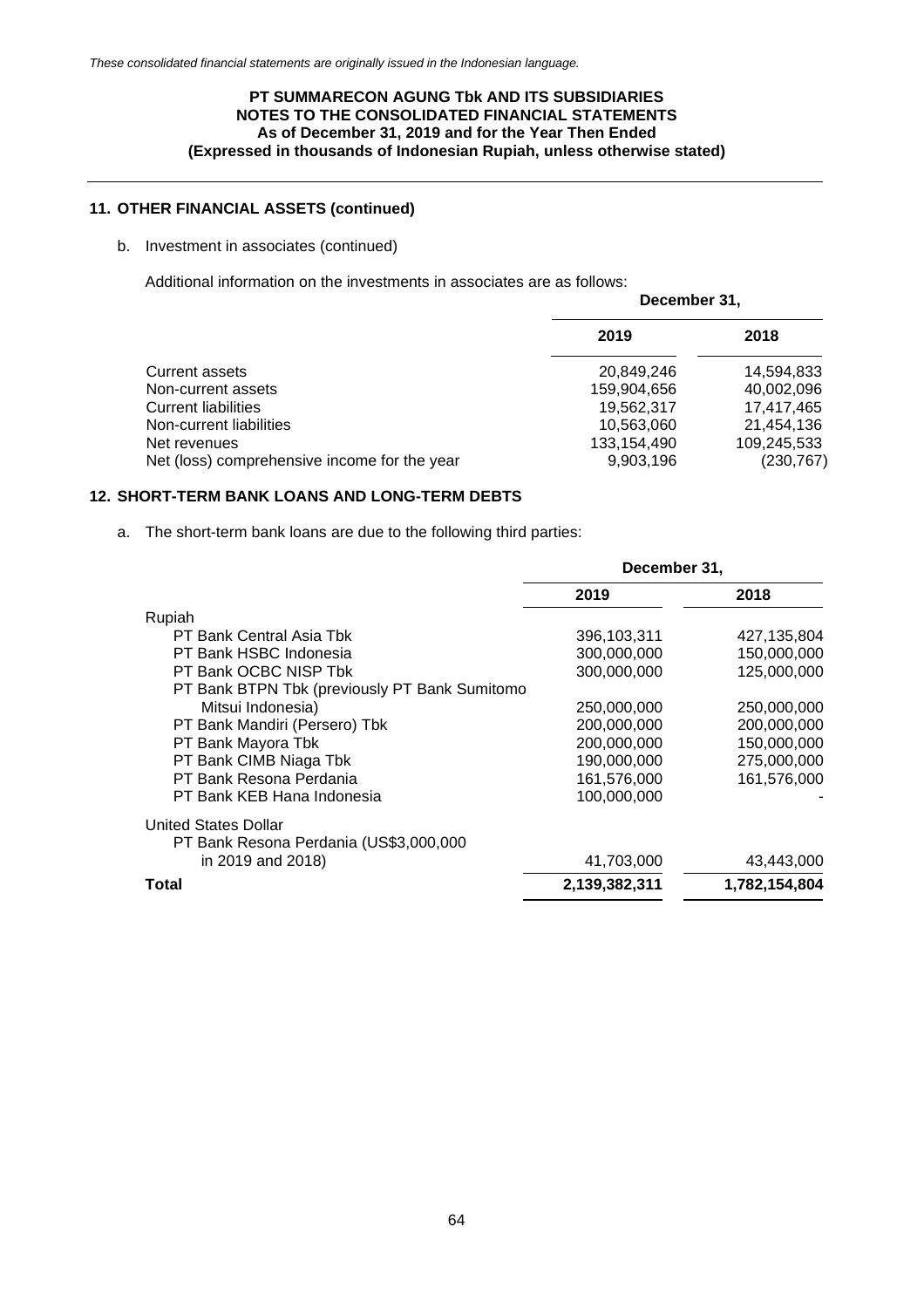## **12. SHORT-TERM BANK LOANS AND LONG-TERM DEBTS (continued)**

b. The long-term loans from banks and financial institutions are due to the following third parties:

|                                          | December 31,    |               |  |
|------------------------------------------|-----------------|---------------|--|
|                                          | 2019            | 2018          |  |
| Rupiah                                   |                 |               |  |
| PT Bank Central Asia Tbk                 | 2,648,001,288   | 2,721,027,617 |  |
| PT Bank Mandiri (Persero) Tbk            | 800,000,000     | 1,112,500,000 |  |
| PT Bank OCBC NISP Tbk                    | 680,000,000     |               |  |
| PT Bank Central Asia Syariah             | 199,806,313     | 69,557,635    |  |
| PT BCA Finance                           | 10,138,271      | 13,117,548    |  |
| United States dollar                     |                 |               |  |
| PT Bank Central Asia Tbk (US\$7,748,834  |                 |               |  |
| in 2019 and US\$8,156,668 in 2018)       | 107,716,548     | 118,116,707   |  |
| Total loans                              | 4,445,662,420   | 4,034,319,507 |  |
| Less of unamortized debt commission fees | (19, 374, 311)  | (9,856,021)   |  |
| <b>Net</b>                               | 4,426,288,109   | 4,024,463,486 |  |
| Less current maturities                  | (1,216,411,396) | (833,070,713) |  |
| Long-term portion                        | 3,209,876,713   | 3,191,392,773 |  |
|                                          |                 |               |  |

As of December 31, 2019 and 2018, the details of future installments of the long-term loans from banks and financial institutions are as follows:

|                           | December 31,  |               |  |  |  |
|---------------------------|---------------|---------------|--|--|--|
| <b>Year Due</b>           | 2019          | 2018          |  |  |  |
| 2019                      |               | 838,634,628   |  |  |  |
| 2020                      | 1,227,283,301 | 1,225,003,804 |  |  |  |
| 2021                      | 884.227.031   | 871,215,301   |  |  |  |
| 2022                      | 401,072,676   | 350,746,360   |  |  |  |
| 2023                      | 481,580,883   | 395,581,746   |  |  |  |
| 2024                      | 439.819.594   | 301,089,442   |  |  |  |
| 2025                      | 197,344,987   | 17,389,409    |  |  |  |
| 2026                      | 276,380,841   | 34,658,817    |  |  |  |
| 2027                      | 333,953,107   |               |  |  |  |
| 2028                      | 204,000,000   |               |  |  |  |
| <b>Total installments</b> | 4,445,662,420 | 4,034,319,507 |  |  |  |
|                           |               |               |  |  |  |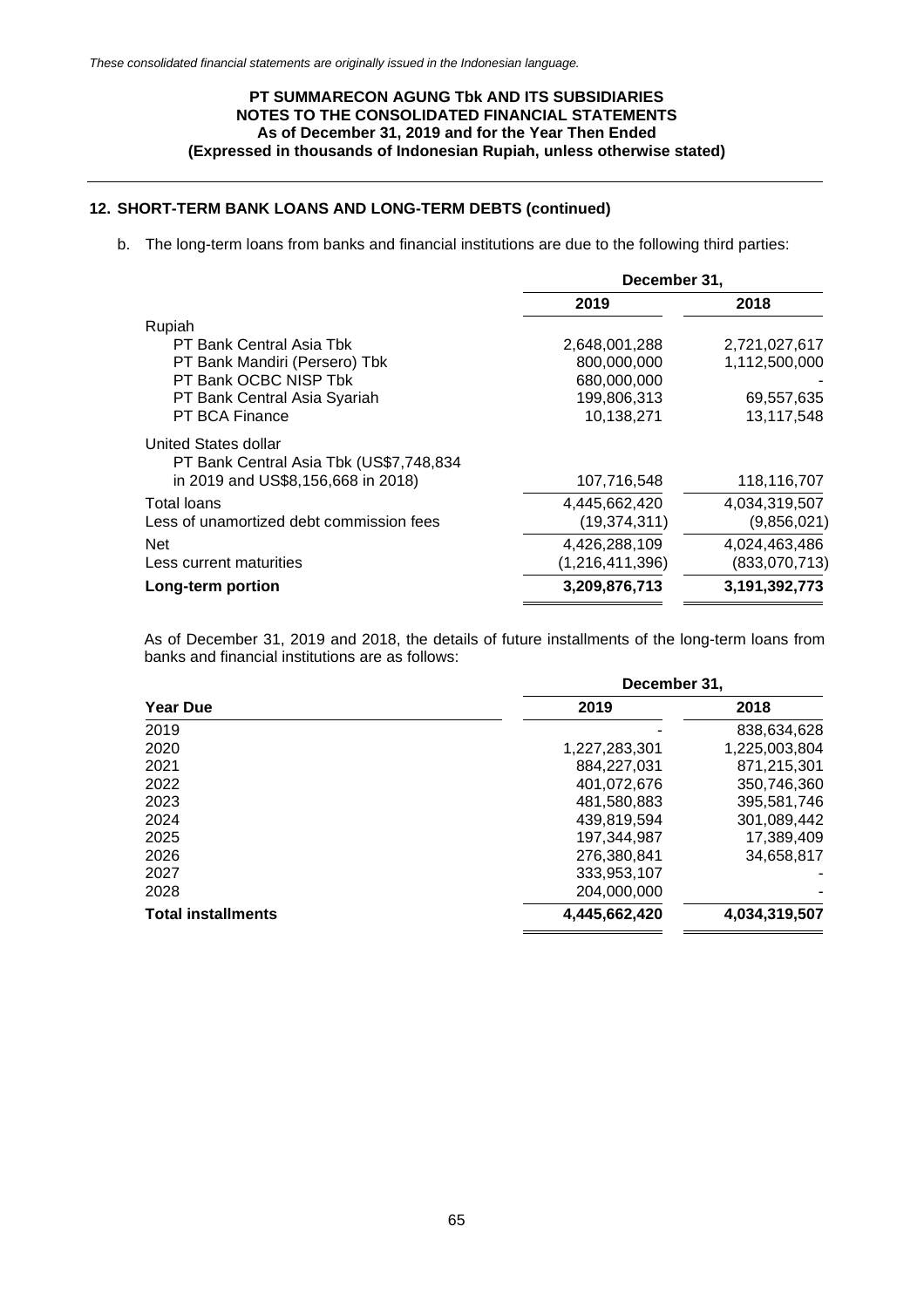## **12. SHORT-TERM BANK LOANS AND LONG-TERM DEBTS (continued)**

Below are details of the information related to the credit facilities and loan balances owned by the Group:

a. Short-term bank loan:

| <b>Parties</b>                                                                                                               | <b>Total facilities</b> | Loan periods               | <b>Installment</b><br><b>Payment for</b><br>the periods | Interest<br>payment | <b>Annual interest</b><br>rate         | Collateral                                                                                      | <b>Purpose</b>     | <b>Current vear</b><br>drawdown (principal<br>payment)                                       | <b>Balance as of</b><br>December, 31        |
|------------------------------------------------------------------------------------------------------------------------------|-------------------------|----------------------------|---------------------------------------------------------|---------------------|----------------------------------------|-------------------------------------------------------------------------------------------------|--------------------|----------------------------------------------------------------------------------------------|---------------------------------------------|
| <b>Company and PT Bank Central</b><br>Asia Tbk<br>Credit facility<br><b>Bank overdraft</b>                                   | Rp80,000,000            | Until<br>April 2020        | April 2020                                              | Monthly             | 2019:9%,<br>2018: 9.25%                | Investment properties,<br>temporary account and<br>restricted time deposit<br>(Notes 10 and 11) | Working<br>capital | 2019:<br>Rp0/(Rp39,616,915),<br>2018:<br>Rp354,746/(Rp0)                                     | 2019: Rp14,614,522,<br>2018: Rp54,231,437   |
| Revolving credit facility                                                                                                    | Rp250,000,000           | Until<br>April 2020        | April 2020                                              | Monthly             | 2019:9%<br>2018:9%                     |                                                                                                 | Working<br>capital | 2019: Rp0/(Rp0),<br>2018:<br>Rp245,000,000/(Rp0)                                             | 2019: Rp245,000,000,<br>2018: Rp245,000,000 |
| <b>SGMC and PT Bank Central</b><br>Asia Tbk<br>Credit facility<br>Bank overdraft                                             | Rp50,000,000            | Until<br>June 2020         | February 2020                                           | Monthly             | 2019: 9.25%,<br>2018: 9.25%            | Inventories and<br>Undeveloped land<br>(Notes 6 and 7)                                          | Working<br>capital | 2019:<br>Rp6,012,162/(Rp0),<br>2018:<br>Rp10,470,413/(Rp0)                                   | 2019: Rp34,896,655,<br>2018: Rp28,884,493   |
| <b>MKPP and PT Bank Central</b><br>Asia Tbk<br>Credit facility<br>Bank overdraft                                             | Rp100,000,000           | Until<br>September<br>2020 | September<br>2020                                       | Monthly             | 2019: 9%,<br>2018: 9.50%               | Undeveloped Land<br>(Note 7)                                                                    | Working<br>Capital | 2019:<br>Rp12,959,200/(Rp0)<br>2018:<br>Rp78,291,021/(Rp0)                                   | 2019: Rp91,250,221<br>2018: Rp78,291,021    |
| <b>SPCK and PT Bank Central</b><br>Asia Tbk<br>Credit facility<br>Bank overdraft                                             | Rp80,000,000            | Until<br>June 2020         | September<br>2020                                       | Monthly             | 2019:9%<br>2018: 9.50%                 | Inventories and<br>Undeveloped land<br>(Notes 6 and 7)                                          | Working<br>capital | 2019: Rp10,341,913/<br>(Rp20,728,853),<br>2018: Rp14,447,511/<br>(Rp48,123)                  | 2019: Rp10,341,913,<br>2018: Rp20,728,853   |
| <b>SPCK and PT Bank Central</b><br>Asia Tbk<br>Time Loan<br>Loan Revolving                                                   | Rp100,000,000           | Until<br>March 2019        | March 2019                                              | Monthly             | 2018: 9.5%                             | Inventories and<br>Undeveloped land<br>(Notes 6 and 7)                                          | Working<br>capital | 2018: Rp20,000,000/<br>(Rp75,000,000)                                                        | 2018 : Rp0                                  |
| <b>Company and PT Bank CIMB</b><br>Niaga Tbk<br>Credit facilitiv<br>Loan term facility                                       | Rp275,000,000           | Until<br>September<br>2020 | September<br>2020                                       | Monthly             | 2019: 8.5%.<br>$2018:8.3\% - 8.65\%$   | $\sim$                                                                                          | Working<br>capital | 2019:<br>Rp1,010,000,000/<br>(Rp1,095,000,000)<br>2018:<br>Rp275,000,000/(Rp0)               | 2019: Rp190,000,000,<br>2018: Rp275,000,000 |
| <b>Company and PT Bank BTPN</b><br><b>Tbk (previously PT Bank</b><br>Sumitomo Mitsui Indonesia)<br>Revolving credit facility | Rp250,000,000           | Until<br>August 2020       | August 2020                                             | Monthly             | 2019: 8.95%.<br>2018:10.5%             |                                                                                                 | Working<br>capital | 2019: Rp500,000,000/<br>(Rp500,000,000),<br>2018: Rp800,000,000/<br>(Rp750,000,000)          | 2019: Rp250,000,000,<br>2018: Rp250,000,000 |
| <b>Company and PT Bank</b><br>Mandiri (Persero) Tbk<br>working capital credit facility                                       | Rp200,000,000           | Until<br>June 2020         | <b>June 2020</b>                                        | Monthly             | 2019: 9.25% -<br>9.75%.<br>2018: 9.75% | MKOJ's investment<br>properties and Hotel<br>Harris Bekasi Building<br>(Note 10)                | Working<br>capital | 2019: Rp100,000,000/<br>(Rp100,000,000),<br>2018:<br>Rp160,000,000/(Rp150<br>(000, 000, 000) | 2019: Rp200,000,000,<br>2018: Rp200,000,000 |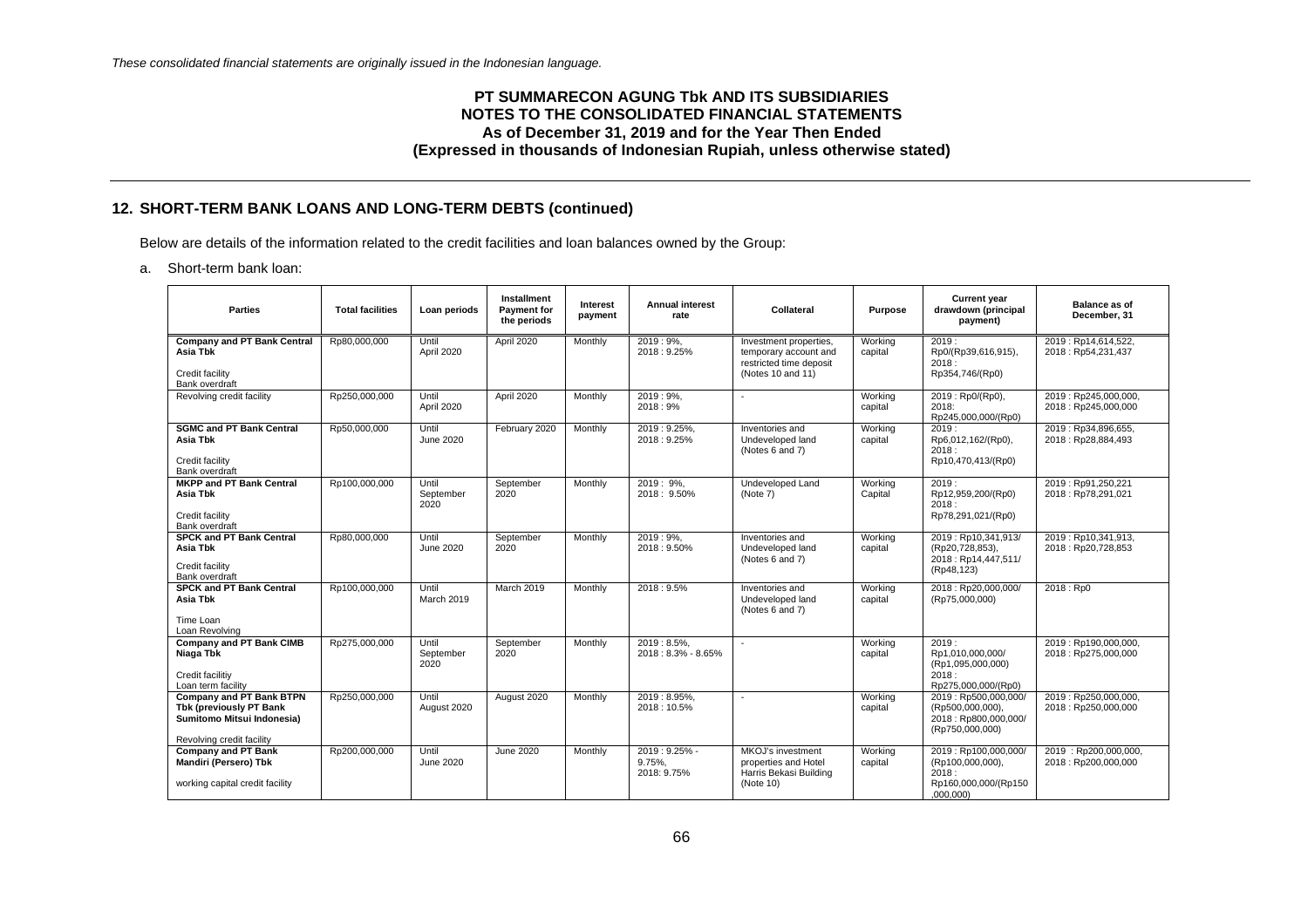## **12. SHORT-TERM BANK LOANS AND LONG-TERM DEBTS (continued)**

Below are details of the information related to the credit facilities and loan balances owned by the Group: (continued)

a. Short-term bank loan: (continued)

| <b>Parties</b>                                                                                | <b>Total facilities (in</b><br>000)      | Loan<br>periods           | <b>Installment</b><br><b>Payment for</b><br>the periods | Interest<br>payment | <b>Annual interest</b><br>rate                       | Collateral                                                           | Purpose            | Current year drawdown<br>(principal payment)                                                | <b>Balance as of</b><br>December, 31                                                                                                                             |
|-----------------------------------------------------------------------------------------------|------------------------------------------|---------------------------|---------------------------------------------------------|---------------------|------------------------------------------------------|----------------------------------------------------------------------|--------------------|---------------------------------------------------------------------------------------------|------------------------------------------------------------------------------------------------------------------------------------------------------------------|
| <b>SPCK and PT Bank Resona</b><br>Perdania<br>working capital loan facility                   | Rp30,000,000                             | Until<br>August<br>2020   | August 2020                                             | Monthly             | 2019: 7.95%,<br>2018:8% - 8.86%                      | Letter of undertaking                                                | Working<br>capital | 2019: Rp0/(Rp0),<br>2018 : Rp0/(Rp0)                                                        | 2019: Rp5,000,000,<br>2018: Rp5,000,000                                                                                                                          |
| <b>Company and PT Bank Resona</b><br>Perdania<br>Credit facility<br>Revolving                 | US\$3,000,000 and<br>Rp161,220,000       | Until<br>December<br>2020 | December<br>2020                                        | Monthly             | 2019: 4.56% -<br>7.69%.<br>$2018:4.93\%$ -<br>8.91%. | Investment<br>properties<br>(Note 10)                                | Working<br>capital | 2019: Rp0/(Rp0),<br>2018: Rp0/(Rp0)                                                         | 2019 : US\$3,000,000 or equivalent to<br>Rp41,703,000 (Note 31) and<br>Rp156.576.000.<br>2018 : US\$3,000,000 or equivalent to<br>Rp43,443,000 and Rp156,576,000 |
| Company and PT Bank Mayora Tbk<br>Credit facility<br>Loan term facility                       | Rp200,000,000                            | Until<br>October<br>2020  | October 2020                                            | Monthly             | 2019: 9.50%.<br>2018: 9.75%                          | $\overline{\phantom{a}}$                                             | Working<br>capital | 2019:<br>Rp50,000,000/(Rp0),<br>2018: Rp0/(Rp0)                                             | 2019: Rp200,000,000,<br>2018: Rp150,000,000                                                                                                                      |
| Company and PT HSBC Indonesia<br>Credit facilitiy<br>Loan term facilitiy                      | Rp300,000,000                            | Until<br><b>July 2020</b> | <b>July 2020</b>                                        | Monthly             | 2019: 8.65%<br>2018: 8.65%                           |                                                                      | Working<br>capital | 2019: Rp200,000,000/<br>(Rp50,000,000),<br>2018:<br>Rp150,000,000/(Rp0)                     | 2019: Rp300,000,000,<br>2018: Rp150,000,000                                                                                                                      |
| Company and PT Bank OCBC NISP<br>Tbk<br>Demand Loan credit facility                           | Rp600,000,000                            | Until<br>May 2020         | May 2020                                                | Monthly             | 2019: 9.50%.<br>2018:10%                             | Land and company's<br>building (Notes 9 and<br>10)                   | Working<br>capital | 2019: Rp645,000,000/<br>(Rp470,000,000),<br>2018: Rp325,000,000/<br>(Rp230,000,000)         | 2019: Rp300,000,000,<br>2018: Rp125,000,000                                                                                                                      |
| <b>Company and PT Bank Muamalat</b><br>Indonesia Tbk<br>Credit facility<br>Loan term facility | Rp250,000,000                            | Until<br><b>July 2020</b> | <b>July 2020</b>                                        | Monthly             | 2019: 9.35%,<br>2018: 9.75% -<br>10.75%              | $\blacksquare$                                                       | Working<br>capital | 2019: Rp200,000,000/<br>(Rp200.000.000).<br>2018: Rp100,000,000/<br>(Rp100,000,000)         | 2019: Rp0,<br>2018 : Rp0                                                                                                                                         |
| Perusahaan dan PT Bank KEB<br>Hana Indonesia Tbk<br>Credit facility<br><b>Bank overdraft</b>  | Rp100,000,000                            | Until<br>April 2020       | April 2020                                              | Monthly             | 2019: 9.50%                                          | Undeveloped land<br>and investment<br>properties (Notes 7<br>dan 10) | Working<br>capital | 2019: Rp49,414,283/<br>(Rp49,414,283)                                                       | 2019 : Rp0,<br>2018 : Rp0                                                                                                                                        |
| <b>Credit facility</b><br>Loan term facility                                                  | Rp100,000,000                            | Until<br>April 2020       | April 2020                                              | Monthly             | 2019: 9.50%                                          | $\overline{\phantom{a}}$                                             | Working<br>capital | 2019:<br>Rp100,000,000/(Rp0)                                                                | 2019: Rp100,000,000,<br>2018: Rp0                                                                                                                                |
| <b>Total short term bank loans</b>                                                            | USD\$3,000,000<br>and<br>Rp3,126,220,000 |                           |                                                         |                     |                                                      |                                                                      |                    | 2019: Rp2,883,727,558/<br>(Rp2,524,760,051),<br>2018: Rp2,178,563,691/<br>(Rp1,305,048,123) | 2019 : USD\$3,000,000 or equivalent<br>to Rp41,703,000 and<br>Rp2,097,679,311,<br>2018 : USD\$3,000,000 or equivalent<br>to Rp43,443,000 and<br>Rp1,738,711,804  |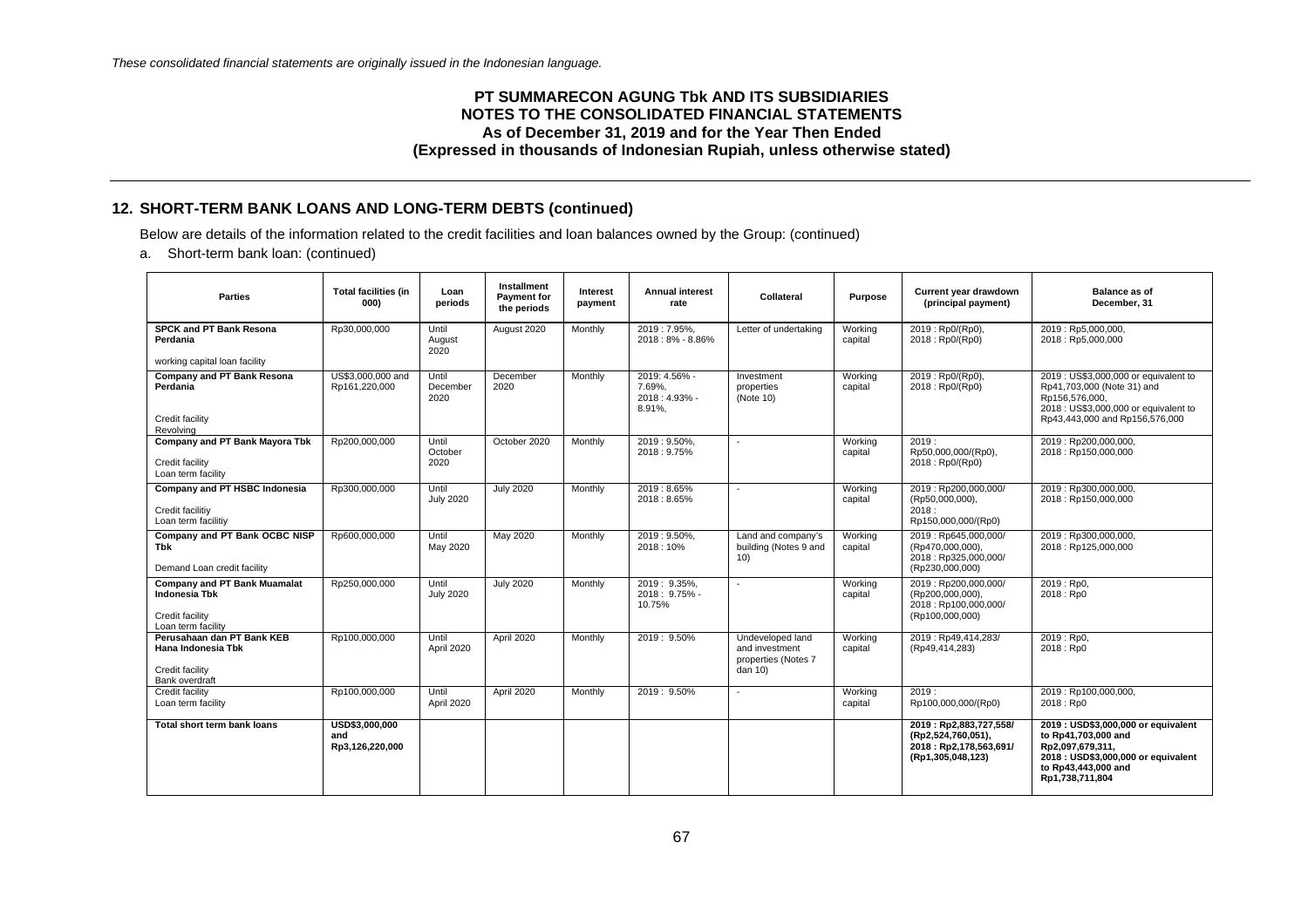## **12. SHORT-TERM BANK LOANS AND LONG-TERM DEBTS (continued)**

Below are details of the information related to the credit facilities and loan balances owned by the Group: (continued)

#### b.1. Long-term bank loan:

| <b>Parties</b>                                                                                   | <b>Total facilities (in</b><br>000)                                                                                                                                           | Loan<br>periods                            | <b>Installment Payment</b><br>for the periods                                  | Interest<br>payment | <b>Annual interest</b><br>rate                     | Collateral                                                                            | <b>Purpose</b>                                                                                                                                                                                                                                                                                                                                           | <b>Current year</b><br>drawdown (principal<br>payment)        | <b>Balance as of</b><br>December, 31           |
|--------------------------------------------------------------------------------------------------|-------------------------------------------------------------------------------------------------------------------------------------------------------------------------------|--------------------------------------------|--------------------------------------------------------------------------------|---------------------|----------------------------------------------------|---------------------------------------------------------------------------------------|----------------------------------------------------------------------------------------------------------------------------------------------------------------------------------------------------------------------------------------------------------------------------------------------------------------------------------------------------------|---------------------------------------------------------------|------------------------------------------------|
| <b>Company and PT Bank</b><br><b>Central Asia Tbk</b><br>Investment credit facility              | Rp550,000,000                                                                                                                                                                 | February<br>$2015 -$<br>February<br>2022   | Quarterly installment<br>(second quarter 2018<br>- first quarter 2022)         | Quarterly           | 2019: 9.00% -<br>9.50%.<br>2018: 9.25% -<br>10.25% | Land and The<br>Kensington's Apartment<br>building<br>(Note 6)                        | Construction of The<br>Kensington Royal Suite<br>Apartement                                                                                                                                                                                                                                                                                              | 2019:<br>Rp0/(Rp111,375,000),<br>2018:<br>Rp0/(Rp61,875,000)  | 2019:<br>Rp376.750.000.<br>2018: Rp488,125,000 |
| <b>Company and subsidiaries</b><br>and PT Bank Central Asia<br>Tbk<br>Investment credit facility | Rp650,000,000<br>Company:<br>Rp75,000,000,<br>MKOJ:<br>Rp165,000,000,<br>DNMP:<br>Rp70,000,000,<br>SMHO:<br>Rp65,000,000,<br>LTMD:<br>Rp225,000,000,<br>KRIP:<br>Rp50,000,000 | September<br>$2013 -$<br>September<br>2021 | Installment every<br>quarter (fourth quarter<br>$2016 -$ third quarter<br>2021 | Quarterly           | 2019:9%.<br>2018: 9.5%                             | Investment properties<br>Company: and restricted<br>time deposit<br>(Notes 10 and 11) | Construction of Hotel Pop!<br>Kelapa Gading<br>MKO: Construction of<br>Harris Hotel Bekasi, DNMP:<br><b>Construction of Plaza</b><br>Summarecon Bekasi.<br>SMHO: Purchase<br>equipment Hotel Pop!<br>Kelapa Gading and Harris<br>Hotel Bekasi, LTMD:<br>Construction of<br>Summarecon Digital<br>Center, KRIP: Construction<br>of Scientia Business Park | 2019:<br>Rp0/(Rp130,000,000),<br>2018:<br>Rp0/(Rp129,999,999) | 2019:<br>Rp238,750,000,<br>2018: Rp368,750,000 |
| <b>SPCK and PT Bank Central</b><br>Asia Tbk<br>Investment credit facility I                      | Rp100,000,000                                                                                                                                                                 | June 2014 -<br>September<br>2021           | Quarterly installment -<br>(forth quarter 2016)<br>third quarter 2021)         | Quarterly           | 2019: 9.00%.<br>2018: 9.50%                        | Inventories and<br>undeveloped land<br>(Notes 6 and 7)                                | Construction of The Spring<br>Club                                                                                                                                                                                                                                                                                                                       | 2019:<br>Rp0/(Rp20,000,000),<br>2018:<br>Rp0/(Rp20,000,000)   | 2019: Rp35,000,000,<br>2018: Rp55,000,000      |
| Investment credit facility II                                                                    | Rp200,000,000                                                                                                                                                                 | June 2015<br>June 2021                     | Quarterly installment<br>(fourth quarter 2017<br>second quarter 2021)          | Quarterly           | 2019: 9.00%.<br>2018: 9.50%,                       | Inventories and<br>undeveloped land<br>(Notes 6 and 7)                                | General purpose financing<br>capital expenditure and<br>development cost                                                                                                                                                                                                                                                                                 | 2019:<br>Rp0/(Rp50,000,000),<br>2018:<br>Rp0/(Rp50,000,000)   | 2019: Rp75,000,000,<br>2018: Rp125,000,000     |
| Investment credit facility III                                                                   | Rp400,000,000                                                                                                                                                                 | March 2016<br>- March<br>2022              | <b>Quarterly installment</b><br>(fourth quarter 2018 -<br>first quarter 2022)  | Quarterly           | 2019: 9.00%.<br>2018: 9.50%                        | Inventories and<br>undeveloped land<br>(Notes 6 and 7)                                | Construction house,<br>apartement and<br>infrastructure of<br>Summarecon Serpong                                                                                                                                                                                                                                                                         | 2019:<br>Rp0/(Rp100,000,000),<br>2018:<br>Rp0/(Rp75,000,000)  | 2019:<br>Rp225,000,000,<br>2018: Rp325,000,000 |
| Investment credit facility IV                                                                    | Rp425,000,000                                                                                                                                                                 | November<br>$2017 -$<br>December<br>2026   | Quarterly installment                                                          | Quarterly           | 2019: 9.00%.<br>2018: 9.50%                        | Inventories and<br>undeveloped land<br>(Notes 6 and 7)                                | Working capital and project<br>development cost<br>apartement, house and<br>infrastructure in<br>Summarecon Serpong area                                                                                                                                                                                                                                 | 2019: Rp11,272,000/<br>(Rp0),<br>2018 : Rp0/(Rp0)             | 2019: Rp11,272,000,<br>2018 : Rp0              |
| <b>LTMD and PT Bank Central</b><br>Asia Tbk<br>Investment credit facility II                     | Rp350,000,000                                                                                                                                                                 | March 2011<br>- March<br>2021              | Quarterly installment<br>(second quarter 2013<br>- first quarter 2021)         | Quarterly           | 2019: 9% - 9.50%.<br>2018: 9% - 10.5%              | Investment properties<br>and temporary account<br>(Notes 10 and 11)                   | Construction of<br>Summarecon Mal Serpong<br>Stages II                                                                                                                                                                                                                                                                                                   | 2019:<br>Rp0/(Rp63,000,000),<br>2018:<br>Rp0/(Rp61,250,000)   | 2019: Rp78,750,000,<br>2018: Rp141,750,000     |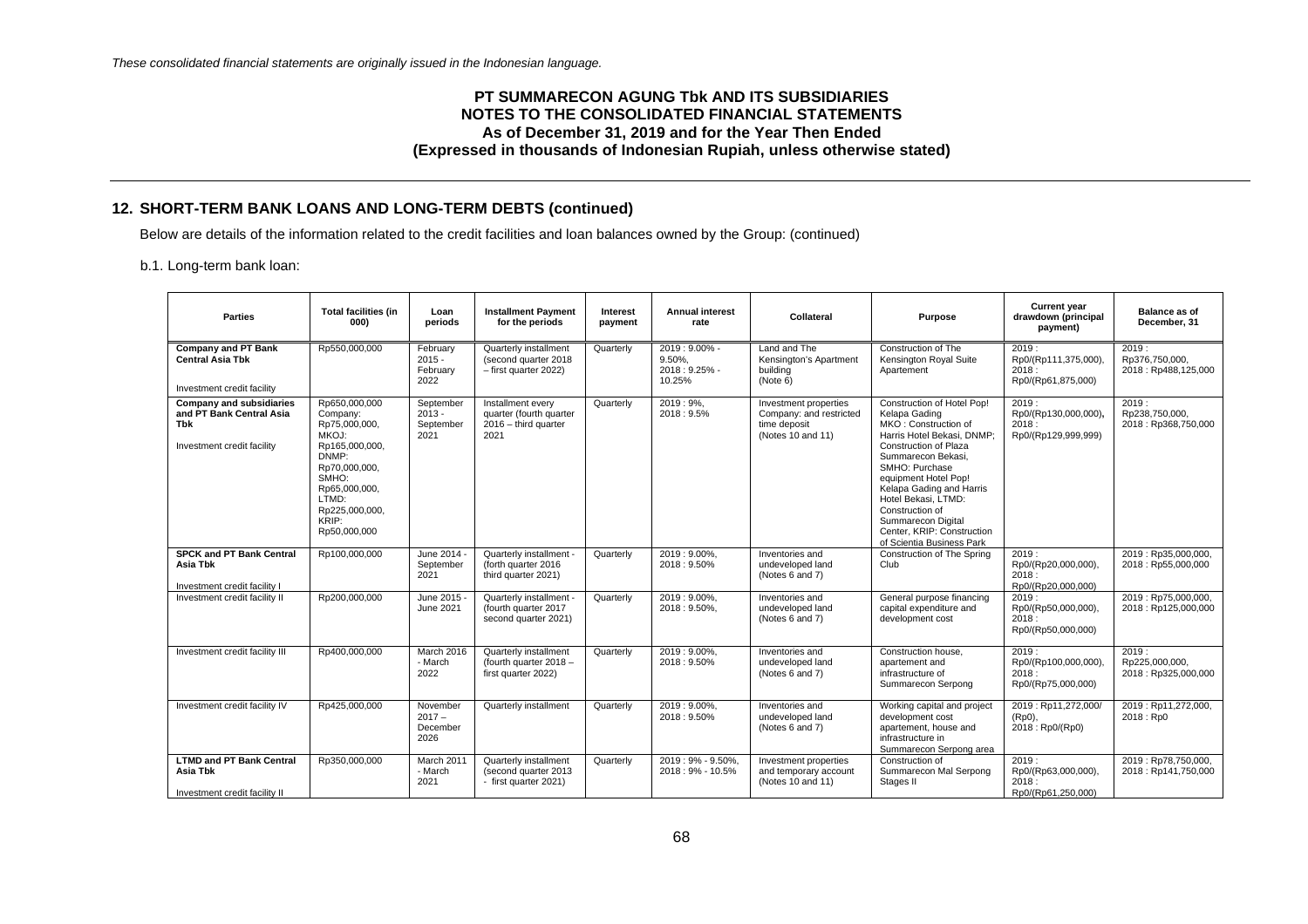## **12. SHORT-TERM BANK LOANS AND LONG-TERM DEBTS (continued)**

Below are details of the information related to the credit facilities and loan balances owned by the Group: (continued)

#### b.1. Long-term bank loan: (continued)

| <b>Parties</b>                                                                  | <b>Total facilities</b><br>(in 000)              | Loan<br>periods                           | <b>Installment Payment</b><br>for the periods                           | Interest<br>payment | <b>Annual interest</b><br>rate          | Collateral                                                                                      | <b>Purpose</b>                                                                                                                       | <b>Current vear</b><br>drawdown (principal<br>payment)                                                                                             | <b>Balance as of</b><br>December, 31                                                                                                            |
|---------------------------------------------------------------------------------|--------------------------------------------------|-------------------------------------------|-------------------------------------------------------------------------|---------------------|-----------------------------------------|-------------------------------------------------------------------------------------------------|--------------------------------------------------------------------------------------------------------------------------------------|----------------------------------------------------------------------------------------------------------------------------------------------------|-------------------------------------------------------------------------------------------------------------------------------------------------|
| PMJA, HOPJ and PT Bank<br><b>Central Asia Tbk</b><br>Investment credit facility | PMJA:<br>Rp220.000.000<br>HOPJ:<br>Rp307,000,000 | December<br>$2013 -$<br>September<br>2024 | Quarterly installment<br>(third quarter $2017 -$<br>third quarter 2024) | Quarterly           | 2019: 9.00%.<br>2018: 9.00% -<br>10.50% | Fixed asset.<br>investment<br>properties and<br>PMJA's and HOPJ's<br>shares<br>(Notes 9 and 10) | <b>Construction of Movenpick</b><br>Resort & Spa                                                                                     | 2019 : Rp0/<br>(Rp25,870,131),<br>2018: Rp11,721,494/<br>(Rp0)                                                                                     | 2019:<br>Rp491.532.486.<br>2018: Rp517,402,617                                                                                                  |
| Investment credit facility                                                      | PMJA:<br>US\$5,000,000<br>HOPJ:<br>US\$4,800,000 | December<br>$2013 -$<br>December<br>2024  | Quarterly installment<br>(third quarter $2017 -$<br>third quarter 2024) | Quarterly           | 2019: 5.5%.<br>$2018:5.5\%$ -<br>5.75%  | Fixed asset.<br>investment<br>properties and<br>PMJA's and HOPJ's<br>shares<br>(Notes 9 and 10) | <b>Construction of Movenpick</b><br>Resort & Spa                                                                                     | 2019 : US\$0 or<br>equivalent to Rp0/<br>(US\$407,834 dan<br>Rp5,771,971),<br>2018: US\$20,863 or<br>equivalent to<br>Rp284,052/(US\$0<br>and Rp0) | 2019: US\$7.748.834<br>(Note 31) or<br>equivalent to<br>Rp107.716.548.<br>2018: US\$8,156,668<br>(Note 31) or<br>equivalent to<br>Rp118,116,707 |
| <b>SGMC and PT Bank Central</b><br>Asia Tbk<br>Investment credit facility       | Rp200,000,000                                    | November<br>$2017 -$<br>November<br>2023  | Quarterly                                                               | Monthly             | 2019: 9.00%<br>2018: 9.50%              | Undeveloped land<br>(Note 7)                                                                    | Working capital and Project<br>development cost<br>apartement, house and<br>infrastructure in<br>Summarecon Mutiara<br>Makassar area | 2019 : Rp0/(Rp0),<br>2018:<br>Rp200,000,000/ (Rp0)                                                                                                 | 2019:<br>Rp200,000,000,<br>2018: Rp200,000,000                                                                                                  |
| Investment credit facility II                                                   | Rp200,000,000                                    | August<br>2019 - July<br>2025             | Quarterly                                                               | Monthly             | 2019: 9.00%                             | Undeveloped land<br>(Note 7)                                                                    | Working capital and Project<br>development cost<br>apartement, house and<br>infrastructure in<br>Summarecon Mutiara<br>Makassar area | 2019:<br>Rp89,048,553/(Rp0)                                                                                                                        | 2019: Rp89,048,553                                                                                                                              |
| <b>MKPP and PT Bank Cental</b><br>Asia Tbk<br>Investment credit facility        | Rp500,000,000                                    | June 2016 -<br>June 2024                  | Quarterly                                                               | Monthly             | 2019: 9% - 9.5%.<br>2018: 9.5%          | Undeveloped land<br>(Note 7)                                                                    | Construction project<br>residential and<br>infrastructure in<br>Summarecon Bandung<br>area                                           | 2019 : Rp0/<br>(Rp12,500,000)<br>2018:<br>Rp500,000,000/<br>(Rp0)                                                                                  | 2019:<br>Rp487,500,000,<br>2018: Rp500,000,000                                                                                                  |
| Investment credit facility II                                                   | Rp400,000,000                                    | November<br>$2019 -$<br>October<br>2027   | Quarterly                                                               | Monthly             | 2019: 9% - 9.5%                         | Undeveloped land<br>(Note 7)                                                                    | Construction project<br>residential and<br>infrastructure in<br>Summarecon Bandung<br>area                                           | 2019:<br>Rp339,398,249/<br>(Rp0)                                                                                                                   | 2019: Rp339,398,249                                                                                                                             |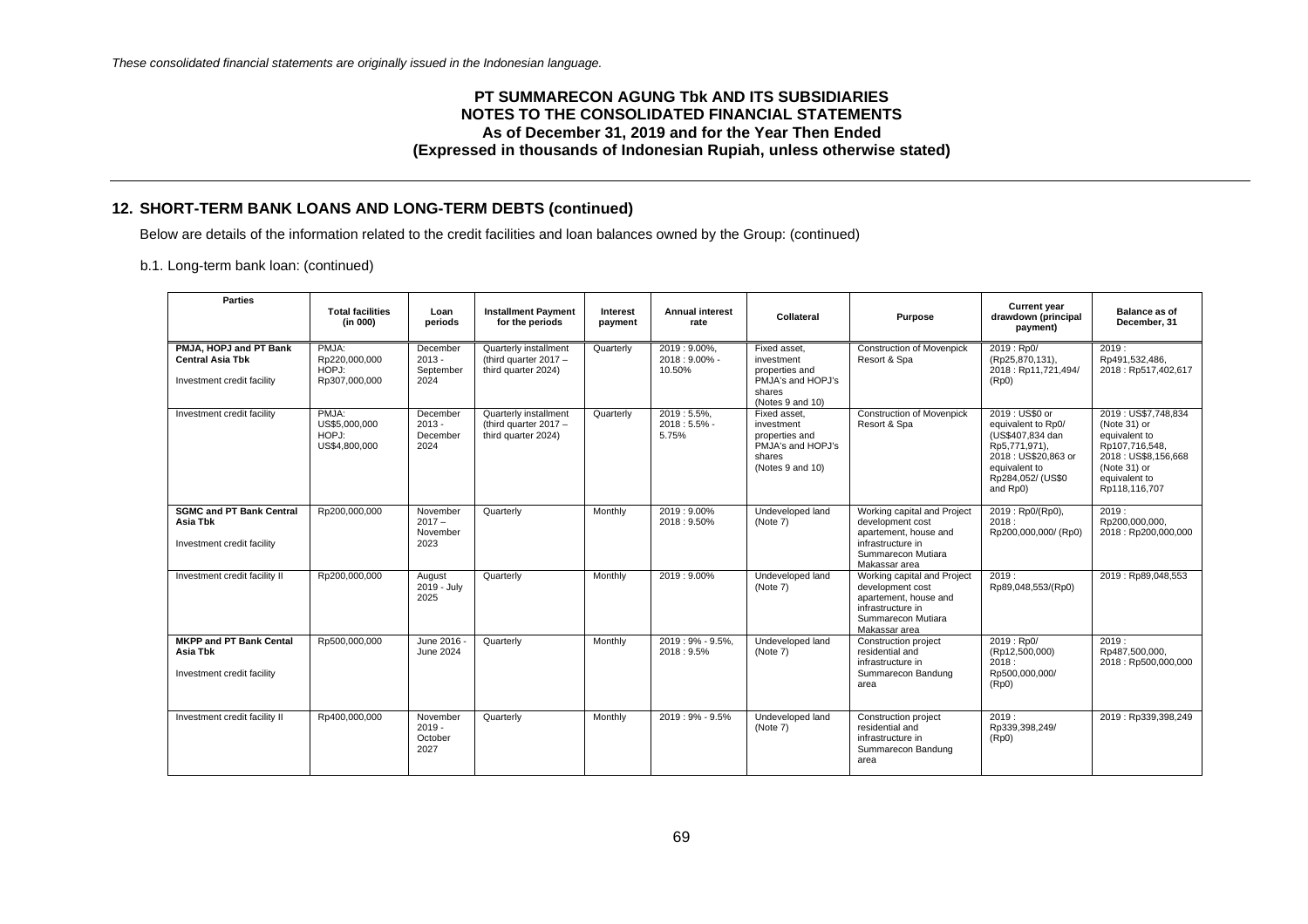## **12. SHORT-TERM BANK LOANS AND LONG-TERM DEBTS (continued)**

Below are details of the information related to the credit facilities and loan balances owned by the Group: (continued)

#### b.1. Long-term bank loan: (continued)

| <b>Parties</b>                                                                                       | <b>Total facilities</b><br>(in 000)   | Loan<br>periods                          | <b>Installment Payment</b><br>for the periods                         | Interest<br>payment | <b>Annual interest</b><br>rate         | Collateral                                                                               | Purpose                                                                                    | Current year principal<br>payment                                                                                                                                                                                                     | Balance as of<br>December, 31                                                                                                                                       |
|------------------------------------------------------------------------------------------------------|---------------------------------------|------------------------------------------|-----------------------------------------------------------------------|---------------------|----------------------------------------|------------------------------------------------------------------------------------------|--------------------------------------------------------------------------------------------|---------------------------------------------------------------------------------------------------------------------------------------------------------------------------------------------------------------------------------------|---------------------------------------------------------------------------------------------------------------------------------------------------------------------|
| The company and PT Bank<br>Mandiri (Persero) Tbk<br>Specific transaction credit<br>facility (PTK II) | Rp600,000,000                         | March 2013<br>- March<br>2020            | Quarter start from<br>December 2015 -<br>March 2020                   | Monthly             | 2019: 9.25% -<br>9.75%,<br>2018: 9.75% | JYBA's<br>undeveloped land<br>and LTMD's<br>investment<br>properties (Notes 7<br>and 10) | General Purpose                                                                            | 2019: Rp0/(Rp112,500,000),<br>2018: Rp0/(Rp50,000,000)                                                                                                                                                                                | 2019:<br>Rp330,000,000,<br>2018: Rp442,500,000                                                                                                                      |
| Specific transaction credit<br>facility (PTK III)                                                    | Rp750,000,000                         | April 2015 -<br>April 2021               | Quarter start from<br>April 2018 - April 2021                         | Monthly             | 2019: 9.25% -<br>9.75%.<br>2018: 9.75% | Investment<br>properties<br>MKOJ (Note 10)                                               | Financing capital<br>expenditures/working<br>capital in Summarecon<br>Bekasi area          | 2019: Rp0/(Rp200,000,000),<br>2018: Rp0/(Rp80,000,000)                                                                                                                                                                                | 2019:<br>Rp470,000,000,<br>2018: Rp670,000,000                                                                                                                      |
| KCJA, GNSA, GNSP and PT<br><b>Bank Central Asia Syariah</b><br>Investment credit facility            | Rp250,000,000                         | December<br>$2018 -$<br>April 2027       | Quarterly                                                             | Mothly              | 2019: 9.5%.<br>2018: 9.5%              | Undeveloped land<br>(Note 7)                                                             | Construction project<br>residential and<br>infrastructure in<br>Summarecon Bogor area      | 2019: Rp130,628,607/<br>(Rp379,929),<br>2018: Rp69,557,635/<br>(Rp0)                                                                                                                                                                  | 2019:<br>Rp199,806,313,<br>2018: Rp69,557,635                                                                                                                       |
| Perusahaan dan PT Bank<br><b>OCBC NISP Tbk</b><br>Investment credit facility                         | Rp1,100,000,000                       | October<br>$2019 -$<br>September<br>2028 | Quarterly installment<br>(fourth quarter 2021 -<br>third quater 2028) | Quarterly           | 2019: 9.75%,                           | Undeveloped land<br>(Note 7)                                                             | Construction project<br>residential and<br>infrastructure in<br>Summarecon Bandung<br>area | 2019: Rp680,000,000/<br>(Rp0)                                                                                                                                                                                                         | 2019: Rp680,000,000                                                                                                                                                 |
| Perusahaan dan PTBank<br><b>KEB Hana Indonesia</b><br>Working capital loan facility                  | Rp200,000,000                         | April 2019 -<br>April 2029               | Quarterly                                                             | Quarterly           | 2019: 9.75%.                           | Undeveloped land<br>and investment<br>properties (Notes 7<br>$dan$ 10)                   | Working capital                                                                            | 2019: Rp0/(Rp0)                                                                                                                                                                                                                       | 2019 : Rp0                                                                                                                                                          |
| Total long-term bank loans                                                                           | Rp7,402,000,000<br>and US\$ 9,800,000 |                                          |                                                                       |                     |                                        |                                                                                          |                                                                                            | 2019 : US\$0 or equivalent to<br>Rp0 and Rp1,250,347,409/<br>(US\$407,834 or equivalent<br>to Rp5,771,971 and<br>Rp825,625,060),<br>2018: US\$20.863 or<br>equivalent to Rp284,052 and<br>Rp781,279,129/<br>(US\$0 and Rp528,124,999) | 2019: US\$7,748,834<br>or equivalent to<br>Rp107,716,548 and<br>Rp4,327,807,601,<br>2018: US\$8,156,668<br>or equivalent to<br>Rp118,116,707 and<br>Rp3,903,085,252 |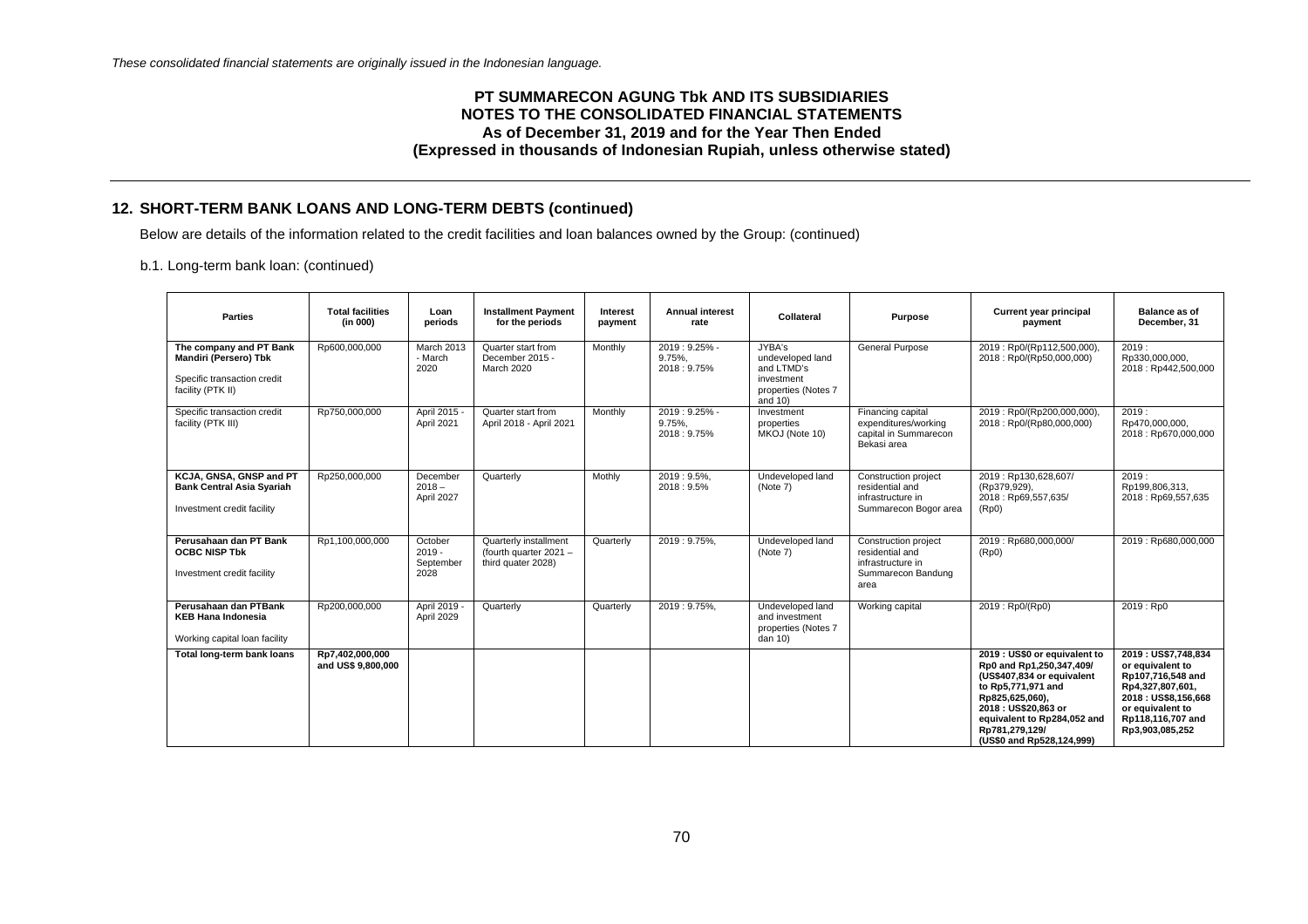#### **12. SHORT-TERM BANK LOANS AND LONG-TERM DEBTS (continued)**

Below are details of the information related to the credit facilities and loan balances owed by the Group: (continued)

b.1. Long-term bank loan: (continued)

Under the loan agreements, the Group (debtors) must comply with several covenants, as follows: a. Maintain certain financial ratios:

- 1. EBITDA to interest expense;
- 2. Debt to equity ratio;
- 3. Current ratio;
- 4. Debt service coverage; and,
- 5. Maintain positive equity and profit.
- b. Debtors must obtain written approval from the Creditor prior to performing the following activities:
	- 1. Provide loans, act as guarantor/pledgor in any form and with any name and/or pledge the Company's assets to other parties, including but not limited to affiliates, both direct or indirectly related, and to third parties in the amount greater than 20% of the Company's total equity for each transaction, except in the ordinary course of business;
	- 2. Pay dividends;
	- 3. Sell or dispose of their major assets used in their business, except under normal business transactions;
	- 4. Enter into merger, consolidation, acquisition, liquidation; and,
	- 5. Amend its articles of association, except increase their capital stock.

As of December 31, 2019 and 2018, the Group is in compliance with all of the debt covenants related to the above short-term bank loans and long-term debts.

b.2. Loans from financing institution:

## **PT BCA Finance**

The loans from PT BCA Finance represent drawdowns from various consumer financing credit facilities obtained by the Company and its subsidiaries, which were used to finance the acquisitions of vehicles. The loans are payable in monthly installments at different dates, the latest up to October 29, 2022, and are collateralized by the vehicles purchased (Note 9). The outstanding loans as of December 31, 2019 amounted to Rp10,138,271 (2018: Rp13,117,548).

In 2019, the Group has made principal payments totaling Rp8,023,757 (2018: Rp6,391,986).

In 2019 and 2018, the loans bore interest at annual rates ranging from 6.99% to 17.25%.

There are no covenants imposed by PT BCA Finance in relation to these loans.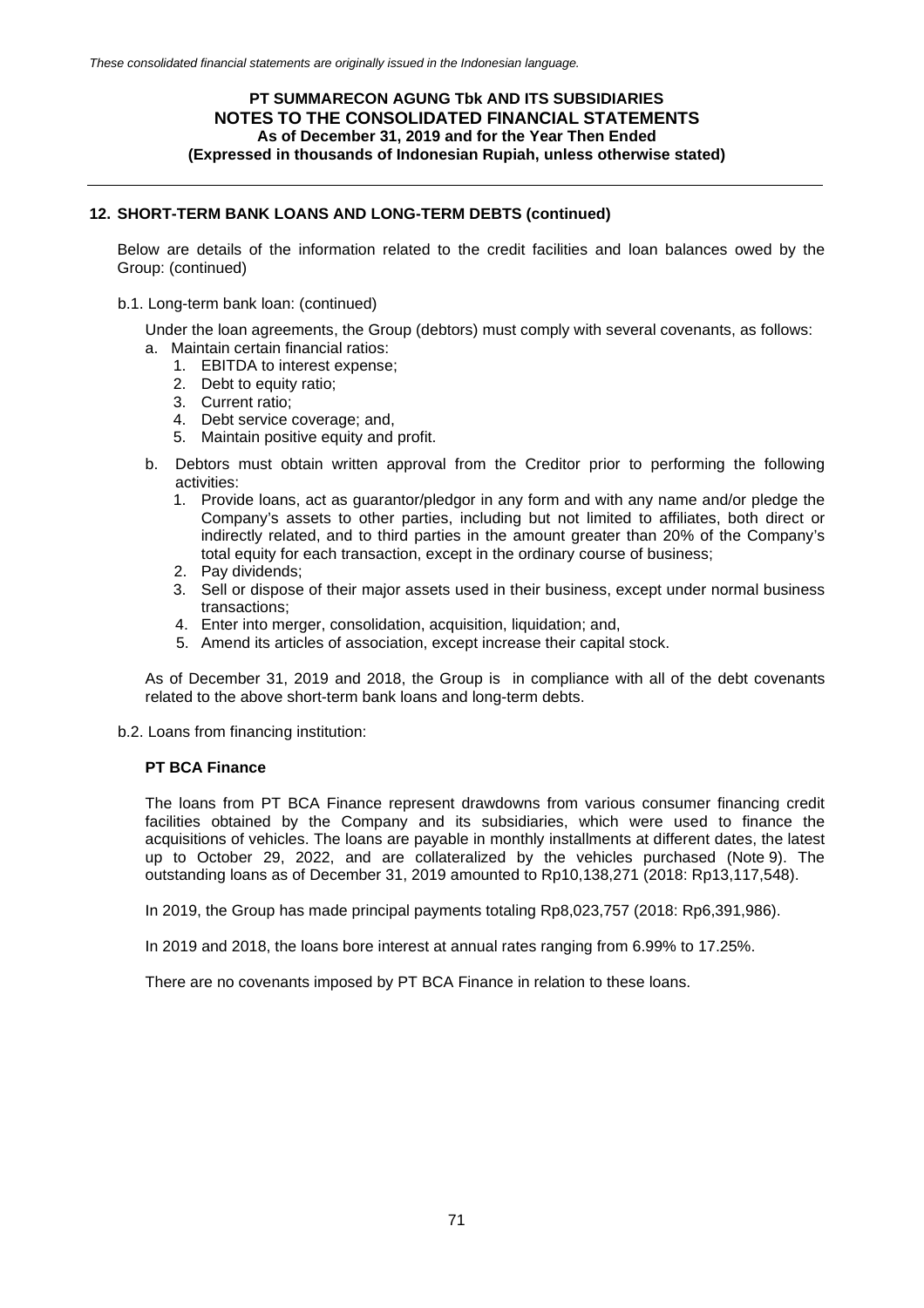# **13. BONDS PAYABLE AND SUKUK IJARAH**

The details of bonds issued are as follows:

|                                                                                                  | December 31,    |                 |  |  |
|--------------------------------------------------------------------------------------------------|-----------------|-----------------|--|--|
|                                                                                                  | 2019            | 2018            |  |  |
| <b>Face Value</b>                                                                                |                 |                 |  |  |
| Obligasi Berkelanjutan I Tahap II                                                                |                 | 800,000,000     |  |  |
| Obligasi Berkelanjutan II Tahap I                                                                | 500,000,000     | 500,000,000     |  |  |
| Obligasi Berkelanjutan II Tahap II                                                               | 800,000,000     | 800,000,000     |  |  |
| Obligasi Berkelanjutan III Tahap I                                                               | 416,000,000     | 416,000,000     |  |  |
| Obligasi Berkelanjutan III Tahap II                                                              | 700,000,000     |                 |  |  |
| Sukuk Ijarah Berkelanjutan I Tahap II                                                            |                 | 300,000,000     |  |  |
| Total face value<br>Less deferred issuance costs<br>(net of current amortization of Rp7,590,962) | 2,416,000,000   | 2,816,000,000   |  |  |
| in 2019 and Rp7,906,930 in 2018)                                                                 | (12,663,849)    | (16,016,911)    |  |  |
| <b>Net</b>                                                                                       | 2,403,336,151   | 2,799,983,089   |  |  |
| Less current maturities                                                                          | (1,296,211,016) | (1,098,443,190) |  |  |
| Long-term portion                                                                                | 1,107,125,135   | 1,701,539,899   |  |  |
|                                                                                                  |                 |                 |  |  |

The details of the above deferred issuance costs and the related accumulated amortization are as follows:

|                                                                                                | Year ended December 31, |                |  |  |
|------------------------------------------------------------------------------------------------|-------------------------|----------------|--|--|
|                                                                                                | 2019                    | 2018           |  |  |
| Obligasi Berkelanjutan I Tahap I                                                               | 7,336,106               | 7,336,106      |  |  |
| Obligasi Berkelanjutan I Tahap II                                                              | 6,160,646               | 6,160,646      |  |  |
| Obligasi Berkelanjutan I Tahap III                                                             | 1,124,325               | 1,124,325      |  |  |
| Obligasi Berkelanjutan II Tahap I                                                              | 8,919,096               | 8,919,096      |  |  |
| Obligasi Berkelanjutan II Tahap II                                                             | 5,008,600               | 5,008,600      |  |  |
| Obligasi Berkelanjutan III Tahap I                                                             | 7,147,712               | 7,147,712      |  |  |
| Obligasi Berkelanjutan III Tahao II                                                            | 4,237,900               |                |  |  |
| Sukuk Ijarah Berkelanjutan I Tahap I                                                           | 2,504,429               | 2,504,429      |  |  |
| Sukuk Ijarah Berkelanjutan I Tahap II                                                          | 2,325,994               | 2,325,994      |  |  |
| Sukuk Ijarah Berkelanjutan I Tahap III                                                         | 1,124,325               | 1,124,325      |  |  |
| Total                                                                                          | 45,889,133              | 41,651,233     |  |  |
| Less accumulated amortization of deferred<br>issuance costs (inclusive of current amortization |                         |                |  |  |
| of Rp7,590,962 in 2019 and Rp7,906,930 in 2018)                                                | (33, 225, 284)          | (25, 634, 322) |  |  |
| <b>Net</b>                                                                                     | 12,663,849              | 16,016,911     |  |  |
|                                                                                                |                         |                |  |  |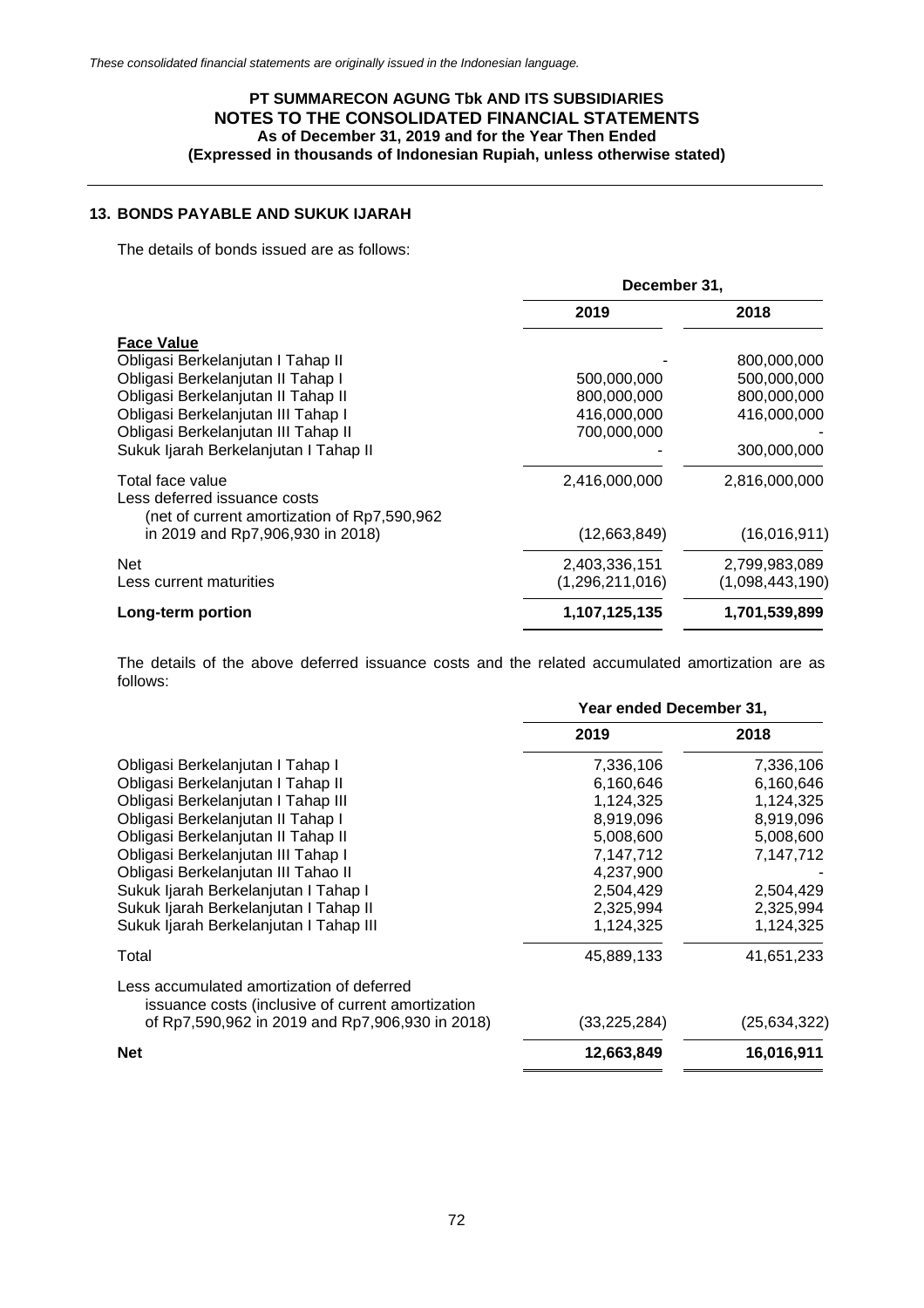#### **13. BONDS PAYABLE AND SUKUK IJARAH (continued)**

#### **Obligasi Berkelanjutan I Tahap II" ("OB I Tahap II")**

On October 10, 2014, the Company issued OB I Tahap II with nominal value of Rp800,000,000 with fixed annual interest of 11.50%. Interest will be paid quarterly, which started on January 10, 2015 and will continue up to October 10, 2019. The OB I Tahap II will mature on October 10, 2019 and already paid on maturity date.

The OB I Tahap II has been listed in the Indonesia Stock Exchange since October 10, 2014.

The OB I Tahap II is secured by the Company's investment properties (Note 10).

PT Pemeringkat Efek Indonesia (Pefindo), a securities rating agency in Indonesia, gave a rating of <sub>id</sub>A (single A) for the OB I Tahap II in 2019.

## **Obligasi Berkelanjutan II Tahap I ("OB II Tahap I")**

On December 16, 2015, the Company issued OB II Tahap I with nominal value of Rp500,000,000 with fixed annual interest rate of 11.25%. Interest will be paid quarterly, which started on March 16, 2016 and continue up to December 16, 2020. The OB II Tahap I will mature on December 16, 2020.

The OB II Tahap I has been listed in the Indonesia Stock Exchange since December 17, 2015.

The OB II Tahap I is secured by the Company's investment properties (Note 10).

PT Pemeringkat Efek Indonesia (Pefindo), a securities rating agency in Indonesia, gave a rating of <sub>id</sub>A (single A) for the OB II Tahap I in 2019.

#### **Obligasi Berkelanjutan II Tahap II ("OB II Tahap II")**

On November 28, 2017, the Company issued OB II Tahap II with nominal value of Rp800,000,000 with fixed annual interest rate of 8.80%. Interest will be paid quarterly, which started on November 28, 2017 and will continue up to November 28, 2020. The OB II Tahap II will mature on November 28, 2020.

The OB II Tahap II has been listed in the Indonesia Stock Exchange since November 28, 2017.

The OB II Tahap II is secured by the Company's investment properties (Note 10).

PT Pemeringkat Efek Indonesia (Pefindo), a securities rating agency in Indonesia, gave a rating of  $_{\text{id}}A$ (single A) for the OB II Tahap II in 2019.

#### **Obligasi Berkelanjutan III Tahap I ("OB III Tahap I")**

On December 6, 2018, the Company issued OB III Tahap I with nominal value of Rp416,000,000 with fixed annual interest rate of 10.75%. Interest will be paid quarterly, which started on December 6, 2018 and will continue up to September 6, 2021. The OB III Tahap I will mature on December 6, 2021.

The OB III Tahap I has been listed in the Indonesia Stock Exchange since December 6, 2018.

PT Pemeringkat Efek Indonesia (Pefindo), a securities rating agency in Indonesia, gave a rating of <sub>id</sub>A (single A) for the OB III Tahap I in 2019.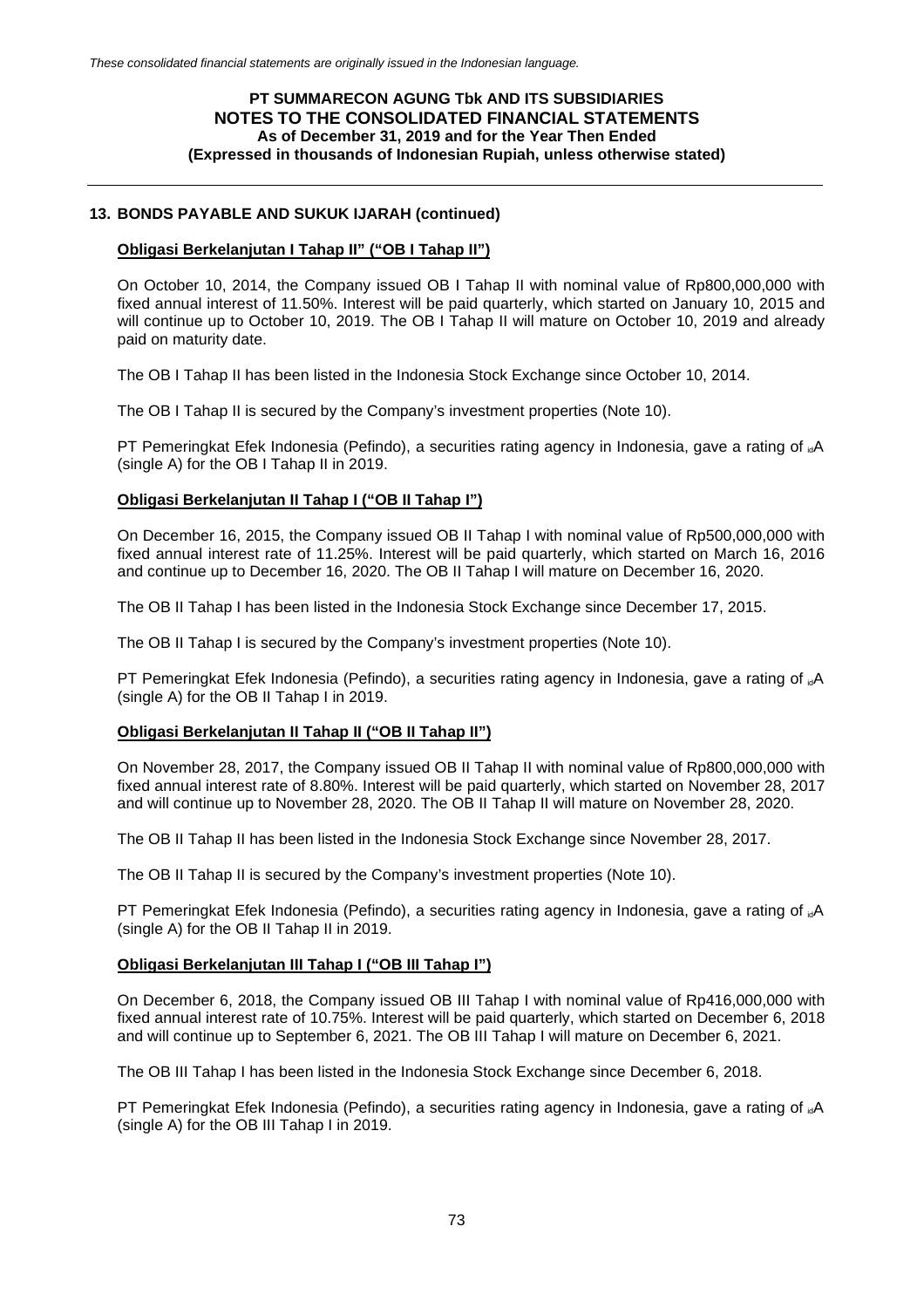#### **13. BONDS PAYABLE AND SUKUK IJARAH (continued)**

### **Obligasi Berkelanjutan III Tahap II ("OB III Tahap II")**

On October 15, 2019, the Company issued OB III Tahap II with two series that is Series A with nominal value of Rp500,000,000 and Series B with nominal value of Rp200,000,000 with fixed annual interest rate of 9.125% and 9.500%, respectively. Interest will be paid quarterly, which started on January 15, 2020 and will continue up to October 15, 2020 for Series A and will continue up to October 15, 2024 for Series B. The OB III Tahap II will mature each on October 15, 2022 for Obligasi Series A and October 15, 2024 for Obligasi Series B.

The OB III Tahap II has been listed in the Indonesia Stock Exchange since October 16, 2019.

PT Pemeringkat Efek Indonesia (Pefindo), a securities rating agency in Indonesia, gave a rating of <sub>id</sub>A (single A) for the OB III Tahap II in 2019.

## **Sukuk Ijarah Berkelanjutan I Tahap II ("SIB I Tahap II")**

On October 10, 2014, the Company issued SIB I Tahap II with a nominal value of Rp300,000,000, with obligation to pay benefits installment of ijarah amounting to Rp34,500,000 annually, payable over 5 years which started on October 10, 2014 and will continue up to October 10, 2019. Payments of the benefits installment of ijarah are made quarterly in arrears. The SIB I Tahap II will mature on October 10, 2019 and already paid on maturity date.

The SIB I Tahap II has been listed on the Indonesia Stock Exchange since October 10, 2014.

The SIB I Tahap II is guaranteed by the Company's investment properties (Note 10).

PT Pemeringkat Efek Indonesia (Pefindo), a securities rating agency in Indonesia, gave a rating of <sub>id</sub>A (sy) (single A syariah) for the SIB I Tahap II in 2019.

#### **Obligasi Berkelanjutan I Tahap I ("OB I Tahap I")**

On December 11, 2013, the Company issued OB I Tahap I with nominal value of Rp450,000,000 with fixed annual interest of 10.85%. Interest will be paid quarterly, which started on March 11, 2014 and will continue up to December 11, 2018. The OB I Tahap I will mature on December 11, 2018, and already paid on maturity date.

#### **Obligasi Berkelanjutan I Tahap III ("OB I Tahap III")**

On April 22, 2015, the Company issued OB I Tahap III with nominal value of Rp150,000,000 with fixed annual interest of 10.50%. Interest will be paid quarterly, which started on July 22, 2015 and will continue up to April 22, 2018. The OB I Tahap III will mature on April 22, 2018, and already paid on maturity date.

#### **Sukuk Ijarah Berkelanjutan I Tahap I ("SIB I Tahap I")**

On December 11, 2013, the Company issued SIB I Tahap I with nominal value of Rp150,000,000, with obligation to pay benefits installment of ijarah amounting to Rp16,275,000 annually for 5 years. Payment of the benefits installment of ijarah is made quarterly in arrears. The SIB I Tahap I will mature on December 11, 2018, and already paid on maturity date.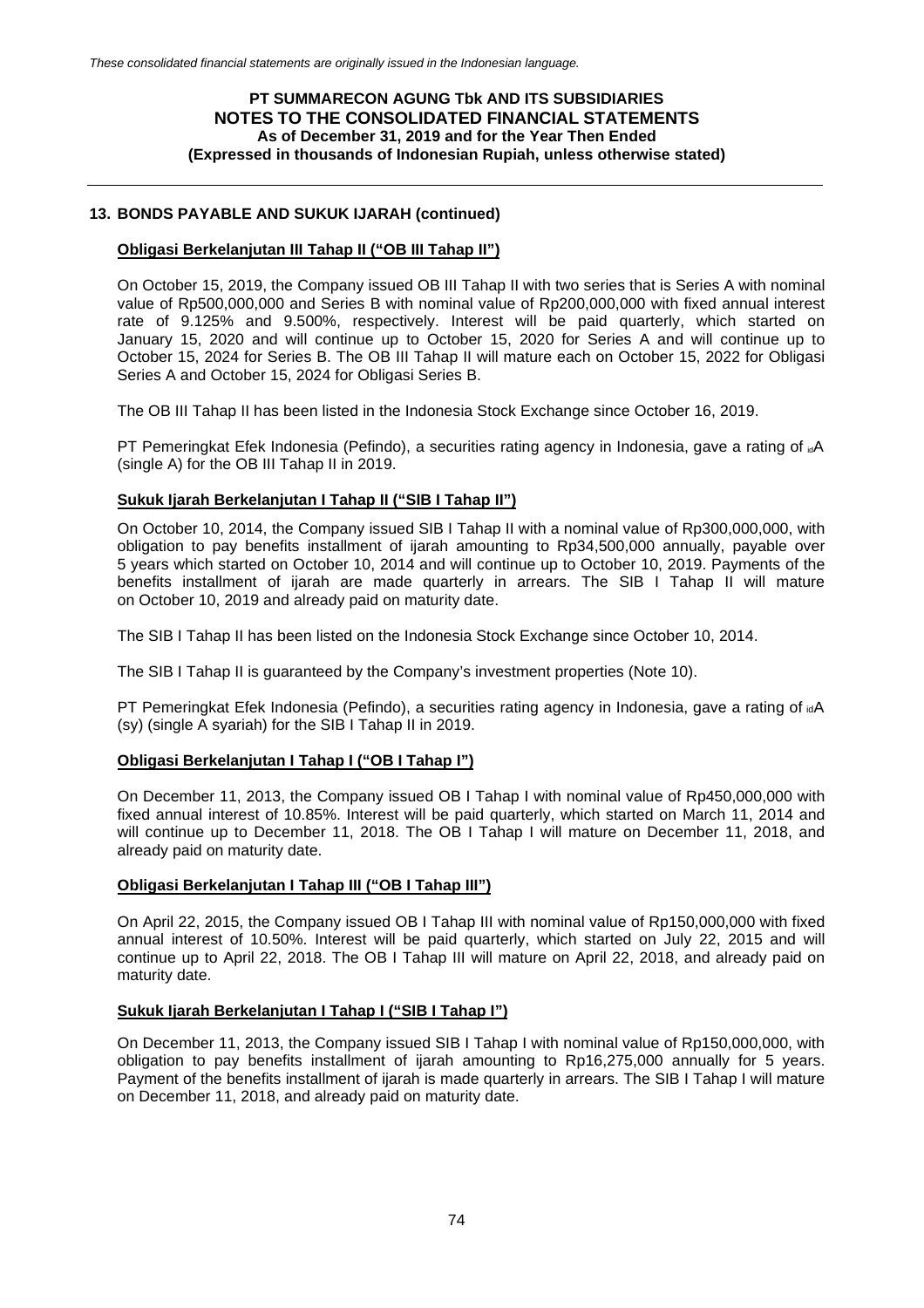### **13. BONDS PAYABLE AND SUKUK IJARAH (continued)**

## **Sukuk Ijarah Berkelanjutan I Tahap III ("SIB I Tahap III")**

On April 22, 2015, the Company issued SIB I Tahap III with a nominal value of Rp150,000,000 with obligation to the benefit installment of ijarah amounting to Rp15,750,000 annually, payable over 3 years which started on July 22, 2015 and will continue up to April 22, 2018. Payments of the benefits installment of ijarah are made quarterly in arrears. The SIB I Tahap III will mature on April 22, 2018, and already paid on maturity date.

Based on the minutes of meetings of the bondholders and sukuk ijarah holders ("holders"), the holders agreed that :

- 70% of the funds generated from the issuance of OB I Tahap I and SIB I Tahap I will be used for the property development of the Group and about 30% will be used for working capital;
- 90% of funds generated from the issuance of the OB I Tahap II and SIB I Tahap II will be used for business expansion in property across areas and about 10% will be used for working capital;
- 100% of funds generated from the issuance of the OB I Tahap III and SIB I Tahap III will be used for business expansion in property across areas;
- 70% of the funds generated from the issuance of OB II Tahap I will be used for property development of the Group and about 30% will be used for working capital; and
- 100% of funds generated from the issuance of the OB II Tahap II will be used for settle all or part of obligasi and/or sukuk, and/or company's bank loan and/or subsidiaries.
- 100% of funds generated from the issuance of the OB III Tahap I will be used for paid OB I Tahap I, and the rest will be used for working capital.

Based on *Perjanjian Perwaliamanatan Obligasi* (*OB Tahap I, II & III, SIB Tahap I, II & III*) between the Company and PT Bank CIMB Niaga Tbk as a trustee and *Obligasi (OB II Tahap I & II and OB III Tahap I)* between the Company and PT Bank Permata Tbk as a trustee, the Company is required to comply with the following covenants:

- a. Maintain certain financial ratios:
	- (1) Interest-bearing debt to equity ratio of not more than 3:1;
	- (2) EBITDA to interest expense ratio of not less than 1:1; except from PT Bank Permata Tbk not less than 1.5:1;
	- (3) Collateral value, which should be appraised every year by an appraiser registered with BAPEPAM-LK, to the bonds payable of not less than 1:1.

The Company has complied with all of the above financial ratios.

- b. The Company is not allowed to conduct the following activities without the prior consent of the trustee:
	- (i) Pay or make or distribute payments to others in the current year as long as the Company default to make payments of its obligation to the bondholders;
	- (ii) Provide loans to other parties;
	- (iii) Enter into merger, consolidation, acquisition, liquidation;
	- (iv) Change the Company's major activities; and
	- (v) Decrease their respective authorized capital stock, issued and fully paid capital stock.

As of December 31, 2019 and 2018, the Company has complied with the covenants stated in the agreements on the bonds and sukuk ijarah.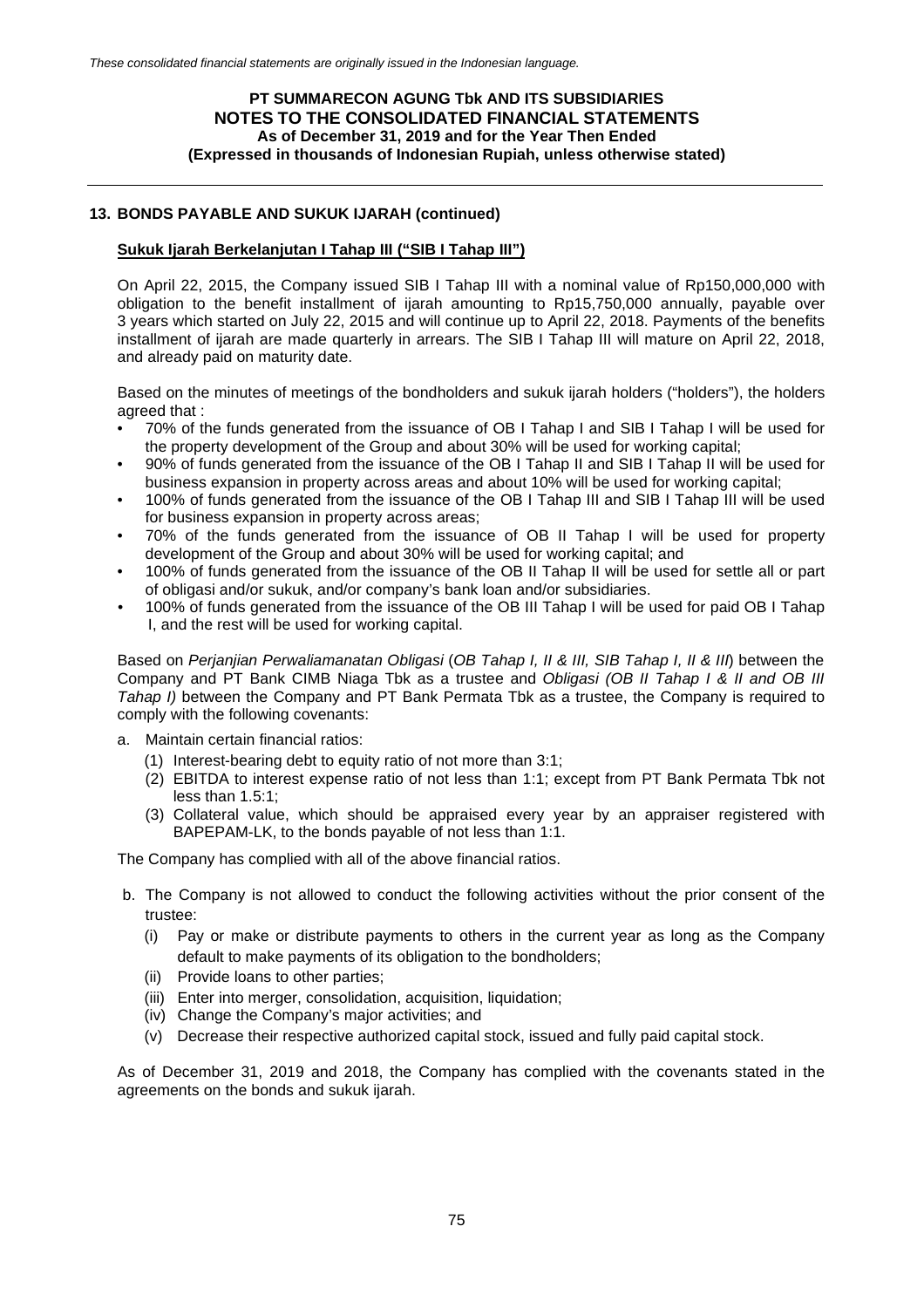# **14. TRADE PAYABLES TO THIRD PARTIES**

Trade payables to third parties consist of purchases of goods and services from the following:

| December 31, |            |  |  |
|--------------|------------|--|--|
| 2019         | 2018       |  |  |
| 78,616,072   | 68,553,668 |  |  |
| 3,358,013    | 4,352,321  |  |  |
| 1,383,322    | 1,364,256  |  |  |
| 1,246,253    | 1,413,183  |  |  |
| 1,530,190    | 1.057.340  |  |  |
| 86,133,850   | 76,740,768 |  |  |
|              |            |  |  |

The details of trade payables to third parties based on their original currencies (Note 31) are as follows:

| December 31, |            |  |  |
|--------------|------------|--|--|
| 2019         | 2018       |  |  |
|              |            |  |  |
| 56,633,521   | 3,724,740  |  |  |
| 24,047,438   | 72,539,820 |  |  |
|              |            |  |  |
| 5,452,891    | 64,086     |  |  |
|              | 274,430    |  |  |
|              | 115,457    |  |  |
|              | 22,235     |  |  |
| 86,133,850   | 76,740,768 |  |  |
|              |            |  |  |

None of the Company's assets are pledged as collateral in relation to trade payables to third parties as of December 31, 2019 and 2018.

# **15. OTHER PAYABLES**

Other payables are liabilities to third parties consist of:

|                                  | December 31,  |                 |  |  |
|----------------------------------|---------------|-----------------|--|--|
|                                  | 2019          | 2018            |  |  |
| Deposits payable                 | 257,545,486   | 158,853,268     |  |  |
| Deferred lease income            | 21,836,718    | 16,669,475      |  |  |
| Others (each below Rp15,000,000) | 94.777.854    | 96,855,863      |  |  |
| <b>Total other payables</b>      | 374,160,058   | 272,378,606     |  |  |
| Less current maturities          | (359,441,982) | (261, 345, 102) |  |  |
| Long-term portion                | 14,718,076    | 11,033,504      |  |  |
|                                  |               |                 |  |  |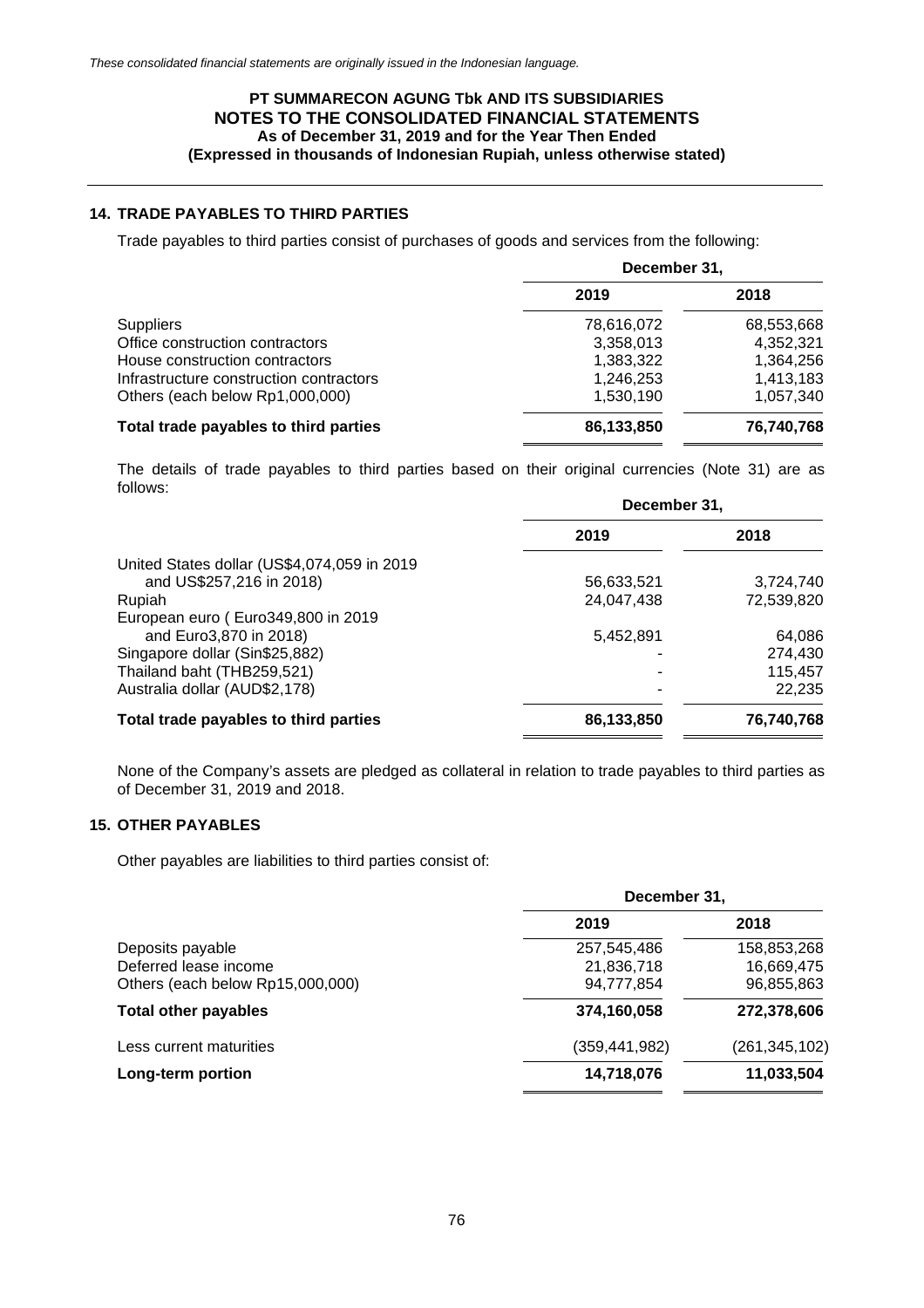# **16. ACCRUED EXPENSES**

This account consists of accruals for:

|                                           | December 31,  |               |  |
|-------------------------------------------|---------------|---------------|--|
|                                           | 2019          | 2018          |  |
| Development of projects, infrastructures, |               |               |  |
| social and public facilities              | 865,781,008   | 715,046,135   |  |
| Interest expense                          | 127,087,892   | 118,697,261   |  |
| Repairs and maintenance                   | 43,891,916    | 57,842,070    |  |
| Promotion                                 | 39,828,658    | 41,679,296    |  |
| Electricity, water and telephone          | 26,075,873    | 24,999,398    |  |
| Others (each below Rp15,000,000)          | 72,306,395    | 68,011,482    |  |
| <b>Total accrued expenses</b>             | 1,174,971,742 | 1,026,275,642 |  |

In 2019 and 2018, accruals of projects, infrastructures, social and public facilities were provided for of the Group which are involved in property development. The accruals were computed based on cost per square meter (sqm) to be spent on the area to be developed as infrastructures, social and public facilities.

## **17. TAXATION**

a. Prepaid taxes consist of:

|                                 | December 31, |             |  |  |
|---------------------------------|--------------|-------------|--|--|
|                                 | 2019         | 2018        |  |  |
| Income tax - Article 21         | 3.547        | 3,407       |  |  |
| Income tax - Article 22         |              | 155         |  |  |
| Income tax - Article 23         |              | 719,530     |  |  |
| Final income tax                | 167,256,694  | 159,558,970 |  |  |
| Value added tax                 | 138,569,612  | 92,297,385  |  |  |
| Claim for tax refund (Note 17e) | 8.545        | 252.396     |  |  |
| <b>Total prepaid taxes</b>      | 305,838,398  | 252,831,843 |  |  |

## b. Taxes payable consists of:

|                            | December 31, |            |  |  |
|----------------------------|--------------|------------|--|--|
|                            | 2019         | 2018       |  |  |
| Income tax                 |              |            |  |  |
| Article 21                 | 5,572,836    | 4,476,826  |  |  |
| Article 23                 | 4,678,546    | 4,228,629  |  |  |
| Article 25                 | 1,985        |            |  |  |
| Article 26                 | 296,588      | 714,571    |  |  |
| Article 29 (Note 17e)      | 5,719,137    | 2,547,071  |  |  |
| Final income tax           | 41,080,734   | 41,487,805 |  |  |
| Development tax            | 8,624,174    | 7,827,568  |  |  |
| <b>Total taxes payable</b> | 65,974,000   | 61,282,470 |  |  |
|                            |              |            |  |  |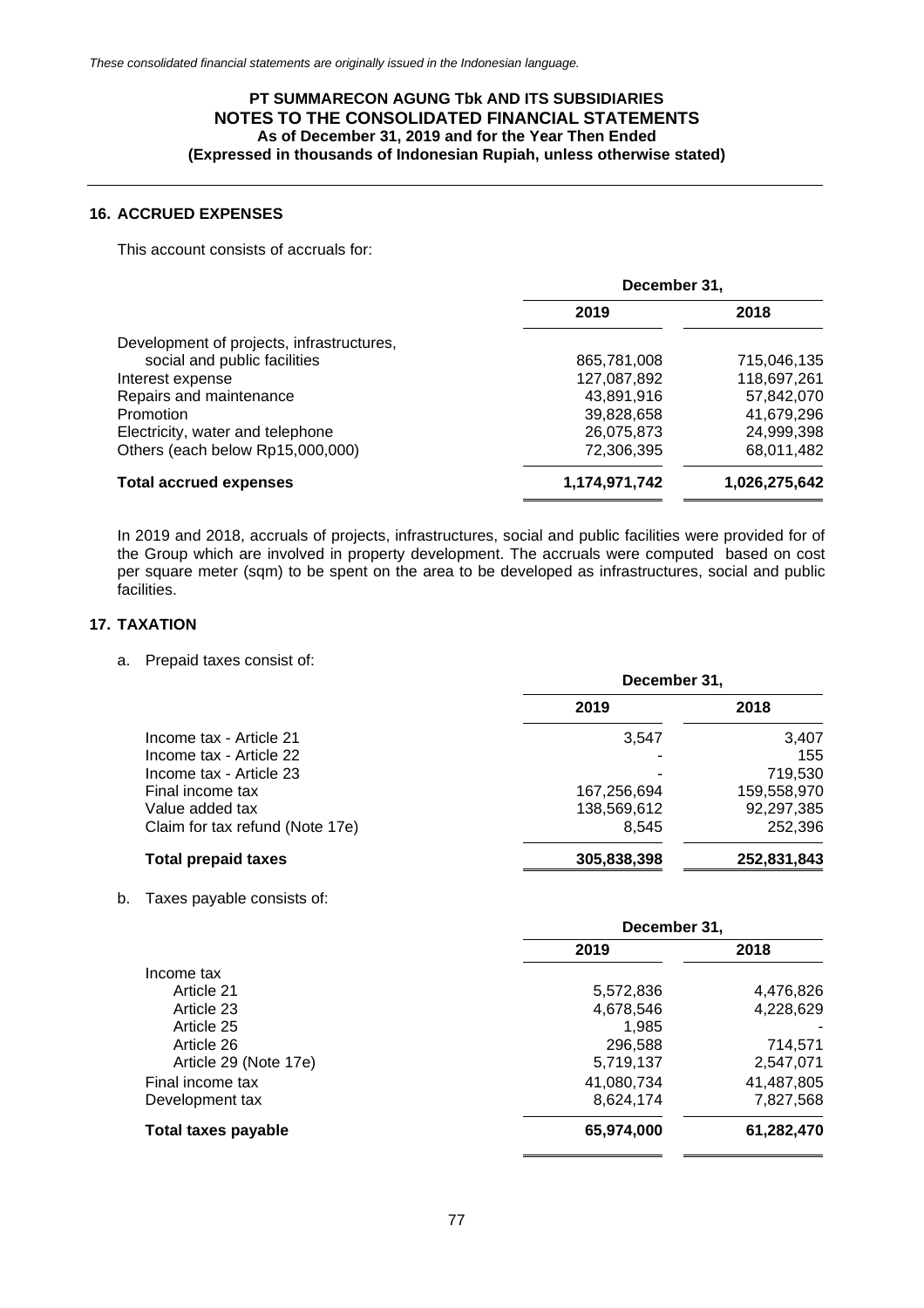## **17. TAXATION (continued)**

c. A reconciliation between profit before income tax, as shown in the consolidated statement of profit or loss and other comprehensive income, and estimated taxable income of the Company is as follows:

| Year ended December 31,        |                                |  |  |
|--------------------------------|--------------------------------|--|--|
| 2019                           | 2018                           |  |  |
| 653,034,715<br>(1,048,288,916) | 701,080,460<br>(1,099,828,507) |  |  |
| (395, 254, 201)                | (398, 748, 047)                |  |  |
|                                |                                |  |  |
|                                | (10,659,828)                   |  |  |
| (1,373,775,132)                | (1,207,659,406)                |  |  |
|                                |                                |  |  |
| 1,810,642,454                  | 1,631,681,763                  |  |  |
|                                | 3,086,887                      |  |  |
| 665,427                        | 688,711                        |  |  |
| 20,256,229                     | 18,390,080                     |  |  |
|                                | (22,022,319)                   |  |  |

As of the date of completion of the consolidated financial statements, the Company has not submitted its 2019 corporate income tax return to the Tax Office. The Company's management declares that its 2019 corporate income tax will be reported based on the computation above.

The amount of estimated taxable income for the year ended December 31, 2018 conforms with the amount reported in the Company's 2018 annual income tax return submitted to the Tax Office.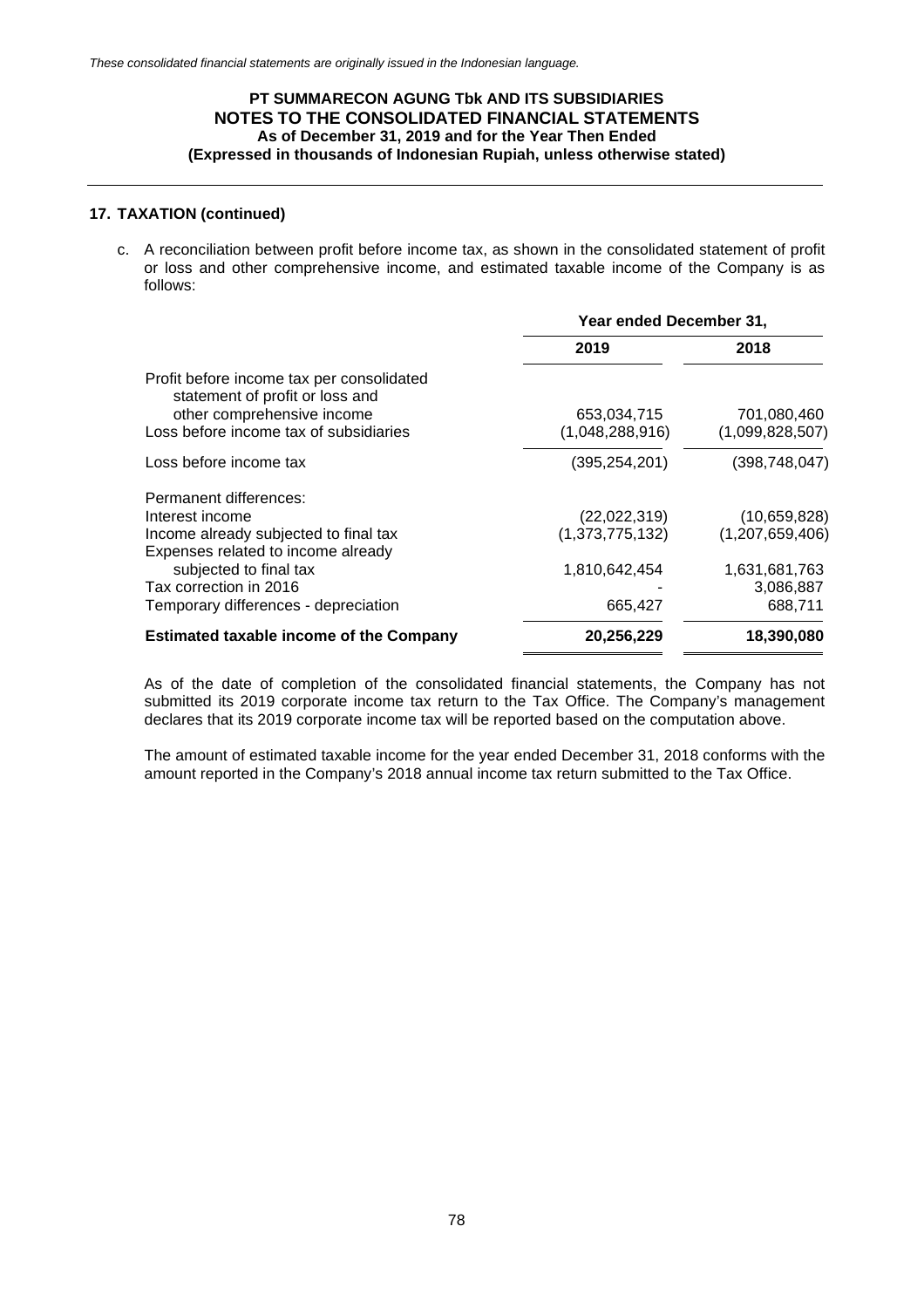# **17. TAXATION (continued)**

d. Income tax expense - net consists of:

|                                    | Year ended December 31, |                 |
|------------------------------------|-------------------------|-----------------|
|                                    | 2019                    | 2018            |
| Current income tax expense         |                         |                 |
| The Company                        |                         |                 |
| Non-final                          | (5,064,057)             | (4,597,520)     |
| <b>Subsidiaries</b>                |                         |                 |
| Non-final                          | (5,821,136)             | (2,005,725)     |
| Total current income tax expense   | (10, 885, 193)          | (6,603,245)     |
| Deferred income tax expense        |                         |                 |
| The Company<br>Depreciation        | (166, 357)              | (172, 178)      |
| Sub-total                          | (166, 357)              | (172, 178)      |
| Subsidiaries                       |                         |                 |
| Provision for of employee benefits | 302,783                 | 416,774         |
| Allowance of receivable            | 228,009                 |                 |
| Depreciation                       | (29, 493, 531)          | 579,827         |
| Tax loss                           |                         | (4,678,008)     |
| Sub-total                          | (28, 962, 739)          | (3,681,407)     |
| Deferred income tax expense - net  | (29, 129, 096)          | (3,853,585)     |
| Income tax expense - net           | (40,014,289)            | (10, 456, 830)  |
| Final tax expense (Note 17h)       | (269, 885, 120)         | (267, 946, 675) |
| Deferred tax income                |                         |                 |
| Subsidiaries                       |                         |                 |
| Provision for employee benefits    |                         |                 |
| recognized in other comprehensive  |                         |                 |
| income                             | 381,008                 | 37,869          |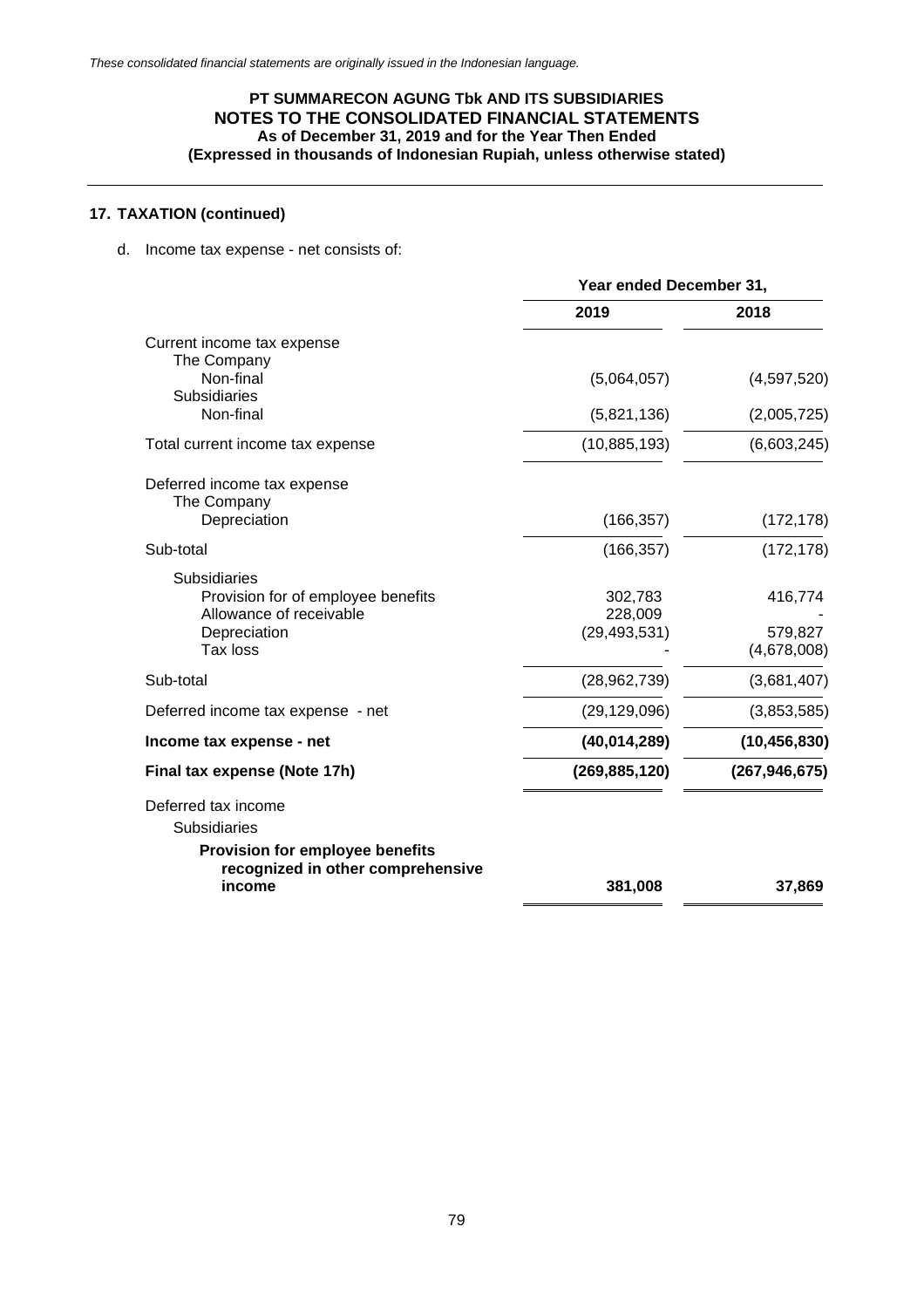# **17. TAXATION (continued)**

e. The computation of the Group's income tax payable and the breakdown of the estimated claims for income tax refund are as follows:

|                                               | December 31,  |                 |
|-----------------------------------------------|---------------|-----------------|
|                                               | 2019          | 2018            |
| Current income tax expense                    |               |                 |
| The Company                                   | 5,064,057     | 4,597,520       |
| <b>Subsidiaries</b>                           | 5,821,136     | 2,005,725       |
| Total current income tax expense              | 10,885,193    | 6,603,245       |
| Prepayments of income tax                     |               |                 |
| The Company                                   |               |                 |
| Article 22<br>Article 23                      | 38<br>494,937 | 3,866<br>39,714 |
| Article 25                                    | 4,322,423     | 3,652,357       |
|                                               |               |                 |
| Total prepayments of income tax               | 4,817,398     | 3,695,937       |
| Subsidiaries                                  |               |                 |
| Article 23<br>Article 25                      | 348,658       | 360,237         |
| Total prepayments of income tax               | 348,658       | 360,237         |
| Estimated income tax payable                  |               |                 |
| The Company                                   | 246,659       | 901,583         |
| <b>Subsidiaries</b>                           | 5,472,478     | 1,645,488       |
| Total estimated income tax payable (Note 17b) | 5,719,137     | 2,547,071       |
| Estimated claims for income tax refund:       |               |                 |
| <b>Subsidiaries</b>                           |               |                 |
| Current year                                  |               |                 |
| Provision current year                        | (243, 851)    | (181, 789)      |
| Previous year                                 | 252,396       | 434,185         |
| Subtotal - Subsidiaries                       | 8,545         | 252,396         |
| Total estimated claims for income tax refund  |               |                 |
| (presented as part of prepaid taxes)          |               |                 |
| (Note 17a)                                    | 8,545         | 252,396         |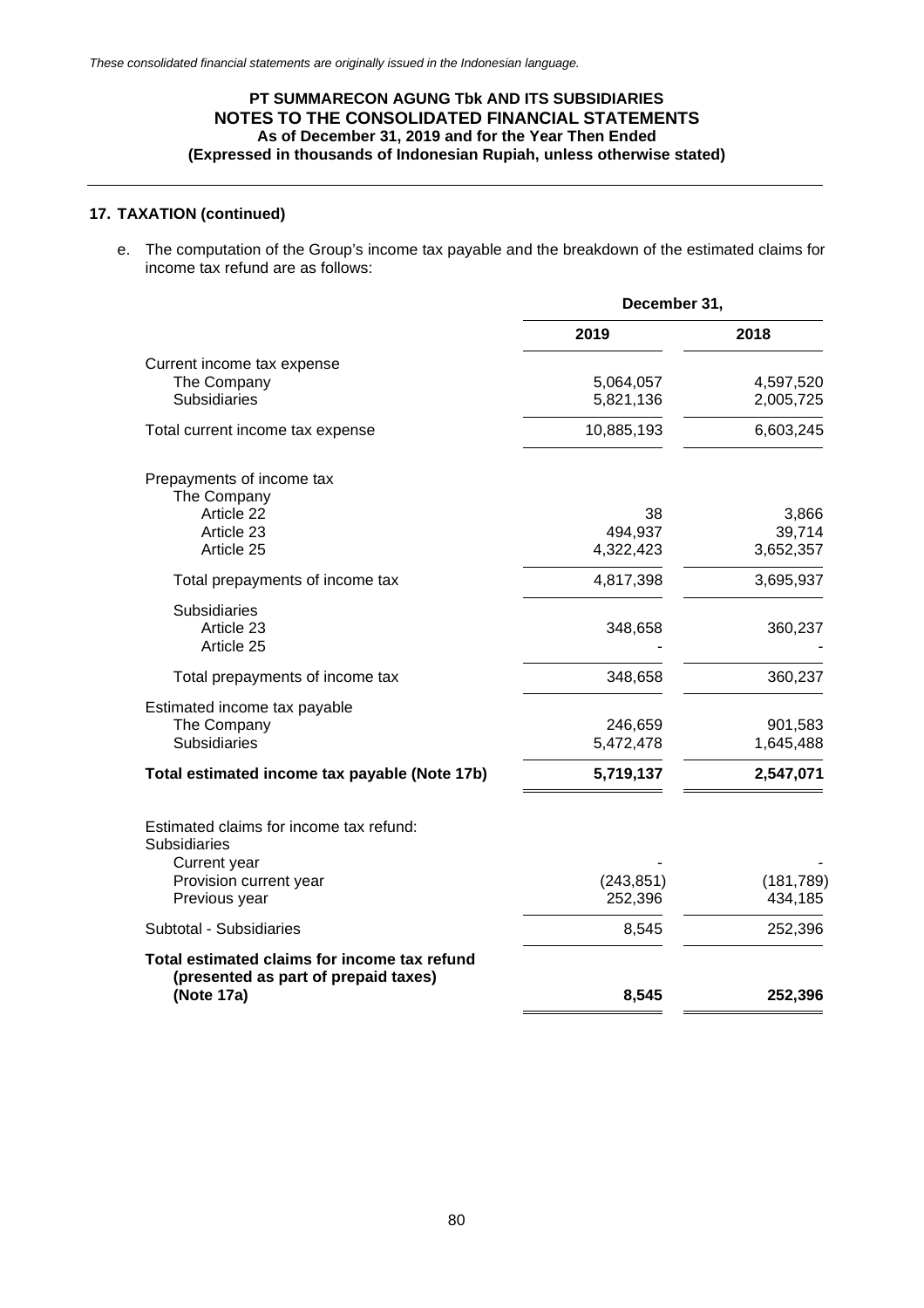## **17. TAXATION (continued)**

#### f. Deferred tax assets (liabilities) consists of:

|                                                                            |                   |                | Deferred tax income<br>(loss) recognized in |                   |
|----------------------------------------------------------------------------|-------------------|----------------|---------------------------------------------|-------------------|
|                                                                            | December 31, 2018 | Profit (loss)  | <b>Others</b><br>comprehensive<br>loss      | December 31, 2019 |
| The Company                                                                |                   |                |                                             |                   |
| Deferred tax liability                                                     |                   |                |                                             |                   |
| Difference in value of total fixed assets<br>between commercial and fiscal | (2,633,484)       | (166, 357)     |                                             | (2,799,841)       |
| Total deferred tax liability - the Company                                 | (2,633,484)       | (166, 357)     |                                             | (2,799,841)       |
| <b>Subsidiaries</b>                                                        |                   |                |                                             |                   |
| Deferred tax asset                                                         | 605,798           | (210, 479)     | (243, 871)                                  | 151,448           |
| Deferred tax liability                                                     | (522, 071)        | (28, 752, 260) | (137, 137)                                  | (29, 411, 468)    |
| Net                                                                        | 83,727            | (28, 962, 739) | (381,008)                                   | (29, 260, 020)    |
| Consist of:                                                                |                   |                |                                             |                   |
| Deferred tax asset                                                         | 605,798           | (210, 479)     | (243, 871)                                  | 151,448           |
| Deferred tax liability                                                     | (3, 155, 555)     | (28,918,617)   | (137, 137)                                  | (32, 211, 309)    |
| <b>Net</b>                                                                 | (2,549,757)       | (29, 129, 096) | 381,008                                     | (32,059,861)      |

#### **Deferred tax income (loss) recognized in**

|                                                        | December 31, 2017 | Profit (loss) | Other<br>comprehensive<br>loss | <b>Effect of Release</b><br>of Indirect<br><b>Subsidiaries</b> | December 31, 2018 |
|--------------------------------------------------------|-------------------|---------------|--------------------------------|----------------------------------------------------------------|-------------------|
| The Company                                            |                   |               |                                |                                                                |                   |
| Deferred tax liability<br>Difference in value of total |                   |               |                                |                                                                |                   |
| Fixed Assets between                                   |                   |               |                                |                                                                |                   |
| commercial And fiscal                                  | (2,461,306)       | (172, 178)    |                                |                                                                | (2,633,484)       |
| Total deferred tax liability                           |                   |               |                                |                                                                |                   |
| -the Company                                           | (2.461.306)       | (172.178)     |                                |                                                                | (2,633,484)       |
| <b>Subsidiaries</b>                                    |                   |               |                                |                                                                |                   |
| Deferred tax asset                                     | 11,125,176        | (4, 446, 782) | (2, 107)                       | (6,070,489)                                                    | 605,798           |
| Deferred tax liability                                 | (1, 251, 684)     | 765,375       | (35, 762)                      |                                                                | (522, 071)        |
| <b>Net</b>                                             | 9,873,492         | (3,681,407)   | (37, 869)                      | (6,070,489)                                                    | 83,727            |
| Consist of:                                            |                   |               |                                |                                                                |                   |
| Deferred tax asset                                     | 11,125,176        | (4, 446, 782) | (2, 107)                       | (6,070,489)                                                    | 605,798           |
| Deferred tax liability                                 | (3,712,990)       | 593,197       | (35, 762)                      |                                                                | (3, 155, 555)     |
| <b>Net</b>                                             | 7,412,186         | (3,853,585)   | (37, 869)                      | (6,070,489)                                                    | (2.549.757)       |

The management of the Group believes that the above deferred tax assets are fully recoverable through future taxable income.

g. The Company didn't provide any reconciliation between income tax expense computed by multiplying the profit before income tax attributable by 25% for the years ended December 31, 2019 and 2018, with income tax expense as shown in the consolidated statements of profit or loss and other comprehensive income, because the majority of the Group's revenues for the years ended December 31, 2019 and 2018 were subjected to final tax.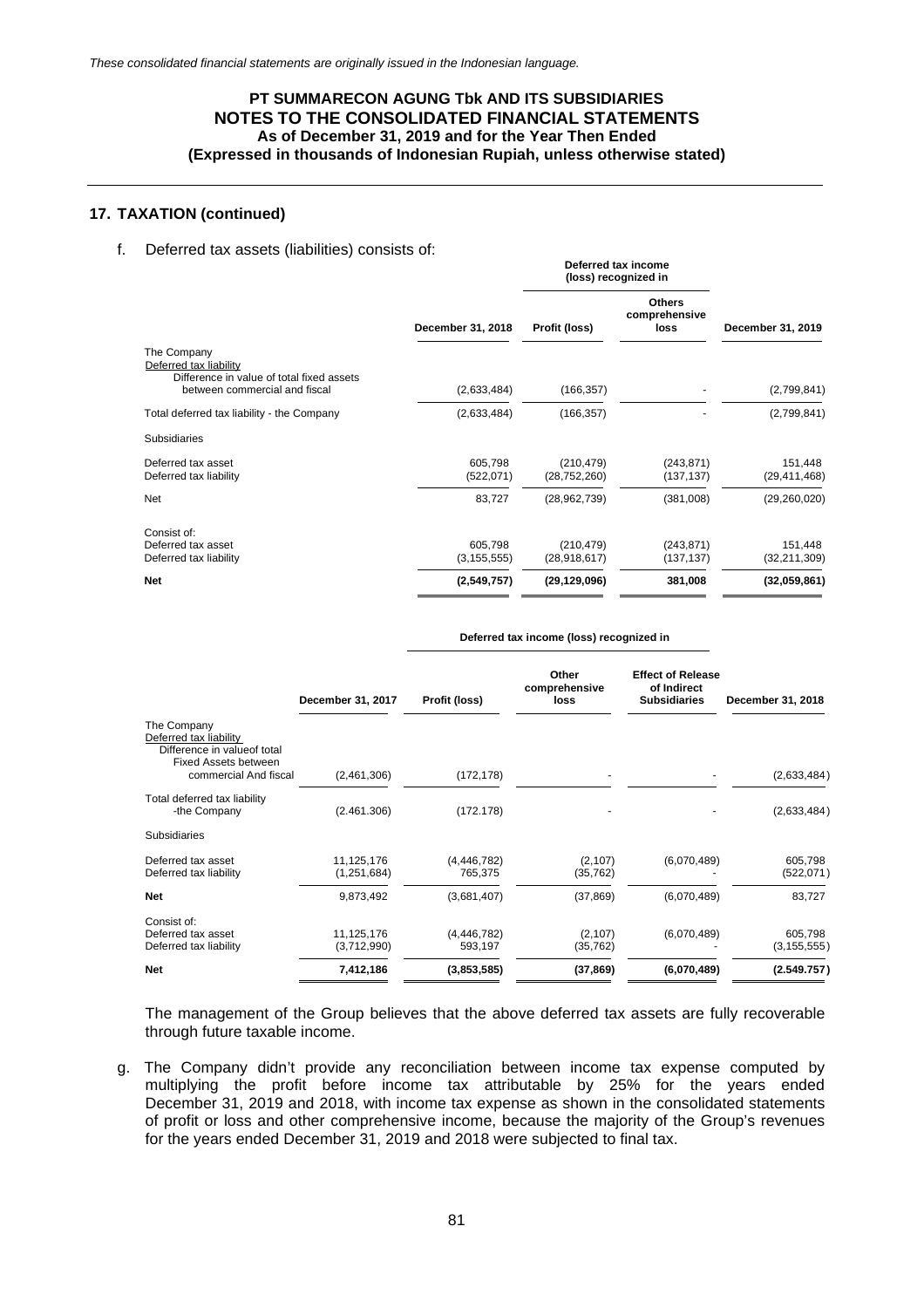#### **17. TAXATION (continued)**

h. The computation of final tax is as follows:

|                                                                       | Year ended December 31, |                 |
|-----------------------------------------------------------------------|-------------------------|-----------------|
|                                                                       | 2019                    | 2018            |
| Revenue subjected to final tax at applicable tax rates<br>The Company |                         |                 |
| Property development and                                              |                         |                 |
| investment property                                                   | 1,373,775,132           | 1,401,387,772   |
| Interest                                                              | 22,022,319              | 13,324,785      |
| <b>Subsidiaries</b>                                                   |                         |                 |
| Property development and                                              |                         |                 |
| invesment porperty                                                    | 2,712,676,586           | 3,541,827,663   |
| Interest                                                              | 96,044,380              | 80,258,446      |
| Total                                                                 | 4,204,518,417           | 5,036,798,666   |
| Current income tax expense                                            |                         |                 |
| The Company                                                           |                         |                 |
| Property development and                                              |                         |                 |
| investment property                                                   | (87, 485, 539)          | (81, 857, 435)  |
| Interest                                                              | (4,404,464)             | (2,669,957)     |
| <b>Subsidiaries</b>                                                   |                         |                 |
| Property development and                                              |                         |                 |
| investment property                                                   | (158, 786, 241)         | (167, 367, 594) |
| Interest                                                              | (19, 208, 876)          | (16,051,689)    |
| Current income tax expense - final (Note 17d)                         | (269, 885, 120)         | (267, 946, 675) |

i. Others

#### Company

On November 22, 2018, the Company received a tax assessment letter for underpayment of corporate income tax, value added tax, income tax-article 4(2), article 21 and article 23 for fiscal year 2016 each amounting to Rp1,154,348, Rp457,932, Rp657,726, Rp568,110, and Rp248,771, respectively, that were already paid and recorded as a part of tax penalty expense on general and administrative expense in the consolidated statement of profit or loss and other comprehensive income.

#### Subsidiaries

In 2019, PT Hotelindo Permata Jimbaran (HOPJ) received a tax assessment letter for underpayment of value added tax, income tax article 4(2), article 23, article 26 and article 21 for fiscal year 2016 each amounting to Rp200,891, Rp38,351, Rp18,831, Rp19,631 and Rp26,835, respectively, that were already paid and recorded as part of tax penalty expense on general and administrative expense in the consolidated statement of profit or loss and other comprehensive income.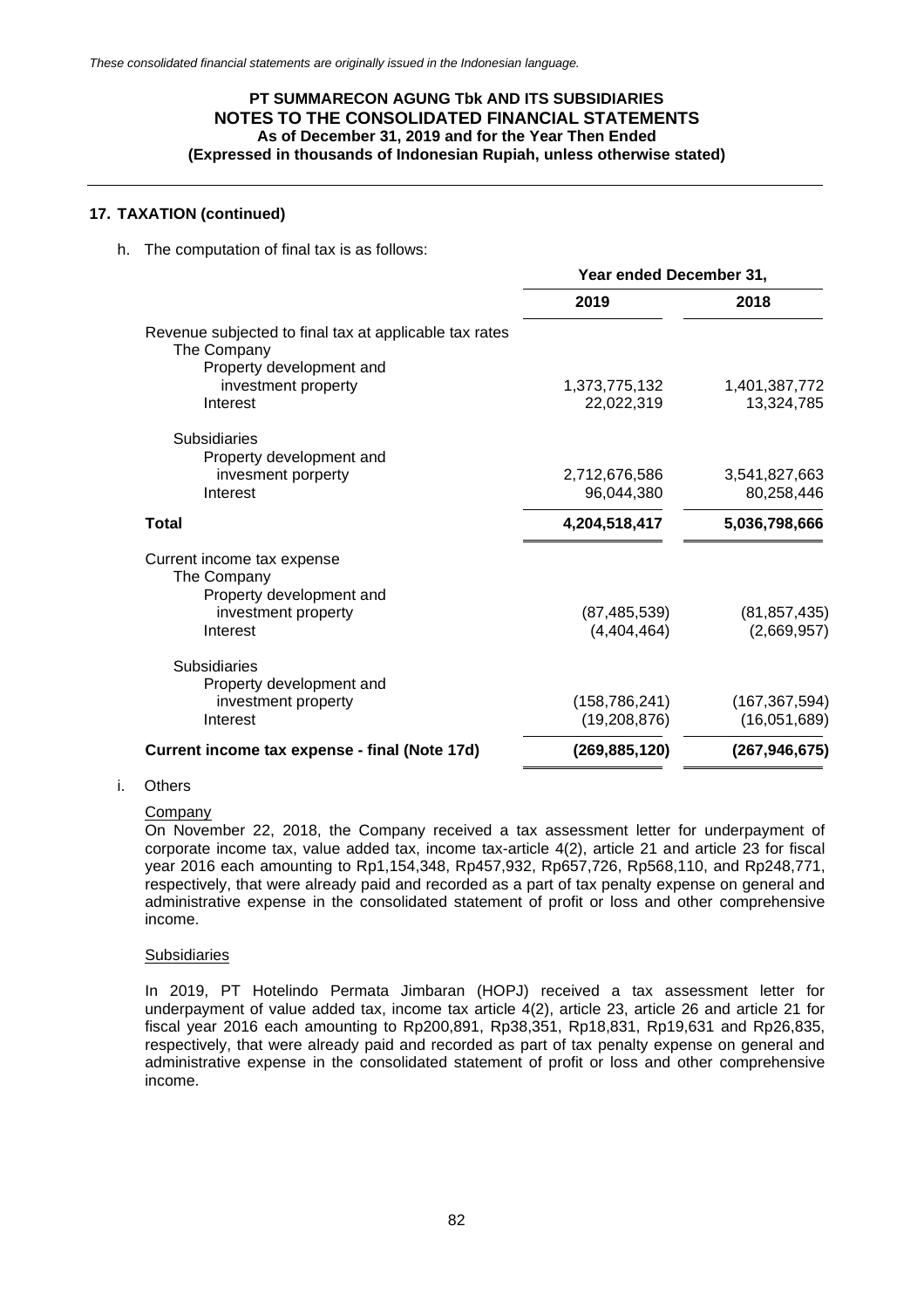### **17. TAXATION (continued)**

#### i. Others (continued)

#### Subsidiaries (continued)

In 2019, PT Sadhana Bumi Jayamas (SDBJ) received a tax assessment letter for underpayment of value added tax, income tax article 21, article 23/26 for fiscal year 2015 each amounting to Rp269,294, Rp8,830 and Rp8, respectively, that were already paid and recorded as part of tax penalty expense on general and administrative expense in the consolidated statement of profit or loss and other comprehensive income.

In 2019, PT Anugerah Damai Abadi (AGDA) received a tax assessment letter for overpayment of corporate income tax and income tax article 23 for fiscal year 2017 each amounting to Rp161,398 and Rp464, respectively, that were already received and recorded in the consolidated statement of profit or loss and other comprehensive income.

In 2018, PT Permata Jimbaran Agung ( PMJA) received a tax assessment letter for underpayment of value added tax for fiscal year 2014 amounting to Rp84,248 that was already paid and recorded as part of tax penalty expense on general and administrative expense in the consolidated statement of profit or loss and other comprehensive income.

In 2018, PMJA received a tax assessment letter for underpayment of value added tax, income taxarticle 21, article 26 and article 23 for fiscal year 2013 each amounting to Rp239,732, Rp17,923, Rp28,864 and Rp2,593, respectively, that were already paid and recorded as part of tax penalty expense on general and administrative expense in the consolidated statement of profit or loss and other comprehensive income.

#### **18. EMPLOYEE BENEFITS LIABILITIES**

The Company and its subsidiaries provide benefits to their qualified employees based on the provisions of Labor Law No. 13/2003 dated March 25, 2003. The benefits are funded, except for PT Summarecon Hotelindo, PT Hotelindo Permata Jimbaran and PT Pradana Jaya Berniaga.

The Company registered its permanent employees to retirement funds which is organized by Dana Pensiun Lembaga Keuangan Central Asia Raya all of which are placed as time deposits.

The amounts recognized as employee benefits liability in the consolidated statement of financial position and as employee benefits expense in the consolidated statement of profit or loss and other comprehensive income were determined by PT Dian Artha Tama, an independent actuary, in its reports dated as follows:

|                                           | Year Ended December 31, |                |
|-------------------------------------------|-------------------------|----------------|
|                                           | 2019                    | 2018           |
| PT Lestari Mahadibya (LTMD)               | February 27, 2020       | March 13, 2019 |
| PT Makmur Orient Jaya (MKOJ)              | February 27, 2020       | March 13, 2019 |
| PT Mahkota Permata Perdana (MKPP)         | February 27, 2020       | March 13, 2019 |
| PT Summarecon Property Development (SMPD) | February 27, 2020       | March 13, 2019 |
| PT Serpong Cipta Kreasi (SPCK)            | February 27, 2020       | March 13, 2019 |
| PT Summarecon Hotelindo (SMHO)            | February 27, 2020       | March 13, 2019 |
| PT Hotelindo Permata Jimbaran (HOPJ)      | February 27, 2020       | March 13, 2019 |
| Company                                   | February 27, 2020       | March 13, 2019 |
| PT Sinergi Mutiara Cemerlang (SGMC)       | February 27, 2020       |                |
| PT Summerville Property Management (SVPM) | February 27, 2020       |                |
| PT Pradana Jaya Berniaga (PDJB)           | February 27, 2020       |                |
|                                           |                         |                |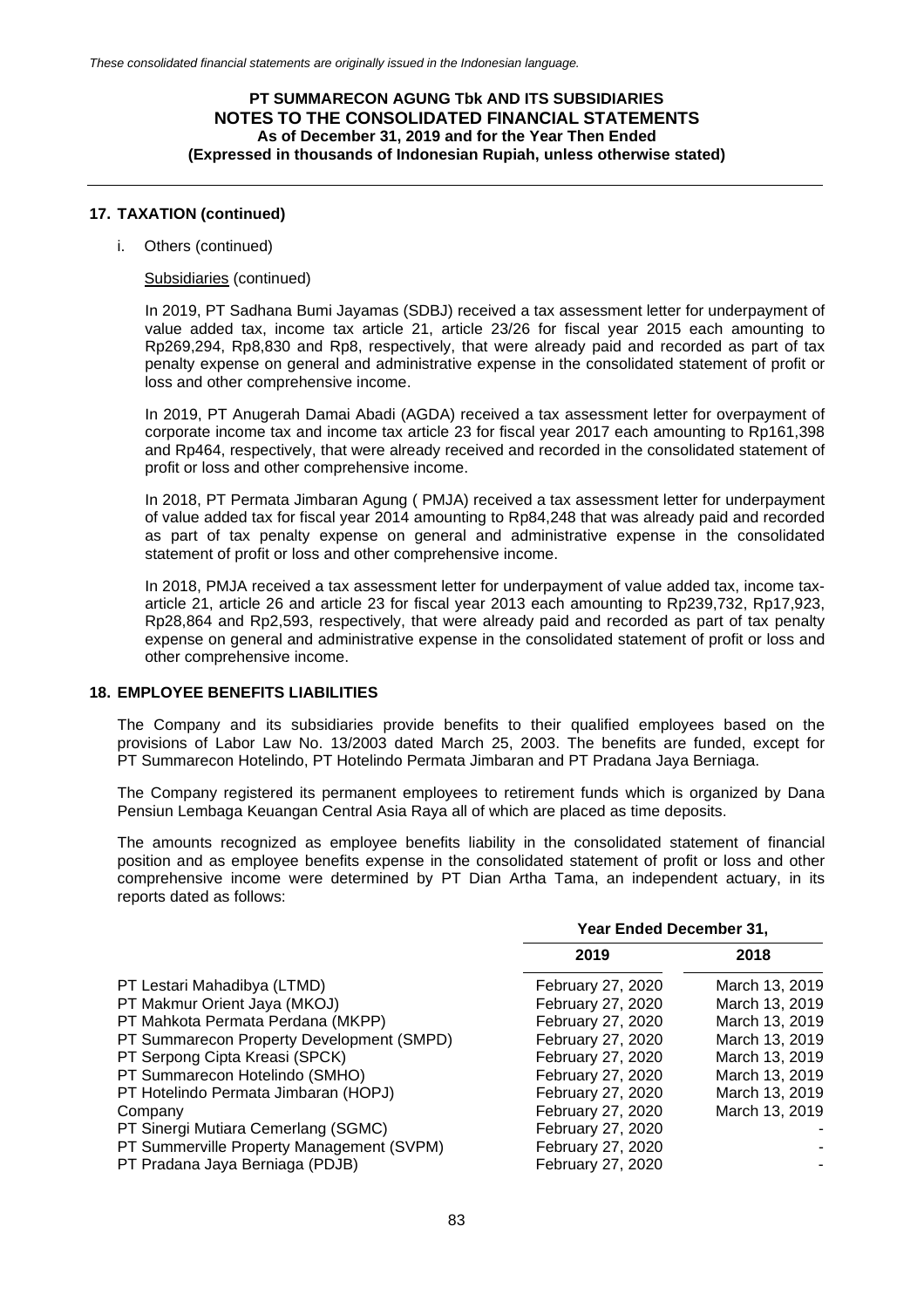## **18. EMPLOYEE BENEFITS LIABILITIES (continued)**

The significant assumptions used are as follows:

| Discount rates per annum | $: 7.7\%$ - 8% in 2019 and 8.3% in 2018 |
|--------------------------|-----------------------------------------|
| Annual salary increase   | : 6% in 2019 and 8% in 2018             |
| Mortality table          | : TMIII – (2011)                        |
| Retirement age           | $:55$ years                             |

a. Short-term employee benefits liabilities:

| December 31, |            |
|--------------|------------|
| 2019         | 2018       |
| 9,591,080    | 10,184,432 |
| 10,617,864   | 7,296,362  |
| 20,208,944   | 17,480,794 |
|              |            |

b. Long-term employee benefits liabilities:

| December 31, |             |
|--------------|-------------|
| 2019         | 2018        |
| 131,296,215  | 135,313,737 |
|              |             |

Movements in the long-term employee benefits liabilities are as follows:

|                                                                 | December 31,   |                |
|-----------------------------------------------------------------|----------------|----------------|
|                                                                 | 2019           | 2018           |
| Balance at beginning of year                                    | 135,313,737    | 150,500,394    |
| Provision during the year                                       | 39.599.568     | 34,681,291     |
| Payments during the year:                                       |                |                |
| Contribution                                                    | (17,035,360)   | (18, 137, 524) |
| <b>Benefits</b>                                                 | (4,996,396)    | (10, 746, 316) |
| Other comprehensive income                                      | (21, 585, 334) | (17, 215, 876) |
| Disposal due to deconsolidation of                              |                |                |
| indirect subsidiaries                                           |                | (3,768,232)    |
| Total long-term employee benefits liabilities                   | 131,296,215    | 135,313,737    |
| Less current year maturities (Note 18a)                         | (10,617,864)   | (7, 296, 362)  |
| Long-term maturities of employee benefits<br><b>liabilities</b> | 120,678,351    | 128,017,375    |
|                                                                 |                |                |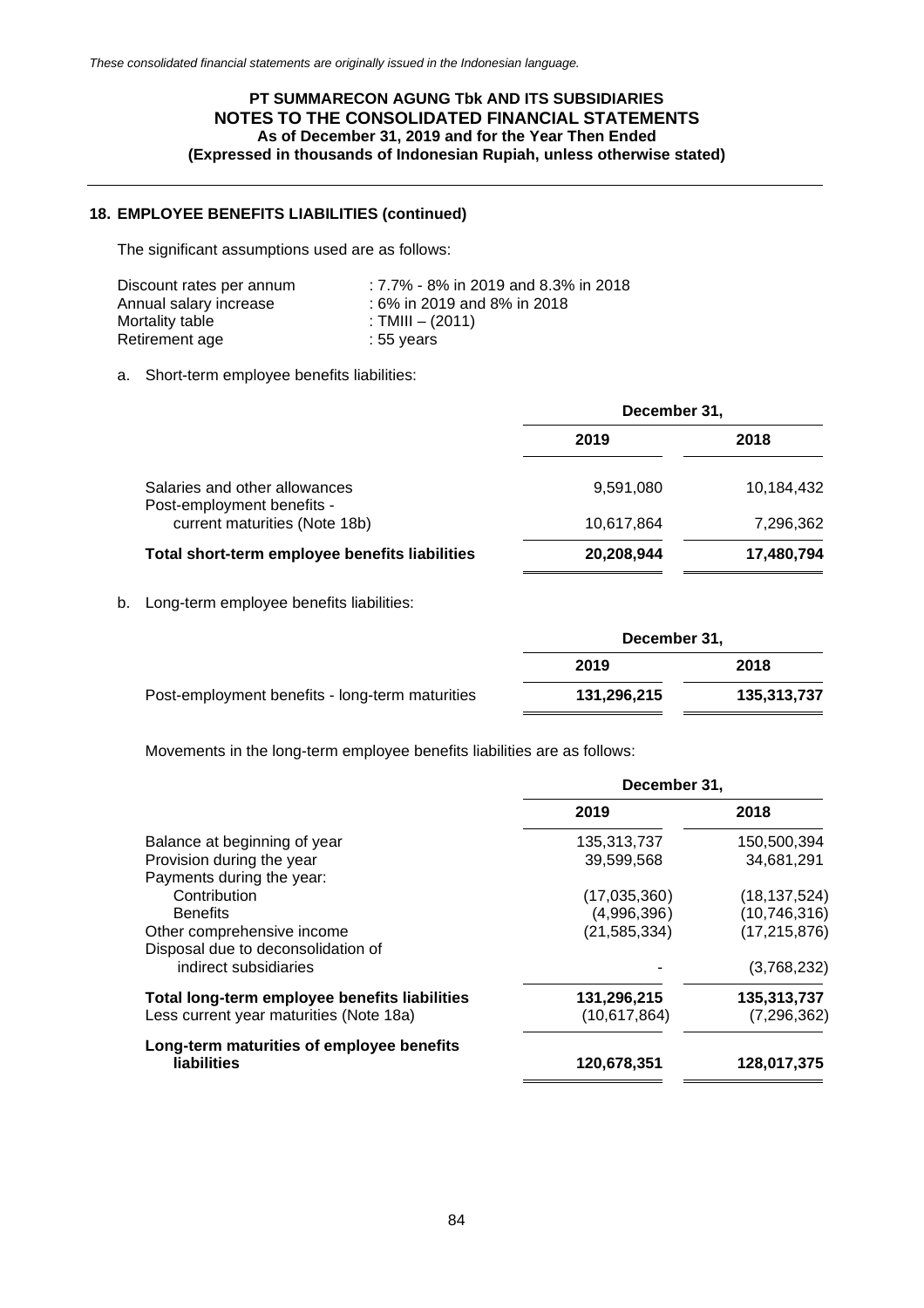# **18. EMPLOYEE BENEFITS LIABILITIES (continued)**

c. Employee benefits expense:

| Year ended December 31, |             |
|-------------------------|-------------|
| 2019                    | 2018        |
| 19,647,789              | 22,027,343  |
| 9,240,783               | 2,674,601   |
| 16,357,644              | 14,688,245  |
| (5,646,648)             | (4,708,898) |
| 39,599,568              | 34,681,291  |
|                         |             |

d. Long-term employee benefits liabilities:

| December 31,   |                |
|----------------|----------------|
| 2019           | 2018           |
| 206,810,406    | 197,080,042    |
| (75, 514, 191) | (61, 766, 305) |
| 131,296,215    | 135,313,737    |
|                |                |

e. The movements in other comprehensive income:

|                                                      | Year ended December 31, |                |
|------------------------------------------------------|-------------------------|----------------|
|                                                      | 2019                    | 2018           |
| Balance at beginning of year                         | 55,043,377              | 72,152,633     |
| Actuarial gain (loss) on employee benefits liability | (30,519,456)            | (36, 526, 185) |
| Actuarial loss on plan asset                         | 8,934,122               | 19,310,309     |
| Disposal due to deconsolidation of                   |                         |                |
| indirect subsidiaries                                |                         | 106,620        |
| Balance at the end of year                           | 33,458,043              | 55,043,377     |

f. The movements in the present value of the defined benefits obligation are as follows:

|                                                  | Year ended December 31, |                |
|--------------------------------------------------|-------------------------|----------------|
|                                                  | 2019                    | 2018           |
| Balance at beginning of year                     | 197,080,042             | 208,730,586    |
| Current service cost                             | 19.647.789              | 22,027,343     |
| Interest cost                                    | 16,357,644              | 14,688,245     |
| Past service cost                                | 9,240,783               | 2,674,601      |
| Actuarial (gain) loss on<br>benefits obligation: |                         |                |
| Demography                                       | 200,928                 | (1,466,150)    |
| Experience adjustment                            | (9,400,364)             | (16, 184, 632) |
| Changes in financial assumptions                 | (21, 320, 020)          | (18, 875, 403) |
| Employee benefits paid                           | (4,996,396)             | (10, 746, 316) |
| Disposal due to deconsolidation of               |                         |                |
| indirect subsidiaries                            |                         | (3,768,232)    |
| Balance at the end of year                       | 206,810,406             | 197,080,042    |
|                                                  |                         |                |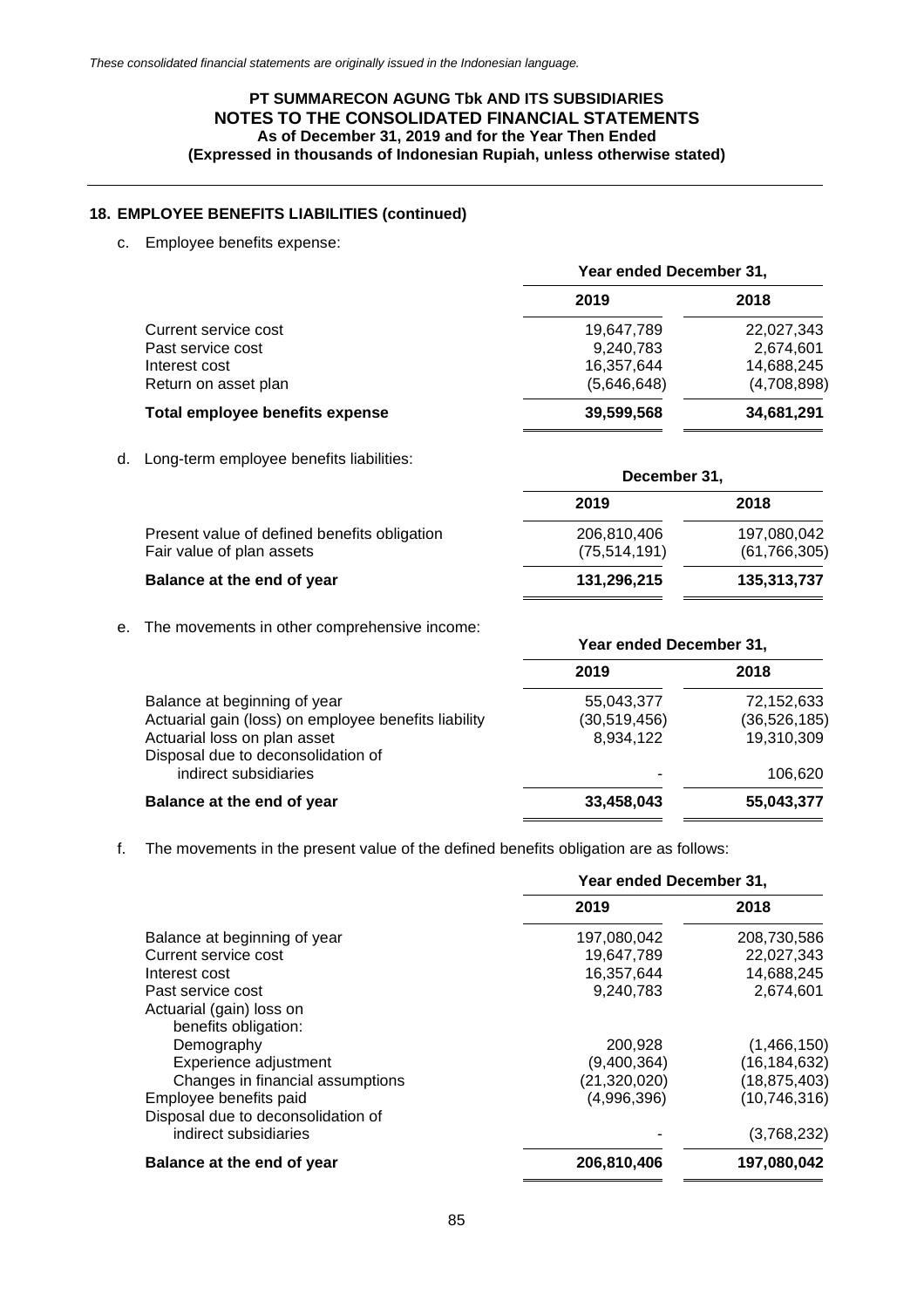## **18. EMPLOYEE BENEFITS LIABILITIES (continued)**

g. The movements of fair value of plan asset are as follows:

|                              | Year ended December 31, |              |
|------------------------------|-------------------------|--------------|
|                              | 2019                    | 2018         |
| Balance at beginning of year | 61,766,305              | 58,230,192   |
| Return on plan asset         | 5,646,648               | 4,708,898    |
| Contribution                 | 17,035,360              | 18, 137, 524 |
| Actuarial loss on plan asset | (8,934,122)             | (19,310,309) |
| Balance at end of year       | 75,514,191              | 61,766,305   |

h. A change of one percent in the discount rate would change the present value of the defined benefits obligation and current service cost to become the figures described/indicated below.

|                                                  | <b>December 31, 2019</b> |
|--------------------------------------------------|--------------------------|
| Increase of 1%                                   |                          |
| Present value of the defined benefits obligation | 193,726,637              |
| Current service cost                             | 17,939,867               |
| Decrease of 1%                                   |                          |
| Present value of the defined benefits obligation | 226,669,822              |
| Current service cost                             | 21,619,513               |

i. A change of one percent in the salary increase rate would change the present value of the defined benefit obligation and current service cost to become the figures described/indicated below.

|                                                  | <b>December 31, 2019</b> |
|--------------------------------------------------|--------------------------|
| Increase of 1%                                   |                          |
| Present value of the defined benefits obligation | 226,702,561              |
| Current service cost                             | 21,622,386               |
| Decrease of 1%                                   |                          |
| Present value of the defined benefits obligation | 193,436,195              |
| Current service cost                             | 17,909,007               |

The sensitivity analysis have been determined based on a method that extrapolates the impact on define benefits obligations (DBO) as a result of reasonable changes in key assumptions occurring at the end of the reporting period.

The above result of sensitivity analysis determines the individual impact on each complete program at the end of the year.

In fact, every program depends on some other external things resulting to movements of DBO in one direction or opposite direction and the sensivity of each program may vary from time to time.

There are no changes in the method and assumptions used in preparing the sensitivity analysis from the previous period.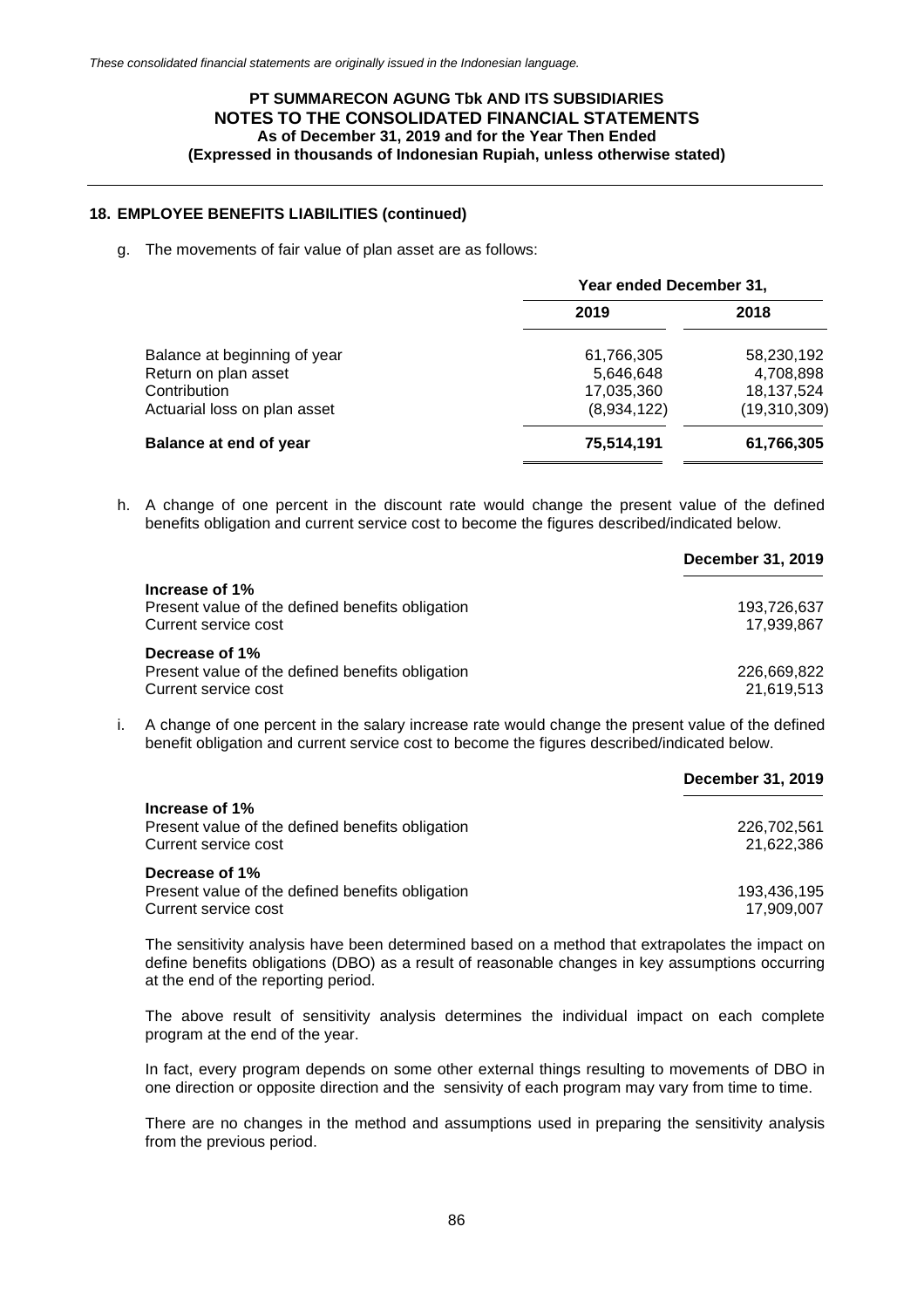## **18. EMPLOYEE BENEFITS LIABILITIES (continued)**

j. The maturity profile of defined benefits obligation as of December 31, 2019 is as follows:

|                   | December 31, 2019 |
|-------------------|-------------------|
| Less than 1 year  | 10,617,864        |
| 1 - 5 years       | 81,453,071        |
| More than 5 years | 1,528,821,909     |
| Total             | 1,620,892,844     |
|                   |                   |

The average duration of the defined benefits plan obligation at the end of reporting period is 10 years for the Group. The Group management believes that employee benefits liabilities have been quite appropriate with the requirements by Labor Law.

## **19. DOWNPAYMENTS RECEIVED AND SECURITY DEPOSITS**

This account consists of:

|                                                  | December 31,  |               |
|--------------------------------------------------|---------------|---------------|
|                                                  | 2019          | 2018          |
| Downpayments received from sales (Note 6):<br>a. |               |               |
| Related parties (Note 30)                        |               |               |
| Apartments                                       | 3,496,680     |               |
| <b>Houses</b>                                    | 1,521,168     | 1,628,186     |
| Shops                                            |               | 5,133,801     |
| Third parties                                    |               |               |
| <b>Houses</b>                                    | 2,450,785,732 | 2,321,451,331 |
| Shops                                            | 656,569,682   | 860,529,087   |
| Apartments                                       | 126,838,428   | 62,736,846    |
| Office                                           | 22,932,812    | 79,027,007    |
| Landplots                                        | 19,584,507    | 40,890,369    |
| <b>Others</b>                                    | 12,735,970    | 12,685,262    |
| Total downpayments received                      | 3,294,464,979 | 3,384,081,889 |
|                                                  |               |               |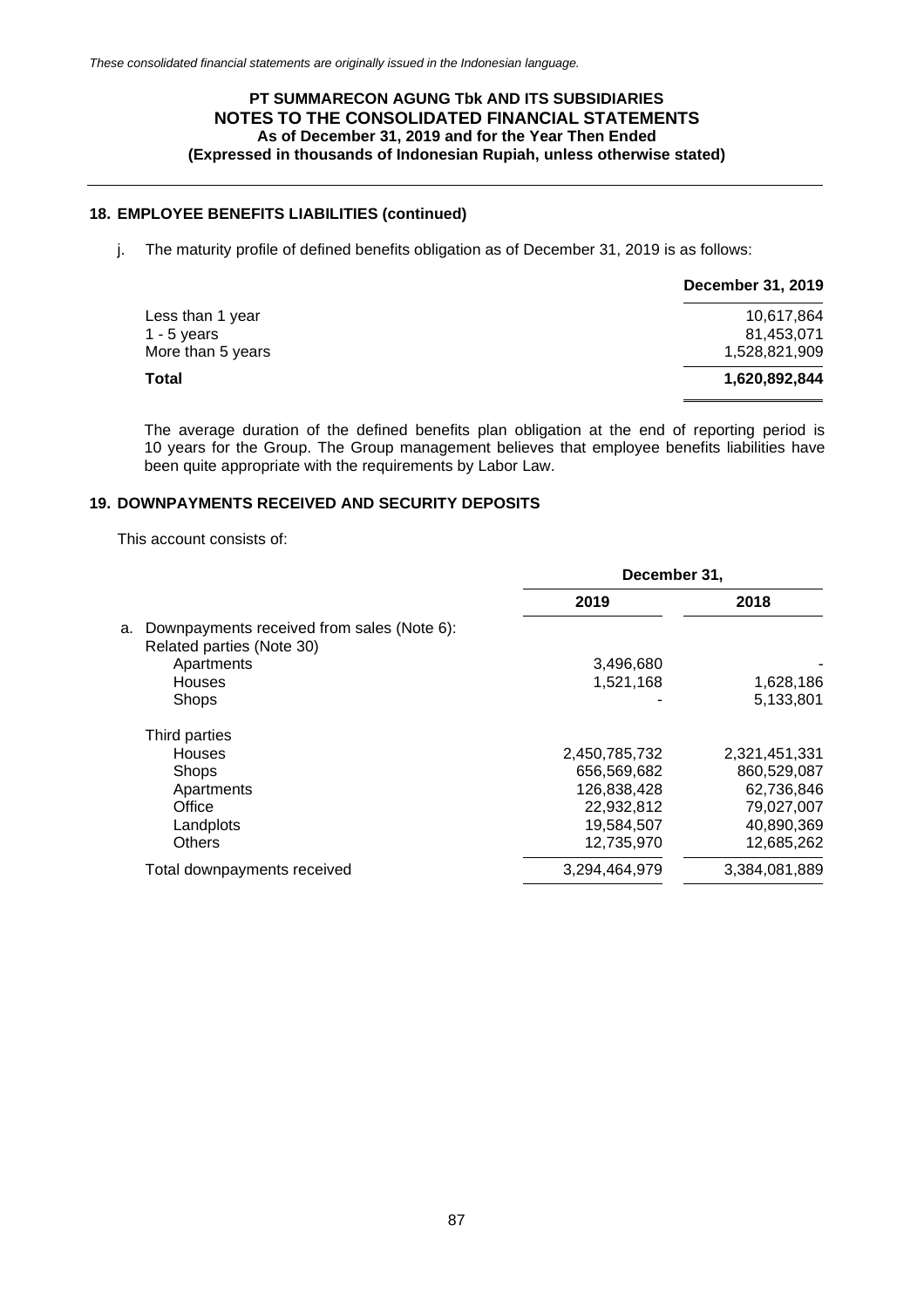## **19. DOWNPAYMENTS RECEIVED AND SECURITY DEPOSITS (continued)**

|                                 | Long-term portion                               | 1,347,326,086                       | 1,911,907,868                    |
|---------------------------------|-------------------------------------------------|-------------------------------------|----------------------------------|
| Total                           | Less current maturities                         | 3,507,649,353<br>(2, 160, 323, 267) | 3,548,966,447<br>(1,637,058,579) |
|                                 | Total customer deposits                         | 213, 184, 374                       | 164,884,558                      |
| Third parties<br>Rent<br>Others |                                                 | 145,640,839<br>60,688,514           | 111,519,010<br>47,818,440        |
| <b>Others</b>                   | Telephone                                       | 91,000<br>122,378                   | 54,000<br>64,208                 |
| b.<br>Rent                      | Customer deposits:<br>Related parties (Note 30) | 6,641,643                           | 5,428,900                        |

The details of downpayments received from customers based on the percentage to the contract sales price are as follows:

|               | December 31,  |               |
|---------------|---------------|---------------|
|               | 2019          | 2018          |
| 100%          | 2,297,587,804 | 2,154,549,643 |
| $50\% - 99\%$ | 429,765,351   | 610,284,457   |
| $20\% - 49\%$ | 299,206,935   | 227,827,909   |
| $< 20\%$      | 267,904,889   | 391,419,880   |
| Total         | 3,294,464,979 | 3,384,081,889 |

## **20. UNEARNED REVENUES**

This account consists of unearned rental revenues from third parties as follows:

|                         | December 31,    |                 |
|-------------------------|-----------------|-----------------|
|                         | 2019            | 2018            |
| Mall and retail         | 478,767,844     | 414,841,149     |
| Commercial and others   | 61,646,352      | 70,195,009      |
| Office                  | 1,483,218       | 1,258,573       |
| Residential             | 1,224,467       | 1,960,932       |
| Total unearned revenues | 543,121,881     | 488,255,663     |
| Less current maturities | (431, 278, 493) | (435, 221, 014) |
| Long-term portion       | 111,843,388     | 53.034,649      |
|                         |                 |                 |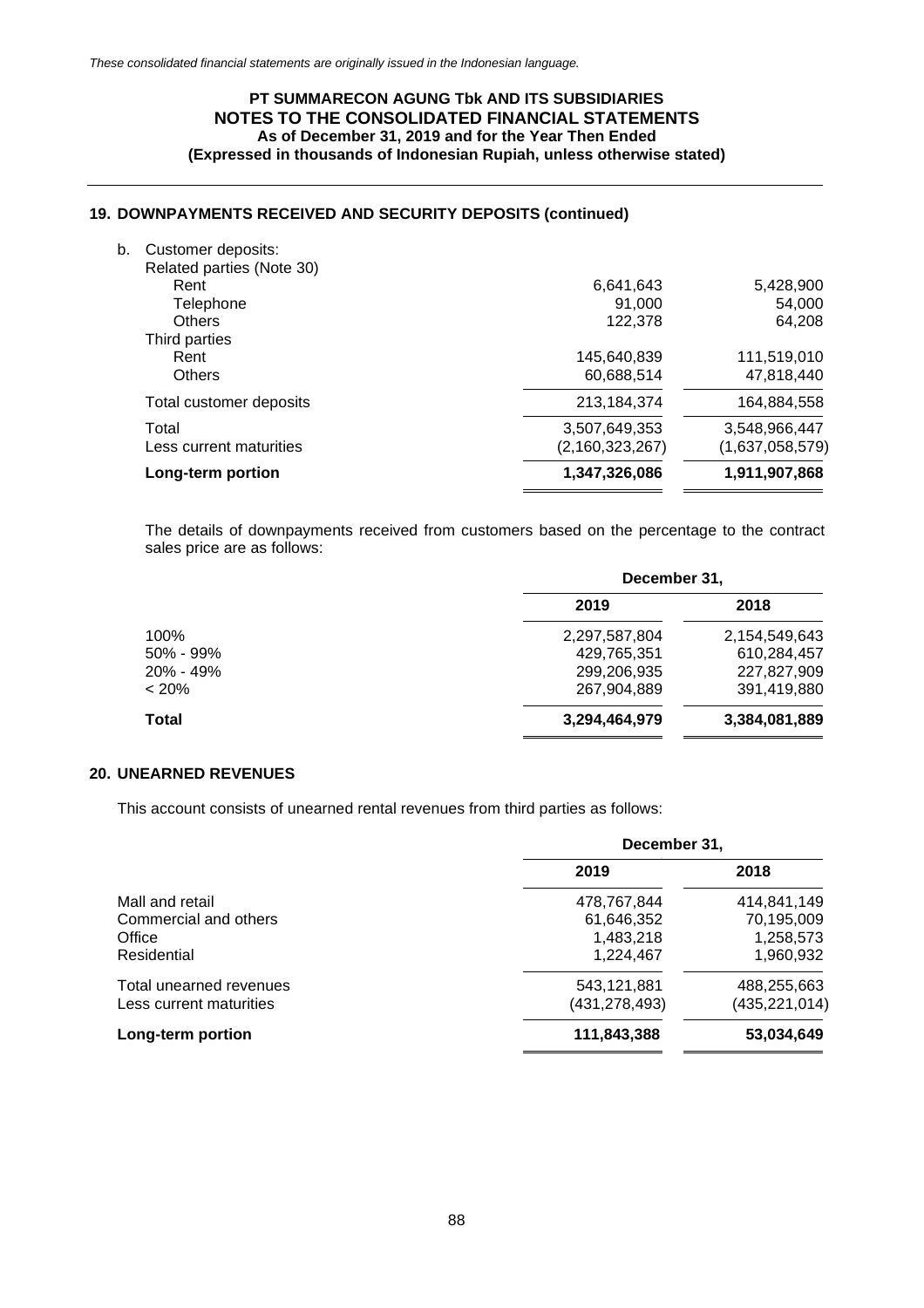## **21. NON-CONTROLLING INTERESTS**

The details of non-controlling interests in the consolidated Subsidiaries are as follows:

|                                                        | December 31,  |               |
|--------------------------------------------------------|---------------|---------------|
|                                                        | 2019          | 2018          |
| <b>SPCK</b> and subsidiaries                           | 1,057,989,965 | 1,148,370,899 |
| SMPD and subsidiaries                                  | 1,030,997,736 | 971,433,740   |
| SMIP and subsidiaries                                  | (5,808,038)   | 35,239,711    |
| <b>BTKB</b>                                            | 534.276       | 2,069,079     |
| <b>BHMS</b>                                            |               |               |
| Total equity attributable to non-controlling interests | 2,083,713,942 | 2,157,113,432 |
|                                                        |               |               |

As of December 31, 2019, deposits for stock subscription from non-controlling interests of SMPD and subsidiaries amounted to Rp91,001,883 (2018:Rp169,050,000) whereas no repayment of stock subscription to SMPD and subsidiaries (2018: Rp11,760,000).

Total comprehensive loss attributable to non-controlling interests for the year ended December 31, 2019 amounted to Rp98,035,997 (2018: Rp241,914,103).

For the year ended December 31, 2019, payments to non-controlling interests related to revenue sharing on SPCK amounted to Rp262,437,370 (2018: Rp79,450,000).

#### Subsidiaries with Significant Non-controlling interest

SMPD, through its subsidiary GNSP, KCJA, GNSA, DTSA, SGMC, SNMI, SYMD, KCJM, KHJM, SMSF and SMTH owns 11.69% - 49.00% of NCI and SMIP, through its subsidiaries PMJA and JVOP, owns at 10.00% - 40.60% of NCI.

The financial information of subsidiaries which have significant non-controlling interests ("NCI") are as follows:

|                                   | December 31,  |               |
|-----------------------------------|---------------|---------------|
|                                   | 2019          | 2018          |
| <b>Accumulated balance of NCI</b> |               |               |
| <b>SPCK and Subsidiaries</b>      | 1,057,989,965 | 1,148,370,899 |
| <b>SMPD and Subsidiaries</b>      | 1,030,997,736 | 971,333,740   |
| <b>SMIP and Subsidiaries</b>      | (5,808,038)   | 35,239,711    |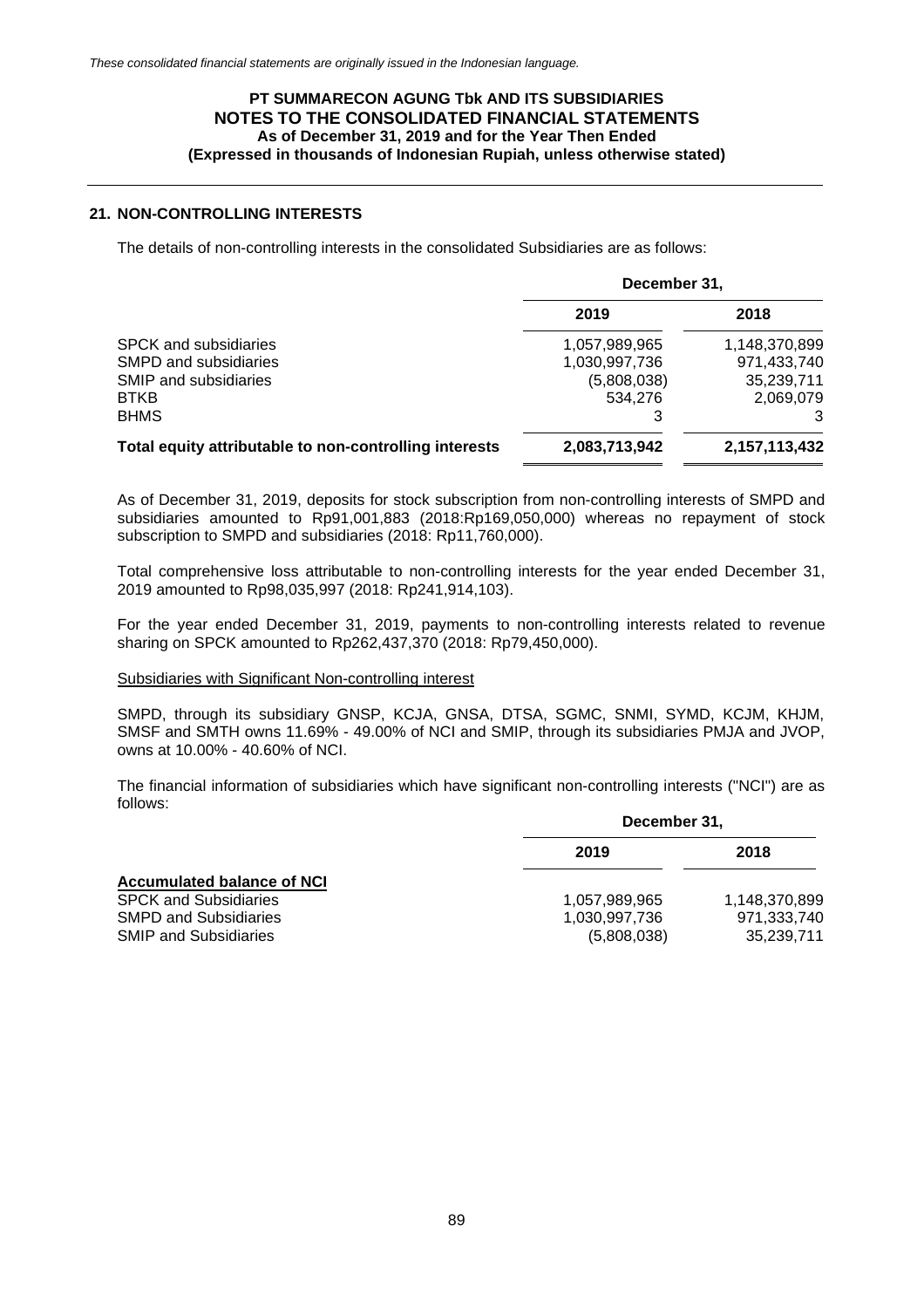# **21. NON-CONTROLLING INTERESTS (continued)**

The details of subsidiaries' financial information with significant NCI are as follows:

#### **SPCK and Subsidiaries**

|                                                                            | December 31,       |                 |
|----------------------------------------------------------------------------|--------------------|-----------------|
|                                                                            | 2019               | 2018            |
| Consolidated statement of profit or loss and<br>other comprehensive income |                    |                 |
| Net revenues                                                               | 1,633,848,358      | 2,241,238,029   |
| Net comprehensive income for the year                                      | 640,669,263        | 888,323,112     |
|                                                                            | December 31,       |                 |
|                                                                            | 2019               | 2018            |
| Consolidated statement of financial position                               |                    |                 |
| Current assets                                                             | 4,445,772,459      | 4,428,654,731   |
| Non-current assets                                                         | 2,403,180,428      | 2,109,076,255   |
| <b>Current liabilities</b>                                                 | (1,441,209,325)    | (1,327,580,371) |
| Non-current liabilities                                                    | (1, 138, 756, 809) | (907, 395, 753) |
| <b>Total equity</b>                                                        | 4,268,986,753      | 4,302,754,862   |

|                                             | December 31,    |                |
|---------------------------------------------|-----------------|----------------|
|                                             | 2019            | 2018           |
| <b>Consolidated statement of cash flows</b> |                 |                |
| Operating                                   | 1,102,282,346   | 617,625,810    |
| Investing                                   | (129, 656, 556) | (30, 792, 719) |
| Financing                                   | (846, 390, 798) | (372,700,281)  |
| Net increase in cash and cash equivalents   | 126,234,992     | 214,132,810    |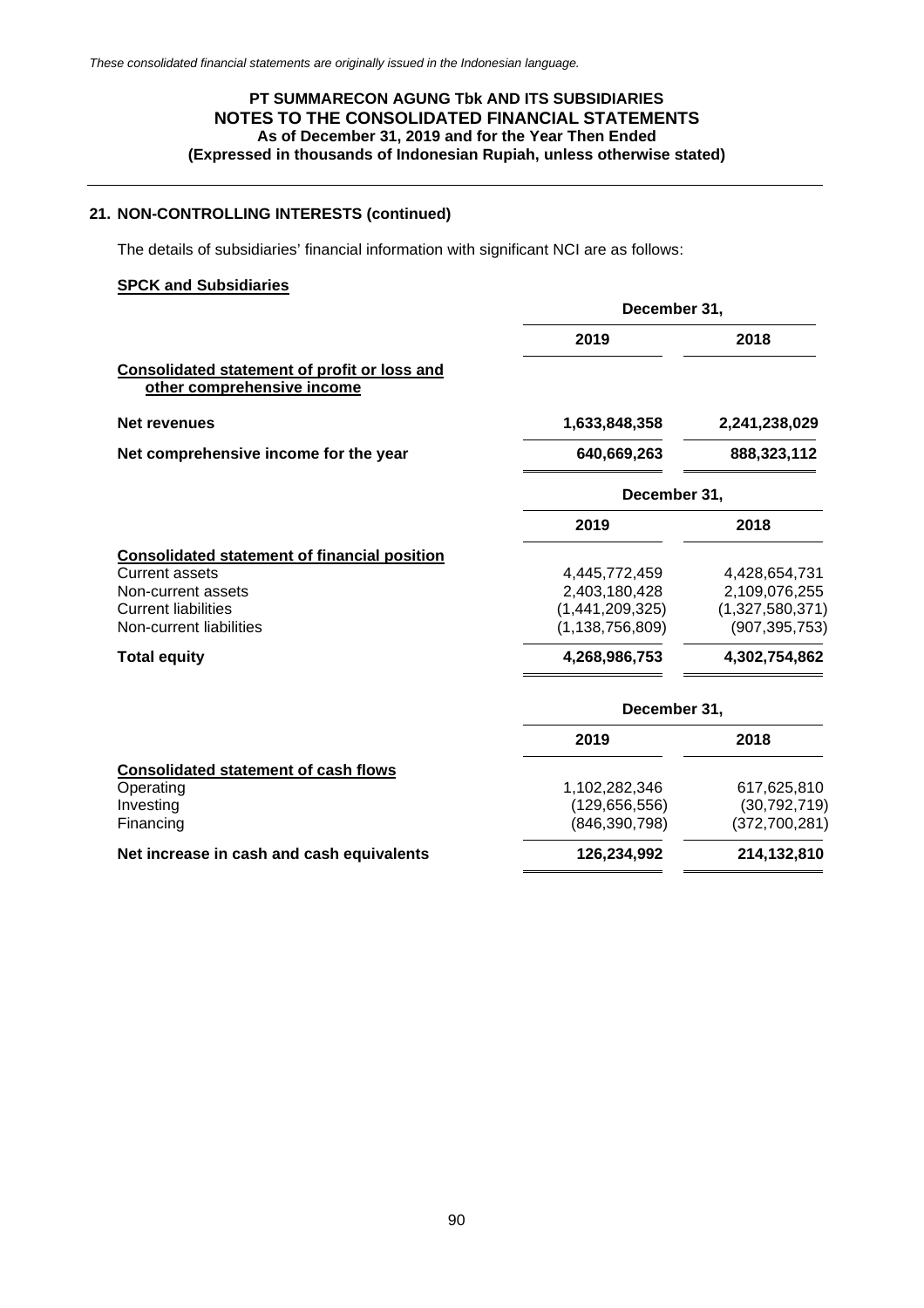# **21. NON-CONTROLLING INTERESTS (continued)**

The details of subsidiaries' financial information with significant NCI are as follows: (continued)

## **SMPD and Subsidiaries**

**SMIP and Subsidiaries** 

| December 31,  |             |
|---------------|-------------|
| 2019          | 2018        |
|               |             |
| 1,574,883,858 | 896,530,477 |
| 270,188,390   | 158,719,805 |
|               |             |

|                                                     | 2019            | 2018            |
|-----------------------------------------------------|-----------------|-----------------|
| <b>Consolidated statement of financial position</b> |                 |                 |
| Current assets                                      | 3,026,650,791   | 2,914,001,606   |
| Non-current assets                                  | 5,415,714,021   | 5,268,024,283   |
| <b>Current liabilities</b>                          | (1,220,037,794) | (1,251,513,780) |
| Non-current liabilities                             | (1,643,088,844) | (1,725,716,289) |
| <b>Total equity</b>                                 | 5,579,238,174   | 5,204,795,820   |

 **December 31,** 

|                                             | December 31,    |                 |
|---------------------------------------------|-----------------|-----------------|
|                                             | 2019            | 2018            |
| <b>Consolidated statement of cash flows</b> |                 |                 |
| Operating                                   | (453, 397, 310) | (580, 353, 617) |
| Investing                                   | (258, 384, 144) | (291, 655, 657) |
| Financing                                   | 636,957,819     | 800,034,283     |
| Net decrease in cash and cash equivalents   | (74, 823, 635)  | (71, 974, 991)  |
|                                             |                 |                 |

|                                                                                   | December 31,  |               |
|-----------------------------------------------------------------------------------|---------------|---------------|
|                                                                                   | 2019          | 2018          |
| <b>Consolidated statement of profit or loss and</b><br>other comprehensive income |               |               |
| Net revenues                                                                      | 1,183,441,088 | 1,112,510,490 |
| Net comprehensive income for the year                                             | 130,221,939   | 64,518,245    |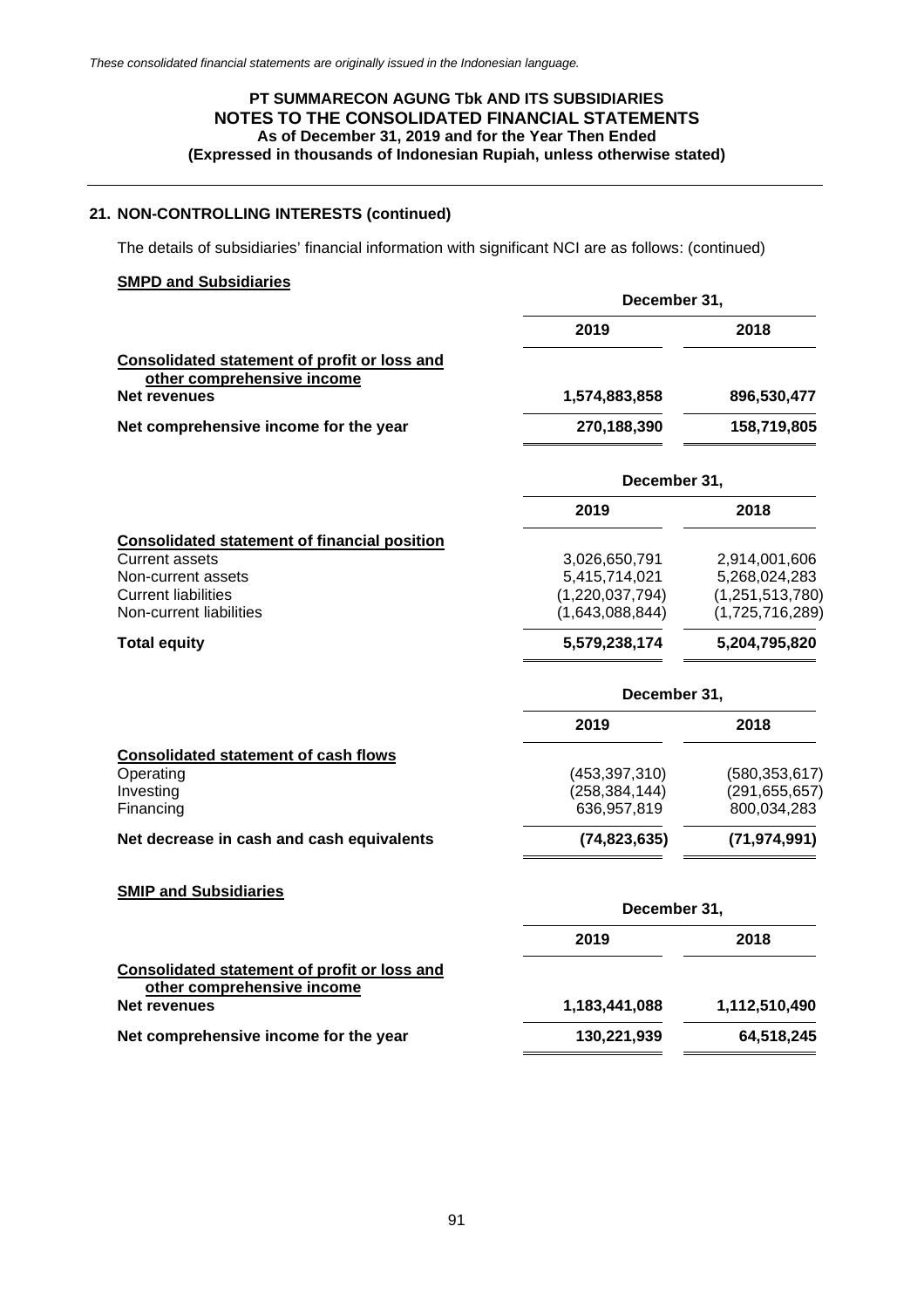## **21. NON-CONTROLLING INTERESTS (continued)**

The details of subsidiaries' financial information with significant NCI are as follows: (continued)

#### **SMIP and Subsidiaries (continued)**

|                                                     | December 31,    |                 |
|-----------------------------------------------------|-----------------|-----------------|
|                                                     | 2019            | 2018            |
| <b>Consolidated statement of financial position</b> |                 |                 |
| Current assets                                      | 423,768,116     | 398,965,900     |
| Non-current assets                                  | 3,847,386,652   | 3,951,000,577   |
| <b>Current liabilities</b>                          | (700, 930, 717) | (597, 701, 450) |
| Non-current liabilities                             | (2,385,539,290) | (1,027,802,205) |
| <b>Total equity</b>                                 | 1,184,684,761   | 2,724,462,822   |
|                                                     |                 |                 |

|                                             | December 31,    |                 |
|---------------------------------------------|-----------------|-----------------|
|                                             | 2019            | 2018            |
| <b>Consolidated statement of cash flows</b> |                 |                 |
| Operating                                   | 369,855,755     | 310,641,477     |
| Investing                                   | (61, 184, 534)  | (182, 038, 147) |
| Financing                                   | (286, 115, 898) | (94, 285, 306)  |
| Net increase in cash and cash equivalents   | 22,555,323      | 34,318,024      |

## **22. SHARE CAPITAL**

The details of the Company's share ownership as of December 31, 2019 are as follows:

| Number of<br>shares issued<br>and fully paid | Percentage<br>of ownership (%) | <b>Amount</b> |
|----------------------------------------------|--------------------------------|---------------|
|                                              |                                |               |
| 20,000,000                                   | 0.14                           | 2,000,000     |
|                                              |                                |               |
| 135,261,100                                  | 0.94                           | 13,526,110    |
|                                              |                                |               |
| 4,836,415,914                                | 33.52                          | 483,641,592   |
| 951,576,224                                  | 6.60                           | 95,157,622    |
| 810.000.000                                  | 5.61                           | 81,000,000    |
| 7,673,528,442                                | 53.19                          | 767,352,844   |
| 14,426,781,680                               | 100                            | 1,442,678,168 |
|                                              |                                |               |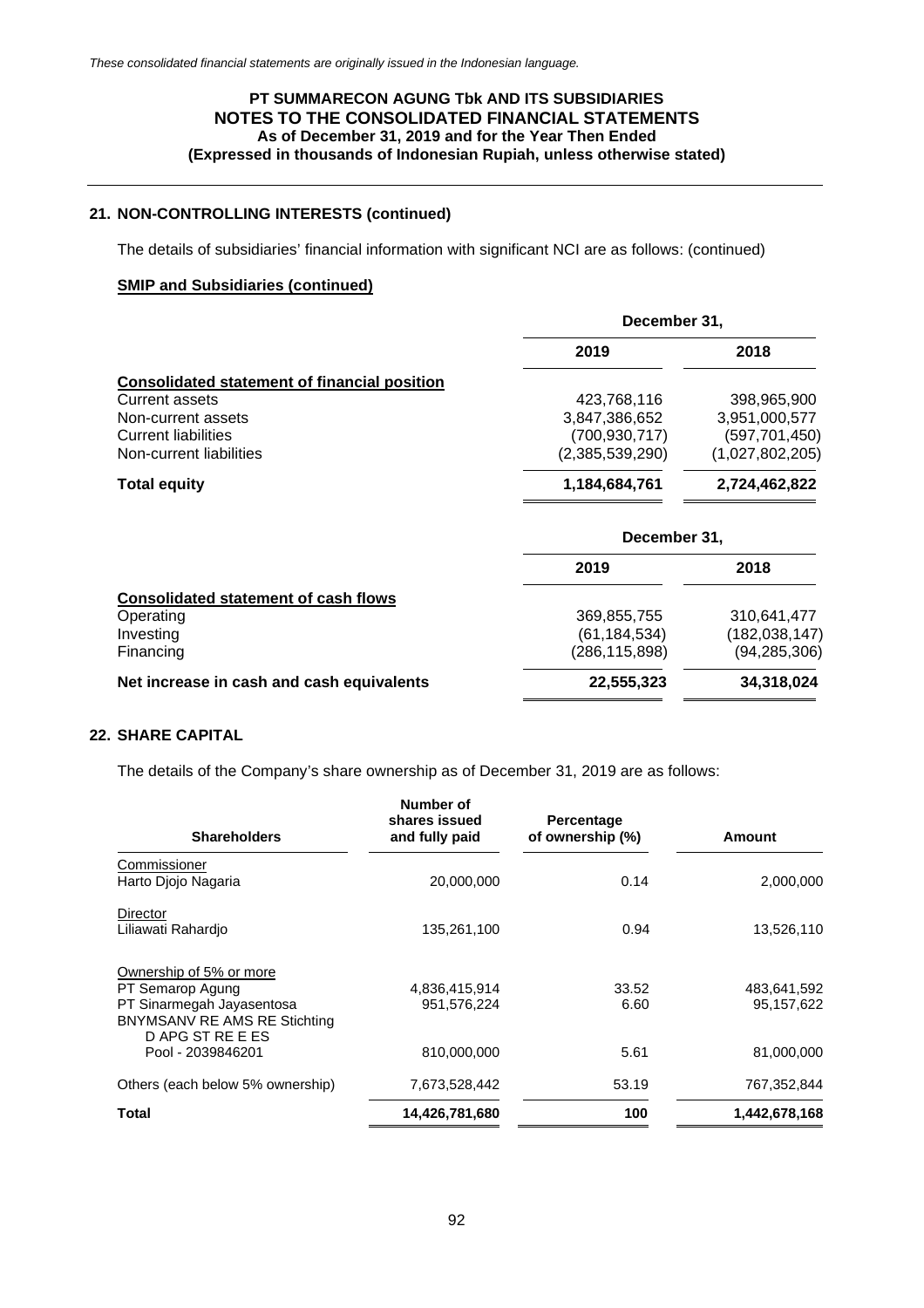### **22. SHARE CAPITAL (continued)**

The details of the Company's share ownership as of December 31, 2018 are as follows:

| <b>Shareholders</b>                                                           | Number of<br>shares issued<br>and fully paid | Percentage<br>of ownership (%) | <b>Amount</b> |
|-------------------------------------------------------------------------------|----------------------------------------------|--------------------------------|---------------|
| Commissioner                                                                  |                                              |                                |               |
| Harto Diojo Nagaria                                                           | 21,000,000                                   | 0.15                           | 2,100,000     |
| Director                                                                      |                                              |                                |               |
| Liliawati Rahardjo                                                            | 121,345,000                                  | 0.84                           | 12,134,500    |
| Ownership of 5% or more                                                       |                                              |                                |               |
| PT Semarop Agung                                                              | 4,840,662,914                                | 33.55                          | 484,066,291   |
| PT Sinarmegah Jayasentosa<br>BNYMSANV RE AMS RE Stichting<br>D APG ST RE E ES | 951,576,224                                  | 6.60                           | 95,157,622    |
| Pool - 2039846201                                                             | 810.000.000                                  | 5.61                           | 81.000.000    |
| Others (each below 5% ownership)                                              | 7,682,197,542                                | 53.25                          | 768,219,755   |
| Total                                                                         | 14,426,781,680                               | 100                            | 1,442,678,168 |
|                                                                               |                                              |                                |               |

The Company's Directors and other Commissioners do not own shares of the Company. Information on the composition of the shareholders and the Company's ownership is based on reports from PT Sirca Datapro Perdana, Registrar of Companies, on December 31, 2019 and 2018.

## **23. ADDITIONAL PAID-IN CAPITAL**

As of December 31, 2019 and 2018, the balance of this account arose from the following:

|                                         | December 31,    |                 |
|-----------------------------------------|-----------------|-----------------|
|                                         | 2019            | 2018            |
| Share premium                           | 721,671,346     | 721,671,346     |
| Other paid-in capital                   | 17,103,214      | 17,103,214      |
| Differences in value of transactions of |                 |                 |
| entities under common control           | 5,560,839       | 5,560,839       |
| Bonus shares                            | (721, 339, 084) | (721, 339, 084) |
| Total                                   | 22,996,315      | 22,996,315      |
|                                         |                 |                 |

Share premium represents the excess of the amounts received and/or the carrying value of shares and converted warrants over the par value of the shares issued after offsetting all stock/warrant issuance costs.

Other paid-in capital represents the excess of the carrying value of shares distributed as dividends over the par value of the shares issued.

Differences in value of transactions of entities under common control represent the differences between the acquisition cost and the book value of a subsidiary which was acquired indirectly by other subsidiaries and Soetjipto Nagaria (controlling party) using the pooling-of-interests method in 2012.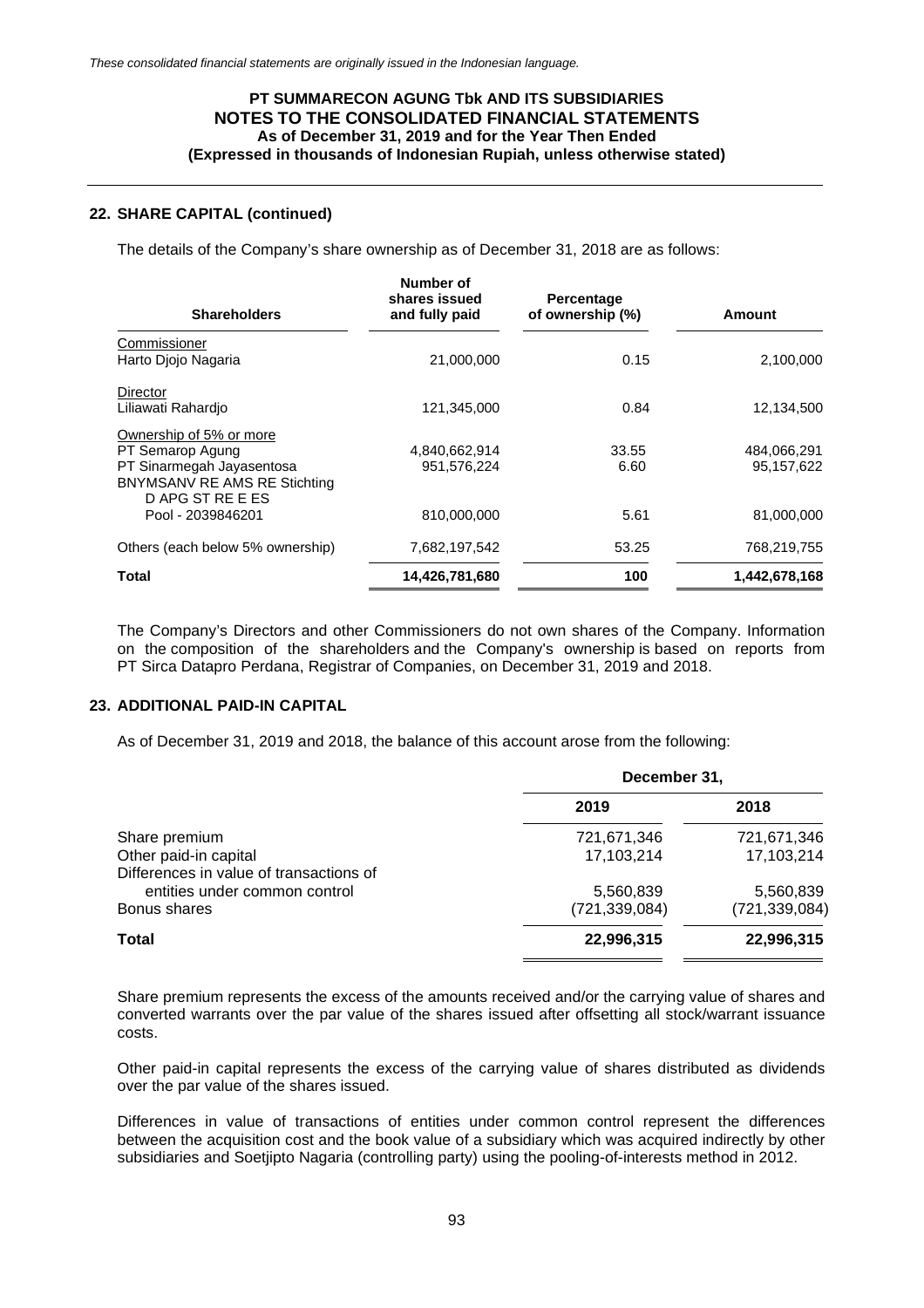## **24. APPROPRIATED RETAINED EARNINGS - GENERAL RESERVE**

Based on the minutes of stockholders' annual general meetings held on June 20, 2019 and June 7, 2018, the Company stockholders approved the appropriation of general reserve amounting to Rp7,078,016 and Rp5,094,519, respectively, and already presented as part of "Appropriated retained earnings – reserve fund" in the consolidated statement of financial position.

As of December 31, 2019 the balances of the general reserve are less than 20% of the issued and fully paid capital stock. The additional reserve will be made after obtaining the approval from the stockholders in their next annual meeting.

Based on article 70 in Law of Republic of Indonesia No.40 year 2007, the Company must set aside certain part of net profits for reserve funds which shall be minimum 20% of total subscribed capital and deposited.

#### **25. CASH DIVIDENDS**

In the stockholders' annual general meetings held on June 20, 2019 and June 7, 2018, the Company's stockholders approved the distribution of cash dividend amounting to Rp5 (full amount) per share or equivalent to Rp72,133,908 and Rp5 (full amount) per share or equivalent to Rp72,133,908, respectively.

As of December 31, 2019, the dividend payable balance amounted to Rp2,166,503 (2018: Rp2,048,231), which is presented as part of "Other Payables" under current liabilities in the consolidated statement of financial position.

 **Year ended December 31,** 

#### **26. NET REVENUES**

The details of net revenues are as follows:

|                                                               | 2019          | 2018          |
|---------------------------------------------------------------|---------------|---------------|
| Property development (Note 6):                                |               |               |
| Related parties (Note 30)                                     |               |               |
| Landplots                                                     | 107,771,897   | 37,906,035    |
| Shops                                                         | 1,865,700     | 4,056,520     |
| Apartments                                                    | 7,520         | 2,210,235     |
| Third parties                                                 |               |               |
| Houses                                                        | 2,227,652,565 | 1,825,694,312 |
| Shops                                                         | 679,306,132   | 119,445,777   |
| Apartments                                                    | 387,864,979   | 1,183,338,133 |
| Landplots                                                     | 116,528,363   | 247,403,906   |
| <b>Offices</b>                                                | 74,432,674    |               |
| <b>Others</b>                                                 | 21,513,390    | 15,712,688    |
| Sub-total                                                     | 3,616,943,220 | 3,435,767,606 |
| Investment properties (Note 10):<br>Related parties (Note 30) |               |               |
| Mall and retail                                               | 48,051,618    | 48,034,803    |
| Commercial and others                                         | 1,531,436     | 1,472,792     |
| <b>Offices</b>                                                | 947,580       | 1,323,310     |
| Third parties                                                 |               |               |
| Mall and retail                                               | 1,472,907,398 | 1,366,370,381 |
| Commercial and others                                         | 41,862,090    | 38,409,159    |
| <b>Offices</b>                                                | 28,479,731    | 29,634,844    |
| Residential                                                   | 5,174,809     | 6,739,253     |
| Sub-total                                                     | 1,598,954,662 | 1,491,984,542 |
|                                                               |               |               |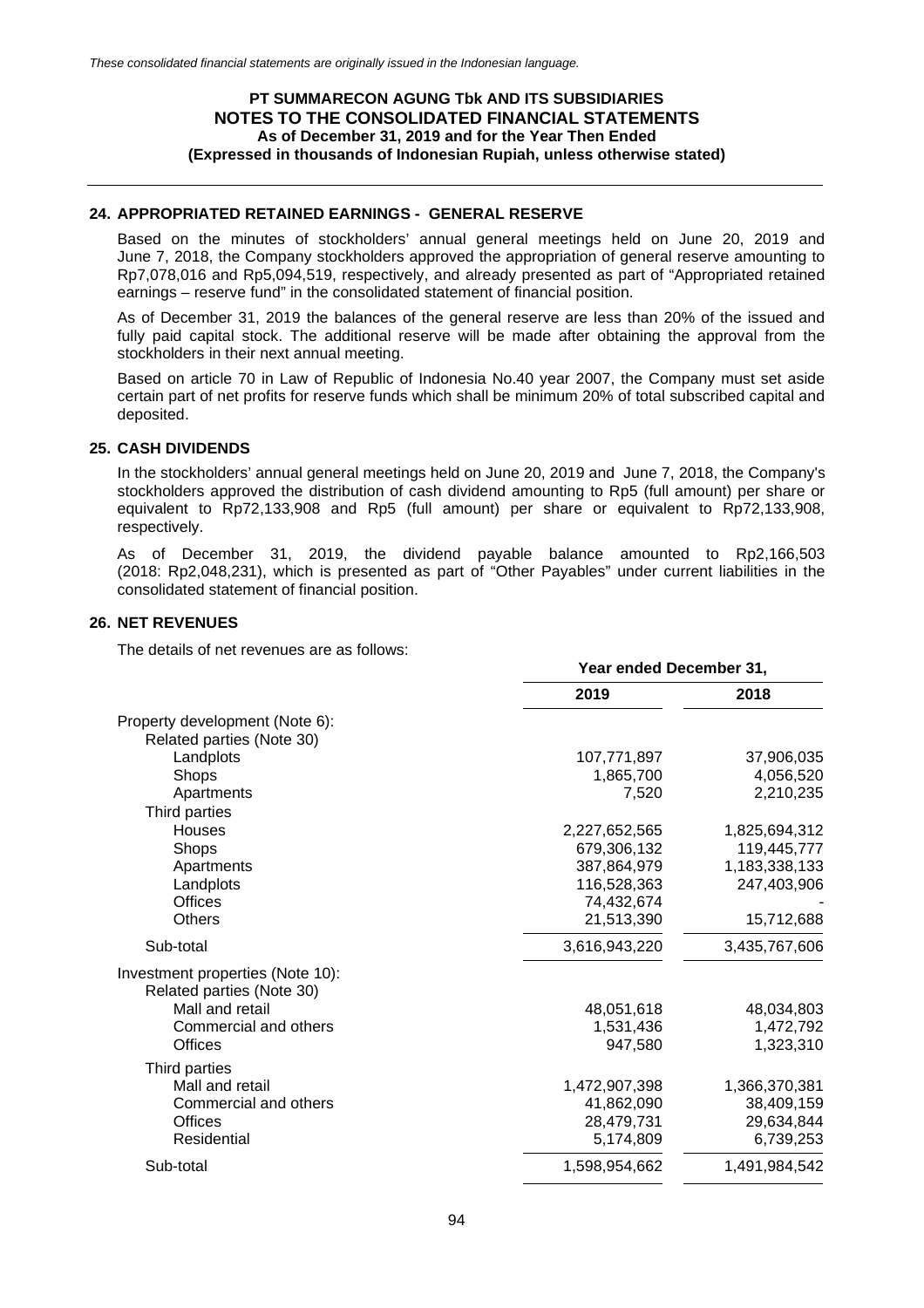## **26. NET REVENUES (continued)**

The details of net revenues are as follows: (continued)

|                                | Year ended December 31, |               |  |
|--------------------------------|-------------------------|---------------|--|
|                                | 2019                    | 2018          |  |
| Others:                        |                         |               |  |
| Related parties (Note 30)      |                         |               |  |
| Estate and property management | 103,122                 | 95,122        |  |
| Others                         | 2,152,729               | 1,199,695     |  |
| Third parties                  |                         |               |  |
| Hotel                          | 348,229,060             | 344,276,902   |  |
| Estate and property management | 241,892,879             | 175,023,917   |  |
| Leisure                        | 74,544,192              | 77,471,765    |  |
| <b>Others</b>                  | 58,805,898              | 135,540,565   |  |
| Sub-total                      | 725,727,880             | 733,607,966   |  |
| <b>Net revenues</b>            | 5,941,625,762           | 5,661,360,114 |  |
|                                |                         |               |  |

The percentage of revenues from sales to related parties to net revenues accounted for 2.73% in 2019 (2018: 1.70%). In 2019 and 2018, no revenues exceeding 10% of annual net revenues were earned from any single customer.

#### **27. COST OF SALES AND DIRECT COSTS**

The details of cost of sales and direct costs are as follows:

|                       | Year ended December 31, |               |  |
|-----------------------|-------------------------|---------------|--|
|                       | 2019                    | 2018          |  |
| Property development  |                         |               |  |
| Houses (Note 6)       | 1,254,429,033           | 864,360,188   |  |
| Shops (Note 6)        | 363,544,824             | 73,325,703    |  |
| Apartments (Note 6)   | 198,970,101             | 753,715,294   |  |
| Landplots             | 81,359,788              | 51,168,873    |  |
| Offices (Note 6)      | 35,889,995              |               |  |
| Sub-total             | 1,934,193,741           | 1,742,570,058 |  |
| Investment properties |                         |               |  |
| Mall and retail       | 616,286,023             | 627,461,383   |  |
| Commercial and others | 21,353,034              | 25,724,892    |  |
| Offices               | 22,769,341              | 21,118,612    |  |
| Residential           | 3,281,932               | 4,159,707     |  |
| Sub-total             | 663,690,330             | 678,464,594   |  |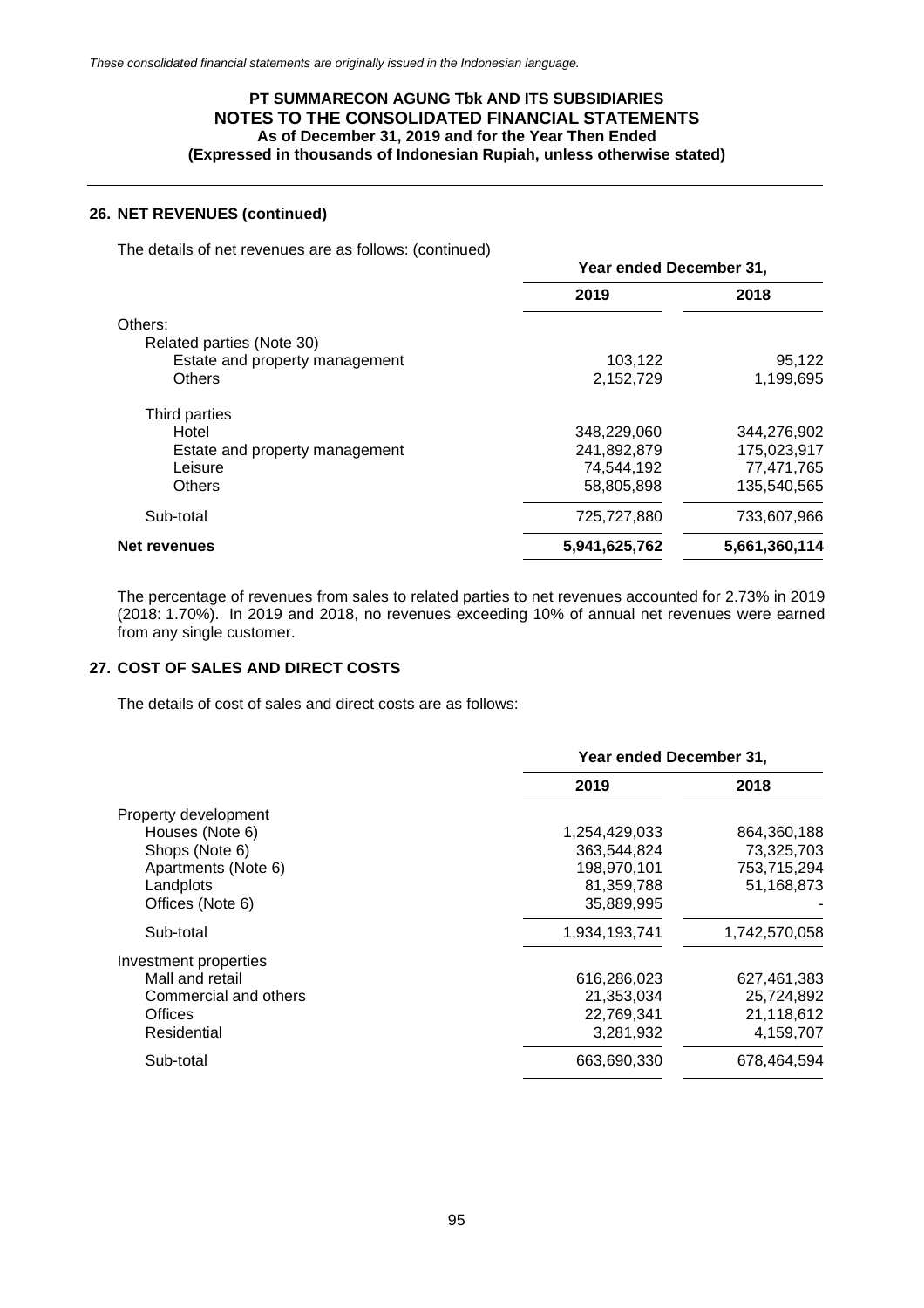# **27. COST OF SALES AND DIRECT COSTS (continued)**

The details of cost of sales and direct costs are as follows: (continued)

|                                      | Year ended December 31, |               |  |
|--------------------------------------|-------------------------|---------------|--|
|                                      | 2019                    | 2018          |  |
| <b>Others</b>                        |                         |               |  |
| Hotel                                | 199,958,358             | 208,064,936   |  |
| Estate and property management       | 195,548,353             | 137,571,032   |  |
| Leisure                              | 54,856,688              | 53,143,697    |  |
| Others                               | 43,322,552              | 102,663,105   |  |
| Sub-total                            | 493,685,951             | 501,442,770   |  |
| Total cost of sales and direct costs | 3,091,570,022           | 2,922,477,422 |  |
|                                      |                         |               |  |

In 2019 and 2018, no purchases exceeding 10% of net revenues were made from any single supplier.

# **28. OPERATING EXPENSES**

The details of operating expenses are as follows:

|                                             | Year ended December 31, |               |
|---------------------------------------------|-------------------------|---------------|
|                                             | 2019                    | 2018          |
| Selling expenses                            |                         |               |
| Promotion and advertising                   | 247,049,764             | 211,559,091   |
| Agency                                      | 63,404,334              | 84,372,668    |
| Others (each below Rp15,000,000)            | 44,011,538              | 47,558,846    |
| Total selling expenses                      | 354,465,636             | 343,490,605   |
| General and administrative expenses         |                         |               |
| Salaries and employee benefits              | 617,217,947             | 522,768,671   |
| Depreciation (Notes 9 and 10)               | 80,849,403              | 88,326,147    |
| Land & building tax (L&B tax)               | 30,990,436              | 14,381,033    |
| Travelling and transportation               | 19,430,089              | 18,608,661    |
| Entertainment, representation and donations | 16,503,731              | 11,812,207    |
| Royalty and incentives                      | 15,008,798              | 15,720,994    |
| Others (each below Rp15,000,000)            | 135,770,670             | 183,630,522   |
| Total general and administrative expenses   | 915,771,074             | 855,248,235   |
| <b>Total operating expenses</b>             | 1,270,236,710           | 1,198,738,840 |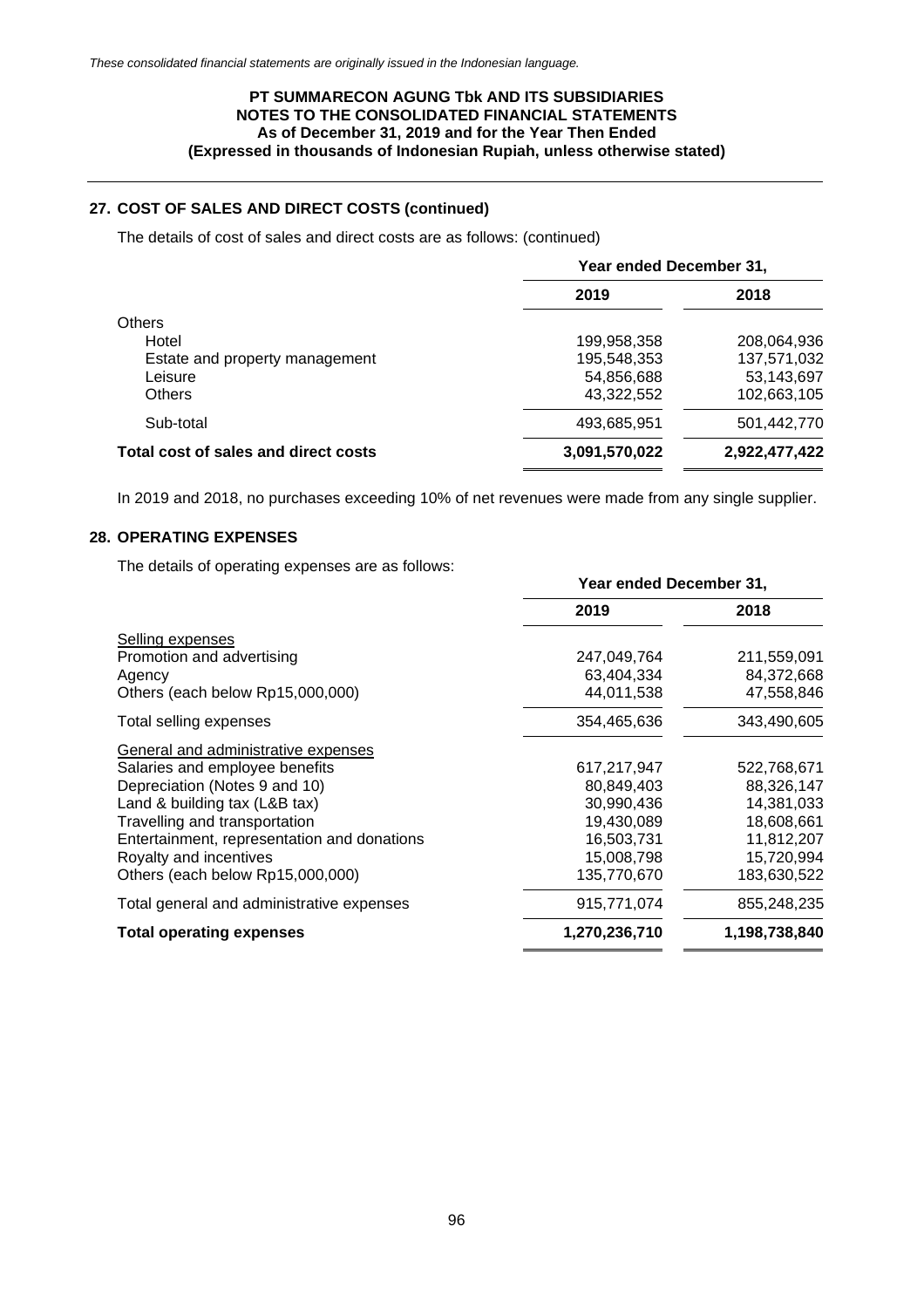## **29. FINANCE COSTS**

|                                      | Year ended December 31, |             |  |
|--------------------------------------|-------------------------|-------------|--|
|                                      | 2019                    | 2018        |  |
| Interest expense:                    |                         |             |  |
| Loans from banks                     | 473,897,620             | 318,611,754 |  |
| Bonds payable                        | 283,930,694             | 330,863,389 |  |
| Other payables                       | 948.890                 | 7,818,342   |  |
| Amortization of bonds issuance costs | 7,590,962               | 7,906,930   |  |
| <b>Others</b>                        | 28,869,846              | 19,998,382  |  |
| <b>Total finance costs</b>           | 795,238,012             | 685,198,797 |  |

# **30. BALANCES AND TRANSACTIONS WITH RELATED PARTIES**

The Group, in its regular conduct of business, has engaged in transactions with related parties. The balances of the accounts and transactions are as follows:

|                                             | December 31, |                  | Percentage to total<br>consolidated assets (%) |                  |
|---------------------------------------------|--------------|------------------|------------------------------------------------|------------------|
|                                             | 2019         | 2018             | 2019                                           | 2018             |
| Trade receivables (Note 5)                  |              |                  |                                                |                  |
| Trade receivables - current                 |              |                  |                                                |                  |
| Other related parties                       |              |                  |                                                |                  |
| PT Sulisman Graha                           | 5,918,941    | 16,845,454       | 0.0242                                         | 0.0723           |
| PT Cahaya Fajar Properti                    | 759,000      |                  | 0.0031                                         |                  |
| PT Maktosa Jaya Indah                       | 39,616       | 198,079          | 0.0002                                         | 0.0009           |
| PT Centrapacific Nusajaya                   | 20,380       | 101,899          | 0.0001                                         | 0.0004           |
| Edwin Eka Putra Halim<br>Thomas Lundi Halim | 15,113       | 62,641<br>28.710 | 0.0001<br>0.0000                               | 0.0003           |
| PT Maju Lestari Kreasi                      | 8,300        | 28,480,956       |                                                | 0.0001<br>0.1222 |
| Entity under common control                 |              |                  |                                                |                  |
| PT Star Maju Sentosa                        | 1,221,004    | 4,249,840        | 0.0050                                         | 0.0182           |
| Key management personnel                    |              |                  |                                                |                  |
| Soegianto Nagaria                           | 218,959      | 23,533           | 0.0009                                         | 0.0001           |
| Soetjipto Nagaria                           | 3,962        | 43,206           | 0.0000                                         | 0.0002           |
| Adrianto P. Adhi                            | 2,598        |                  | 0.0000                                         |                  |
| Ge Lilies Yamin                             | 816          |                  | 0.0000                                         |                  |
| <b>Theresia Mareta</b>                      | 783          |                  | 0.0000                                         |                  |
| Harto Djojo Nagaria                         |              | 809,770          |                                                | 0.0035           |
| Nanik Widjaja                               |              | 383.632          |                                                | 0.0016           |
| Herman Nagaria                              |              | 4,703            |                                                | 0.0000           |
| Total trade receivables - current           | 8,209,472    | 51,232,423       | 0.0336                                         | 0.2198           |
| Trade receivables - non-current             |              |                  |                                                |                  |
| Other related parties                       |              |                  |                                                |                  |
| PT Sulisman Graha                           |              | 4,268,941        |                                                | 0.0183           |
| <b>Total trade receivables</b>              | 8,209,472    | 55,501,364       | 0.0336                                         | 0.2381           |
| Due from related parties - current:         |              |                  |                                                |                  |
| Joint venture                               |              |                  |                                                |                  |
| PT Jakartabaru Cosmopolitan                 | 48,093,195   | 43,169,875       | 0.1968                                         | 0.1853           |
| Due from related parties - non-current:     |              |                  |                                                |                  |
| Other related parties                       |              |                  |                                                |                  |
| Yayasan Inti Prima Bangsa                   | 45,696,652   | 30,267,626       | 0.1870                                         | 0.1299           |
| Entity under common control                 |              |                  |                                                |                  |
| PT Mutiara Properti Cemerlang               | 21,204,250   |                  | 0.0868                                         |                  |
| PT Star Maju Sentosa                        |              | 721,126          |                                                | 0.0031           |
| Total due from related parties-non current  | 66,900,902   | 30,988,752       | 0.2738                                         | 0.1330           |
| Total due from related parties              | 114,994,097  | 74,158,627       | 0.4706                                         | 0.3183           |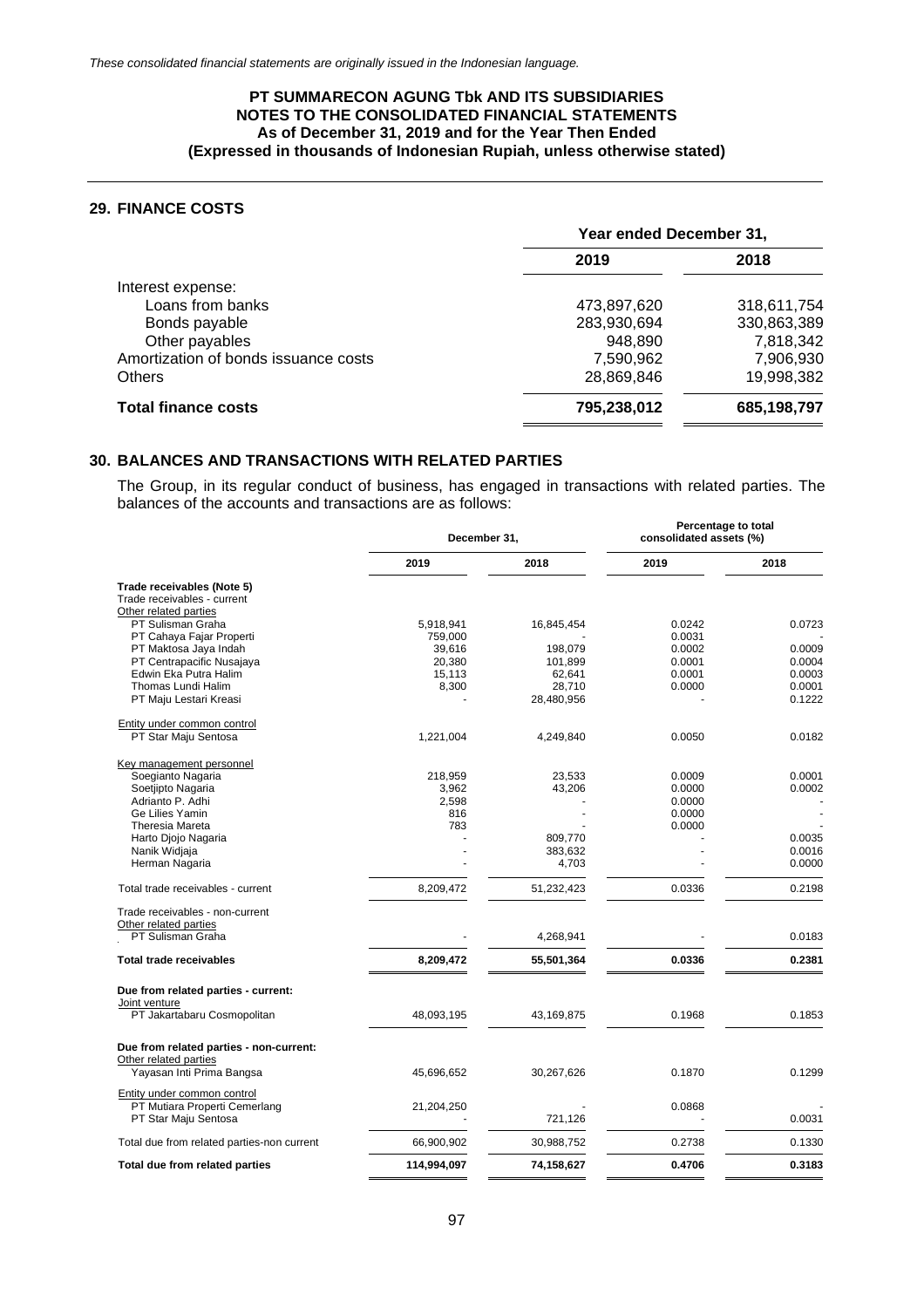## **30. BALANCES AND TRANSACTIONS WITH RELATED PARTIES (continued)**

The Group, in its regular conduct of business, has engaged in transactions with related parties. The balances of the accounts and transactions are as follows: (continued)

|                                              | December 31, |            | Percentage to total<br>consolidated liabilities (%) |        |
|----------------------------------------------|--------------|------------|-----------------------------------------------------|--------|
|                                              | 2019         | 2018       | 2019                                                | 2018   |
| Due to related parties                       |              |            |                                                     |        |
| Due to related parties - current:            |              |            |                                                     |        |
| Key management personnel                     |              |            |                                                     |        |
| PT Duta Putra Mahkota                        | 33,320,000   |            | 0.2223                                              |        |
| PT Budiman Kencana Lestari                   | 14,750,000   |            | 0.0984                                              |        |
| Colliman Capital Limited                     | 14,160,000   |            | 0.0945                                              |        |
| Sudino                                       | 4,610,000    |            | 0.0308                                              |        |
| Sumitomo Forestry Singapore Ltd,             | 155,184      | 143,754    | 0.0010                                              | 0.0010 |
| Total Due to related parties - current       | 66,995,184   | 143,754    | 0.4470                                              | 0.0010 |
| Due to related parties - non-current:        |              |            |                                                     |        |
| Key management personnel                     |              |            |                                                     |        |
| Soetjipto Nagaria                            | 26,237,000   | 1,396,600  | 0.1750                                              | 0.0098 |
| Other related parties:<br>Thomas Lundi Halim |              |            | 0.0179                                              |        |
| Edwin Eka Putra Halim                        | 2,676,000    |            | 0.0018                                              |        |
|                                              | 270,000      |            |                                                     |        |
| Total Due to related parties - non-current   | 29,183,000   | 1,396,600  | 0.1947                                              | 0.0098 |
| Total due to related parties                 | 96,178,184   | 1,540,354  | 0.6417                                              | 0.0108 |
| Downpayments received                        |              |            |                                                     |        |
| and security deposits (Note 19)              |              |            |                                                     |        |
| Downpayments received                        |              |            |                                                     |        |
| and security deposits - current              |              |            |                                                     |        |
| Key management personnel                     |              |            |                                                     |        |
| Herman Nagaria                               | 3,499,087    | 1,955      | 0.0233                                              | 0.0000 |
| Soegianto Nagaria                            | 6,765        | 5,329      | 0.0000                                              | 0.0000 |
| Liliawati Rahardio                           | 5,628        | 6,466      | 0.0000                                              | 0.0000 |
| Adrianto P. Adhi                             | 4,393        | 3,432      | 0.0000                                              | 0.0000 |
| Lexy Arie Tumiwa                             | 3,266        |            | 0.0000                                              |        |
| Ge Lilies Yamin                              | 2,274        |            | 0.0000                                              |        |
| Harto Djojo Nagaria                          | 2,023        | 3,269,769  | 0.0000                                              | 0.0230 |
| Other related parties                        |              |            |                                                     |        |
| PT Maktosa Jaya Indah                        | 1,527,772    | 1,057,924  | 0.0102                                              | 0.0074 |
| Theresia Mareta                              | 4,618        | 3,569      | 0.0000                                              | 0.0000 |
|                                              |              |            |                                                     |        |
| Entity under common control                  |              |            |                                                     |        |
| PT Star Maju Sentosa                         | 164,492      | 164,492    | 0.0011                                              | 0.0012 |
|                                              |              |            |                                                     |        |
| Total downpayments received                  |              |            |                                                     |        |
| and security deposits - current              | 5,220,318    | 4,512,936  | 0.0346                                              | 0.0316 |
| Downpayments received and                    |              |            |                                                     |        |
| security deposits - non-current              |              |            |                                                     |        |
| Entity under common control                  |              |            |                                                     |        |
| PT Star Maju Sentosa                         | 6,652,551    | 5,354,908  | 0.0444                                              | 0.0376 |
|                                              |              |            |                                                     |        |
| Key management personnel                     |              |            |                                                     |        |
| Herman Nagaria                               |              | 1,865,700  |                                                     | 0.0131 |
|                                              |              |            |                                                     |        |
| Other related parties                        |              |            |                                                     |        |
| PT Maktosa Jaya Indah                        |              | 575,551    |                                                     | 0.0040 |
|                                              |              |            |                                                     |        |
| Total downpayments received                  |              |            |                                                     |        |
| and security deposits -                      |              |            |                                                     |        |
| non-current                                  | 6,652,551    | 7,796,159  | 0.0444                                              | 0,0547 |
| <b>Total downpayments received</b>           |              |            |                                                     |        |
| and security deposits                        | 11,872,869   | 12,309,095 | 0.0790                                              | 0.0863 |
|                                              |              |            |                                                     |        |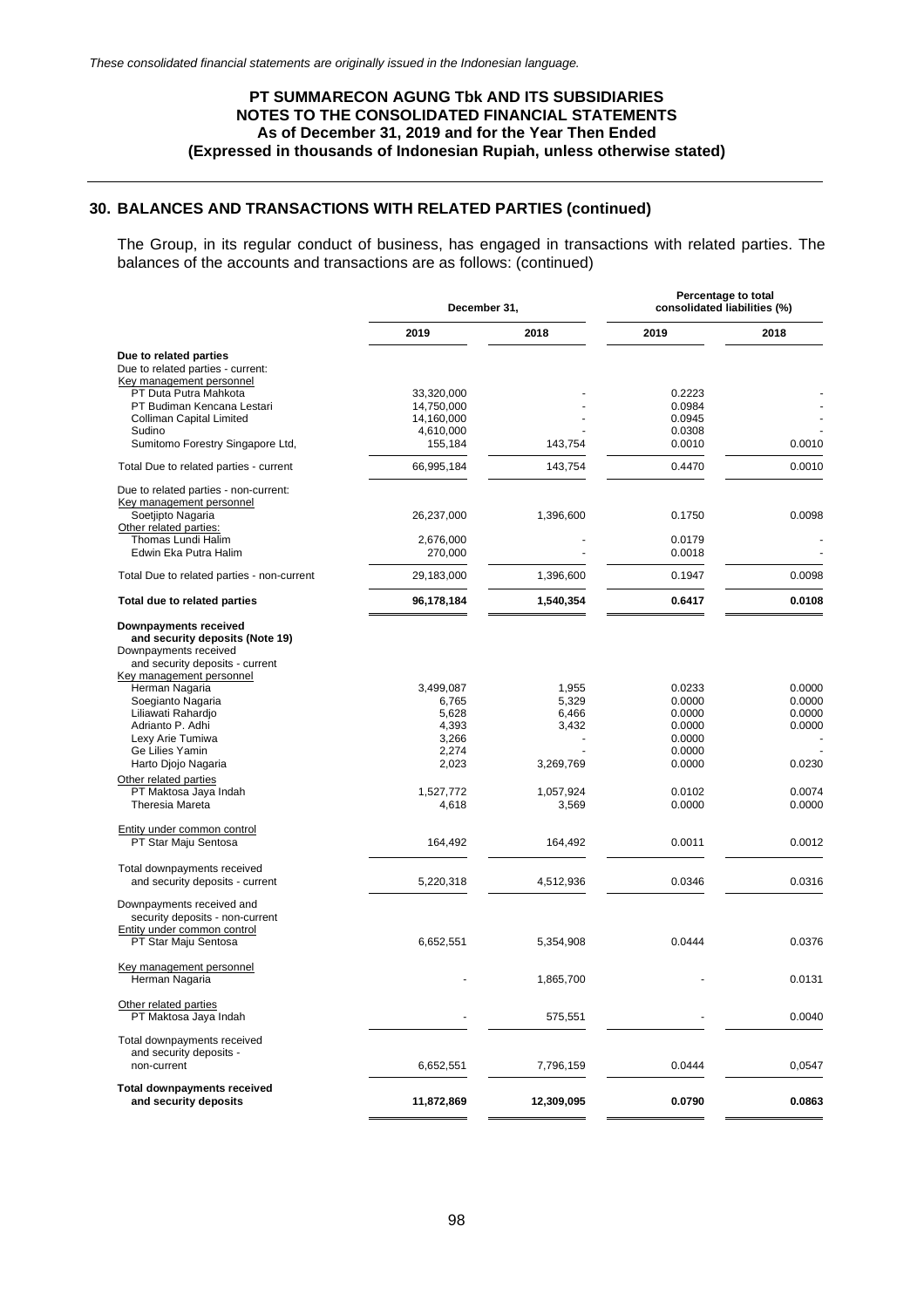#### **30. BALANCES AND TRANSACTIONS WITH RELATED PARTIES (continued)**

The Group, in its regular conduct of business, has engaged in transactions with related parties. The balances of the accounts and transactions are as follows (continued):

|                                                     | Year ended December 31, |            | Percentage to<br>total consolidated net revenues (%) |        |
|-----------------------------------------------------|-------------------------|------------|------------------------------------------------------|--------|
|                                                     | 2019                    | 2018       | 2019                                                 | 2018   |
| Net revenues (Note 26)                              |                         |            |                                                      |        |
| Entity under common control<br>PT Bhakti Karya Vita | 107,081,897             |            | 1.8022                                               |        |
| Other related parties                               |                         |            |                                                      |        |
| Yayasan Inti Prima Bangsa                           | 2,152,729               | 1,199,695  | 0.0362                                               | 0.0212 |
| Yayasan Syiar Bangsa                                | 1,531,436               | 1,472,793  | 0.0258                                               | 0.0260 |
| PT Cahaya Fajar Properti                            | 690,000                 | 37,906,035 | 0.0116                                               | 0.6696 |
| PT Maktosa Jaya Indah                               | 20,271                  | 275,888    | 0.0003                                               | 0.0049 |
| Theresia Mareta                                     | 14,931                  | 14,797     | 0.0003                                               | 0.0003 |
| PT Centrapacific Nusajaya                           |                         | 133,494    |                                                      | 0.0024 |
| Entity under common control                         |                         |            |                                                      |        |
| PT Star Maju Sentosa                                | 48,877,930              | 49,358,114 | 0.8226                                               | 0.8718 |
| Key management personnel                            |                         |            |                                                      |        |
| Herman Nagaria                                      | 1,872,132               | 140,923    | 0.0315                                               | 0.0025 |
| Soegianto Nagaria                                   | 20,447                  | 20,261     | 0.0003                                               | 0.0004 |
| Adrianto P. Adhi                                    | 13.707                  | 12.940     | 0.0002                                               | 0.0002 |
| Harto Djojo Nagaria                                 | 12,574                  | 658,383    | 0.0002                                               | 0.0116 |
| Liliawati Rahardio                                  | 10,337                  | 432,118    | 0.0002                                               | 0.0076 |
| Lexy Arie Tumiwa                                    | 5,972                   |            | 0.0001                                               |        |
| Ge Lilies Yamin                                     | 5,972                   |            | 0.0001                                               |        |
| Nanik Widjaja                                       |                         | 4,673,071  |                                                      | 0.0825 |
| Entitas induk terakhir                              |                         |            |                                                      |        |
| PT Semarop Agung                                    | 121,267                 |            | 0.0020                                               |        |
| <b>Total net revenues</b>                           | 162,431,602             | 96,298,512 | 2.7336                                               | 1.7010 |

The amounts due from and due to related parties resulting from non-trade transactions are noninterest bearing and have no fixed repayment dates (except for those stated in Note 35b and c) and will be settled in cash, There are no security deposits given or received for each due to and due from related parties.

On December 31, 2019, the Group management believes that all due from related parties are collectible; therefore, no allowance and impairment needed.

The nature of related party relationships and transactions with the related parties is as follows:

| <b>Related parties</b>    | <b>Relationship</b>      | <b>Transactions</b>                         |
|---------------------------|--------------------------|---------------------------------------------|
| PT Sulisman Graha         | Under common control     | Sale of landplots                           |
| PT Cahaya Fajar Properti  | Under common control     | Sale of landplots                           |
| PT Maktosa Jaya Indah     | Stockholder              | Sale of apartment                           |
| PT Centrapacific Nusajaya | Other                    | Sale of apartment                           |
| PT Star Maju Sentosa      | Under common control     | Space rental and management<br>deposit      |
| Soegianto Nagaria         | Director                 | Deposit and revenue of<br>estate management |
| Edwin Eka Putra Halim     | Key Management Personel  | Capital contribution                        |
| Thomas Lundi Halim        | Key management personnel | Capital contribution                        |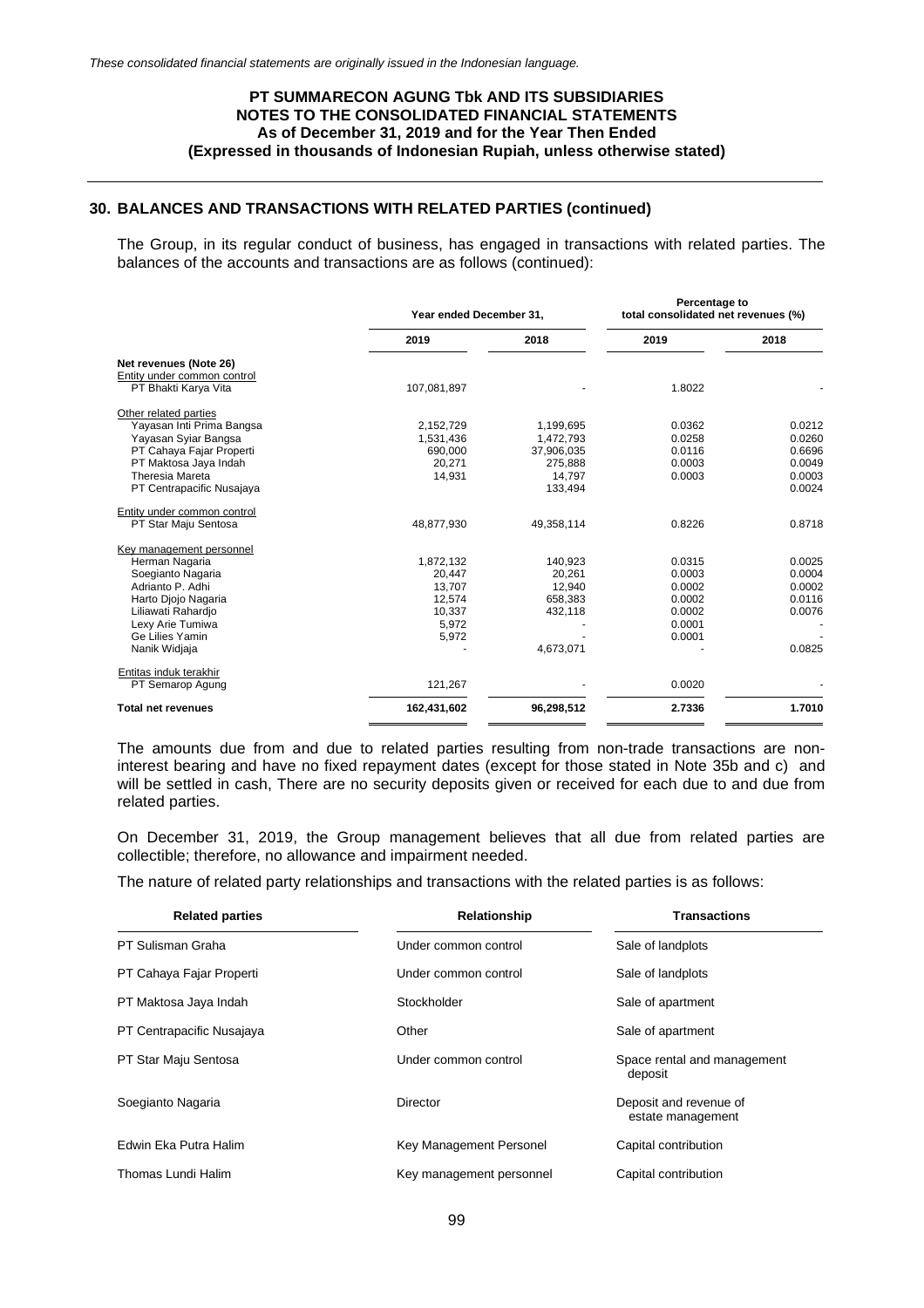# **30. BALANCES AND TRANSACTIONS WITH RELATED PARTIES (continued)**

The nature of related party relationships and of the transactions with the related parties is as follows (continued):

| <b>Related parties</b>          | Relationship                    | <b>Transactions</b>                                                  |  |  |
|---------------------------------|---------------------------------|----------------------------------------------------------------------|--|--|
| Soetjipto Nagaria               | Key management personnel        | Income from hotel and non-trade<br>payable                           |  |  |
| Adrianto P. Adhi                | Director                        | Deposit and revenue of<br>estate management                          |  |  |
| Ge Lilies Yamin                 | Key management personnel        | Sale of apartment and<br>deposit and revenue of<br>estate management |  |  |
| Theresia Mareta                 | Close family member of Director | Deposit and revenue of<br>estate management                          |  |  |
| PT Jakartabaru Cosmopolitan     | Joint venture                   | Non-trade receivables                                                |  |  |
| Yayasan Inti Prima Bangsa       | Under common control            | Revenue of estate management,<br>non-trade receivables               |  |  |
| PT Mutiara Properti Cemerlang   | Other                           | Non-trade receivables                                                |  |  |
| PT Duta Putra Mahkota           | Other                           | Non-trade payables                                                   |  |  |
| PT Budiman Kencana Lestari      | Other                           | Non-trade payables                                                   |  |  |
| Colliman Capital Limited        | Other                           | Non-trade payables                                                   |  |  |
| Sudino                          | Other                           | Non-trade payables                                                   |  |  |
| Sumitomo Forestry Singapore Ltd | Others                          | Payable on technical fee                                             |  |  |
| Herman Nagaria                  | Director                        | Sale of apartment and<br>deposit and revenue of<br>estate management |  |  |
| Liliawati Rahardjo              | Director                        | Sale of apartment and<br>deposit and revenue of<br>estate management |  |  |
| Lexy Arie Tumiwa                | Key management personnel        | Deposit and revenue of<br>estate management                          |  |  |
| Harto Djojo Nagaria             | Commissioner                    | Sale of apartment and deposit and<br>revenue of estate management    |  |  |
| PT Bhakti Karya Vita            | Entity assosiate                | Sale of landplots                                                    |  |  |
| Yayasan Syiar Bangsa            | Under common control            | Space rental                                                         |  |  |
| PT Semarop Agung                | Ultimate parent entity          | Space rental                                                         |  |  |
| PT Maju Lestari Kreasi          | Under common control            | Sale of landplots                                                    |  |  |
| Nanik Widjaja                   | Director                        | Sale of apartment and shops                                          |  |  |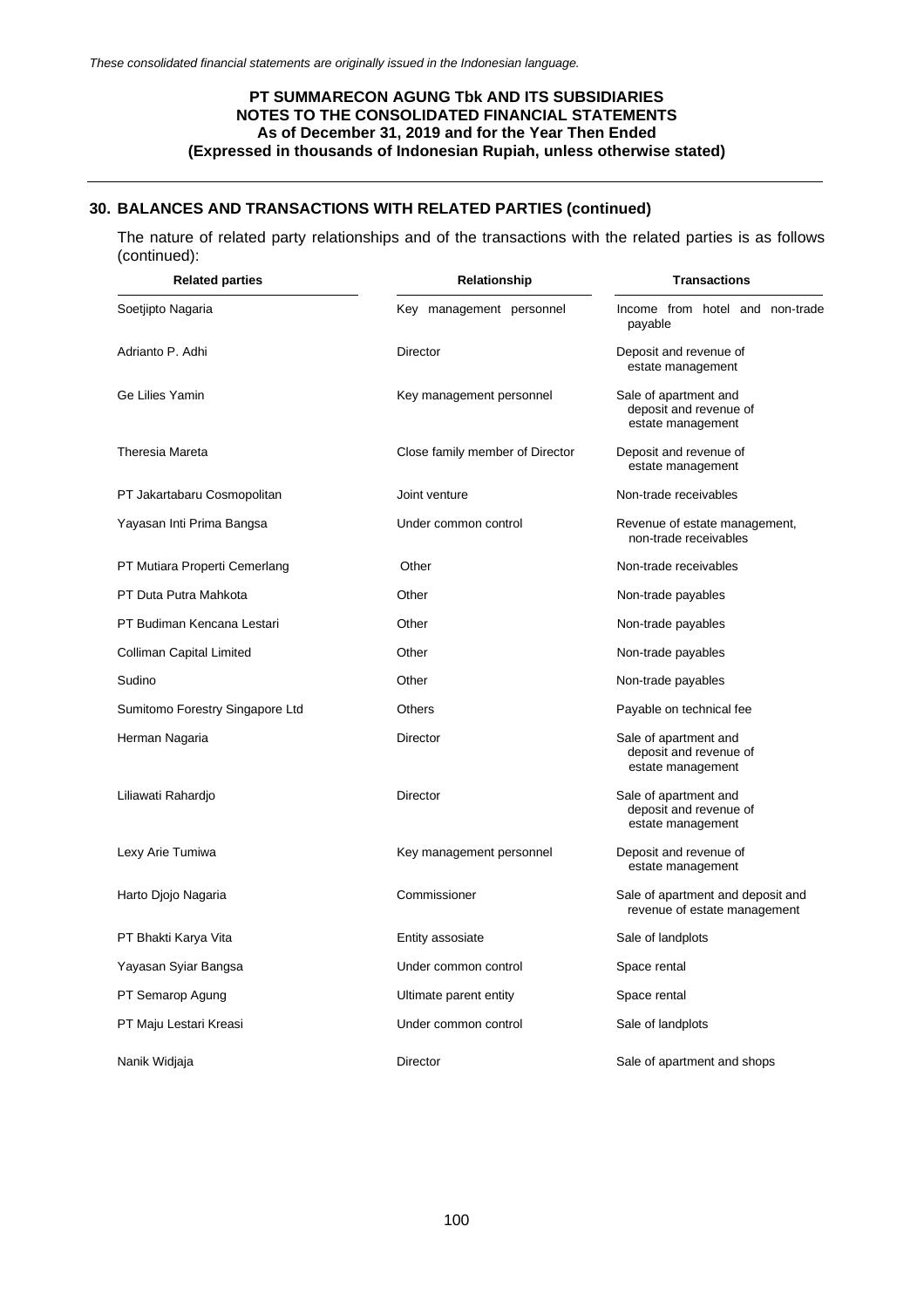## **31. ASSETS AND LIABILITIES IN FOREIGN CURRENCIES**

As of December 31, 2019 and 2018, the Group has monetary assets and liabilities denominated in foreign currencies. The rupiah equivalents of foreign currency-denominated assets and liabilities as of December 31, 2019 and 2018 and as of the date of completion of the consolidated financial statements are as follows:

|                                         |            | <b>Foreign Currency</b> |                | <b>Rupiah Equivalent</b> |                | March 26, 2020              |  |
|-----------------------------------------|------------|-------------------------|----------------|--------------------------|----------------|-----------------------------|--|
|                                         |            | 2019                    | 2018           | 2019                     | 2018           | <b>Audit Report</b><br>Date |  |
| <b>Assets</b>                           |            |                         |                |                          |                |                             |  |
| Cash and cash equivalents               |            |                         |                |                          |                |                             |  |
| <b>United States Dollar</b>             | US\$       | 4,959,174               | 4,881,826      | 68,937,503               | 70,693,727     | 80,973,393                  |  |
| <b>Turkish Lira</b>                     | <b>TRY</b> | 300,000                 |                | 700,311                  |                | 749,910                     |  |
| Australian Dollar                       | <b>AUD</b> | 11,883                  | 11,883         | 115,729                  | 121,340        | 114,146                     |  |
| Eurpoean Euro                           | Euro       | 5,459                   | 164,168        | 85,098                   | 2,718,583      | 97,156                      |  |
| <b>France Swiss</b>                     | CHF        | 4,240                   |                | 60,910                   |                | 70,918                      |  |
| Singapore Dollar                        | Sin\$      | 1,505                   | 1,505          | 15,531                   | 15,955         | 16,936                      |  |
| Malaysian Ringgit                       | <b>RM</b>  | 3,898                   | 3,898          | 13,240                   | 13,616         | 14,487                      |  |
| <b>Thailand Baht</b>                    | <b>THB</b> | 20,561                  | 20,560         | 9,583                    | 9,147          | 10,225                      |  |
| Denmark Kroner                          | <b>DKK</b> | 290                     | 290            | 605                      | 643            | 690                         |  |
| Korea Won                               | <b>KRW</b> | 2,999                   |                | 36                       |                | 39                          |  |
| New Zealand Dollar                      | <b>NZD</b> | 3                       | 3              | 25                       | 26             | 25                          |  |
| Hong Kong Dollar                        | <b>HKD</b> | $\overline{7}$          | $\overline{7}$ | 12                       | 13             | 15                          |  |
| Total assets in foreign currencies      |            | 5,310,019               | 5,084,140      | 69,938,583               | 73,573,050     | 82,047,940                  |  |
| <b>Liabilities</b>                      |            |                         |                |                          |                |                             |  |
| Short-term bank loan                    |            |                         |                |                          |                |                             |  |
| (Note 12a)                              |            |                         |                |                          |                |                             |  |
| <b>United States Dollar</b>             | US\$       | 3,000,000               | 3,000,000      | 41,703,000               | 43,443,000     | 48,984,000                  |  |
| Long-term bank loan                     |            |                         |                |                          |                |                             |  |
| (Catatan 12b)                           |            |                         |                |                          |                |                             |  |
| <b>United States Dollar</b>             | US\$       | 7,748,834               | 8,156,668      | 107,716,580              | 118,116,707    | 126,522,962                 |  |
| Trade payables to third                 |            |                         |                |                          |                |                             |  |
| parties (Note 14)                       |            |                         |                |                          |                |                             |  |
| <b>United States Dollar</b>             | US\$       | 4,074,060               | 257,216        | 56,633,521               | 3,724,740      | 66,521,243                  |  |
| European Euro                           | Euro       | 349,813                 | 3,870          | 5,452,891                | 64,086         | 6,225,578                   |  |
| Singapore Dollar                        | Sin\$      |                         | 25.882         |                          | 274,430        |                             |  |
| <b>Thailand Bath</b>                    | <b>THB</b> |                         | 259,521        |                          | 115,457        |                             |  |
| Australian Dollar                       | <b>AUD</b> |                         | 2,178          |                          | 22,235         |                             |  |
| Other payables                          |            |                         |                |                          |                |                             |  |
| <b>United States Dollar</b>             | US\$       | 78.047                  |                | 1,084,937                |                | 1,274,358                   |  |
| Dólar Singapura                         | Sin\$      | 25,882                  |                | 267,121                  |                | 291,299                     |  |
| Accrued expenses                        |            |                         |                |                          |                |                             |  |
| <b>United States Dollar</b>             | US\$       | 188,922                 | 381,849        | 2,626,206                | 5,529,558      | 3,084,719                   |  |
| Total liabilities in foreign currencies |            | 15,465,558              | 12,087,184     | 215,484,256              | 171,290,213    | 252,904,159                 |  |
| Liabilities in foreign currencies - net |            | (10, 155, 539)          | (7,003,044)    | (145, 545, 673)          | (97, 717, 163) | (170, 856, 219)             |  |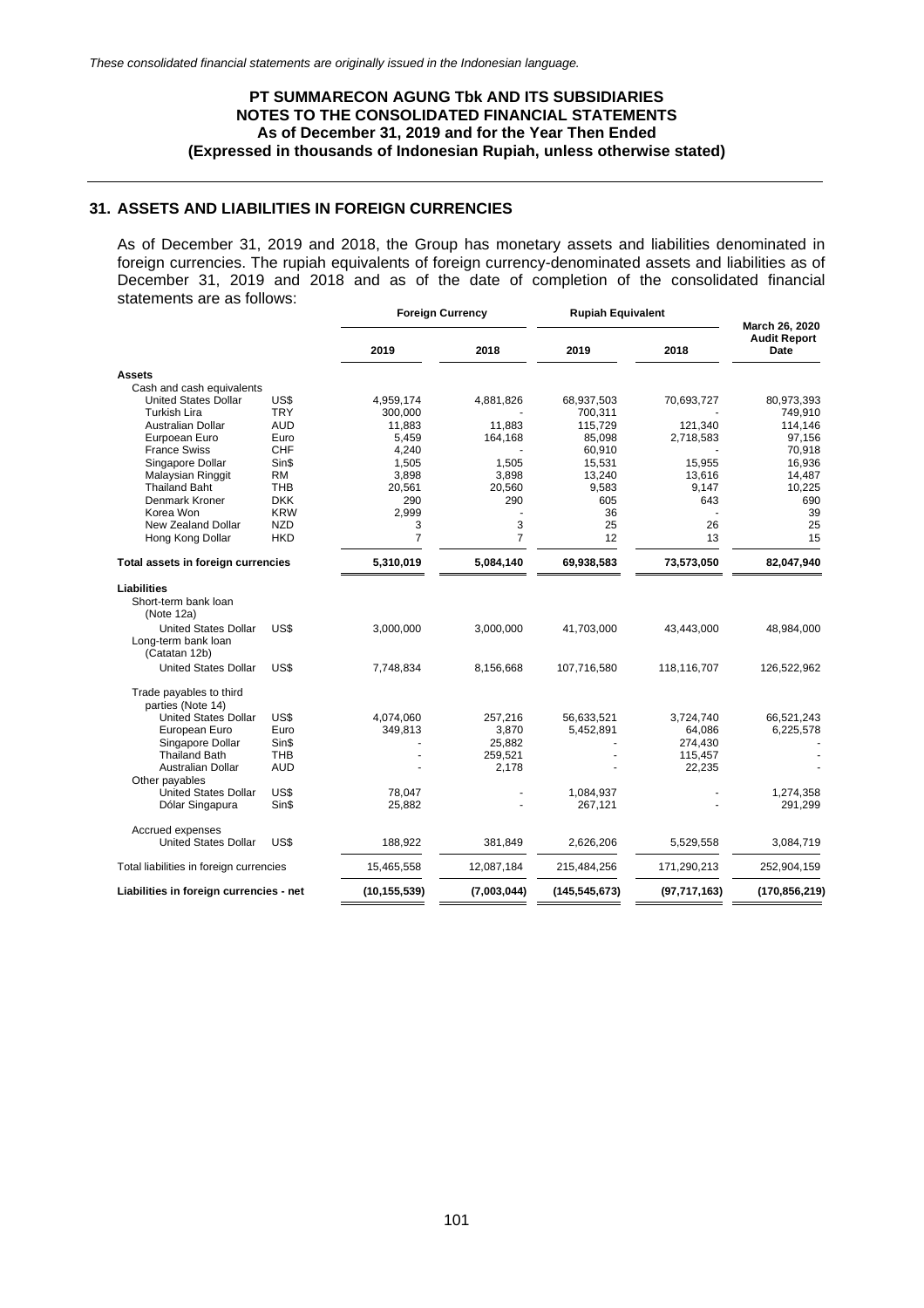#### **32. FINANCIAL INSTRUMENTS**

The following table sets out the carrying values and estimated fair values of the Group's financial instruments recorded in the consolidated financial statements:

|                                                 | December 31, 2019      |                    | December 31, 2018      |                    |
|-------------------------------------------------|------------------------|--------------------|------------------------|--------------------|
|                                                 | <b>Carrying Values</b> | <b>Fair Values</b> | <b>Carrying Values</b> | <b>Fair Values</b> |
| <b>Financial Assets</b>                         |                        |                    |                        |                    |
| Loans and receivables                           |                        |                    |                        |                    |
| Cash and cash equivalents                       | 1,664,424,147          | 1,664,424,147      | 1,523,848,275          | 1,523,848,275      |
| Trade receivables                               | 265,021,055            | 265,021,055        | 444,981,798            | 444,981,798        |
| Other receivables                               | 22,191,078             | 22,191,078         | 17,837,038             | 17,837,038         |
| Other current financial assets                  | 5,163,451              | 5,163,451          | 60.013                 | 60,013             |
| Due from related parties                        | 114.994.097            | 114,994,097        | 74.158.627             | 74,158,627         |
| Other non-current financial assets              | 1,024,559,786          | 1,024,559,786      | 711,211,154            | 711,211,154        |
| <b>Total</b>                                    | 3,096,353,614          | 3,096,353,614      | 2,772,096,905          | 2,772,096,905      |
| <b>Financial Liabilities</b>                    |                        |                    |                        |                    |
| <b>Financial liabilities at amortized costs</b> |                        |                    |                        |                    |
| Short-term bank loans                           | 2,139,382,311          | 2,139,382,311      | 1,782,154,804          | 1,782,154,804      |
| Trade payables to third parties                 | 86,133,850             | 86.133.850         | 76,740,768             | 76,740,768         |
| Other payables                                  | 374,160,058            | 374,160,058        | 272,378,606            | 272,378,606        |
| Due to related parties                          | 96,178,184             | 96,178,184         | 1,540,354              | 1,540,354          |
| Accrued expenses                                | 1,174,971,742          | 1,174,971,742      | 1,026,275,642          | 1,026,275,642      |
| Short-term employee benefit liabilities         | 9,591,080              | 9,591,080          | 10,184,432             | 10,184,432         |
| Downpayments received and                       |                        |                    |                        |                    |
| security deposits - customer deposits           | 213, 184, 374          | 213, 184, 374      | 164,884,558            | 164,884,558        |
| Long-term debts                                 | 4,426,288,109          | 4,426,288,109      | 4,024,463,486          | 4,024,463,486      |
| Bonds payable and sukuk ijarah                  | 2,403,336,151          | 2,403,336,151      | 2,799,983,089          | 2,799,983,089      |
| Other non-current financial liabilities         | 3,111                  | 3,111              | 7,842,450              | 7,842,450          |
| <b>Total</b>                                    | 10,923,228,970         | 10,923,228,970     | 10,166,448,189         | 10,166,448,189     |
|                                                 |                        |                    |                        |                    |

Fair value is defined as the amount at which the instrument could be exchanged in a current transaction between knowledgeable willing parties in an arm's length transaction, other than in a forced or liquidation sale. Fair values are obtained from quoted market prices, discounted cash flow models and option pricing models, as appropriate.

The Group uses the following hierarchy for determining the fair value of financial instruments:

- Level 1: Fair values measured based on quoted prices (unadjusted) in active markets for identical assets or liabilities.
- Level 2: Fair values measured based on valuation techniques for which all inputs which have a significant effect on the recorded fair values are observable, either directly or indirectly.
- Level 3: Fair value measured based on valuation techniques for which inputs which have a significant effect on the recorded fair value are not based on observable market data.

There is no financial instrument measured by hierarchy level 1, 2, and 3.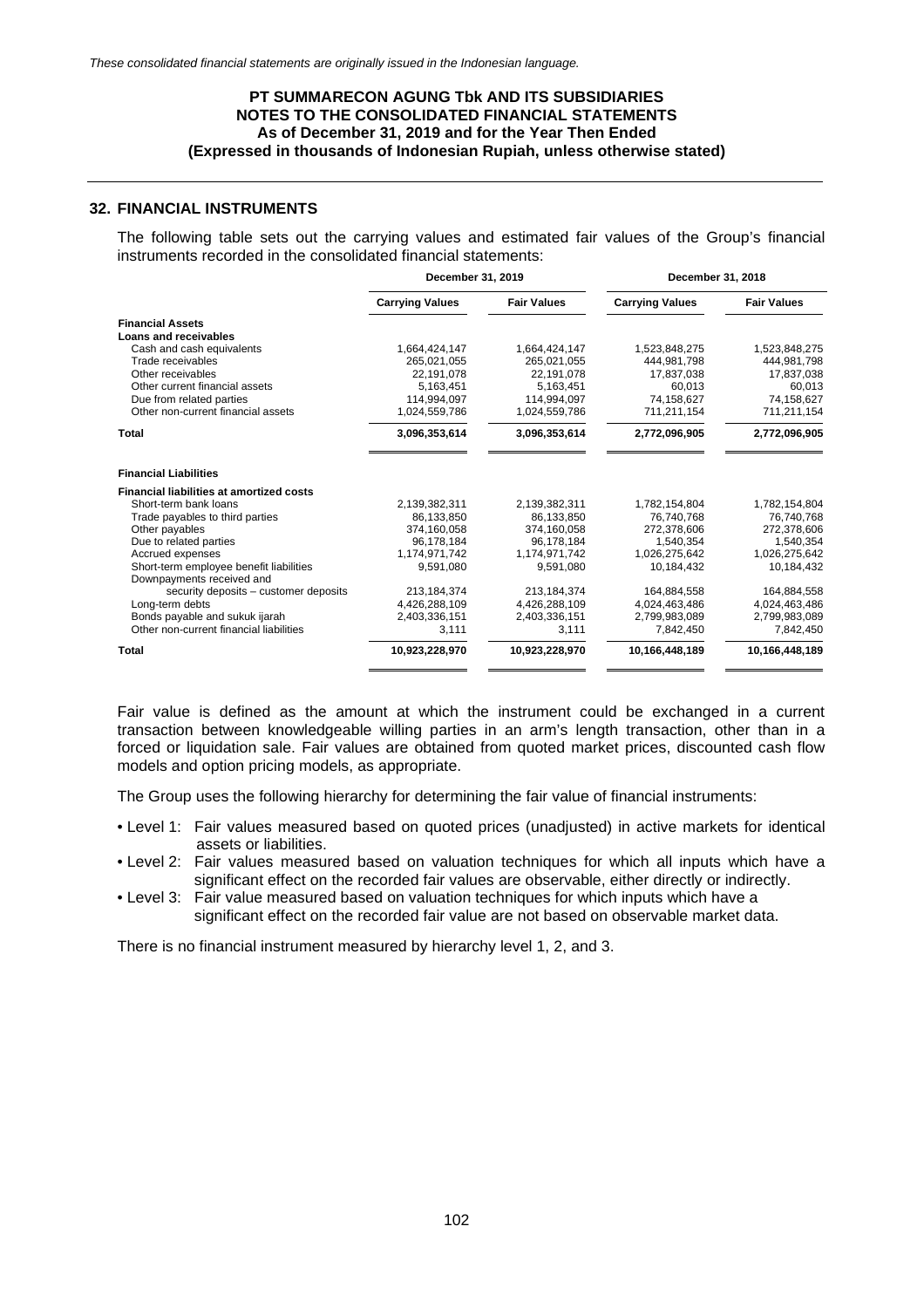#### **32. FINANCIAL INSTRUMENTS (continued)**

The following methods and assumptions are used to estimate the fair value of each class of financial instruments:

- a. Cash and cash equivalents, trade receivables, other receivables, other current financial assets, short-term bank loans, trade payables to third parties, other payables, due to related parties, accrued expenses and liability for short-term employee benefits will be settled at least twelve months, so the carrying value of assets and liabilities approximate their fair values.
- b. Other non-current receivables, due from related parties, due to related parties and other noncurrent financial liabilities. The fair value of these financial instruments cannot be measured reliably since they have no fixed repayment dates; therefore, they are measured at cost.
- c. The fair values of deposits received customer deposits and other non-current financial assets are determined by discounting future cash flows using applicable rates from observable current market transaction for instruments with the same terms, credit risk and remaining maturities.
- d. Long-term debts, bonds payable and sukuk ijarah are measured at amortized cost.

### **33. FINANCIAL RISK MANAGEMENT OBJECTIVES AND POLICIES**

The Group's principal financial liabilities consist of short-term bank loans, trade payables to third parties, other payables, accrued expenses, due to related parties, downpayments received and security deposits - customer deposits, long-term debts, bonds payable and sukuk ijarah, liability for short-term employee benefits and other non-current financial liabilities. The main purpose of the financial liabilities is to raise working capital for the Group's operations and investment activities. The Group has various financial assets, such as cash and cash equivalents, trade receivables, other receivables, due from related parties and other current and non-current financial assets which arise directly from its operations.

The main risks arising from the Group's financial instruments are market risk (including foreign currency risk and commodity price risk), interest rate risk, credit risk and liquidity risk. The management reviews and approves policies for managing each of these risks, which are described in more detail as follows: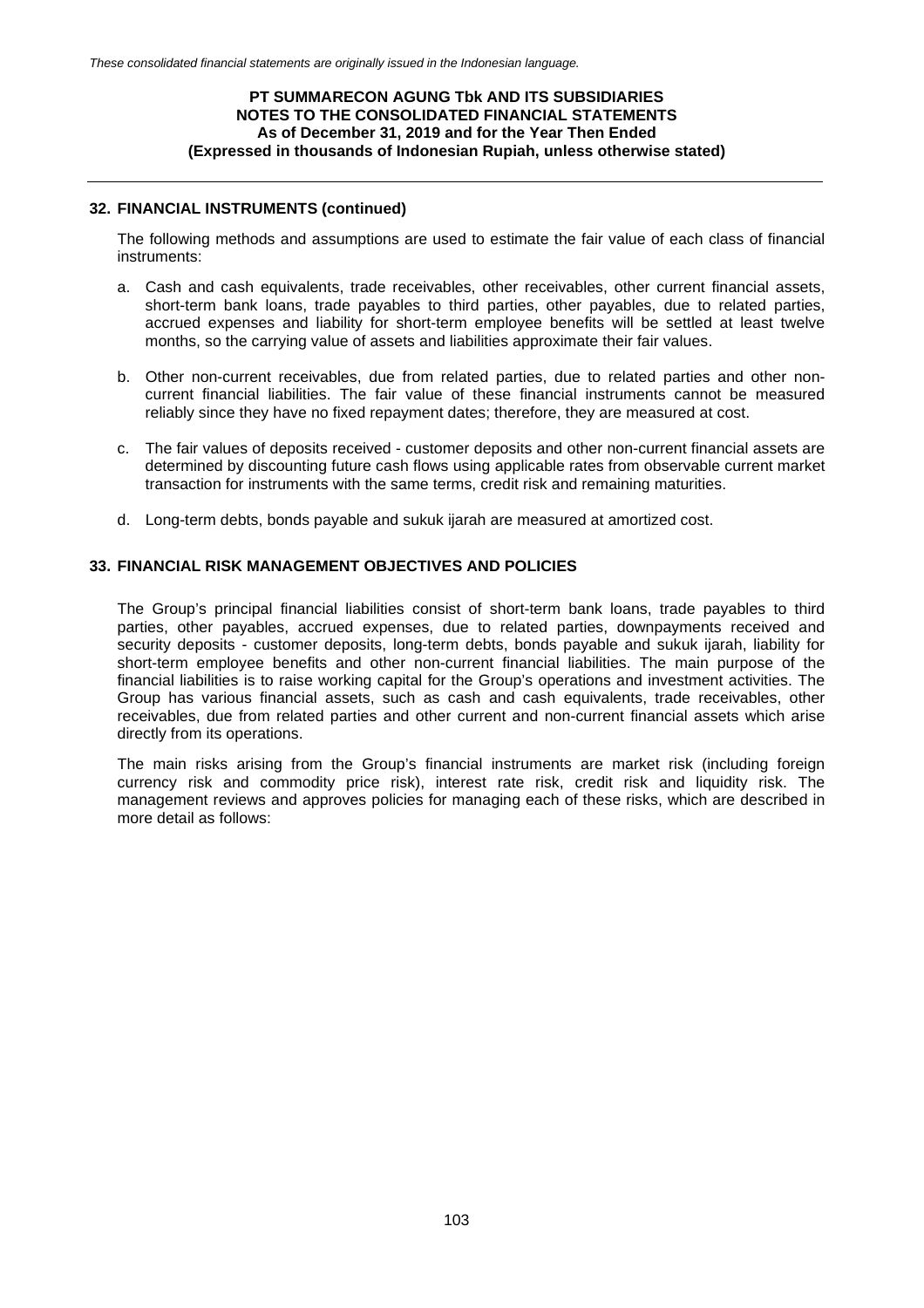## **33. FINANCIAL RISK MANAGEMENT OBJECTIVES AND POLICIES (continued)**

The main risks arising from the Group's financial instruments are market risk (including foreign currency risk and commodity price risk), interest rate risk, credit risk and liquidity risk. The management reviews and approves policies for managing each of these risks, which are described in more detail as follows: (continued)

a. Foreign currency risk

The Group does not significantly use foreign currencies because nearly all of its transactions, assets and liabilities are denominated in rupiah.

The Group's reporting currency is rupiah. It faces foreign exchange risk in cases of imported purchases of equipment and building equipment, but these are not material, so the effect of foreign currency risk, such as the U.S. dollar, European euro and Singapore dollar is not significant.

The Group does not have any formal hedging policy for foreign exchange exposure. If needed, hedging will be obtained to reduce risk to foreign currency risk. Transactions in foreign currencies other than in connection with regular operations is maintained at an acceptable minimum level.

b. Commodity price risk

The Group's exposures to commodity price risk relates primarily to the purchase of major building materials, such as iron, steel, paint and cement. Before this happens, the Group enters into contracts with its suppliers that bind them to a fixed price, quantity and period of delivery based on the needs of the Group.

The Group's policy is to minimize the risks arising from the fluctuations in commodity prices by maintaining the stability level of development costs, besides profit for the year that should be achieved by the Group.

c. Interest rate risk

The Group's interest rate risk mainly arises from loans for working capital and investment purposes. Loans at variable rates expose the Group to fair value interest rate risk. The Group manages its interest rate risk by obtaining loans with a mixture of fixed and floating interest rates.

d. Credit risk

The Group is exposed to credit risk arising from the credit granted to its customers and tenants. To mitigate this risk, receivable balances are monitored on an ongoing basis to reduce the exposure to bad debts.

When a customer fails to make payment for the property purchased, the Group is not going to hand over to the customer the title to the property. As for the tenant whose payment is in arrears, the tenant's security deposit will be closely monitored.

Before the arrears become greater than the security deposit, necessary action should be made, such as termination of rental agreement and rescheduling of payment. The Group's management is of the opinion that there are no significant concentrated risks on trade receivables.

With respect to credit risk arising from other financial asset, including cash in banks and cash equivalents, the Group's exposure to credit risk arises from default of the counterparty. The Group has a policy not to place its funds in investments that have high credit risks and put its cash only in banks with good reputation.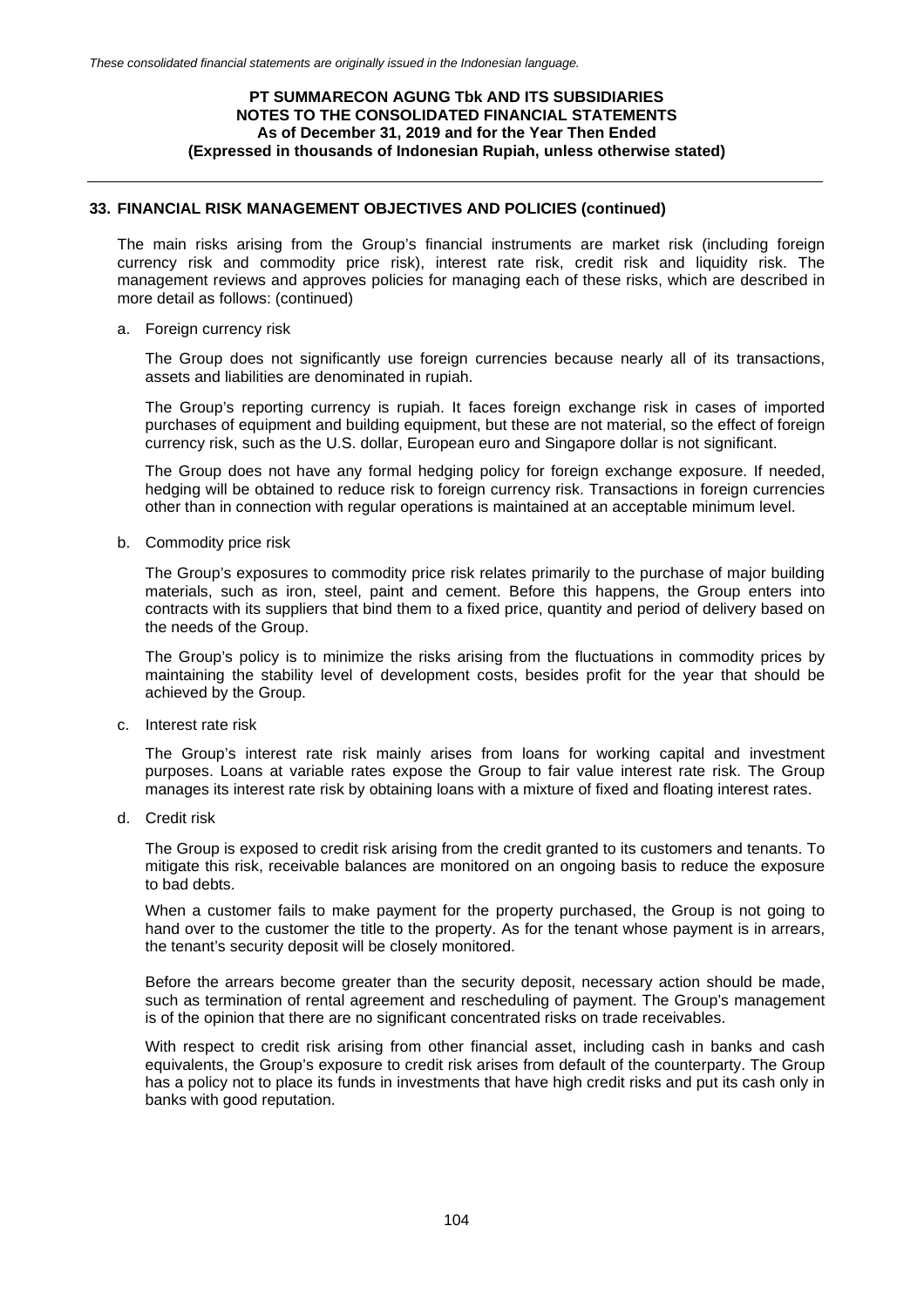### **33. FINANCIAL RISK MANAGEMENT OBJECTIVES AND POLICIES (continued)**

The table below shows the maximum exposure to credit risk on the components of the consolidated statement of financial position as of December 31, 2019:

|                                    | <b>Maximum</b><br><b>Exposure</b> |
|------------------------------------|-----------------------------------|
| Loans and receivables:             |                                   |
| Cash in banks and cash equivalents | 1,658,276,054                     |
| Trade receivables                  | 265,021,055                       |
| Other receivables                  | 22,191,078                        |
| Other current financial assets     | 5,163,451                         |
| Other non-current financial assets | 1,024,559,786                     |
| Total                              | 2,975,211,424                     |

e. Liquidity risk

The Group manages its liquidity profile to be able to finance its capital expenditure and service its maturing debts by maintaining sufficient cash and the availability of funding through an adequate amount of committed credit facilities.

The Group regularly evaluates its projected and actual cash flow information and continuously maintains its payable and receivable day's stability.

Wherever possible, the Group obtains financing from the capital market and financial institutions and for portfolio balances with short-term financing to achieve efficiency in financing.

The table below is a schedule of maturities of financial liabilities of the Group based on undiscounted contractual payments:

|                                          | $\leq$ 1 year | $> 1-5$ year  | > 5 year      | Total          |
|------------------------------------------|---------------|---------------|---------------|----------------|
| Short-term bank loans                    | 2,139,382,311 |               |               | 2,139,382,311  |
| Trade payables to third parties          | 86,133,850    |               |               | 86,133,850     |
| Other payables                           | 359,441,982   | 14,718,076    |               | 374,160,058    |
| Accrued expenses                         | 1,174,971,742 |               |               | 1,174,971,742  |
| Short-term employee benefits liabilities | 9,591,080     |               |               | 9,591,080      |
| Due to related parties                   | 93.232.184    | 2.946.000     |               | 96.178.184     |
| Downpayments received and security       |               |               |               |                |
| deposits - customer deposits             | 101,431,757   | 111.752.617   |               | 213,184,374    |
| Long-term debts - net                    | 1,595,353,572 | 2,961,277,464 | 1,007,506,370 | 5,564,137,406  |
| Bonds payable and sukuk ijarah           | 1,535,995,000 | 1.327.970.000 |               | 2,863,965,000  |
| Other non-current financial liabilities  | 3.111         |               |               | 3.111          |
| <b>Total</b>                             | 7,095,536,589 | 4,418,664,157 | 1,007,506,370 | 12,521,707,116 |

#### Capital management

The Group aims to achieve an optimal capital structure in pursuit of its business objectives, which include maintaining healthy capital ratios and strong credit ratings and maximizing stockholder value.

Some of the Group's debt instruments contain covenants that impose maximum leverage ratios. In addition, the Group have complied with all capital requirements by bank creditors.

Management monitors capital using several financial leverage measurements such as debt-to-equity ratio. The Group's objective is to maintain its debt-to-equity ratio at a maximum of 2 as of December 31, 2019.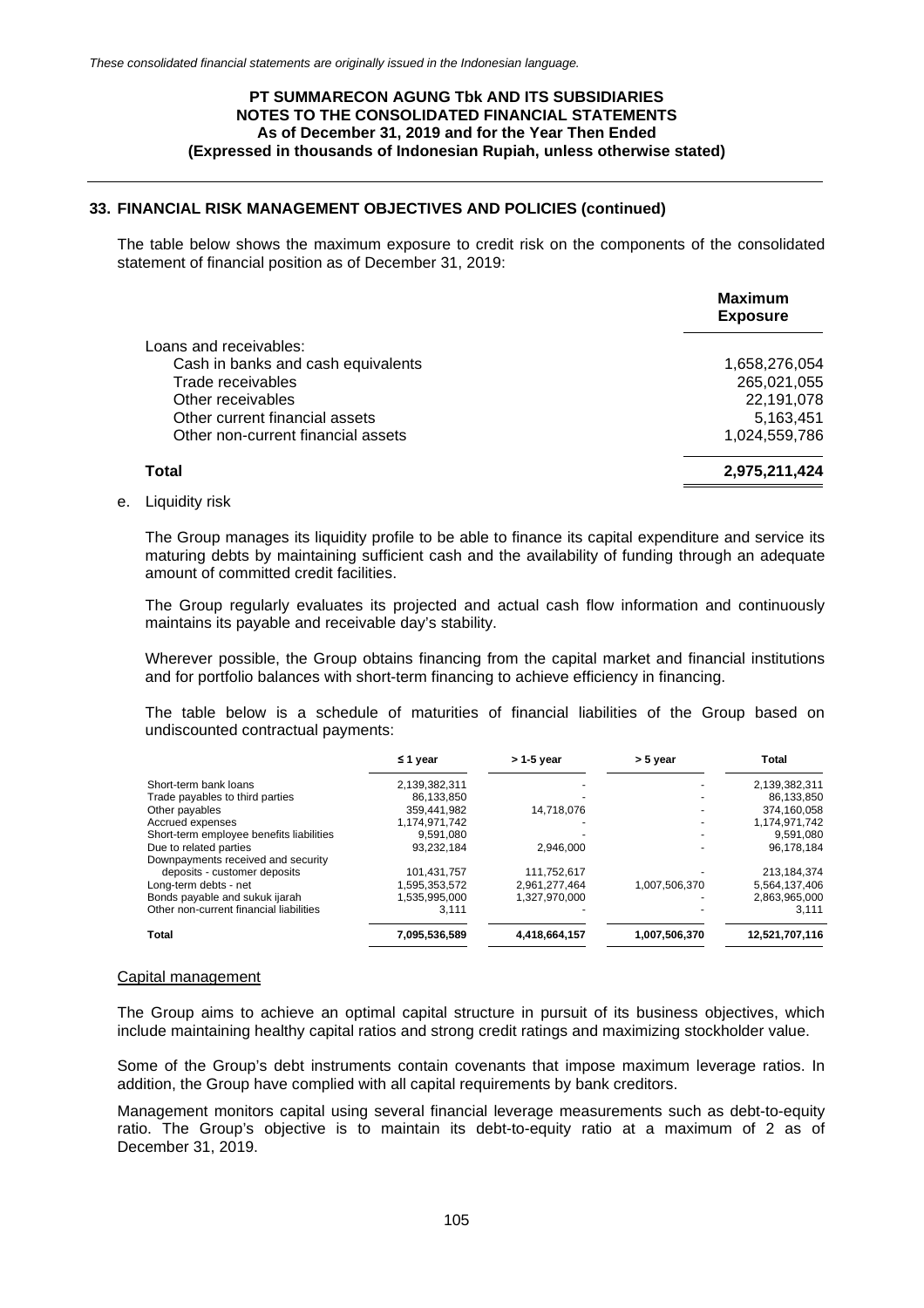### **33. FINANCIAL RISK MANAGEMENT OBJECTIVES AND POLICIES (continued)**

As of December 31, 2019 and 2018, the Group's debt-to-equity ratios are as follows:

|                                | December 31,  |               |  |
|--------------------------------|---------------|---------------|--|
|                                | 2019          | 2018          |  |
| Short-term bank loans          | 2,139,382,311 | 1,782,154,804 |  |
| Long-term debts                | 4,426,288,109 | 4,024,463,486 |  |
| Bonds payable and sukuk ijarah | 2,403,336,151 | 2,799,983,089 |  |
| <b>Total Liabilities</b>       | 8,969,006,571 | 8,606,601,379 |  |
| <b>Total Equity</b>            | 9,451,359,922 | 9,060,704,565 |  |
| Debt to equity ratio           | 0.95          | 0.95          |  |
|                                |               |               |  |

# **34. OPERATING SEGMENT**

Operating segment is reported based on the information used by the management evaluating the performance of each business segment and in determining the allocation of resources. There are no geographical segment since all the Group's business operations are located in Indonesia.

Significant business segments' revenues from property development, investment property, leisure and hospitality, and others which pertain to the main source of revenues. Property development segment comes from sale of houses, commercial building, apartment, and landplots. Investment property segment provides shophouses and office building rental. Leisure and hospitality segment related to sports club and hotel. The other segment comes from health services, estate management, office and others.

Group management oversees the operating results of business unit for the purpose of decision making in allocation resources and performance evaluation. Segment performance will be evaluated based on segment's income or loss from operations that is measured based on income or loss from operations in the consolidated financial statements.

All inter-segments have been eliminated. Consolidated information business segments is as follows:

|                                                                        | For the year ended December 31, 2019 |                               |                       |               |                                             |  |  |  |
|------------------------------------------------------------------------|--------------------------------------|-------------------------------|-----------------------|---------------|---------------------------------------------|--|--|--|
|                                                                        | <b>Property</b><br>Development       | Investment<br><b>Property</b> | Leisure & Hospitality | <b>Others</b> | <b>Consolidation</b>                        |  |  |  |
| Net revenue                                                            | 3,616,943,221                        | 1,598,954,661                 | 422,773,252           | 302,954,628   | 5,941,625,762                               |  |  |  |
| Gross profit                                                           | 1,682,749,480                        | 935,264,331                   | 167,958,205           | 64,083,724    | 2,850,055,740                               |  |  |  |
| Income (loss) from operations                                          | 893,580,743                          | 610,737,696                   | 100,050,506           | (15,504,189)  | 1,588,864,756                               |  |  |  |
| Finance income<br>Finance costs<br>Equity in net loss of associates    |                                      |                               |                       |               | 125,331,813<br>(795, 238, 012)<br>3,961,278 |  |  |  |
| Profit before final tax and income<br>tax expense<br>Final tax expense |                                      |                               |                       |               | 922,919,835<br>(269, 885, 120)              |  |  |  |
| Profit before income tax<br>Income tax expense                         |                                      |                               |                       |               | 653,034,715<br>(40,014,289)                 |  |  |  |
| Profit for the year                                                    |                                      |                               |                       |               | 613,020,426                                 |  |  |  |
| <b>Others information</b>                                              |                                      |                               |                       |               |                                             |  |  |  |
| Segment asset                                                          | 19,285,839,744                       | 4,509,443,107                 | 322,064,266           | 324,310,159   | 24,441,657,276                              |  |  |  |
| Segment liabilities                                                    | 12,798,693,842                       | 1.918.465.754                 | 138.531.831           | 134.605.927   | 14,990,297,354                              |  |  |  |
| Acquisition of fixed assets and                                        |                                      |                               |                       |               |                                             |  |  |  |
| investment properties                                                  | 55,613,417                           | 150.429.428                   | 11,051,805            | 36, 153, 718  | 253,248,368                                 |  |  |  |
| Depreciation                                                           | 33,736,842                           | 200,603,494                   | 23,067,190            | 20,821,411    | 278,228,937                                 |  |  |  |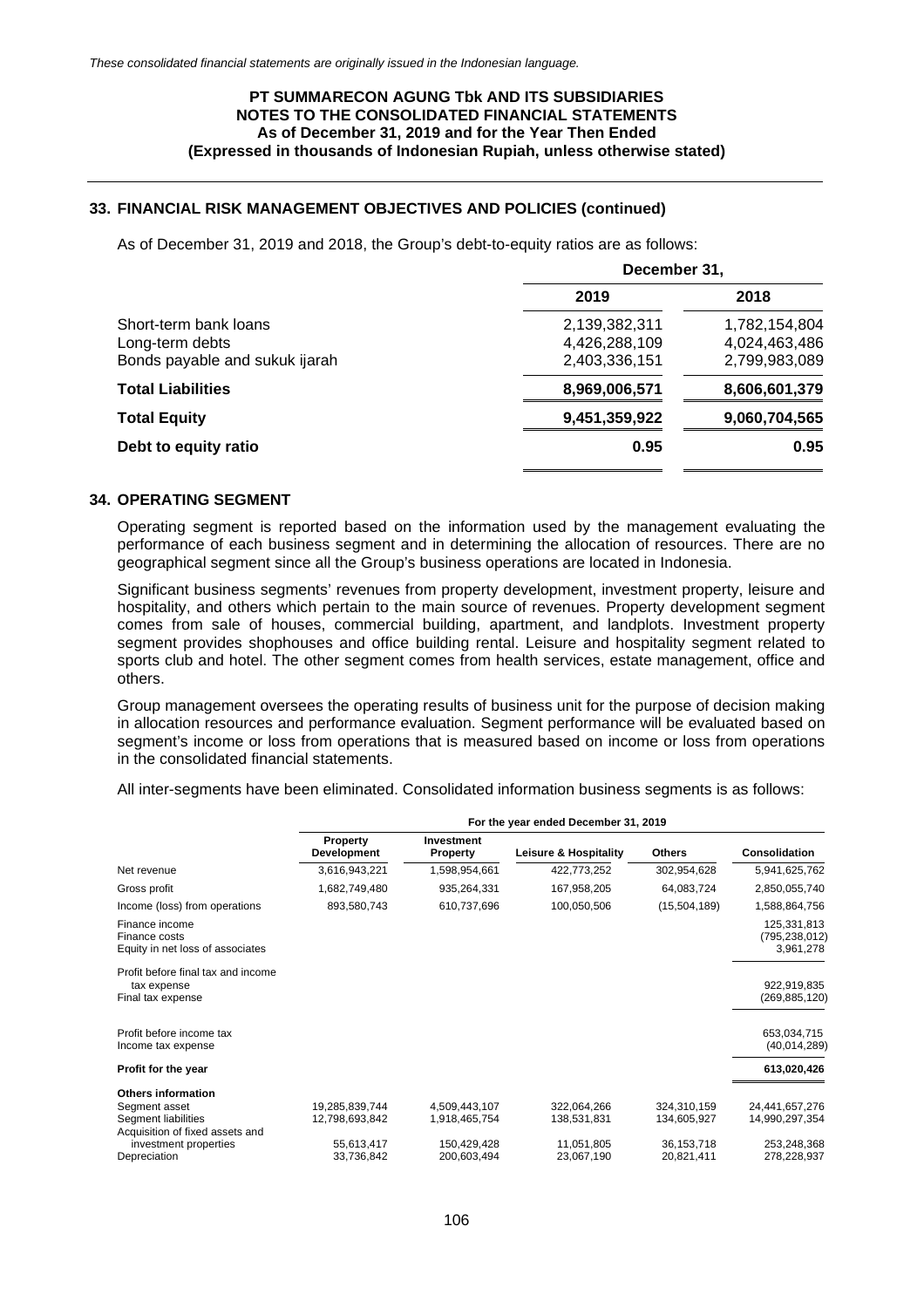## **34. OPERATING SEGMENT (continued)**

All inter-segment transactions have been eliminated. Consolidated information by business segments is as follows: (continued)

|                                                                         | For the year ended December 31, 2018 |                                |                            |                            |                                            |  |  |
|-------------------------------------------------------------------------|--------------------------------------|--------------------------------|----------------------------|----------------------------|--------------------------------------------|--|--|
|                                                                         | Property<br>Development              | Investment<br><b>Property</b>  | Leisure & Hospitality      | <b>Others</b>              | <b>Consolidation</b>                       |  |  |
| Net revenue                                                             | 3,435,767,605                        | 1,491,984,543                  | 421,748,667                | 311,859,299                | 5,661,360,114                              |  |  |
| Gross profit                                                            | 1,692,825,856                        | 813,891,640                    | 160,540,034                | 71,625,162                 | 2,738,882,692                              |  |  |
| Income (loss) from operations                                           | 954,710,992                          | 525,458,528                    | 80,869,916                 | (2,989,002)                | 1,558,050,434                              |  |  |
| Finance income<br>Finance costs<br>Equity in net loss of associates     |                                      |                                |                            |                            | 96,385,499<br>(685, 198, 797)<br>(210,001) |  |  |
| Profit before final tax and income<br>tax expense<br>Final tax expense  |                                      |                                |                            |                            | 969,027,135<br>(267, 946, 675)             |  |  |
| Profit before income tax<br>Income tax expense                          |                                      |                                |                            |                            | 701,080,460<br>(10, 456, 830)              |  |  |
| Profit for the year                                                     |                                      |                                |                            |                            | 690,623,630                                |  |  |
| <b>Others information</b>                                               |                                      |                                |                            |                            |                                            |  |  |
| Segment asset<br>Segment liabilities<br>Acquisition of fixed assets and | 18,178,645,876<br>12,019,135,077     | 4,478,427,508<br>1,932,511,528 | 340,939,603<br>170,371,886 | 301,229,081<br>116,519,012 | 23,299,242,068<br>14,238,537,503           |  |  |
| investment properties<br>Depreciation                                   | 43,053,888<br>35,653,964             | 136,842,651<br>203,352,610     | 17,897,976<br>45,722,559   | 9,626,112<br>17,481,748    | 207,420,627<br>302,210,881                 |  |  |

Finance income and costs, and final tax and income tax expenses are not allocated to individual segments as these are presented on a Group basis.

#### **35. SIGNIFICANT AGREEMENTS AND COMMITMENTS**

- a. In January 2019, PT Serpong Cipta Kreasi (SPCK) entered into following agreements with certain parties as follows:
	- 1. Collaboration agreement named KSO Summarecon Lestari Lakeview (KSO SLL) to develop land owned by Lestari Kreasi (LK) located in Tangerang. Profit or loss from the operation will be distributed with the percentage allocation 70% to SPCK and 30% to LK. The agreement is valid for 10 years until September 18, 2027 and is notarized under deed No. 62 dated January 31, 2019 of Dewi Himijati Tandika, S.H.
	- 2. Collaboration agreement with PT Variatata (VT) named KSO Summarecon Variatata Serpong (KSO SVS) to develop land owned by Variatata located in Tangerang. Profit or loss from the operation will be distributed with the percentage allocation 20% to VT and 80% to SPCK. The agreement is valid for 10 years until September 18, 2027 and is notarized under deed No. 63 dated January 31, 2019 of Dewi Himijati Tandika, S.H.
	- 3. Collaboration agreement with PT Lestari Kreasi (LK) and PT Telaga Gading Serpong (TGS) named KSO Summarecon Lakeview Serpong (KSO Summarecon Lakeview) to develop East Business Unit Land located in Tangerang. Profit or loss from the operation will be distributed with the percentage allocation 5% to TGS, 40% to LK and 55% to SPCK. The agreement is valid for 10 years until April 29, 2029 and is notarized under deed No. 64 dated January 31, 2019 of Dewi Himijati Tandika, S.H.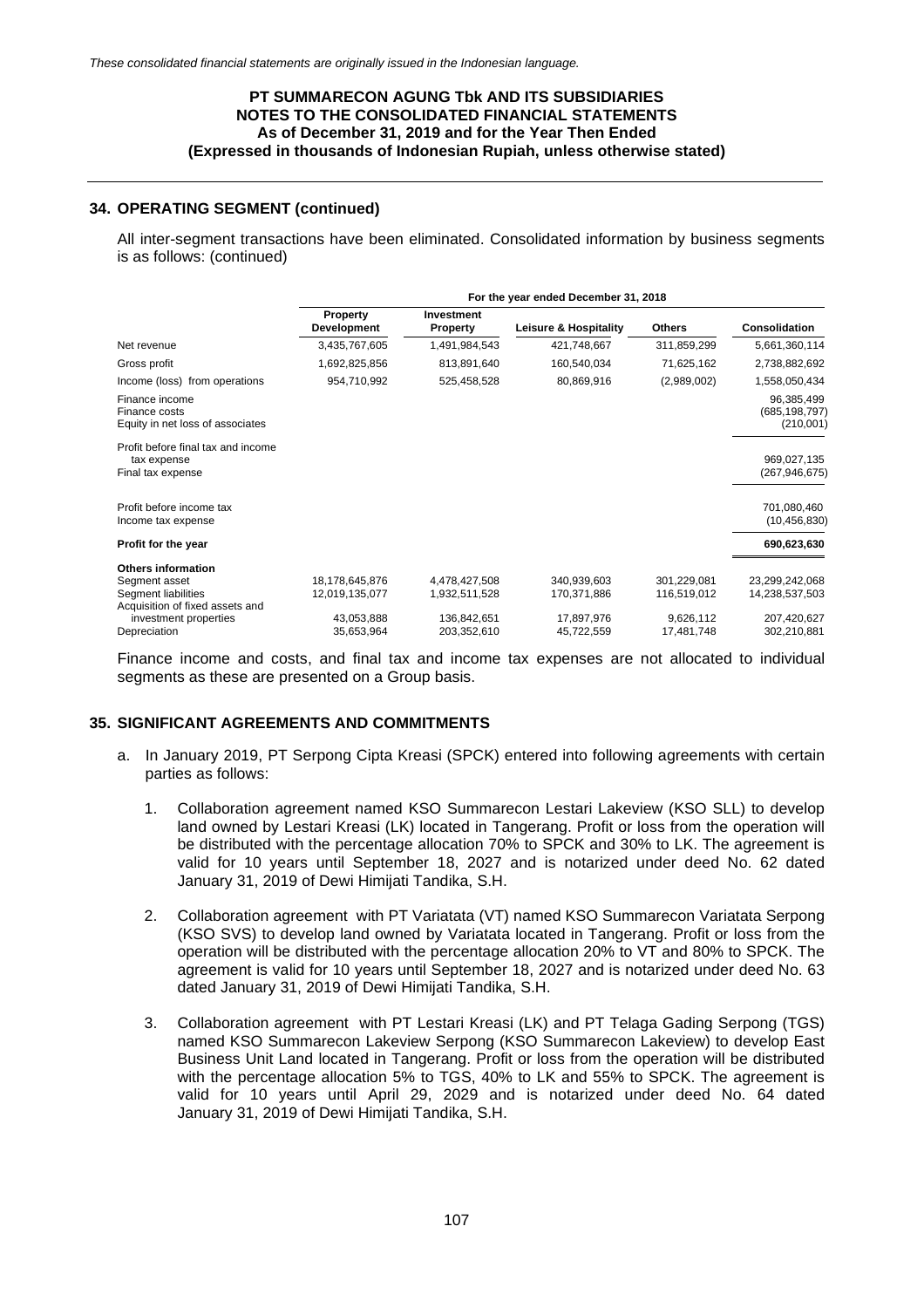## **35. SIGNIFICANT AGREEMENTS AND COMMITMENTS (continued)**

- a. In January 2019, PT Serpong Cipta Kreasi (SPCK) entered into following agreements with certain parties as follows: (continued)
	- 4. Collaboration agreement with PT Jakartabaru Cosmopolitan (JBC) named KSO Summarecon Serpong (KSO Summarecon Serpong) to develop Business Unit 2 Land and Business Unit 2 Enclosured Land located in Tangerang. Profit or loss from the operation will be distributed with the percentage allocation 20% to JBC and 80% to SPCK. The agreement is valid for 10 years until July 18, 2029 and is notarized under deed No. 65 dated January 31, 2019 of Dewi Himijati Tandika, S.H.
- b. On December 31, 2018, PT Sinergi Mutiara Cemerlang (SGMC) was given credit facility from PT Mutiara Properti Cemerlang (MPC) which was notarized under deed No. 69 dated June 8, 2018 of Dewi Himijati Tandika, S.H., amounting to Rp24,358,494,390 and will mature on June 8, 2022. This credit facility bears an interest rate of 13% per annum.
- c. On March 8, 2018, PT Bhakti Karya Bangsa (BTKB) gave credit facility to Yayasan Pendidikan Inti Prima Bangsa (YIPB), with the plafond of Rp18,784,000,000. This credit facility has a term of 60 months and will mature on March 8, 2023. This credit facility bears an interest rate of 11.25% per annum which will be paid monthly.
- d. The Company and certain Subsidiaries entered into agreements with several banks ("Bank"), wherein such banks will provide credit facilities to the buyers of shops, commercial buildings, apartments of the Company and certain Subsidiaries. In general, the validity period of these agreements have not been determined since the agreement date. In the agreements, the Company and certain subsidiaries will be fully responsible and act as guarantor for the payment of all amounts due to the Bank including, principal and other costs incurred in the loan agreements made by and between the Buyer/Debtor with the Bank (buy back guarantee):
	- 1. Before the buyer/debtor has signed the Deed of Sale and Purchase (AJB),
	- 2. Before the buyer/debtor has signed the Power of Attorney to Encumber Security over Land (SKMHT)/Deed of Granting of Security Rights (APHT) and or,
	- 3. The buyer/debtor buyers had neglected its obligation to pay the installment for three months consecutively to the Bank.

The guarantee will be provided as long as AJB has not been signed. This guarantee cannot be withdrawn or revoked as long as AJB on certificate of Unit Rights and APHT have not been signed, and have not been submitted and accepted by the bank

- e. On May 1, 2017, PT Hotelindo Permata Jimbaran (HOPJ) entered into tradename and trademark license agreement with Soho Hospitality Co.,Ltd, wherein HOPJ has the right to use the name "Above Eleven" and the restaurant will be named "Above Eleven, Bali". HOPJ agreed to pay royalties as compensation, which is computed at the rate in accordance with the terms of the agreement. This agreement is valid for 5 years.
- f. On July 28, 2016, PT Bhakti Karya Bangsa (BTKB) entered into an operational agreement with Yayasan Pendidikan Inti Prima Bangsa (YIPB), whereby BTKB agreed to collaborate with YIPB in reforming the quality of education and management system in YIPB as well as elevating *Sekolah Tinggi Manajemen Informatika dan Komputer Inovasi Sains Teknologi dan Bisnis* (STMIK ISTB) to a university with an international level of competency standard.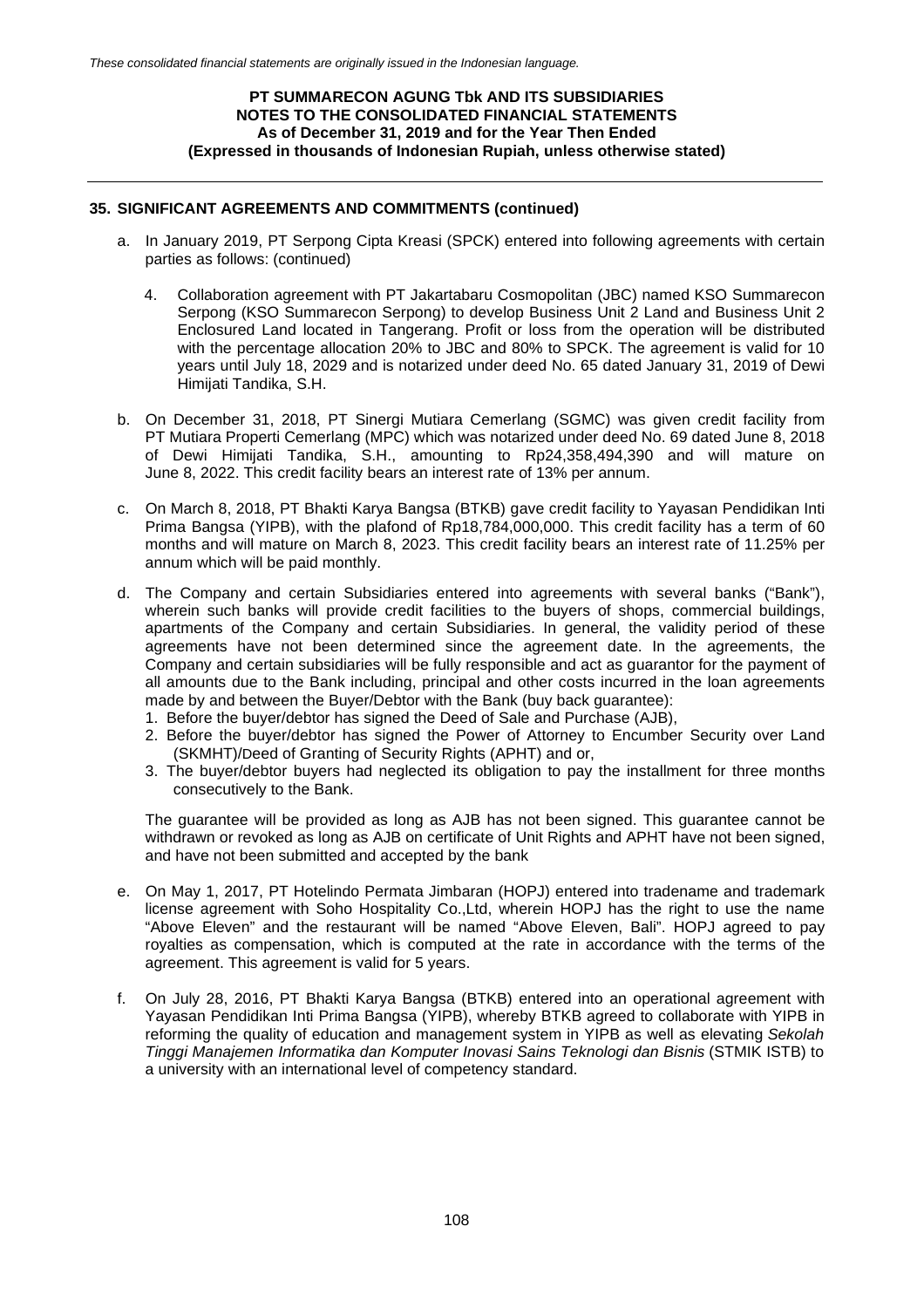### **35. SIGNIFICANT AGREEMENTS AND COMMITMENTS (continued)**

- g. In March 2014, PT Nirwana Jaya Semesta (NWJS) entered into the following agreements with PT AAPC Indonesia (AAPC):
	- 1. Hotel Technical Assistance Agreement with PT AAPC Indonesia (AAPC), wherein AAPC agreed to provide technical assistance and consultation for the construction of Novotel Hotel located at Slipi, Jakarta. NWJS agreed to pay a fee of a certain amount for the service rendered by AAPC. This agreement is valid until the opening and commencement of operations of the Hotel.
	- 2. Hotel Management Agreement with PT AAPC Indonesia (AAPC), wherein AAPC is engaged as the operator of Novotel Hotel in Slipi, Jakarta. AAPC is entitled to receive fees at certain amount as already computed in accordance with the terms of the agreement.
- h. In November 2014, PT Summarecon Hotelindo (SMHO) entered into the following agreements with Pop International Hotels Corporation (PIHC) and PT Tauzia International Management (Tauzia):
	- 1. Tradename and Trademark License Agreements, wherein SMHO has the rights to use the name "Pop Hotels" and its hotel will be named "Pop! Hotel Kelapa Gading". SMHO agreed to pay royalty as compensation, which are computed at the rate in accordance with the terms of the agreement. This agreement is valid for 10 years starting from the commercial operations of the hotel.
	- 2. Hotel Management Agreement, wherein Tauzia is engaged as operator of Pop! Hotel Kelapa Gading. Tauzia is entitled to receive fees, which are computed at the rate in accordance with the terms of the agreement.
- i. In November 2014, PT Summarecon Hotelindo (SMHO) entered into the following agreements with Harris International Hotel Corporation (HIHC) and PT Tauzia International Management (Tauzia):
	- 1. Tradename and Trademark License Agreements, wherein SMHO is authorized to use the name "Harris" and its hotel will be named "Harris Hotel Bekasi". SMHO agreed to pay royalty as compensation, which are computed at the rate in accordance with the terms of the agreement. This agreement is valid for 10 years starting from the commercial operations of the hotel.
	- 2. Hotel Management Agreement, wherein Tauzia is engaged as the operator of Harris Hotel Bekasi. Tauzia is entitled to receive fees, which are computed at the rate in accordance with the terms of the agreement.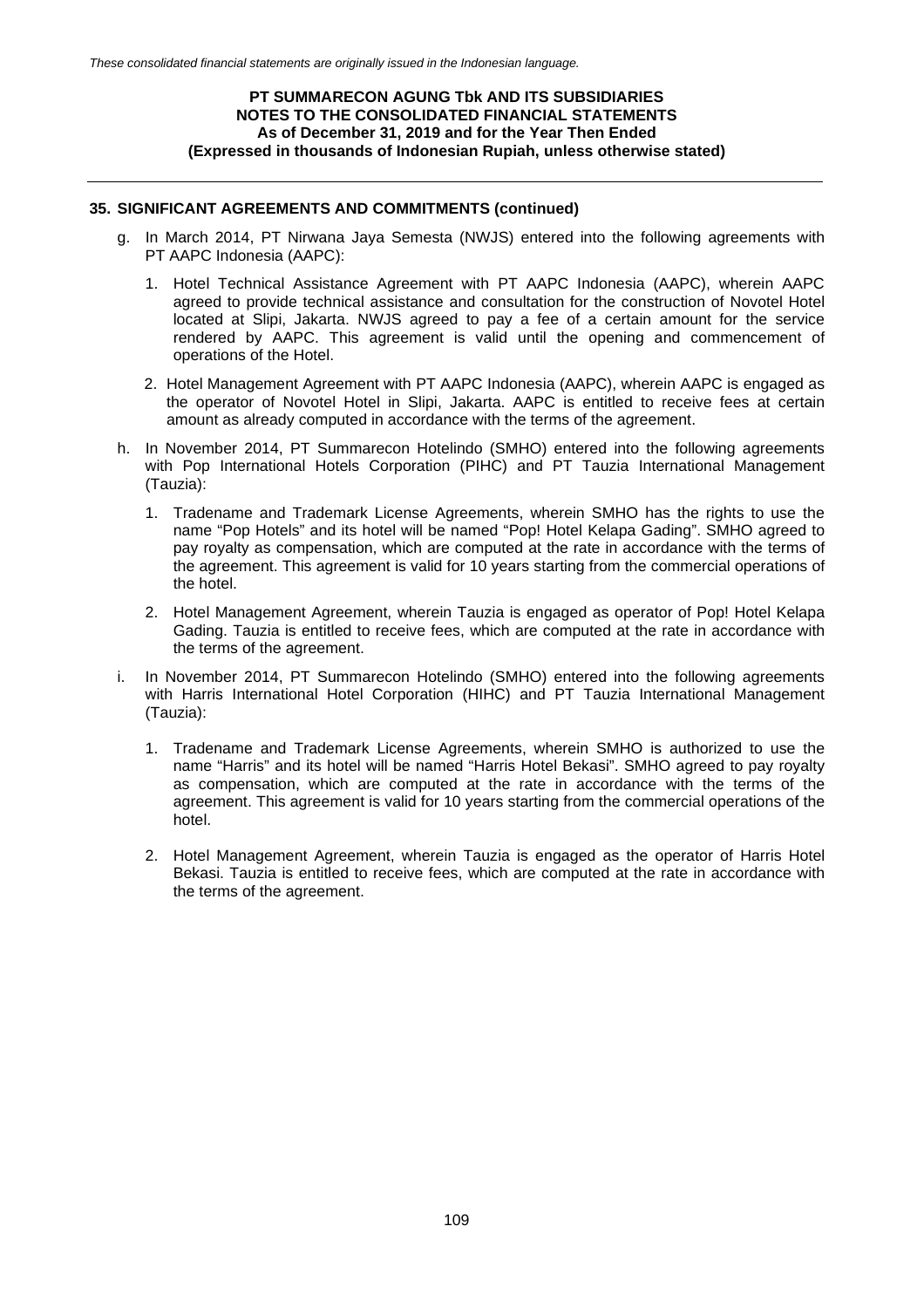# **35. SIGNIFICANT AGREEMENTS AND COMMITMENTS (continued)**

- j. In December 2011, PT Hotelindo Permata Jimbaran (HOPJ) entered into the following agreements with Movenpick Hotels and Resort Management AG (MH&R) as follows:
	- 1. Marketing and Hotel Services Agreement with MH&R, wherein MH&R agreed to provide hotel management services including human resource development, marketing and reservations. MH&R is entitled to receive contribution and marketing fees as compensation, which are computed at the rate in accordance with the terms of the agreement. This agreement is valid for 15 years starting from the commercial operations of the hotel.
	- 2. Tradename and Trademark License Agreements with MH&R, wherein HOPJ is authorized to use the name "Movenpick" and the hotel will be named "Movenpick Resort & Spa Jimbaran, Bali". HOPJ agreed to pay royalty as compensation, which are computed at the rate in accordance with the terms of the agreement. This agreement is valid for 15 years, commencing from the start of the commercial operations of the hotel.
	- 3. Hotel Management Consulting Agreement with MH&R, wherein MH&R is engaged as the sole and exclusive advisor and consultant to supervise, direct, manage and control the operations of Movenpick Resort & Spa Jimbaran, Bali. MH&R is entitled to receive consultation fees as compensation, which are computed at the rate in accordance with the terms of the agreement. This agreement is valid for 15 years, commencing from the start of the commercial operations of the hotel.

# **36. LITIGATIONS**

The Company and certain subsidiaries in the Group involved in several lawsuit as follows:

a. PT Jakartabaru Cosmopolitan (JBC) (Defendant I) and SPCK (Defendant II) vs Leliana Hananto (Plaintiff) and other Defendants in relation to the installation of net at Gading Raya Padang Golf & Club, Tangerang. The appeal was filed on August 21, 2013. On May 14, 2014, Tangerang High Court decided to refuse the Plaintiff's claim. On May 20, 2014, the Plaintiff filed an appeal to Banten High Court. On September 22, 2014, Banten High Court has made the decision of ruling Tangerang High Court's decision to be legally binding.

Based on Banten High Court's decision, on October 30, 2014, the Plaintiff filed an appeal to the Supreme Court. On July 9, 2015, Supreme Court issued a judgement ruling to decline Banten High Court's decision.

Based on Supreme Court's decision, on December 5, 2016, the Defendants appealed for Judicial Review to Supreme Court. As of the completion date of the consolidated financial statements, the aforementioned case is still under review by the Supreme Court.

b. KCJA (Intervenor I) and other Defendants vs Jantie Manesah Agung (Plaintiff) in relation to land dispute over 85,940m<sup>2</sup> of land located in Bogor. On October 29, 2015, this claim was filed to North Jakarta District Court. On April 7, 2016, KCJA has requested to intervere in this case. On April 3, 2017, North Jakarta District Court decided to refuse Plaintiff's claim. Based on North Jakarta District, Plaintiff filed an appeal to Jakarta High Court. As of the date of approval and authorization for issuance of these consolidated financial statements, the aforementioned case is still under review by the Jakarta Hight Court.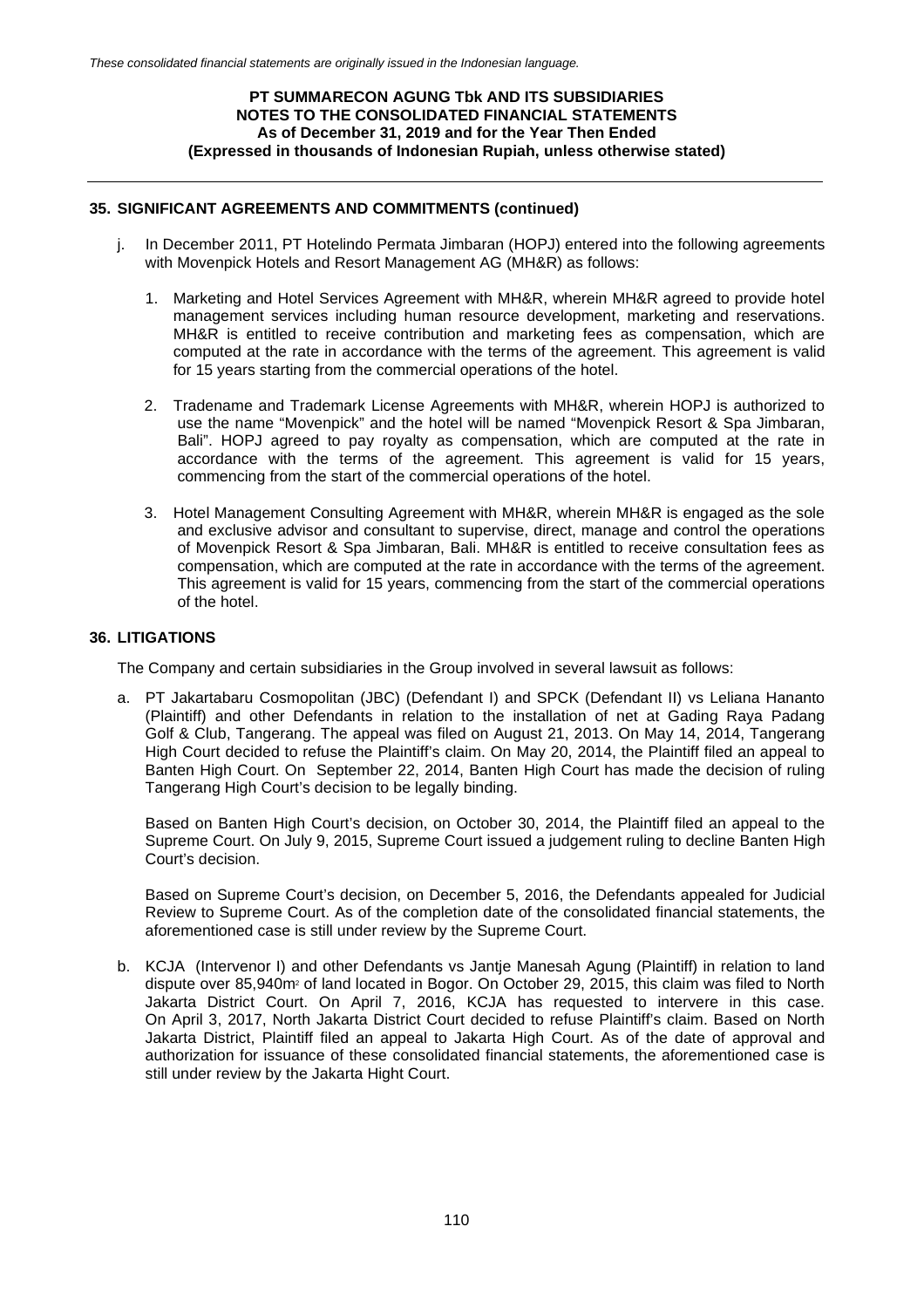# **36. LITIGATIONS (continued)**

The Company and certain subsidiaries in the Group involved in several lawsuit as follows: (continued)

- c. KCJA (Intervenor II) vs Jantie Manesah Agung (Plaintiff) in relation to land dispute over 82,082m<sup>2</sup> of land located in Bogor. On December 23, 2016, this claim was filed to Bandung Administrative Court. On February 3, 2017, KCJA has requested to intervere in this case. On June 6, 2017 Bandung Administrative Court decided to granted the Plaintiff claim and declared the cancellation of decree which issued by Bogor District Land Agency. Based on Bandung Administrative Court's decision, on June 14, 2017, the Defendant (in this case Bogor District Land Agency) and Intervenor filed an appeal. On October 30, 2017, DKI Jakarta High Administrative Court issued a judgement ruling to decline Bandung Administrative Court. Based on DKI Jakarta High Administrative Court Decision, the Defendant filed an cassation appeal to Supreme Court. As of the completion date of the consolidated financial statements, the aforementioned case is still under review in cassation level by the Supreme Court.
- d. MKPP (Defendant I) and other Defendants vs Hj. Sukaesih Binti Suarma Alias Ny. Tjartjih Binti Suarma (Deceased Plaintiff) in relation to land dispute over 8,050m<sup>2</sup> of land located in Bandung. On April 7, 2017, this claim was filed to Bandung District Court. Bandung district court decided to grant the Plaintiff's claim. On March 1, 2018, the Plaintiff filed an appeal to Bandung High Court. As of the completion date of the consolidated financial statements, the aforementioned case is still under review in cassation level by the Supreme Court.
- e. The Company (Defendant I) vs Ny. Hj. Zakiyah (Plaintiff) in relation to land dispute over 6,980 m<sup>2</sup> of land located in Rorotan, Cilincing, North Jakarta. On October 4, 2018, North Jakarta District Court decided to accept some of Plaintiff's claim. As of judgment by North Jakarta District Court, PT Nusa Kirana Real Estate (Defendant) filed an appeal to Jakarta High Court. As of the date of approval and authorization for issuance of these consolidated financial statements, the aforementioned case is still under review by the Jakarta High Court.
- f. The Company (Defendant IV) and other Defendants vs MAKAWI *et al*. as Plaintiffs in relation to land dispute over 33.100m<sup>2</sup> of land located in Kel. Kelapa Gading Barat (previously was Kelurahan Pengangsaan Dua), Kec. Kelapa Gading (previously was Kecamatan Koja), North Jakarta. This claim was filed at North Jakarta District Court Secretariat on March 28, 2019. As of the completion date of the consolidated financial statements, the aforementioned case is still under review by the North Jakarta District Court.
- g. The Company (Defendant II) and other Defendants vs Ir.H. Novalita Namida H, MT as Plaintiff in relation to Plaintiff's request to put confiscated/withdraw Defendant's assets such as 1 (one) unit of SpringLake Summarecon Bekasi Apartement, located in Jl. Boulevard Jend. A. Yani, Kel. Marga Mulya, Kec. Bekasi Utara, Bekasi (bought from Defendant II) as compensation on Defendant's action against law. This claim was filed at Bekasi District Court Secretariat on April 5, 2019. As of the completion date of the consolidated financial statements, the aforementioned case is still under review by the Bekasi District Court.
- h. CTDA (Defendant II) and other Defendants vs H. Husin bin Madi as Plaintiff and other Plaintiffs in relation to land dispute over 9.240m<sup>2</sup> located in Kel. Rawa Terate, Kec. Cakung, East Jakarta. This claim was filed at East Jakarta District Court Secretariat on June 25, 2019. As of the completion date of the consolidated financial statements, the aforementioned case is still under review by the East Jakarta District Court.

The Company's management believes that the above litigations will not have material effect and will not influence the going concern status of the Group and that these matters can be settled in accordance with the existing laws.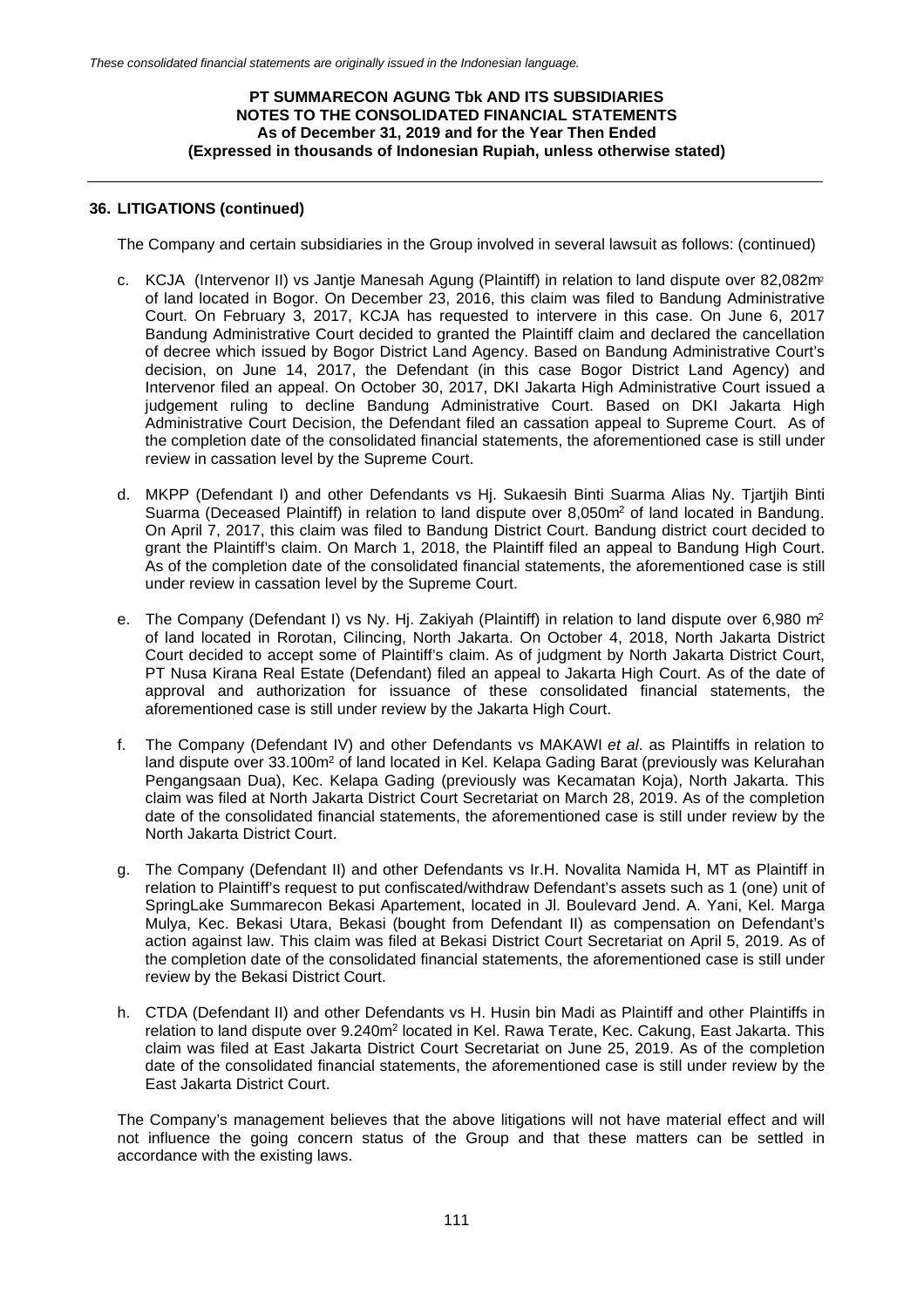# **37. EARNINGS PER SHARE**

|                                                                            | Year ended December 31, |                |
|----------------------------------------------------------------------------|-------------------------|----------------|
|                                                                            | 2019                    | 2018           |
| Profit for the year attributable<br>to the owners of the Parent Entity     | 514,984,429             | 448,709,527    |
| Weighted average number of shares for<br>calculation of earnings per share | 14,426,781,680          | 14,426,781,680 |
| Earnings per share (full amount)                                           | 35.70                   | 31.10          |

# **38. NON-CASH ACTIVITIES**

Supplementary information to the consolidated statement of cash flows relating to non-cash activities is as follows: **Year ended December 31,** 

|                                                                                                                                                                                      | rear ended December 31,                          |                      |
|--------------------------------------------------------------------------------------------------------------------------------------------------------------------------------------|--------------------------------------------------|----------------------|
|                                                                                                                                                                                      | 2019                                             | 2018                 |
| Reclassification of undeveloped land<br>to inventories in progress                                                                                                                   | 153,190,751                                      |                      |
| Capitalization of borrowing costs to inventories                                                                                                                                     | 97,831,477                                       | 200, 777, 093        |
| Acquisition of undeveloped land credited to:<br>Advances<br>Other non current assets<br>Trade payable to third parties<br>Other payables                                             | 35,674,360<br>25,710,861<br>5,322,011            | 42,543,720<br>58,706 |
| Reclassification of investment properties to:<br>Inventories<br>Advances<br><b>Fixed assets</b>                                                                                      | 19,575,939<br>10,236,525<br>214,182              |                      |
| Reclassification of fixed assets to:<br>Inventories<br>Investment properties                                                                                                         | 18,493,863<br>2,312,380                          |                      |
| Fair value adjustment of financial instrument                                                                                                                                        | 16,589,737                                       | 7,525,059            |
| Reclassification of invesment properties from<br>undeveloped land                                                                                                                    | 8,960,336                                        |                      |
| Acquisition of fixed assets and investment<br>properties credited to:<br>Other payables<br>Trade payables to third parties<br>Advance<br>Loans from banks and financial institutions | 7,978,565<br>6,696,191<br>5,085,294<br>5,044,480 | 6,593,138            |
| Decreasing of undeveloped lanf from land security deposit                                                                                                                            | 7,839,260                                        |                      |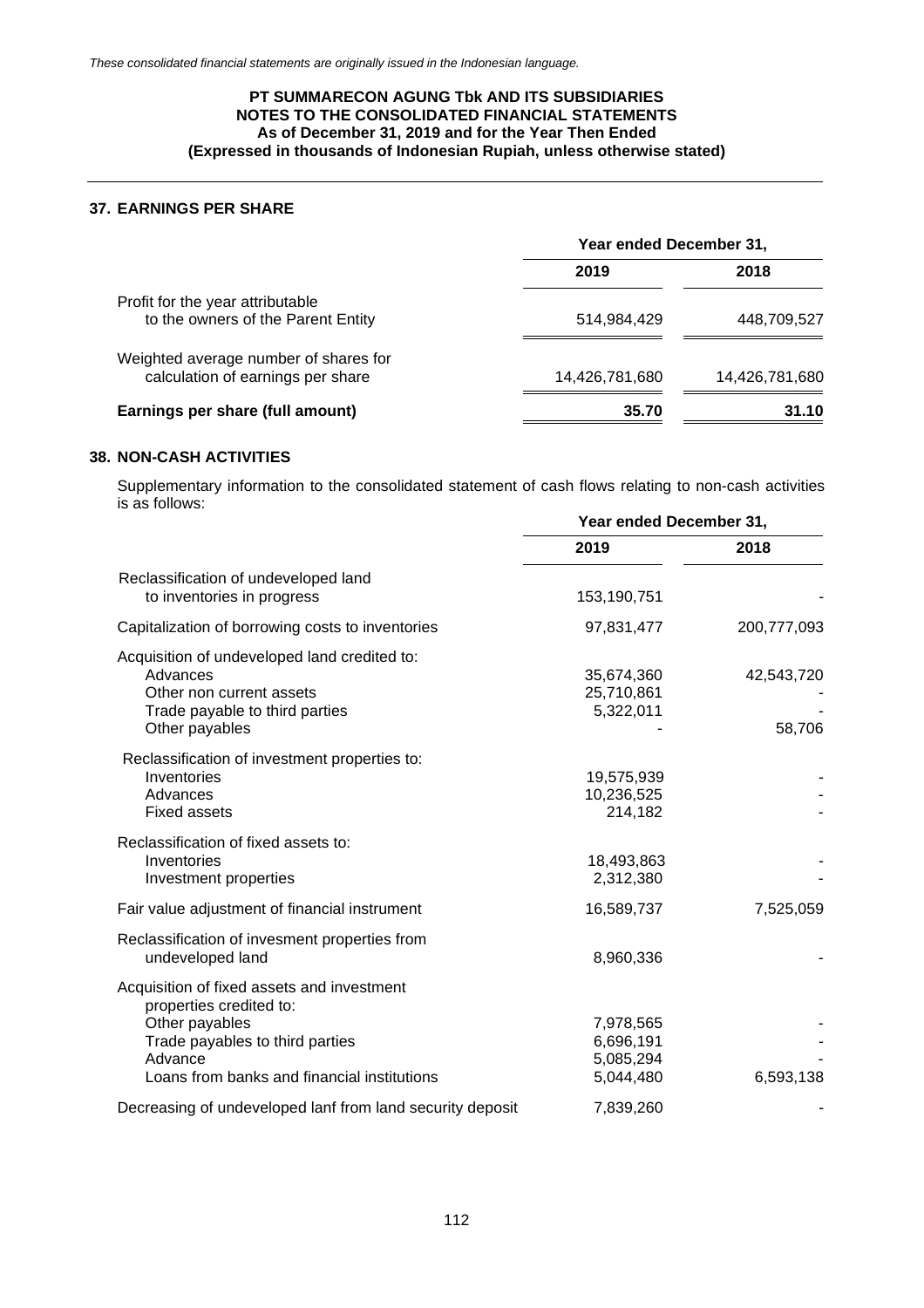### **38. NON-CASH ACTIVITIES (continued)**

Supplementary information to the consolidated statement of cash flows relating to non-cash activities is as follows: (continued)

|                                                                                                                     | Year ended December 31, |            |  |
|---------------------------------------------------------------------------------------------------------------------|-------------------------|------------|--|
|                                                                                                                     | 2019                    | 2018       |  |
| Reclassification of investment properties from advances                                                             | 1,795,500               |            |  |
| Reclassification of investment properties from<br>Value added tax that cannot be credited                           | 900,520                 |            |  |
| Reclassification of construction in progress-investment<br>properties to inventories under construction             | 340,846                 |            |  |
| Reclassification of inventories to fixed assets                                                                     | 75,000                  | 13,788,095 |  |
| Reclassification of contruction in progress - investment<br>properties from value added tax that cannot be credited | 36,000                  |            |  |
| Reclassification of construction in progress-fixed assets<br>to inventories under construction                      |                         | 4,026,242  |  |
| Acquisition investment in subsidiary through debited<br>other payable                                               |                         | 100,000    |  |

#### **39. SUBSEQUENT EVENTS**

- a. On February 4, 2020, the shareholders of CTDA agreed to decrease its authorized capital stock from Rp20,000,000 to Rp4,500,000 and its issued and fully paid capital stock from Rp5,000,000 to Rp1,127,000 with the par value of Rp1,000 (full amount) per share. SMRA subscribed for all of the decrease of 3,873,000 or amounting to Rp3,873,000. After the decrease of capital stock, the percentage of SMRA's ownership 99.99% and BHMS's ownership 0.01%. The decrease in authorized share capital and paid-up capital was notarized under deed No. 1 dated February 4, 2020 of Lalitaiswari Janapurti, S.H.
- b. The emergence of COVID-19 since early 2020 has brought about uncertainties to the Group's operating environment and has impacted the Group's results of operations and its financial position subsequent to the financial year end. The Group's is cognizant of the challenges posed by these developing events and the potential impact they have on the Group business sector. The Group will continuously assess the situation, work closely with the local authorities to support their efforts in containing the spread of COVID-19, and put in place measures to minimize impact to the Group business. As the situation is still evolving, the full effect of the COVID-19 outbreak is subject to uncertainty and could not be ascertained yet.